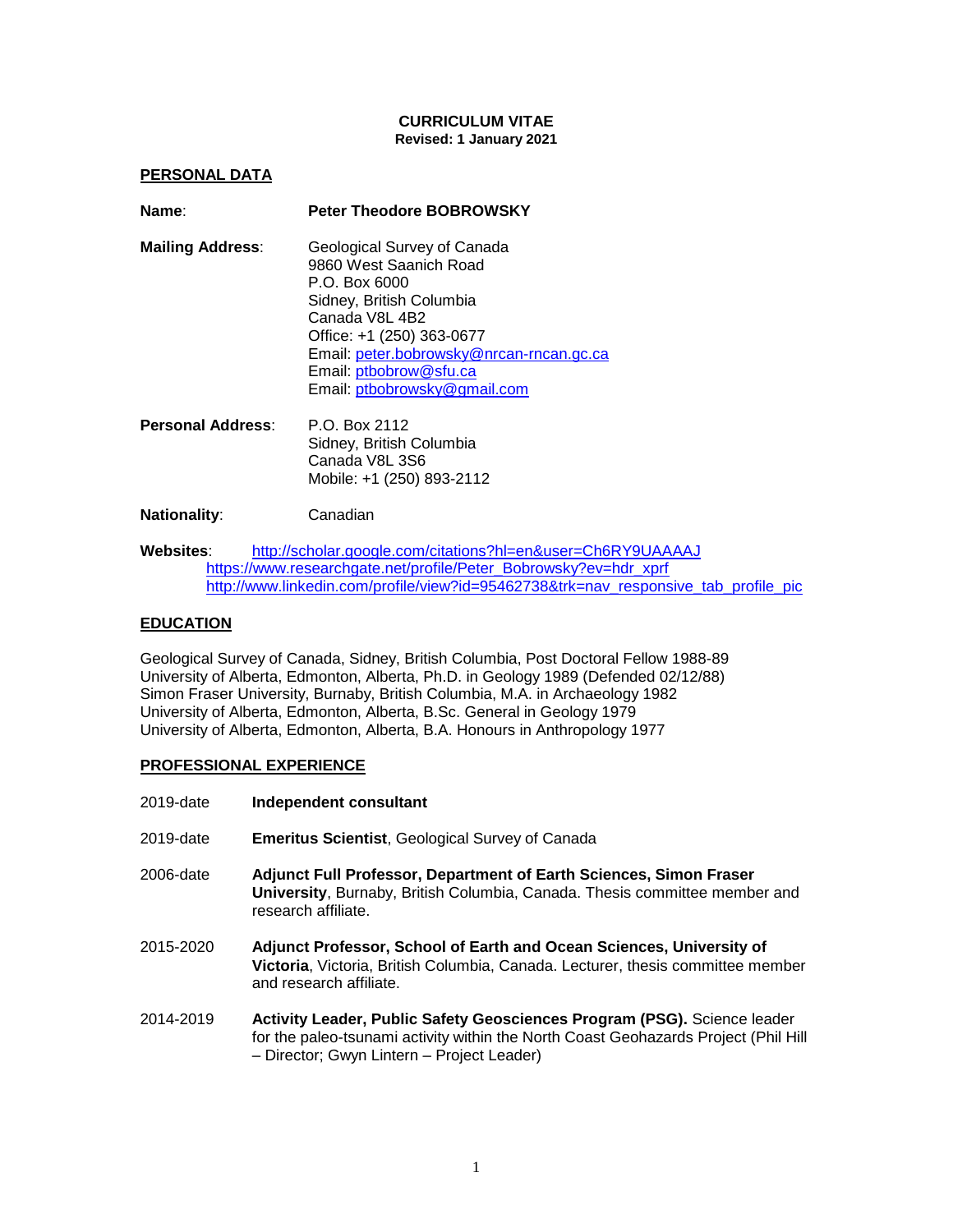- 2013-2015 **Activity Leader, Public Safety Geoscience Program (PSG)**. Science leader for the Ripley Landslide activity within the Marine and Terrestrial Landslide Project (Phil Hill – Director)
- 2012-2016 **Activity Leader, Public Safety Geosciences Program (PSG).** Science leader for the National Technical Landslide Guidelines activity within the Natural Hazard Assessment Project. (Carmel Lowe - Director, Garry Rogers – Project Leader).
- 2011-2012 **Project Leader, Climate Change Program (CCP).** Science manager for the Northern Canada Research Vulnerability Mapping Project. 1 year project addressing the impact of climate change on access to natural resources. (Celina Campbell/Tom James/Rejean Couture – Rotating Project Managers)
- 2010-2016 **Activity Leader, Landslides Studies in China-Canada (Canada-China bilateral project)**. Scientific lead for a multi-year bilateral MOU - Annex study dealing with shared slope stability issues using fibre optic monitoring in collaboration with the Canadian private sector (CP/CN Rail), Transport Canada, U of A, China Geological Survey and Geological Survey of Canada. (Ken Ko/Carmel Lowe - Directors; Phil Hill – Project Leader)
- 2009-2012 **Project Leader, Public Safety Geosciences Program (PSG)**. Science leader for the National Guidelines for Natural Hazard Assessment and Mitigation Project, 4 year program covering landslides, earthquakes, tsunamis and space weather hazards. (Adrienne Jones/Calvin Klatt/Dave Mate/David Boteler/Judi Beck - Rotating Project Managers)
- 2006-2010 **Project Leader, Landslides in China (Canada-China bilateral project)**. Scientific lead for a multi-year bilateral MOU-Annex study dealing with shared slope stability issues using remote sensing (RADARSAT) and Canadian private sector business opportunities in China. China Geological Survey and Geological Survey of Canada. (Ken Ko - Director)
- 2006-2010 **Project Leader, Landslides in India (Indo-Canadian bilateral project).** Scientific lead for 3-year bilateral MOU-Annex study dealing with monitoring and mitigation of landslides in India; capacity building, technology transfer and Canadian business opportunities in India. Geological Survey of India and Geological Survey of Canada. (Ken Ko - Director)
- 2006-2008 **Section Head, Landslides and Geotechnic Section, GSC-NC Geological Survey of Canada**. Section head, team leader, field specialist and scientific advisor for a variety of natural hazards and activities for the Government of Canada. Permanent staff of 10 people and 5 part time students. (Celina Campbell - Manager)
- 2002-2019 **Senior Scientist, Geological Survey of Canada**. Technical specialist and scientific advisor for natural hazards, engineering geology activities and issues on behalf of the Government of Canada.
- 2002-2006 **Section Head, Canada Landslide Project, Geological Survey of Canada.** Science manager of the landslide initiative and senior research scientist with the Geological Survey of Canada dealing with a national strategy for landslide hazard mitigation, slope stability process and mechanism studies, public education. Manage \$2 million annual budget (salary and OM), several permanent and temporary staff. (Sue Pullan - Manager).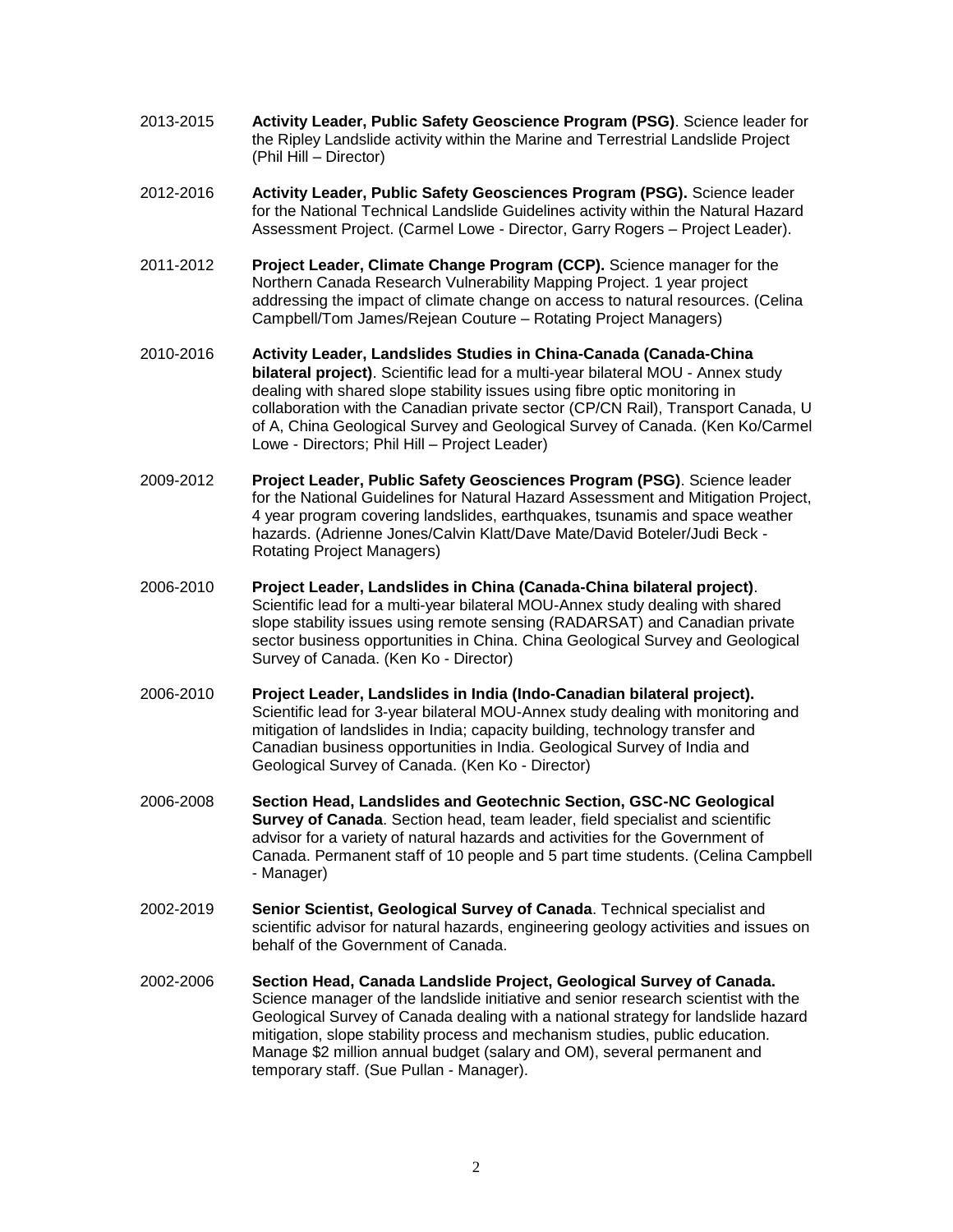- 1995-2002 **Senior Geologist, B.C. Geological Survey Branch.** Project scientist for geological hazards research in landslides, paleoseismology, drift exploration, aggregate resources and surficial mapping (stratigraphy and sedimentology). Supervised two full time staff and several part-time and student staff. (Gib MacArthur - Manager)
- 1997-1998 **Manager, Environmental Geology Section, B.C. Geological Survey Branch**. Supervised 12 full time and several temporary staff involved in surficial geology, geochemistry, GIS database, publishing and responsible for over \$1 million (O&M) annual budget. (Ron Smyth - Director)
- 1991-2004 **Limited Term Full Professor, School of Earth and Ocean Sciences, University of Victoria**, Victoria, B.C. Professor for several senior geology courses: Quaternary Geology (1993-2001); Advanced Sedimentology directed studies (1994); Slope Stability directed studies (1994, 1997); Environmental Geology directed studies (1996, 1998), Air photo Interpretation directed study (2001)
- 1990-1997 **Adjunct Full Professor, Institute for Quaternary Research (IQR) and Dept. Geography, Simon Fraser University**, Burnaby, B.C. Past Member of IQR Executive Board, invited lecturer
- 1989-1995 **Head, Surficial Geology Unit, Environmental Geology Section, B.C. Geological Survey Branch**. Engaged in Quaternary research, geomorphology, geologic hazards studies, and exploration work in various parts of the province. Includes stratigraphy, sedimentology and landslides of the Rocky Mountains, coastal paleoseismology. Project leader for drift prospecting research. Supervised three full time Quaternary geologists and numerous part-time and student employees. (Paul Matysek - Manager)
- 1988-1989 **Post Doctoral Fellow - Geological Survey of Canada, Sidney, B.C**. Primary research on the neotectonic history of Vancouver Island, B.C. including first work on Holocene paleoseismology record of Saanich Inlet. (Garry Rogers and John Clague – PDF Supervisors)
- 1983-1988 **Field Assistant** Junior and senior positions for Graduate Students, industry, consultants, Geological Survey of Canada, etc.

## **AWARDS**

- AEG 2020 Clair P. Holdredge Award for outstanding contribution to the Engineering Geology profession - Association of Environmental & Engineering Geologists
- IUGS International Union of Geological Sciences James M. Harrison Outstanding Achievement Award for 2020 (for prolonged and exceptional service to the IUGS)
- GSA Distinguished Practice Award Geological Society of America Environmental and Engineering Geology Division award for 2019 (recognizing an individual for their technical and (or) professional stature of environmental and (or) engineering geology in North America)
- AAP 2019 PROSE Award Association of American Publishers Winner in Single Volume Reference: Science (for the Springer Encyclopedia of Engineering Geology)
- Ambrose Medal Geological Association of Canada award for 2018 (in recognition for sustained dedicated service to the Canadian earth science community)
- International Programme on Landslides (IPL) World Centre of Excellence on Landslide Disaster Reduction (2017-2020) team recognition to the Geological Survey of Canada
- Japanese Society for the Promotion of Science Short-Term Fellowship (2016 2017)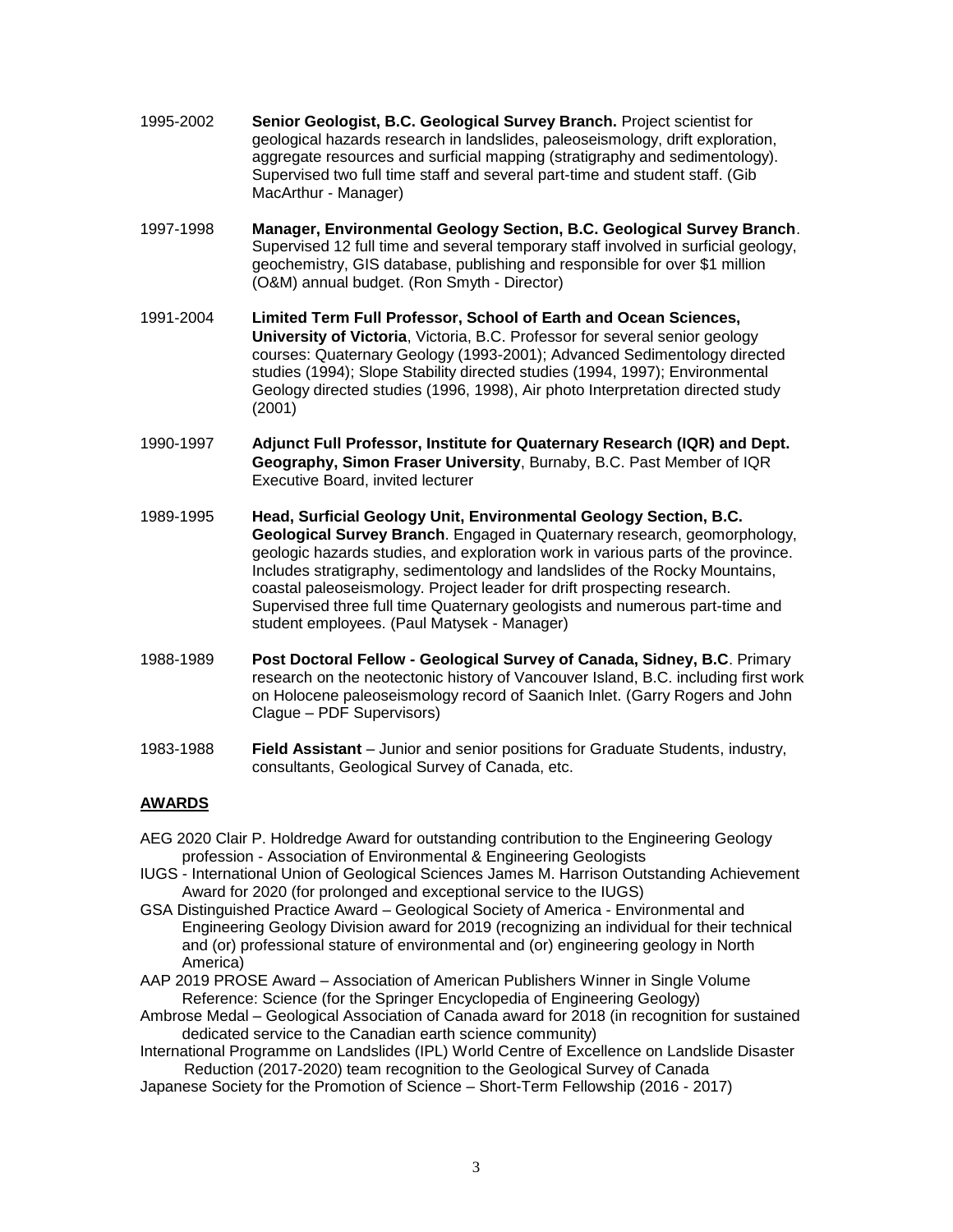International Union of Geological Sciences – Award of Appreciation for excellence in service  $(2000 - 2013)$ 

Queen Elizabeth II Diamond Jubilee Medal in 2012 (in recognition for geoscientific contributions in Peru, China and India on behalf of the Government of Canada)

International Programme on Landslides (IPL) World Centre of Excellence on Landslide Disaster Reduction (2011-2014) team recognition to the Geological Survey of Canada

International Programme on Landslides (IPL) Award for Success for IPL Projects in 2011 (in recognition for Project M106 Best Practice Handbook for Landslide Hazard Mitigation 2002- 2007)

Edward B. Burwell Jr. Award – Engineering Geology Division, Geological Society of America for 2011 (in recognition for the co-authored publication entitled The Landslide Handbook)

- Eugene Shoemaker Communications Award for Best Book 2009 (in recognition for the coauthored publication entitled The Landslide Handbook – USGS Circular 1325)
- Government of Canada Earth Science Sector 2008 Merit Award (China-Canada and India-Canada research project success)

Gold Medal 1999 - Universidad Nacional de San Antonio Abad (Cusco, Peru)

Natural Sciences and Engineering Research Council of Canada (Post-Doctoral Visiting Fellowship 1988 - 1989)

Geological Society of America (Student Research Award/Grant 1984 - 1985)

Boreal Institute for Northern Studies (Northern Student Research Grant 1984 - 1985)

- Ralf Steinhauer Award of Distinction (Alberta Heritage Trust Fund only 2 awarded per year 1983 - 1984)
- Ralf Steinhauer Award of Distinction (Alberta Heritage Trust Fund only 2 awarded per year 1982 - 1983)
- Natural Sciences and Engineering Research Council of Canada (Post-Graduate Scholarship 1982 - 1983)

Natural Sciences and Engineering Research Council of Canada (Post-Graduate Scholarship 1981 - 1982)

Simon Fraser University Open Scholarship (1980 – 1981)

Social Sciences and Humanities Research Council of Canada Special MA Scholarship (1979- 1980)

Queen Elizabeth Provincial Scholarship (3 times 1976-77, 1977-78, 1978-79)

## **EXTERNAL RESEARCH FUNDS/GRANTS**

Government of Spain – COSINES Landslide Research Project Grant (2018-2019; €52,272 Euro) Japanese Society for the Promotion of Science – Short-Term Fellowship (2016-17; 690,000 Yen) Government of Canada – Transport Canada (2013-14; \$160,000 CDN), (2014-15; \$120,000

CDN), (2015-16; \$150,000 CDN), (2016-17; \$150,000 CDN), (2017-18; \$150,000 CDN), (2018-19, \$150,000 CDN), (2019-20, \$250,000 CDN)

International Council on Sciences – Level 2 Grant (on behalf of IUGS in cooperation with IAU) (2003-2005) \$100,000 (US)

Government of Canada Office of Critical Infrastructure and Emergency Preparedness (2002 - \$25,000 CDN)

- International Geological Correlation Programme Project #454 Grant (2001-2002) \$900 (CDN), (2000-2001) \$900 (CDN)
- International Geological Correlation Programme Project #425 Grant (2000-2001) \$1500 (CDN), (1999-2000) \$900 (CDN), (1998-99) \$1100 (CDN)

Canadian Geoscience Council - Grants (2002 - \$400 CDN), (2001 - \$1500 CDN), (2000 - \$5000 CDN), (1999 - \$1800 CDN), (1998 - \$1167 CDN), (1997 - \$4030 Can), (1996 - \$1865 CDN)

Canadian Quaternary Association, INQUA Delegate Travel Grant (1999 - \$1000 CDN)

United States Geological Survey - National Earthquake Hazards Reduction Program (1998-1999) \$63,400 (US)

International Geological Correlation Programme - Project #367 Grant (1998-99) \$1100 (CDN)

NATO Advanced Study Institute, Deposit and Geoenvironmental Models for Resource Exploitation and Environmental Security - Travel Grant (1998 - \$2500 US)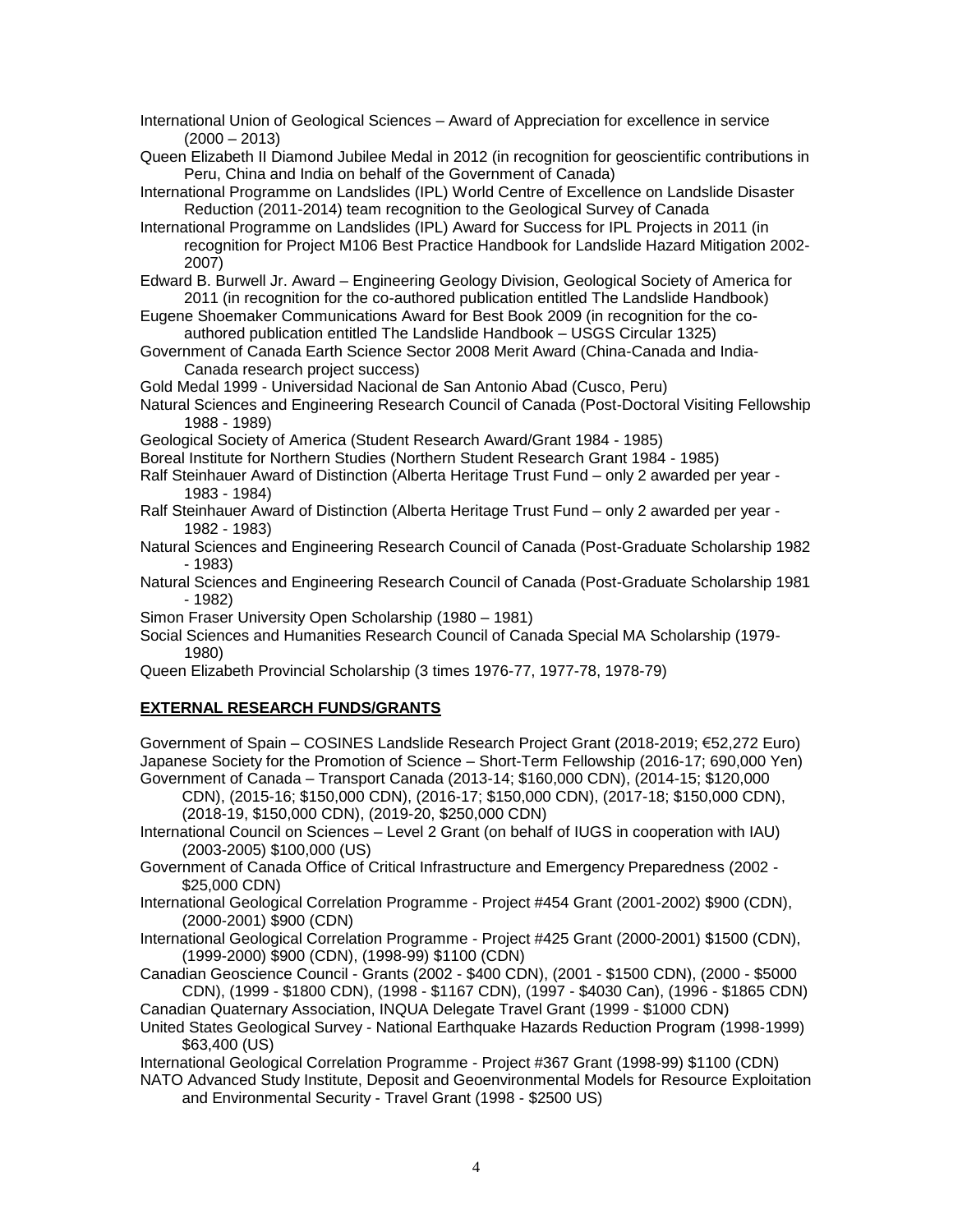Natural Sciences and Engineering Research Council Collaborative Strategic Grant (1996-1999) \$50,000 (CDN) from a total of \$500,000 (CDN)

United States Geological Survey - National Earthquake Hazards Reduction Program (1996-1997) \$50,000 (US)

International Union for Quaternary Research Young Scientist Grant (1991 - \$1300 CDN) Alberta Heritage Trust Fund (1982 - \$25,000 CDN; 1983 - \$25,000 CDN) NSERC (1981 - \$15,000 CDN; 1982 - \$15,000 CDN) SSHRC (1980 - \$12,000 CDN) SFU (1980 - \$7,000 C CDN an) Queen Elizabeth (1976 - \$2000 Can; 1977 - \$2000 Can; 1978 - \$2000 CDN) Boreal Institute for Northern Studies Research Grant (1984 - \$5000 CDN) Geological Society of America Student Research Grant (1984 - \$2000 USD)

### **PROFESSIONAL AFFILIATIONS**

American Geophysical Union (Retired Member) American Registry of Pathology (Member) (19/02/2002) Association of Environmental and Engineering Geologists (Member) Association of Professional Engineers and Geoscientists of British Columbia (P.Geo.) Canadian Geotechnical Society (Member) American Quaternary Association (Retired Member) Canadian Quaternary Association (Retired Member) Geological Association of Canada (Retired Member) Geological Society of America (Fellow) (Since 01/01/1985) Explorers Club (International Fellow) (Since 01/01/2001) International Association of Engineering Geology and the Environment (Member) International Consortium of Landslides (Founding Member - Board of Directors) Japan Society for the Promotion of Science, Tohoku, Japan (Fellow)

### **OTHER PROFESSIONAL ACTIVITIES**

*IAPG (International Association for Promoting Geoethics)* Vice President (2022 – date) *International Journal of Geoheritage and Parks* Co-Chief Editor and Editorial Board Member (2021 – date) *CFES (Canadian Federation of Earth Sciences)* Observer for IAPG (2020 – date) *SLOPE 2019 (Landslides and Slope Stability Conference)* Advisory Committee Member (2018 – 2019) *Victoria Round Table Club* Vice President (2021 – date) Member (2018 – date) *ICL (International Consortium of Landslides)* Past President (2021 – 2023) President (2017 – 2020) Vice President (2002 – 2008) *5 th World Landslide Forum (Beijing, China)* President (2017 – 2020) *Arabian Journal of Geosciences (AJGS)* Associate Editor (2017 – date) *Quaternary (MDPI Online Journal)*  Editorial Board Member (2017 – date) *Encyclopedia of Quaternary Sciences*  Editor in Chief (2017 – date) *CNC-IUGS (Canadian National Committee - International Union for Geological Sciences)* Member (2016 – date)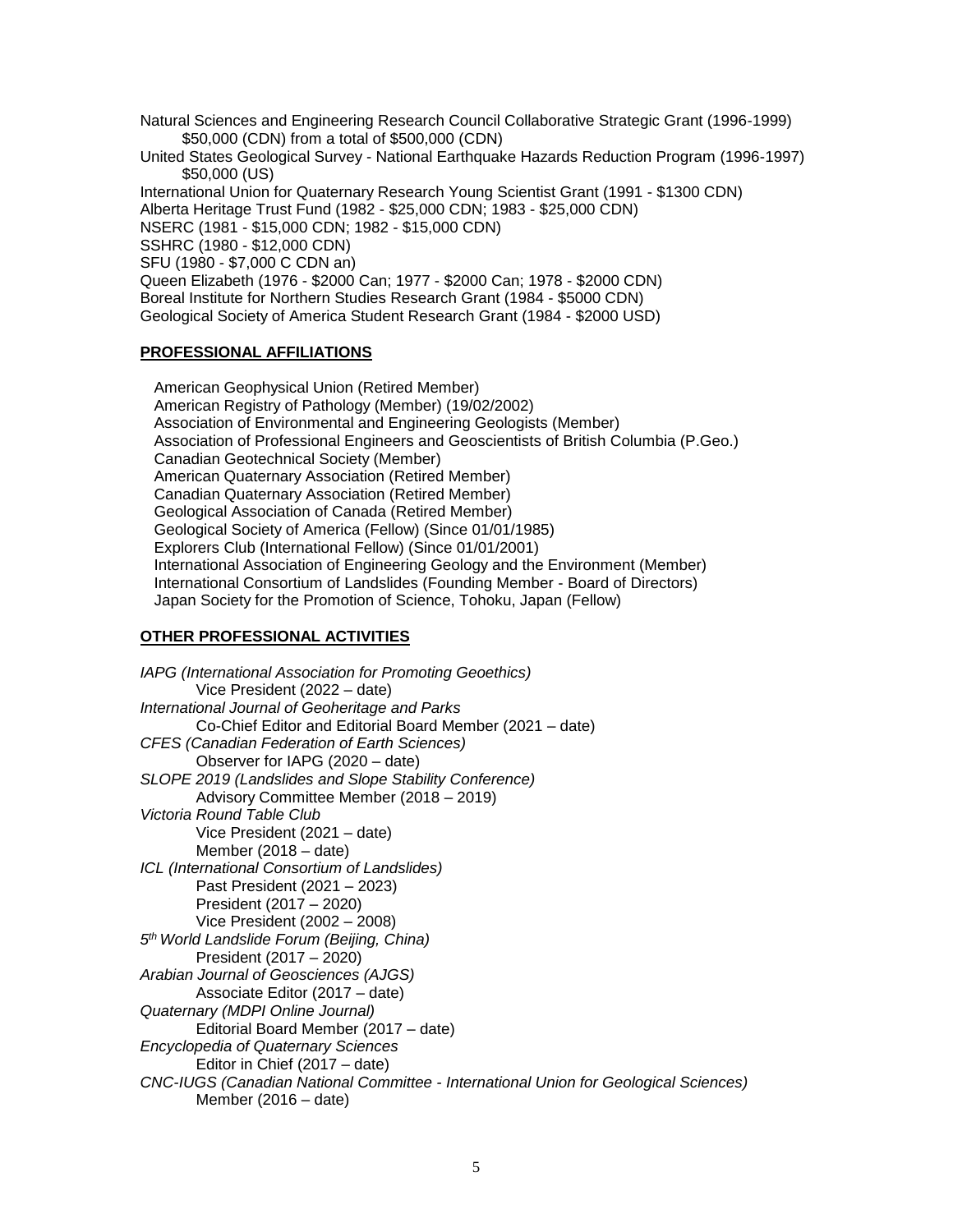Executive Liaison (2002 – 2012) Chairman (1998 – 2002) *AGU NH Focus Group (American Geophysical Union Natural Hazards Focus Group)*  Executive Committee Member (2016 – 2018) *GeoMEast2017 Conference (Sharm El-Sheik, Egypt)*  Conference Technical Committee Member (2016 – 2017) *WHERE Challenge (Student Earth Sciences Competition)*  BC Panel Judge (2016) *Geological Society of America Annual Program Committee*  Committee Chair (2015 – 2018) Member-at-large (2014 – 2015) *EGBC (Professional Engineers and Geoscientists of BC) Discipline Committee* Member (2015 – date) *Geosciences (MDPI Online Journal)*  Editorial Board Member (2015 – date) *Geoheritage, Geoparks and Geotourism – Conservation and Management Series – Springer*  Series Editor (2015 – date) *GeoGuides – Springer*  Series Editor (2015 – date) *35th International Geological Congress (Cape Town, South Africa)*  LOC Theme Champion (2014 – 2016) *CIDA (Canadian International Development Agency) BNGC (Building National Geoscience Capacity Project in Africa)* Advisor (2014 - 2015) *Petrologia (MDPI Online Journal)*  Editorial Board Member (2014 – 2015) merged with *Geosciences Geological Heritage Inventories – European Congress (Toulouse, France)* Member of the Congress Scientific Committee (2014 – 2015) *RFG2018 (Resourcing Future Generations 2018 Conference)* Steering Committee Member (2014 – 2018) *Encyclopedia of Engineering Geology* Co-Editor in Chief (2014 – 2018) *5 th Global Stone Congress (Antalya, Turkey)* Member of the Congress Scientific Committee (2013 – 2014) *Oxford Handbooks Online – Natural Hazard Science*  Advisory Editor (2013 – 2017) *Oxford Research Encyclopedias – Natural Hazard Science* Advisory Board Member (2013 – 2017) *International Journal of Geoheritage*  Editorial Board Member (2013 – 2020) *Geoscientists Canada, Geoscience Competency Project*  Subject Matter Expert (Geohazards) (2013 – 2014) *IAEG XII Congress (International Association of Engineering Geology and the Environment) (Turin, Italy)* Member Scientific Advisory Committee (2013 – 2014) *GEO (Group on Earth Observations) Geohazards Supersites and Natural Laboratory (GSNL)*  Member Scientific Advisory Committee (2013 – 2016) *NRCan-ESS-GSC GSC@175 Strategic Plan* Committee Member (2012) *Geological Association of Canada* Past President (2013 – 2014) President (2012 – 2013) Vice President (2011 – 2012) *3 rd World Landslide Forum (Beijing, China)* Vice Chairman (2012 – 2014)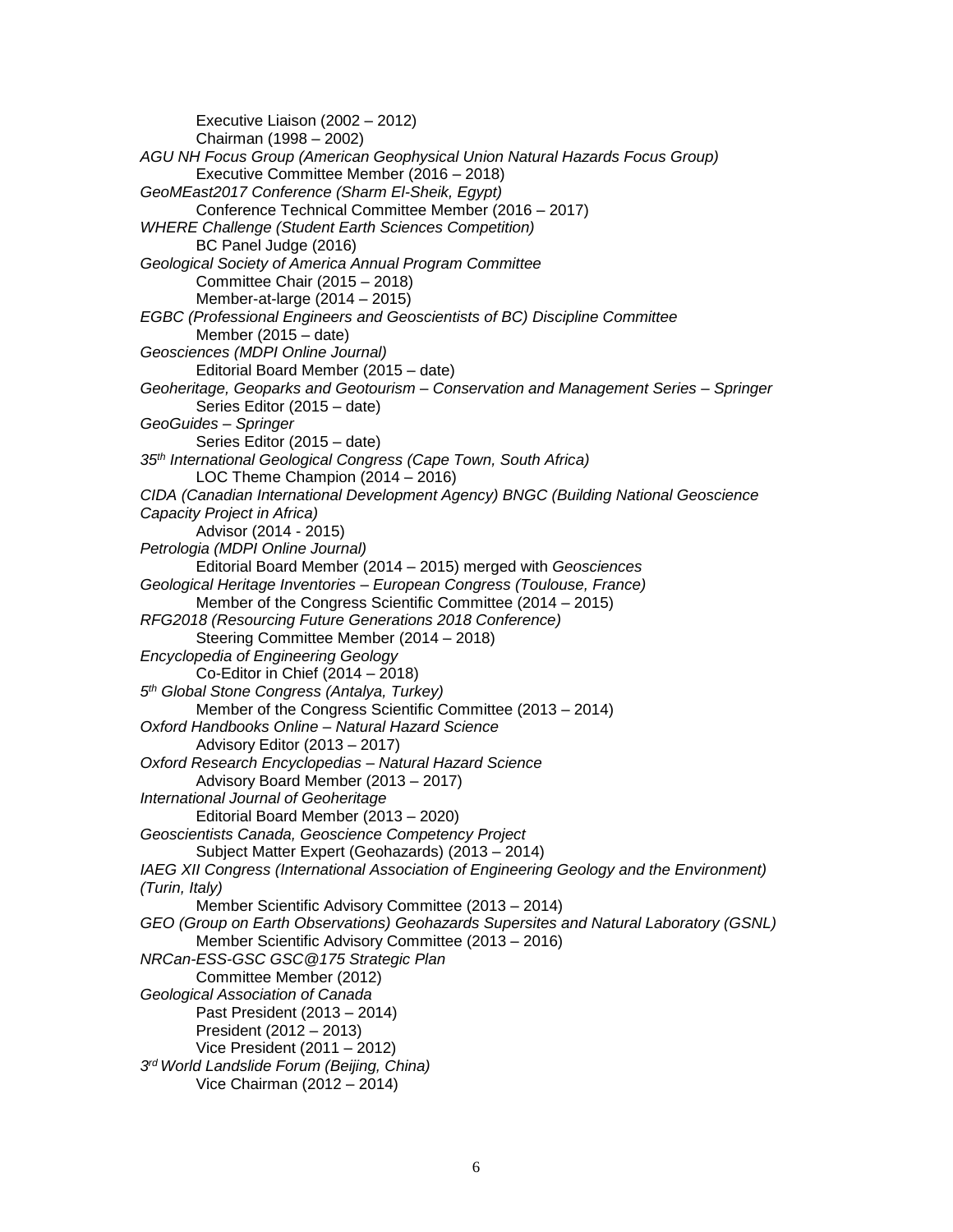*UNESCO Slope Instability Study of Petra, Jordan* International Technical Advisor (2012 – 2015) *Canadian Geoscience Foundation (CGF)* Member – Grants Selection Committee (2012 – 2013) *NRCan-ESS-GSC Foresight Analysis Study* Principle Researcher/Author (2012) *First Conference of Danxia Geomorphology Working Group of IAG (China)* Vice Chairman of Organizing Committee (2011) *International Union for Conservation of Nature World Heritage Programme – Machu Picchu Consultation*  Advisor (2011) *2 nd World Landslide Forum (Rome, Italy)* Vice Chairman (2010 – 2011) *IGC2020 Bid Steering Committee* Secretariat (2010 – 2012) *Railway Ground Hazard Research Program Technical Committee* Member - GSC Representative (2010 – 2016) International Symposium on Landslides – 2<sup>nd</sup> North American Landslide Conference 2012 (Banff, *Canada)* International Advisory Committee – Chair (2010 – 2012) *NRCan-ESS Logan Club Lecture Series* GSC NC Division Organizer (2010 – 2012) *ICG2020 Canada Feasibility Committee* Chair (2010) *American Geophysical Union (AGU) – Natural Hazards (NH) Focus Group* Member (2009 – 2012) *IGC2020 Canada Scoping Committee* Chair (2009) *Ottawa 2011 – GAC-MAC-SEG-SGA Annual Meeting* Technical Program Committee Member (2009 – 2011) *Canadian Society for Civil Engineers – 2 nd Specialty Conference on Disaster Mitigation (Calgary, Canada)* Scientific Committee Member (2009 – 2010) *Encyclopedia of Natural Hazards* Editor in Chief (2009 – 2013) *IGU-Geoparks (International Geographical Union Commission on Geoparks)* Executive Member (2009 – 2013) *Geological Society of America Nominations Committee* Committee Member (2009 – 2012) *CNC-GeoParks (Canadian National Committee for GeoParks)* Committee Member (2009 – 2011) *IUGS – International Union of Geological Sciences*  Webmaster (2008 – 2017) *NRCan Joint Geosciences Institute Science Visioning Committee* Member (2008) *Canadian Federation of Earth Sciences (CFES)* Director (2008 – 2011) *Canadian Geotechnical Society (CGS) – 2008 Schuster Medal Selection Committee* Committee Member (2008) *CISET-NRC (Committee on International Science, Engineering and Technology – National Research Council)* Earth and Space Sciences Representative Committee Member (2007 – 2013) *PAGSE-NSERC (The Partnership Group for Science and Engineering-NSERC)* Committee Member (2007 – 2009) *CNC-IYPE - Canadian National Committee for IYPE* Ex Officio member (2007 – 2010)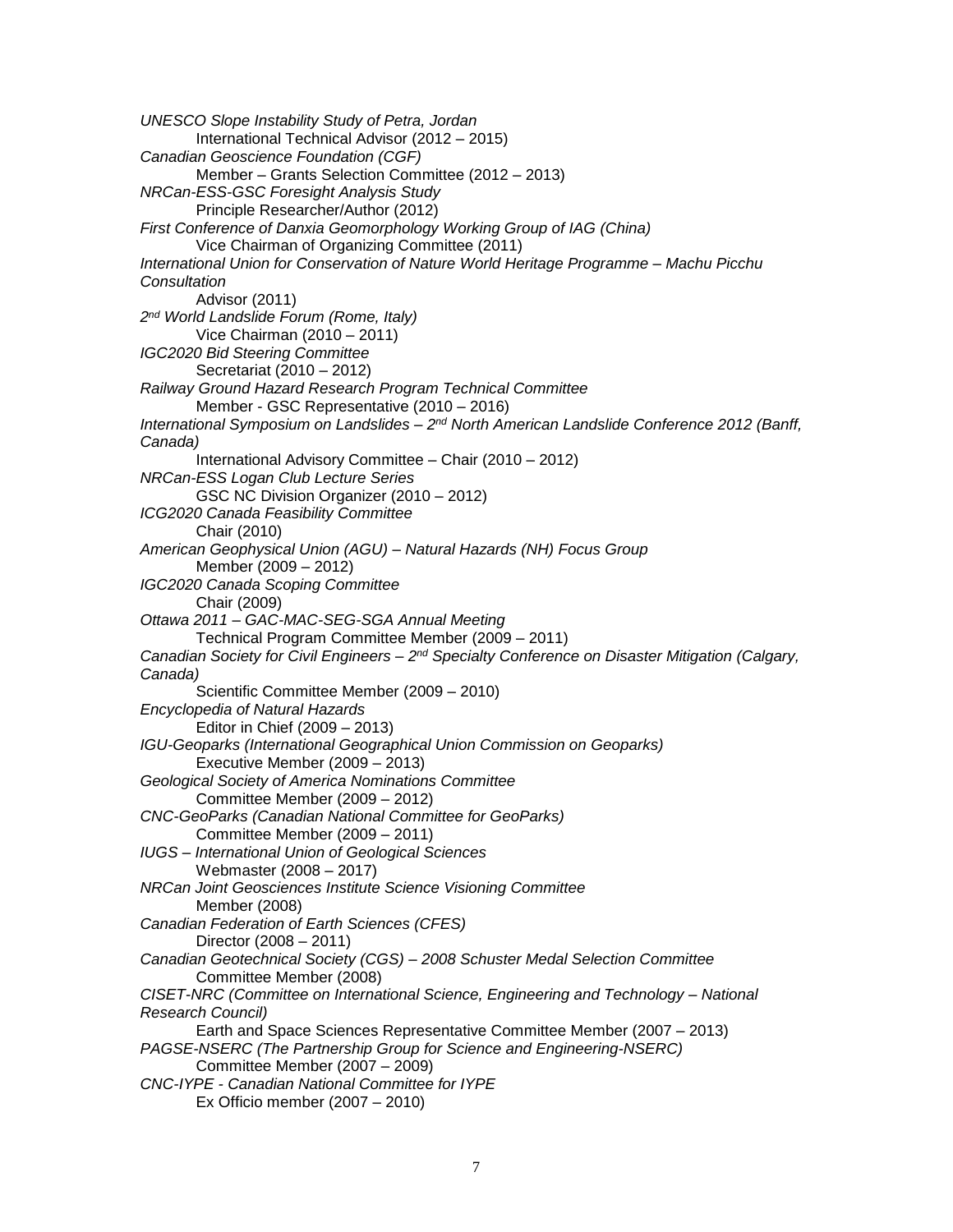*UNESCO Global Network of National Geoparks* Advisory Group member and expert (2006 – 2009) *International Year of Planet Earth* Senior Scientific Advisor (2005 – 2010) *First North American Landslide Conference (Vale, USA)* Chair – International Advisory Committee (2005 – 2007) *European Commission (Applied Multi Risk Mapping of Natural Hazards for Risk Assessment Project - ARMONIA)* Quality Control Advisor (2005 – 2007) *Canadian Society for Civil Engineers – 1 st Specialty Conference on Disaster Mitigation (Calgary, Canada)* Scientific Committee Member (2005 – 2006) *ICSU (International Council for Science) – Hazards Scoping Group* Observer (2005) *IUGS (International Union of Geological Sciences)* Secretary General (2004 – 2012) Vice President (2000 – 2004) Web Master (2008 – 2017) *IGCC (International Geological Congress Committee)* Committee member (2004 – 2012) *ICSU (International Council for Science) – Scientific Committee for Problems in the Environment (SCOPE)* Liaison (2004 – 2006) *IAEG (International Association of Engineering Geology and the Environment) Commission 17 – Aggregate* International Commission Member (2003 – 2008) *CIDA (Canadian International Development Agency) MAP:GAC (Multinational Andean Project Geoscience for Andean Communities)* Machu Picchu Project Geologist (2003 - 2006) *INQUA Commission on Terrestrial Processes, Deposits and History* Advisory Council Member (2003 – 2012) *Landslides: Journal of the International Consortium on Landslides* Associate Editor (2003 – date) *IGBP (International Geosphere-Biosphere Programme)* IUGS Representative (2003 – 2006) *Quaternary International* Associate Editor (2002 – 2016) *The Explorers Club* International Member (2001 – date) *Third Canadian Conference on Geohazards and Geotechnique* Technical Committee Member (2002 – 2003) *Sixth International Symposium on Environmental Geochemistry* International Advisory Panel member (2001 – 2003) *IGCP Project #454 (Medical Geology)* International Co-leader (2000 – 2005) *Universidad Nacional de San Antonio Abad, Cusco, Peru* Honorary Member of the Faculty of Engineering Geology and Geography (1999 date) *International Working Group on Medical Geology (IUGS)* Member (1998 - 2004) *Canadian Geoscience Council (CGC)* International Director (1998 – 2001) *IGCP Project #425 (Landslides and Cultural Heritage Sites)* Canadian Co-leader (1998 - 2000) *Canadian National Committee International Geological Correlation Programme* CNC-IGCP member (1996 – 1998)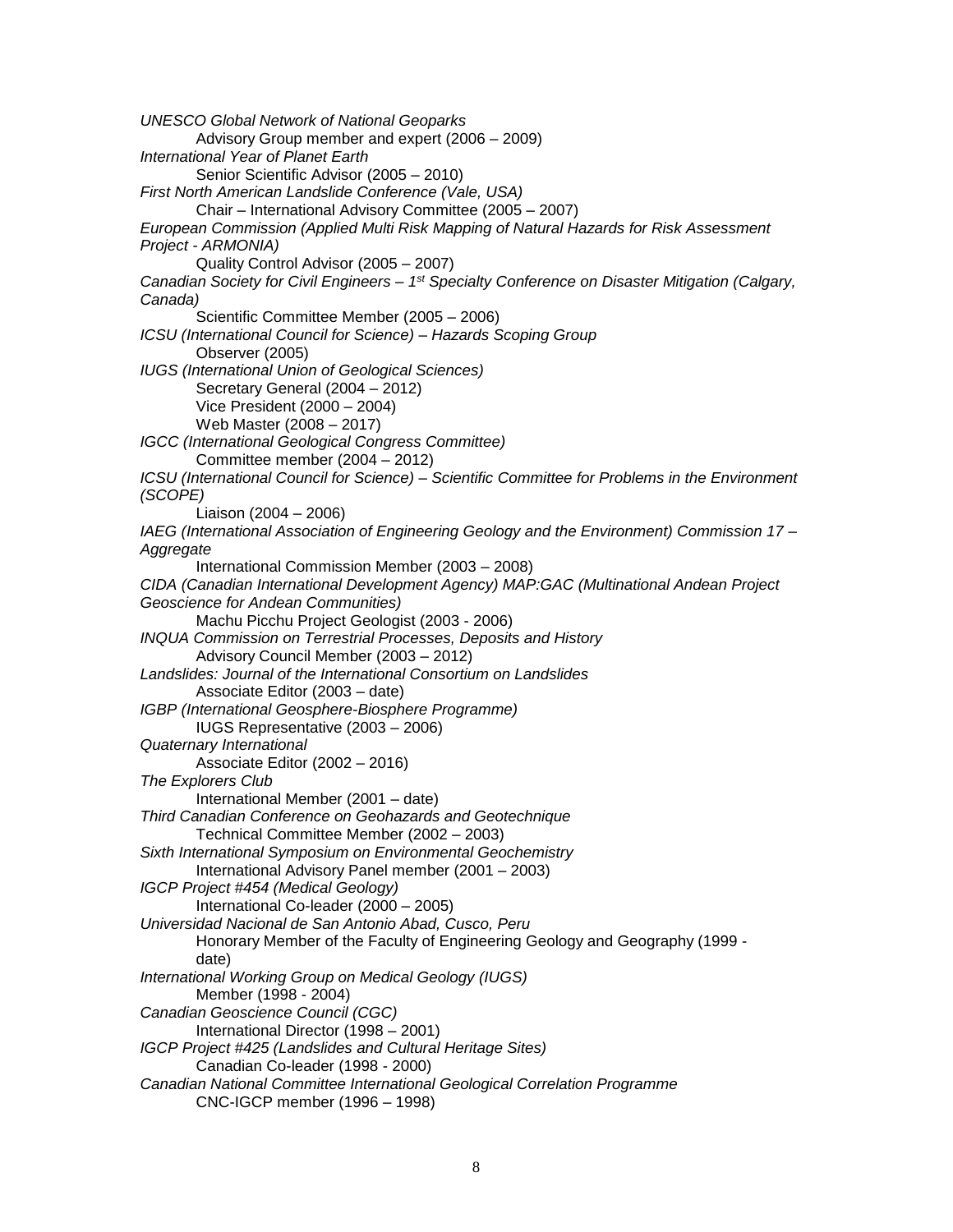CNC-IGCP Executive Liaison (1998 – 2012) *Canadian National Committee - International Union for Quaternary Research* CNC-INQUA member (1995 – 1999) *Commission on Geological Sciences for Environmental Planning (IUGS)* COGEOENVIRONMENT Secretary General (1994 – 2000) *Working Group on World Landslide Inventory (IUGS)* Official Liaison (1995 – 2000) *International Working Group on Geoindicators (IUGS)* Member (1993 – 2000) *International Working Group on Urban Geology (IUGS)* Corresponding Member (1993 – 1999) *Commission on Applied Quaternary Research (INQUA)*  Member (1991 – 1995) *Canadian Quaternary Association* Past President (1997 – 1999) President (1995 – 1997) Vice President (1993 – 1995) Newsletter Associate Editor (1991 – 1993) Councillor (1989 – 1995) *Geological Association of Canada - Pacific Section* Past President (1992 – 1993) President (1991 – 1992) Executive Member (1989 – 1991) *Resource Inventory Committee (RIC) for the B.C. Provincial Government* Chairman - Surficial Geology Task Group (1991 – 1996) Member - Groundwater Task Group and Slope Stability Task Group (1991 – 1996)

## **CURRENT RESEARCH**

Engineering geology including landslide process and mechanisms; risk assessment; terrain and terrain stability mapping; landslide modelling; paleoseismicity and paleotsunamis studies; Quaternary stratigraphy and process sedimentology; aggregate studies, till geochemistry, NEOs and human society; geoethics, medical geology and geoheritage/geodiversity studies. Geographic areas of interest: Canada, Peru, China, India, Japan and Italy.

## **UNIQUE GEOSCIENCE INITIATIVES**

- Founding participant in the development and implementation of a UNESCO program entitled the International Consortium of Landslides (ICL); a non-profit, international initiative that promotes landslide research and awareness on a global scale
- Quality control advisor on risk assessment for European Commission  $6<sup>th</sup>$  Framework Programme for Research and Technological Development (Applied Multi Risk Mapping of Natural Hazards for Risk Assessment)
- Smithsonian Institution Theme Lecturer
- Editor-in-Chief *Encyclopedia of Natural Hazards*
- Co-Editor-in-Chief *Encyclopedia of Engineering Geology*
- Editor-in-Chief *Encyclopedia of Quaternary Sciences (in progress)*
- Contributed to the conception and launch of a new international journal: *GeoHeritage* (Springer International)
- Contributed to the conception and launch of a new international journal: *Landslides* (Springer International)
- Comet/Asteroid Impacts and Human Society (obtained ICSU funding, organized workshop and publication)
- Developed the Geological Survey of Canada, Canada Landslide Loss Reduction Program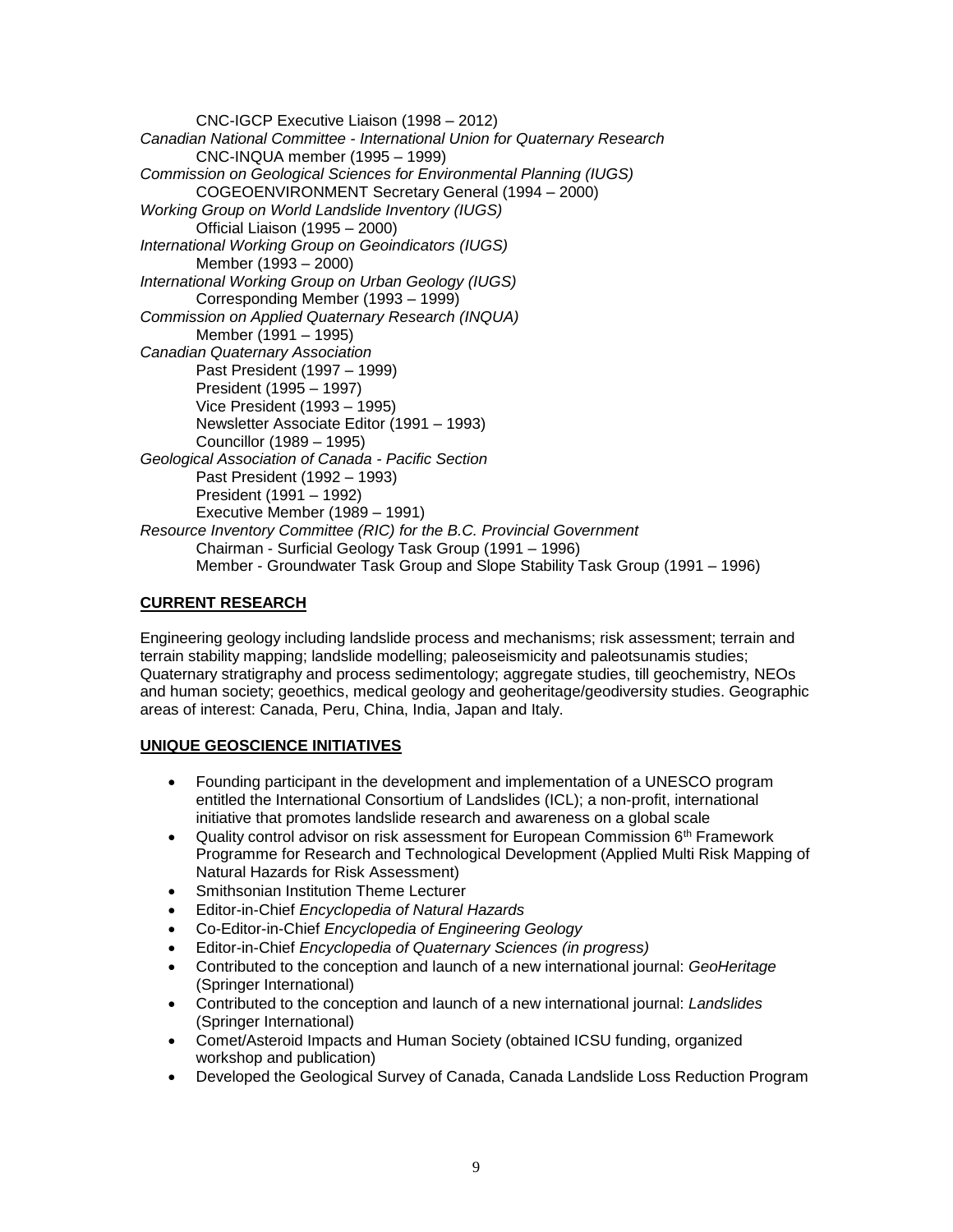Developed and published two British Columbia provincial government information flyers (landslides and earthquakes) for public outreach activities

# **PROFESSIONAL ACTIVITIES**

### **2022**

| 2022 |                                |                                                                                                                                                                                                    |
|------|--------------------------------|----------------------------------------------------------------------------------------------------------------------------------------------------------------------------------------------------|
|      | Co-Convener                    | Session NH3.8 - Landslide monitoring: recent technologies and new<br>perspectives. EGU, Vienna, Austria 23-27 May 2022 (Virtual)                                                                   |
|      | Co-Convener                    | Symposium-SY04 - IUGS, Geoparks and IGCP - Retrospection, today<br>and the future. GACMAC, Halifax, Nova Scotia, Canada 15-18 May 2022<br>(Virtual)                                                |
|      | Member                         | PEng/PGeo Disciplinary Committee Panel<br>Case T10-054 12-16 September 2022                                                                                                                        |
| 2021 |                                |                                                                                                                                                                                                    |
|      | Session Convenor/Chair         |                                                                                                                                                                                                    |
|      |                                | International Consortium on Landslides - WLF5 - Sendai Landslide<br>Partnerships, Kyoto Landslide Commitment, and International<br>Programme on Landslides, Kyoto, Japan, September 2021 (Virtual) |
|      | Invitation to Lead             | Technical Evaluation for the UNESCO Project "Jordanian and Syrian<br>Youth for heritage conservation and risk evaluation at Petra". Amman,<br>Jordan 7 July 2021                                   |
|      | <b>Invited Keynote Speaker</b> |                                                                                                                                                                                                    |
|      |                                | International Symposium on IoT and ML for Ecosystem Restoration &<br>Multi-Hazard Resilience 2021 - ISIM. Virtual Meeting 5 - 9 June 2021                                                          |
|      | <b>Invited Speaker</b>         | Vancouver Rotary Club, Dinner Speaker, "Hunting for Great Earthquakes<br>and Paleo-Tsunamis", Vancouver, Canada, 11 May 2021                                                                       |
|      | Co-Convener                    | Session NH3.5/GM3.5 - Landslide Monitoring: recent technologies and<br>new perspectives. EGU, Vienna, Austria 19 - 30 April 2021                                                                   |
|      | Member                         | PEng/PGeo Disciplinary Committee Panel<br>Case T20-030 13-15 September 2021                                                                                                                        |
|      | Member                         | PEng/PGeo Disciplinary Committee Panel<br>Case T20-030 20-22 April 2021                                                                                                                            |
|      | Member                         | PEng/PGeo Disciplinary Committee Panel<br>Case T19-059 22 February 2021                                                                                                                            |
|      | Member                         | PEng/PGeo Disciplinary Committee Panel<br>Case T19-031 8-12 February 2021                                                                                                                          |
|      | <b>Grant Evaluator</b>         | NSERC Discovery Grant Proposal (GE 1509). 15 November 2021<br>(Declined)                                                                                                                           |

Grant Evaluator F.R.S.-FNRS Fund for Scientific Research (Belgium) 3yr Post Doctorate Fellowship Proposal. 24 February 2021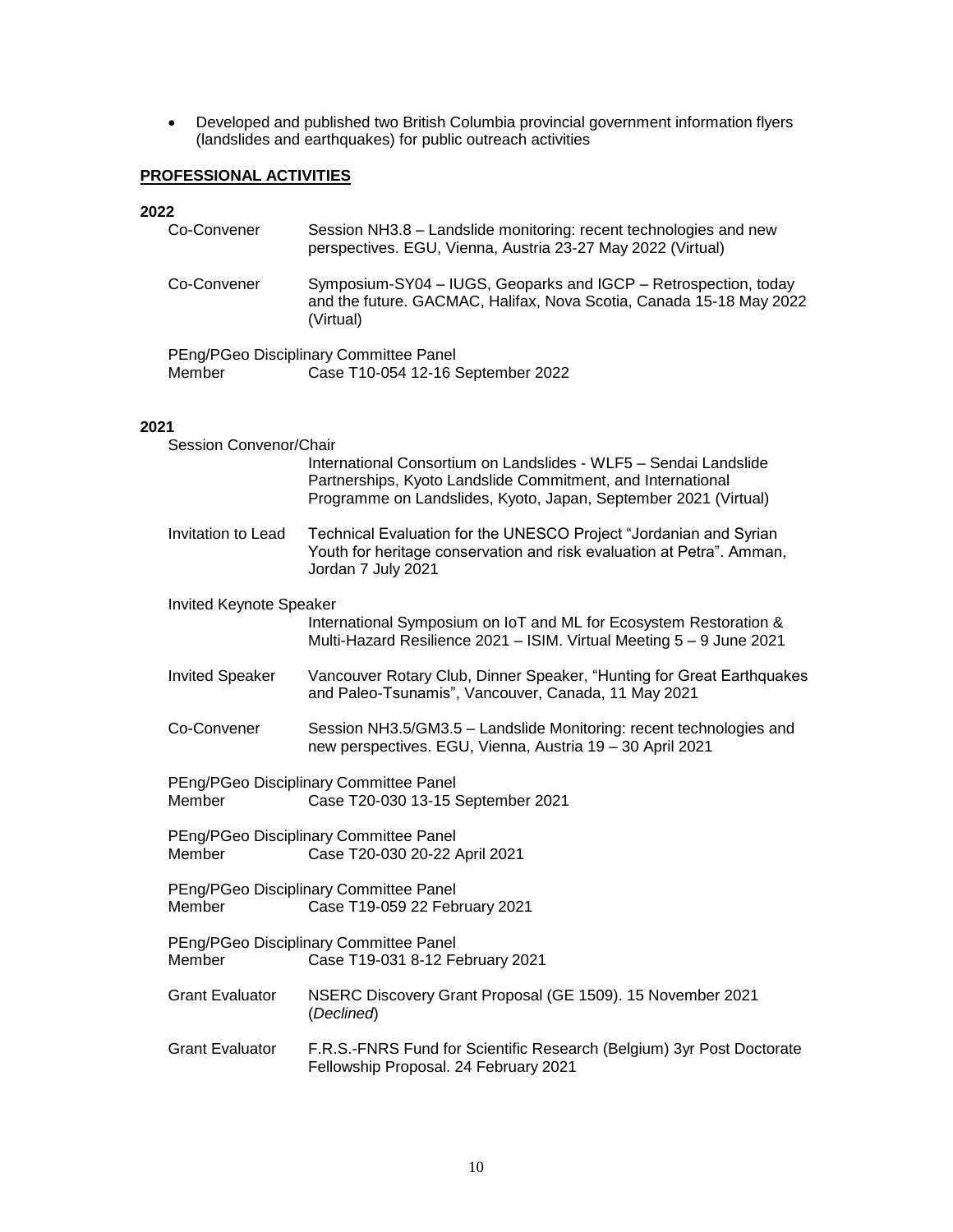| <b>MS Reviewer</b> | Remote Sensing (remotesensing-1553790) 29 December 2021<br>(Declined)                        |
|--------------------|----------------------------------------------------------------------------------------------|
| <b>MS Reviewer</b> | Landslides (LASL-D-21-00752) 6 December 2021 (Declined)                                      |
| <b>MS Reviewer</b> | Geosciences (geosciences-1476282) 3 December 2021 (Declined)                                 |
| <b>MS Reviewer</b> | Terra Nova (Academia Letters - PNV Truong paper) 29 November 2021<br>(Declined)              |
| <b>MS Reviewer</b> | Terra Nova (TER-2021-0122) 28 November 2021 (Declined)                                       |
| <b>MS Reviewer</b> | Geosciences (geosciences-1498911) 26 November 2021 (Declined)                                |
| <b>MS Reviewer</b> | Geosciences (geosciences-1428722) 19 November 2021 (Declined)                                |
| <b>MS Reviewer</b> | Geosciences (geosciences-1421778) 6 October 2021 (Declined)                                  |
| <b>MS Reviewer</b> | Landslides (LASL-D-21-00259) 4 October 2021 (Declined)                                       |
| <b>MS Reviewer</b> | Geosciences (geosciences-1414340) 27 September 2021 (Declined)                               |
| <b>MS Editor</b>   | Landslides (LASL-D-21-00455) 7 September 2021 (Declined)                                     |
| <b>MS Reviewer</b> | Landslides (LASL-D-21-00552) 1 September 2021 (Declined)                                     |
| <b>MS Reviewer</b> | Applied Sciences (applsci-1370981) 27 August 2021 (Declined)                                 |
| <b>MS Reviewer</b> | Water (water-1354655) 26 August 2021 (Declined)                                              |
| <b>MS Reviewer</b> | Geoscience Communication (gc-2021-24) 22 August 2021 (Declined)                              |
| <b>MS Reviewer</b> | Landslides (LASL-D-21-00233) 15 August 2021 (Declined)                                       |
| <b>MS Editor</b>   | Landslides (LASL-D-21-00492) 5 August 2021 (Declined)                                        |
| <b>MS Reviewer</b> | Quaternary Science Reviews (JQSR-D-21-00474) 2 August 201<br>(Declined)                      |
| <b>MS Reviewer</b> | Water - Online MDPI Journal (Water-1316467) 20 July 2021 (Declined)                          |
| <b>MS Reviewer</b> | Landslides (LASL-D-21-00392) 16 July 2021 (Declined)                                         |
| <b>MS Reviewer</b> | Bulletin of Engineering Geology and the Environment (BOEG-D-21-<br>00071) (Declined)         |
| <b>MS Reviewer</b> | Geosciences (geosciences-1269753) 6 June 2021 (Declined)                                     |
| <b>MS Reviewer</b> | International Journal of Geoheritage and Parks (IJGEOP-D-21-00019) 5<br>June 2021 (Declined) |
| <b>MS Reviewer</b> | Earth Surface and Processes Landforms (Article #ESP-21-0041) 22<br>March 2021                |
| <b>MS Reviewer</b> | Natural Hazards (Article #NHAZ-D-21-00142) 15 March 2021                                     |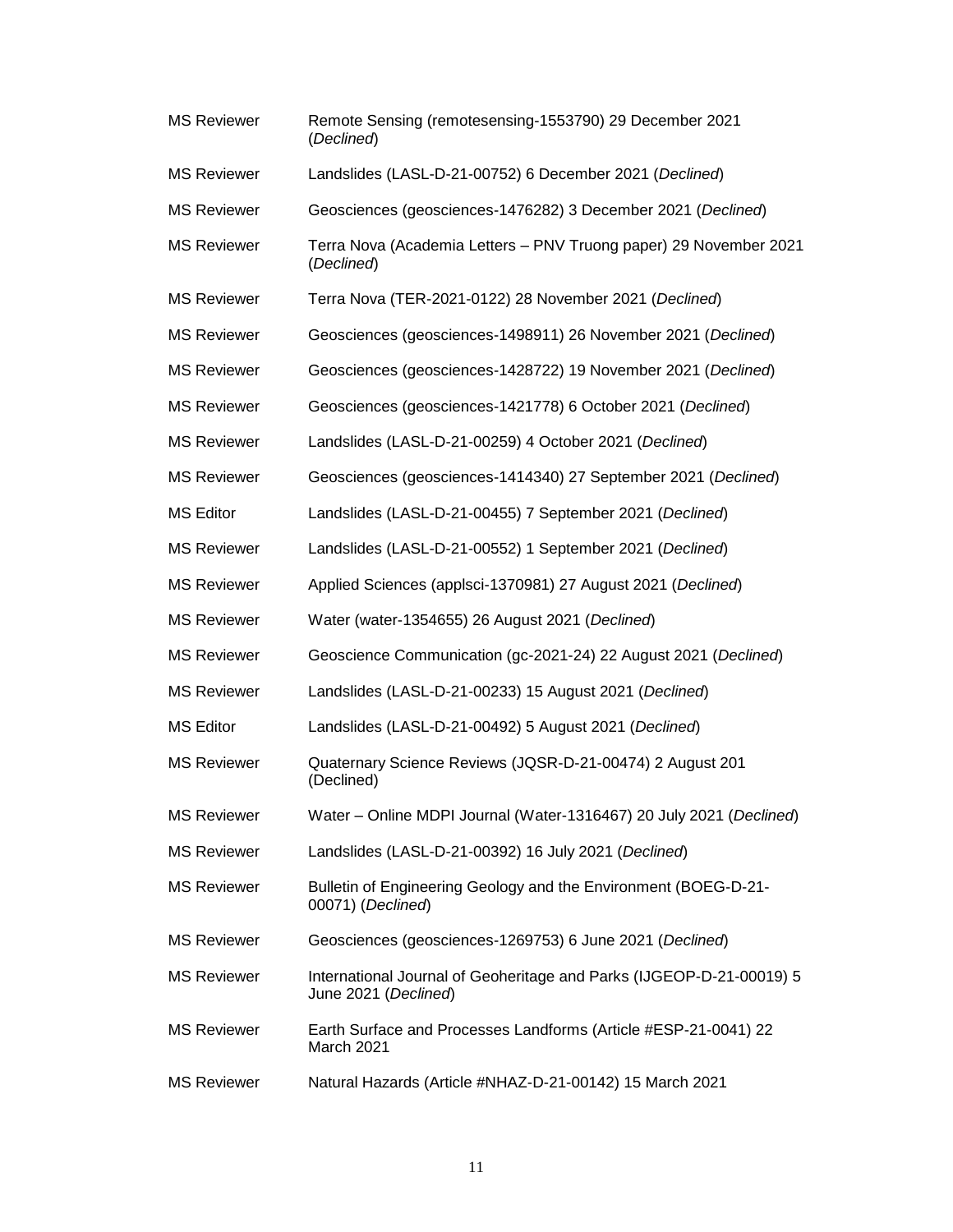|      | <b>MS Reviewer</b>                            | International Journal of Geoheritage and Parks (Article IJGEOP-D-21-<br>0001) 5 March 2021 (Declined)                                                                                    |
|------|-----------------------------------------------|------------------------------------------------------------------------------------------------------------------------------------------------------------------------------------------|
|      | Media Call                                    | KPFT FM Radio (Daniel Minisini, Houston, Texas) IAPG and the history<br>of geoethics in geosciences 19 February 2021                                                                     |
|      | <b>Invited Referee</b>                        | Competency Evaluation for Brendan Smithwick for APEGA Membership<br>22 July 2021                                                                                                         |
|      | <b>Invited Referee</b>                        | Letter of support for Dr. Andrea Hawkes (U of North Carolina) for NSF<br>Grant 21 June 2021 (Successful)                                                                                 |
|      | <b>Invited Referee</b>                        | Nomination for Mr. Doug VanDine (VanDine Geotech Inc.) for the GCS<br>RF Legget Medal 15 April 2021 (Successful)                                                                         |
| 2020 |                                               |                                                                                                                                                                                          |
|      | Invited Distinguished Guest/<br>Panel Speaker | International Geographical Union, Indian International Conference<br>(Virtual) 2020. "Global to Local Sustainability & Future Earth", 19<br>December 2020                                |
|      | <b>Invited Speaker</b>                        | International Symposium on National Park and Natural Heritage<br>Protection, Beijing, China, 12 - 13 December 2020 (Declined)                                                            |
|      | Co-Chair                                      | XIIInd International Program on Landslides meeting, XIInd Board of<br>Representatives - International Consortium on Landslides meeting,<br>Kyoto, Japan, 16 - 19 November 2020 (Virtual) |
|      | Co-Convener                                   | Session NH3.9 - Landslide investigation using Remote Sensing and<br>Geophysics. EGU, Vienna, Austria 6 May 2020 (Virtual)                                                                |
|      | Member                                        | PEng/PGeo Disciplinary Committee Panel<br>Case T18-002 15-17 September 2020 (Resolved)                                                                                                   |
|      | Chair                                         | PEng/PGeo Disciplinary Committee Panel<br>Case T17-062 26-30 June 2020                                                                                                                   |
|      |                                               | PEng/PGeo Disciplinary Committee Panel<br>Member Case T18-037 13-14 May 2020 (Resolved)                                                                                                  |
|      | <b>Grant Evaluator</b>                        | NSERC E.W.R. Steacie Memorial Fellowship Proposal. 5 October 2020<br>(Declined - Conflict of Interest)                                                                                   |
|      | <b>MS Editor</b>                              | Landslides (Article #LASL-D-00676) 5 November 2020                                                                                                                                       |
|      | <b>MS Reviewer</b>                            | Geosciences (Article #993012) 28 October 2020 (Declined)                                                                                                                                 |
|      | <b>MS Reviewer</b>                            | Geosciences (Article #980949) 22 October 2020 (Declined)                                                                                                                                 |
|      | <b>MS Reviewer</b>                            | Landslides (Article #LASL-D-20-00448) 10 October 2020                                                                                                                                    |
|      | <b>MS Reviewer</b>                            | Natural Hazards (Article #NHAZ-D-20-00838R1) 14 October 2020<br>(Declined)                                                                                                               |
|      | <b>MS Reviewer</b>                            | Natural Hazards and Earth System Sciences (Article #nhess-2020-233)<br>30 August 2020 (Declined)                                                                                         |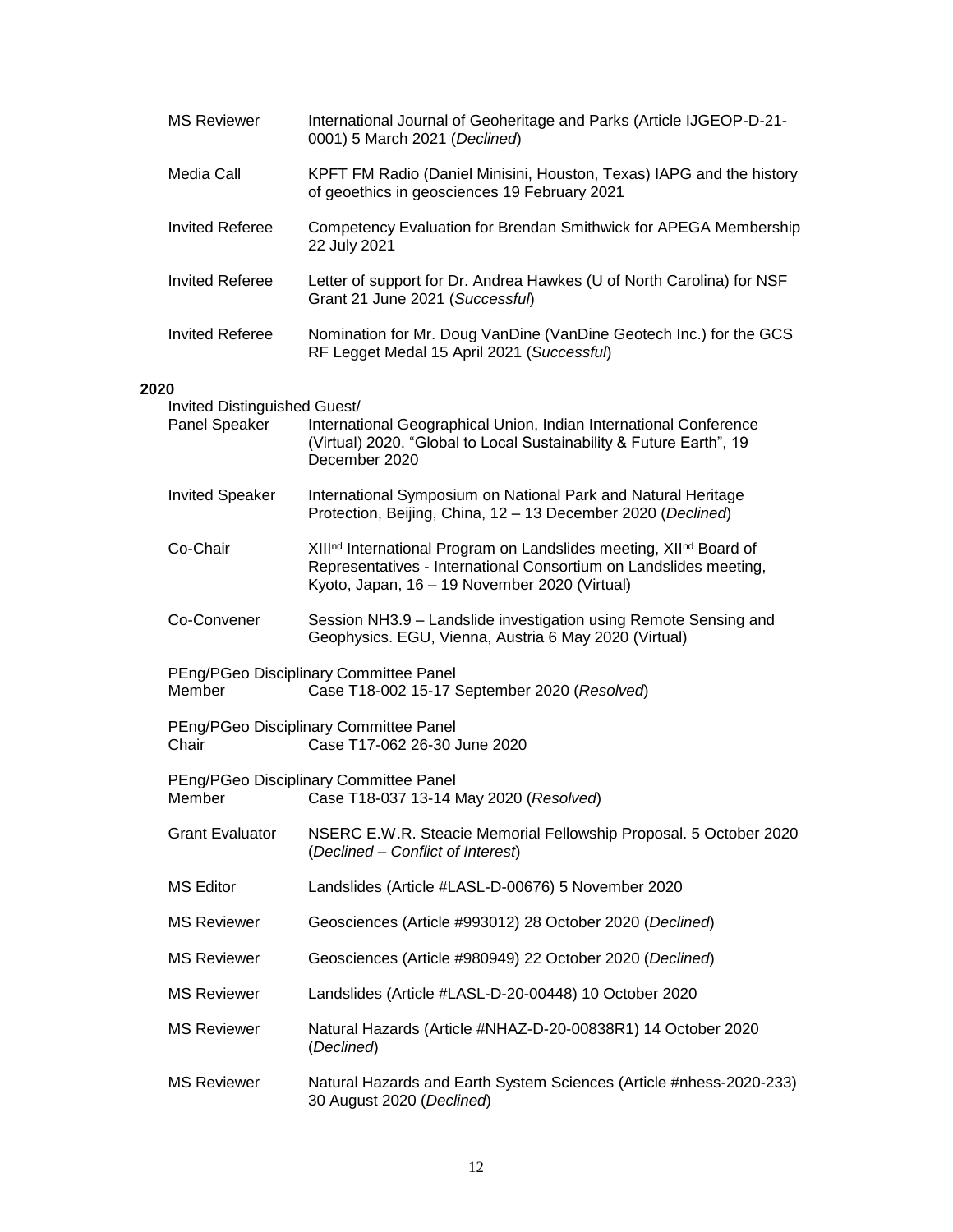|      | <b>MS Reviewer</b>                                 | Natural Hazards (Article #NHAZ-D-20-00473) 24 July 2020 (Declined)                                                                                                                                                                                   |
|------|----------------------------------------------------|------------------------------------------------------------------------------------------------------------------------------------------------------------------------------------------------------------------------------------------------------|
|      | <b>MS Reviewer</b>                                 | Natural Hazards (Article #NHAZ-D-20-00933) 14 July 2020 (Declined)                                                                                                                                                                                   |
|      | <b>MS Reviewer</b>                                 | Geological Society of London (Article GSLSpecPub2020-146) 9 June<br>2020                                                                                                                                                                             |
|      | <b>MS Reviewer</b>                                 | Natural Hazards (Article #NHAZ-D-19-00749) 18 May 2020                                                                                                                                                                                               |
|      | <b>MS Reviewer</b>                                 | Geosciences (Article #geosciences-839865) 3 June 2020 (Declined)                                                                                                                                                                                     |
|      | <b>MS Reviewer</b>                                 | Landslides (Article #LASL-D-19-00745) 11 February 2020 (Declined)                                                                                                                                                                                    |
|      | <b>MS Reviewer</b>                                 | Episodes (Article #EPISODES-D-20-00019) 10 February 2020                                                                                                                                                                                             |
|      | Media                                              | Cap News (Daren Zomerman) 1700 AD Earthquake and Tsunami 13<br>October 2020                                                                                                                                                                          |
|      | <b>Invited Referee</b>                             | Nomination for Dr. Michael Porter (BGC Engineering Inc.) to the<br>Engineering Institute of Canada for EIC Fellow 19 October 2020<br>(Pending)                                                                                                       |
| 2019 |                                                    |                                                                                                                                                                                                                                                      |
|      | <b>Invited Natural Hazard Assessment</b><br>Expert | Consultancy Assignment for Assessment of Economic Impacts from<br>Disasters along Key Corridors - Tajikistan, World Bank Financing<br>(Declined) - November 14, 2019                                                                                 |
|      | Invited Honorable<br>Lecturer                      | International Conference on "Landslides and Slope Stability" -<br>Advancement of Research, Practice, and Integrated Solution on<br>Landslide (SLOPE 2019). Bali, Indonesia, 25 -27 September 2019<br>(Declined)                                      |
|      | Smithsonian Institution                            |                                                                                                                                                                                                                                                      |
|      | <b>Theme Lecturer</b>                              | Sponsored lectures: Dunes; Petra; Machu Picchu; Easter Island;<br>Morocco; Geoheritage (multiple global venues) 29 September - 22<br>October 2019                                                                                                    |
|      | <b>Invited Participant</b>                         | XIInd International Program on Landslides meeting, XIInd Board of<br>Representatives - International Consortium on Landslides meeting, Paris,<br>France, 16 - 19 September 2019                                                                      |
|      | <b>Invited Contributor</b>                         | Treatise on Geomorphology 2 <sup>nd</sup> Edition (Mass Movement<br>Geomorphology) edited by A. Gunther, Elsevier (Declined)                                                                                                                         |
|      | Smithsonian Institution<br>Theme Lecturer          | Sponsored lectures: 1964 Great Alaska Earthquake; Glaciers (Alaska) 13<br>- 20 July 2019                                                                                                                                                             |
|      | Co-Organizer/<br>Co-Chair                          | Advances in Landslide Risk Reduction Session. 11 <sup>th</sup> International<br>Conference on Silk-roads Disaster Risk Reduction and Sustainable<br>Development, Beijing, China 11 - 12 May 2019 (with Alexander Strom,<br>Kyoji Sassa and Lijun Su) |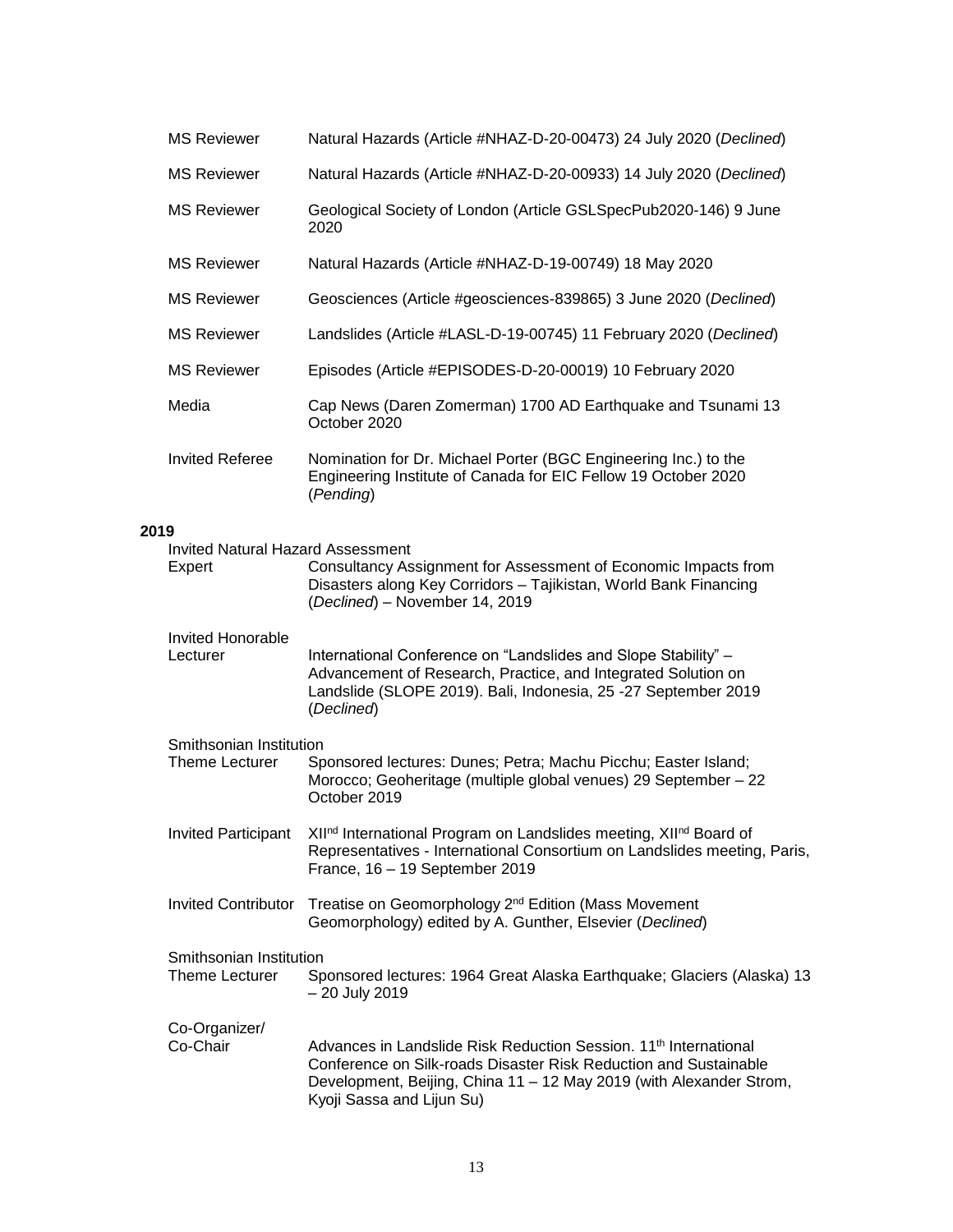| Smithsonian Institution<br><b>Theme Lecturer</b> | Sponsored lectures: Climate Change; Dunes and Desserts; Volcanoes;<br>Glaciers (Australia/New Zealand) February 20 - 11 March 2019 |  |  |
|--------------------------------------------------|------------------------------------------------------------------------------------------------------------------------------------|--|--|
| Smithsonian Institution<br><b>Theme Lecturer</b> | Sponsored lectures: Climate Change; Glaciers; Marine Geology<br>(Antarctica) January 26 - 8 February 2019                          |  |  |
| Member                                           | PEng/PGeo Disciplinary Committee Panel<br>Case T16-055 Dec 2019                                                                    |  |  |
| Member                                           | PEng/PGeo Disciplinary Committee Panel<br>Case T16-010 23 July 2019                                                                |  |  |
| Member                                           | PEng/PGeo Disciplinary Committee Panel<br>Case T18-006 22 May 2019                                                                 |  |  |
| Member                                           | PEng/PGeo Disciplinary Committee Panel<br>Case T18-052 3 May 2019                                                                  |  |  |
| <b>Grant Evaluator</b>                           | NSERC Discovery Grant Proposal. 30 December 2019 (Declined)                                                                        |  |  |
| <b>MS Reviewer</b>                               | Landslides (Article #LASL-D-19-00511) 4 December 2019 (Declined)                                                                   |  |  |
| <b>MS Editor</b>                                 | Landslides (Article #LASL-D-19-00544) 20 November 2019 (Declined)                                                                  |  |  |
| <b>MS Reviewer</b>                               | Bulleting of Engineering Geology and the Environment (Article #BOEG-D-<br>19-00832) 19 October 2019 (Declined)                     |  |  |
| <b>MS Reviewer</b>                               | Geological Society of London (Article #GSLSpecPub2019-157) 22<br>October 2019                                                      |  |  |
| <b>MS Reviewer</b>                               | Landslides (Article #LASL-D-19-00395) 1 September 2019 (Declined)                                                                  |  |  |
| <b>MS Reviewer</b>                               | Natural Hazards (Article #NHAZ-D-19-0079) 27 August 2019 (Declined)                                                                |  |  |
| <b>MS Reviewer</b>                               | Earth Science Reviews (Article #EARTH_2019_399) 7 July 2019<br>(Declined)                                                          |  |  |
| <b>MS Editor</b>                                 | Landslides (Article #LASL-D-19-00212) 9 July 2019 (Declined)                                                                       |  |  |
| <b>MS Reviewer</b>                               | Natural Hazards (Article #NHAZ-D-19-00466) 4 July 2019 (Declined)                                                                  |  |  |
| <b>MS Reviewer</b>                               | Landslides (Article #LASL-D-18-00574R1) 18 May 2019 (Declined)                                                                     |  |  |
| <b>MS Reviewer</b>                               | Quaternary (Article #502353) 28 April 2019 (Declined)                                                                              |  |  |
| <b>MS Reviewer</b>                               | Habitat International (Article #HABITATINT_2019_195) 29 April 2019<br>(Declined)                                                   |  |  |
| <b>MS Reviewer</b>                               | Atmosphere (Article #503833) 28 April 2019 (Declined)                                                                              |  |  |
| <b>MS Reviewer</b>                               | International Journal of Geoheritage and Parks (Article #IJGEOP-D-19-<br>00004) 10 April 2019 (Declined)                           |  |  |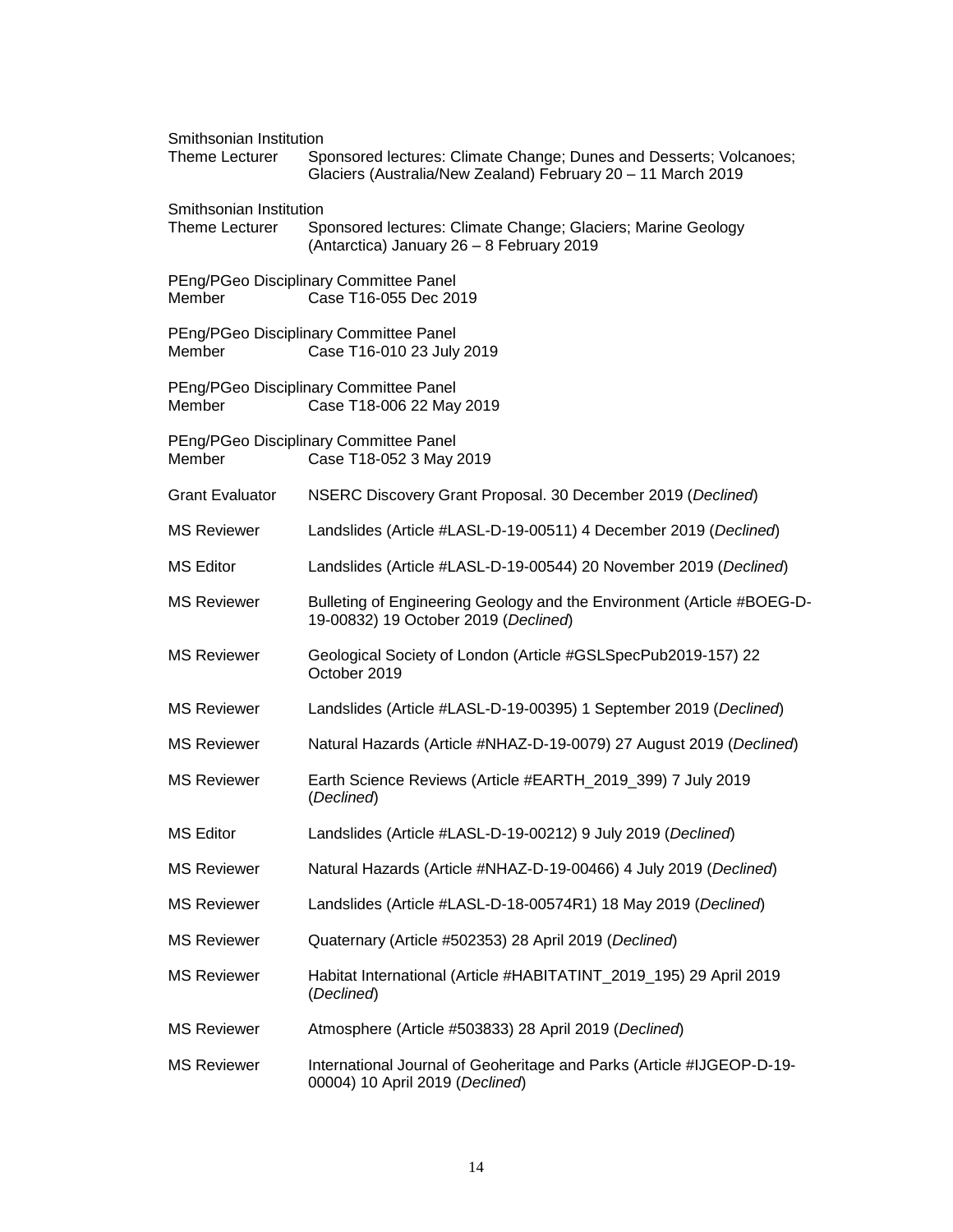|      | <b>MS Reviewer</b>                               | Natural Hazards (Article #NHAZ-D-18-01480) (Declined)                                                                                                                                                                                                                                                                   |
|------|--------------------------------------------------|-------------------------------------------------------------------------------------------------------------------------------------------------------------------------------------------------------------------------------------------------------------------------------------------------------------------------|
|      | <b>MS Reviewer</b>                               | Geosciences (Article #467396) 4 March 2019 (Declined)                                                                                                                                                                                                                                                                   |
|      | <b>MS Reviewer</b>                               | Geoheritage (Article #National Marine Park Karaburun -Sazan) 2 March<br>2019 (Declined)                                                                                                                                                                                                                                 |
|      | <b>MS Reviewer</b>                               | Quaternary (Article #432333) 27 February 2019 (Declined)                                                                                                                                                                                                                                                                |
|      | <b>MS Reviewer</b>                               | Landslides (Article #LASL-D-18-00585) 10 January 2019 (Declined)                                                                                                                                                                                                                                                        |
|      | <b>Invited Referee</b>                           | New position for Dr. Renato Macciotta (University of Alberta) from the<br>Department of Civil & Environmental Engineering, University of Alberta,<br>18 January 2019 (Successful)                                                                                                                                       |
|      | <b>Invited Referee</b>                           | Nomination for Dr. John Clague (Simon Fraser University) for the EGU<br>Sergey Soloviev Medal (natural hazards) 11 June 2019 (Successful)                                                                                                                                                                               |
|      | <b>Invited Referee</b>                           | Nomination for Mr. Doug VanDine (VanDine Geotech Inc.) for the EIC JB<br>Stirling Medal 15 October 2019 (Successful)                                                                                                                                                                                                    |
|      | <b>Invited Referee</b>                           | Nomination for Mr. Jerry De Graff (USCS) for the 2020 AEG-CGS<br>Schuster Medal Award (Successful)                                                                                                                                                                                                                      |
| 2018 |                                                  |                                                                                                                                                                                                                                                                                                                         |
|      | Smithsonian Institution<br>Theme Lecturer        | Sponsored lectures: Climate Change; Glaciers; Volcanoes (Iceland) 16 -<br>26 October 2018                                                                                                                                                                                                                               |
|      | Invited Keynote                                  | International Conference on National Park and Geoheritage: Geotourism<br>and Benefiting the Local Population. Beijing, China, 9 - 10 October 2018                                                                                                                                                                       |
|      | Co-Organizer                                     | Session EA17 - Integrated Geosciences for Regional Geology:<br>Geophysics, Remote Sensing and Field Mapping. RFG2018 (Resources<br>for Future Generations), Vancouver, British Columbia, Canada 16 - 21<br>June 2018 (with J. Conliffe, V. Singhroy and G. Falironi)                                                    |
|      | Co-Organizer                                     | Session RS9 - Geoethics in georisks management for a safer and more<br>resilient society (IAPG). RFG2018 (Resources for Future Generations),<br>Vancouver, British Columbia, Canada 16 - 21 June 2018 (with G. Di<br>Capua, S. Tinti, and V. Cronin)                                                                    |
|      | Co-Organizer                                     | Session RS13 - Geoethics and Environmental and Social Responsibility:<br>Doing the Right Thing to Develop Resources for Future Generations.<br>RFG2018 (Resources for Future Generations), Vancouver, British<br>Columbia, Canada 16 - 21 June 2018 (with R. Allington, J. Boon, G. Di<br>Capua, D. Mogk, S. Peppoloni) |
|      | Smithsonian Institution<br><b>Theme Lecturer</b> | Sponsored lectures: Climate Change; Dunes and Desserts; Volcanoes;<br>Glaciers (Australia and New Zealand) 15 January - 7 February 2018                                                                                                                                                                                 |
|      | Co-Organizer/<br>Co-Chair                        | Theme 5 - Geohazards Session. Geosciences for Society Congress, El<br>Jadida/Marrakech, Morocco 20 - 24 March 2018 (with Tamesgen<br>Assefa, Boumegarde El Hassan, El Bchari Fatima, Rouai Mohamed)                                                                                                                     |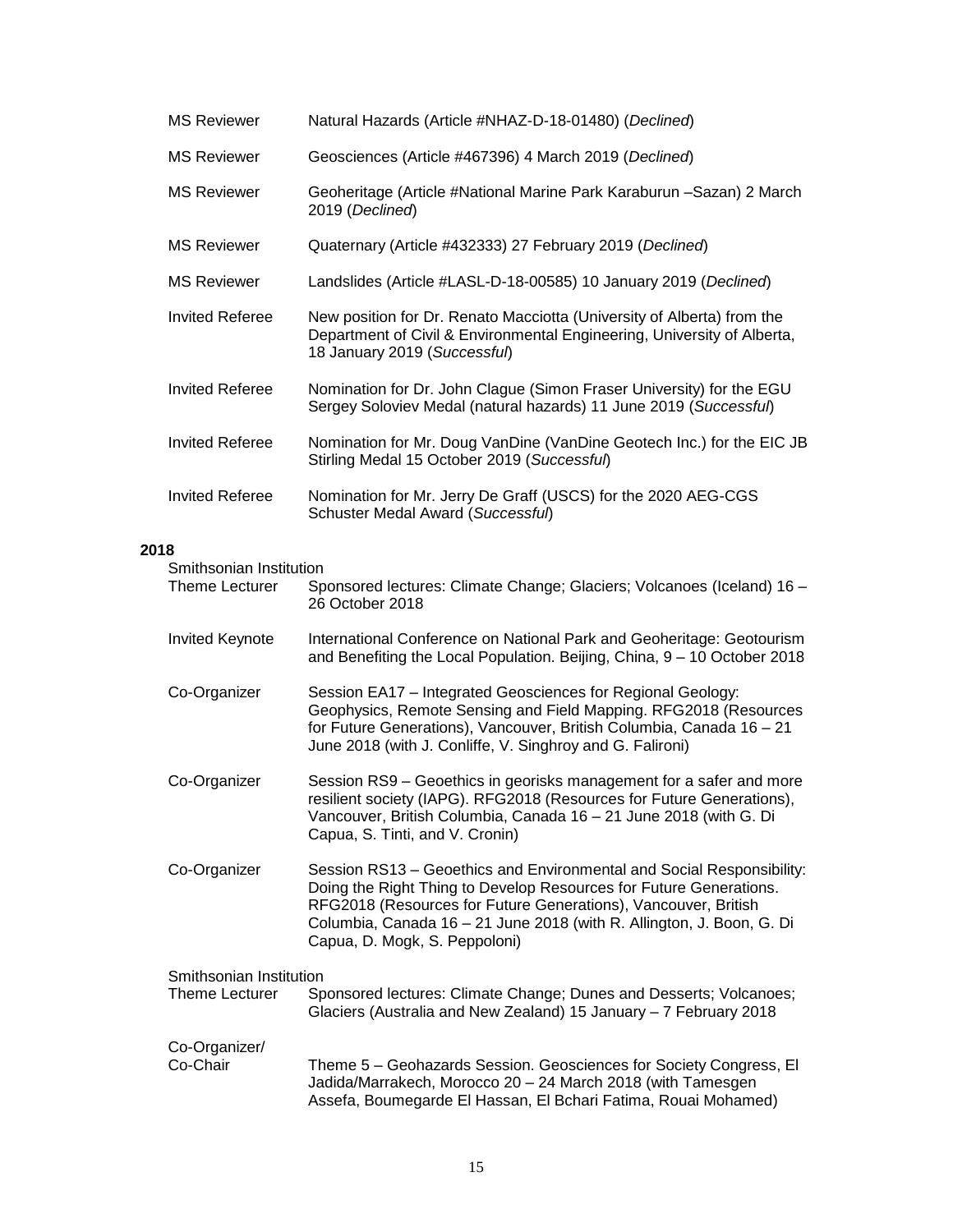| Co-Organizer/<br>Co-Chair | Theme 9 - Geoethics Session. Geosciences for Society Congress, El<br>Jadida/Marrakech, Morocco 20 - 24 March 2018 (with Errami Ezzoura,<br>Peppoloni Silvia, Hamimi Zakaria)                       |
|---------------------------|----------------------------------------------------------------------------------------------------------------------------------------------------------------------------------------------------|
| <b>Grant Evaluator</b>    | NSERC Discovery Grant Proposal. 13 November 2018 (Declined)                                                                                                                                        |
| <b>Grant Evaluator</b>    | Oregon Sea Grant LEAF Competition 2018-2022. 13 March 2018 Title:<br>Retrodicting earthquake source characteristics from tsunami inundation<br>along the Oregon coast (Full-Proposal) (Successful) |
| Media Call                | The Canadian Press, Vancouver (Amy Smart, Vancouver) Landslide near<br>Old Fort, Peace River 11 October 2018                                                                                       |
| Media Call                | CTV News Victoria (Bob Buffam, Victoria) Rock slide on Malahat<br>Highway, Vancouver Island 10 September 2018                                                                                      |
| Member                    | PEng/PGeo Disciplinary Committee Panel<br>Case T17-042 25 September 2018                                                                                                                           |
| Member                    | PEng/PGeo Disciplinary Committee Panel<br>Case T17-040 29 August 2018                                                                                                                              |
| <b>MS Reviewer</b>        | Earth-Science Reviews (Article #EARTH_2018_531) 4 November 2018<br>(Declined)                                                                                                                      |
| <b>MS Reviewer</b>        | Advances in Civil Engineering (Article #8763569) 26 October 2018<br>(Declined)                                                                                                                     |
| <b>MS Reviewer</b>        | Reviews of Geophysics (Article #2018RG000626) 7 October 2018<br>(Declined)                                                                                                                         |
| <b>MS Reviewer</b>        | Landslides (Article #LASL-D-18-00404) 14 September 2018 (Declined)                                                                                                                                 |
| <b>MS Reviewer</b>        | Landslides (Article #LASL-D-18-00379) 9 September 2018 (Declined)                                                                                                                                  |
| <b>MS Reviewer</b>        | Landslides (Article #LASL-D-18-00283) 10 July 2018 (Declined)                                                                                                                                      |
| <b>MS Reviewer</b>        | Natural Hazards and Earth System Sciences (Article #nhess-2018-100)<br>20 May 2018 (Declined)                                                                                                      |
| <b>MS Reviewer</b>        | Landslides (Article #LASL-D-18-00158) 6 May 2018 (Declined)                                                                                                                                        |
| <b>MS Reviewer</b>        | Landslides (Article #LASL-D-18-00108) 18 April 2018 (Declined)                                                                                                                                     |
| <b>MS Editor</b>          | Landslides (Article #LASL-D-18-00167) 13 April 2018                                                                                                                                                |
| <b>Book Reviewer</b>      | CRC Press (Urban Watersheds), 2 <sup>nd</sup> edition. 6 April 2018                                                                                                                                |
| <b>MS Reviewer</b>        | Natural Hazards and Earth System Sciences (Article #nhess-2017-432) 3<br>April 2018                                                                                                                |
| <b>MS Reviewer</b>        | GeoHazard 7 Proceedings (3 contributions) 22 February 2018                                                                                                                                         |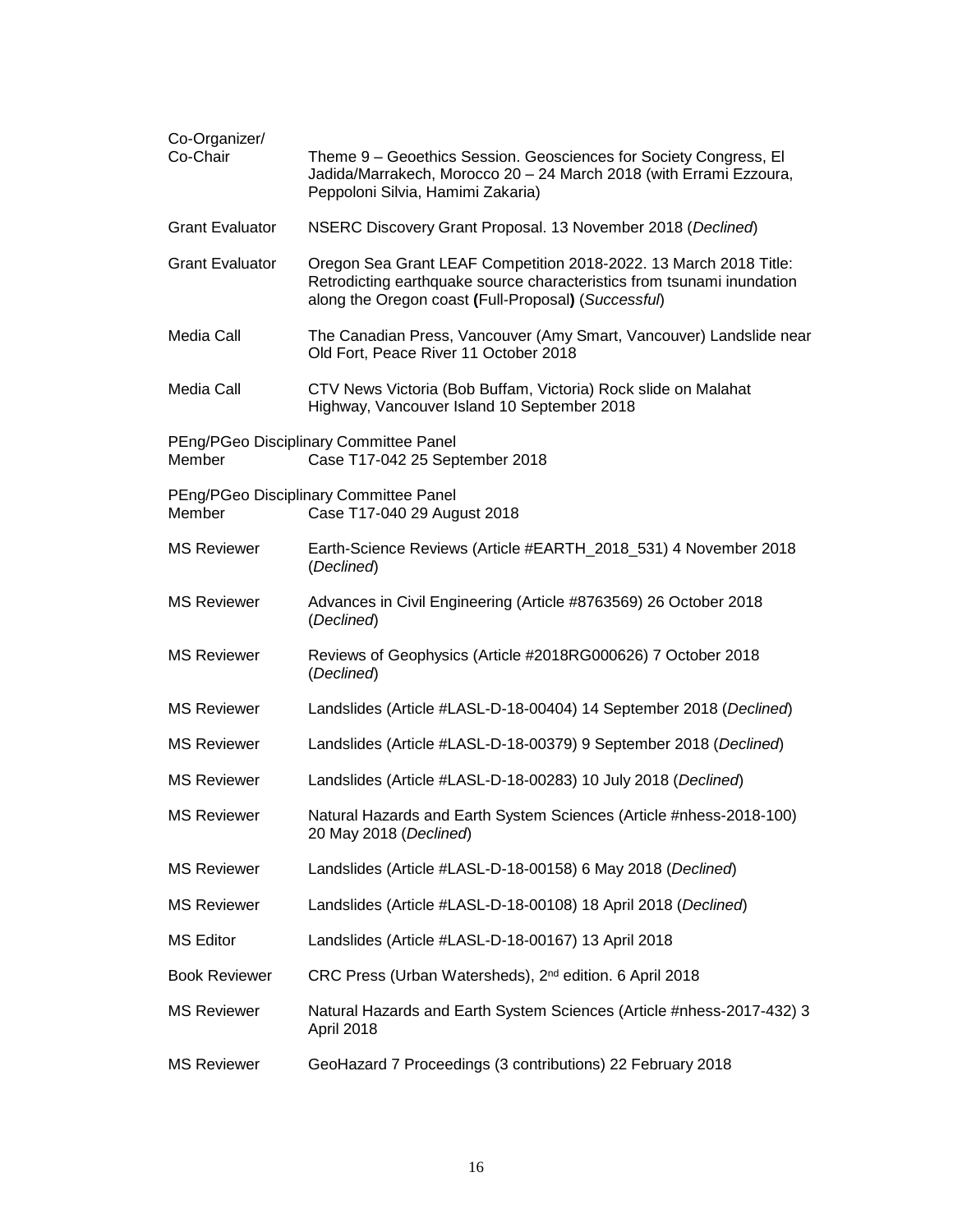|      | <b>MS Reviewer</b>                               | Mathematical Problems in Engineering (Article #9230217) 12 February<br>2018 (Declined)                                                                                                                                                                        |
|------|--------------------------------------------------|---------------------------------------------------------------------------------------------------------------------------------------------------------------------------------------------------------------------------------------------------------------|
|      | <b>MS Reviewer</b>                               | Geosciences (Article GEOSCIENCES-266969) 1 January 2018<br>(Declined)                                                                                                                                                                                         |
| 2017 |                                                  |                                                                                                                                                                                                                                                               |
|      | <b>Invited Participant</b>                       | XX <sup>th</sup> International Program on Landslides meeting, XX <sup>th</sup> Board of<br>Representatives - International Consortium on Landslides meeting, Paris,<br>France, 29 November - 1 December 2017                                                  |
|      | Co-Organizer/<br>Co-Chair                        | Session - Current Trends in Landslide Monitoring: new techniques,<br>methods, successes, failures and case studies. Geological Society of<br>America Annual Meeting, Seattle, WA, USA 22 - 25 October 2017 (with<br>Huntley, D., Hendry, M. and R. Macciotta) |
|      | Co-Organizer/<br>Co-Chair                        | Session - The Geological Signature of Natural Hazard Events: making<br>the invisible visible. Geological Society of America Annual Meeting,<br>Seattle, WA, USA 22 - 25 October 2017 (with Huntley, D., Chague-Goff,<br>C. and J. Knight)                     |
|      | Smithsonian Institution<br><b>Theme Lecturer</b> | Sponsored lectures: Climate Change; Glaciers; Volcanoes (Iceland) 19 -<br>29 August 2017                                                                                                                                                                      |
|      | <b>Invited Panel Discussant</b>                  | CCArray Scientific Workshop, PGC, Sidney, BC 16 - 17 August 2017                                                                                                                                                                                              |
|      | Co-Chair                                         | Session 4.5 – Theme 4 Diversity of Landslide Forms. 4 <sup>th</sup> World Landslide<br>Forum, Ljubljana, Slovenia, 29 May - 2 June 2017 (with M. Parise)                                                                                                      |
|      | Smithsonian Institution                          |                                                                                                                                                                                                                                                               |
|      | <b>Theme Lecturer</b>                            | Sponsored lectures: Climate Change; Suez Canal; Preservation of Petra;<br>Egyptian Architecture; Arabian Peninsula; Dead Sea; Santorini (multiple<br>venues) 2 - 23 May 2017                                                                                  |
|      | Smithsonian Institution<br>Theme Lecturer        | Sponsored lectures: Climate Change; Dunes and Desserts; Volcanoes;<br>Glaciers (Australia and New Zealand) 15 February - 9 March 2017                                                                                                                         |
|      | Chair                                            | Geological Society of America, Annual Program Committee meeting.<br>Boulder, Colorado, USA, February 2017                                                                                                                                                     |
|      | Evaluator                                        | New book proposal (Forensic Soil Science and Geology) submitted to the<br>Geological Society Publishing House 3 March 2017                                                                                                                                    |
|      | Journal Guest Editor                             | Sedimentary Geology (special issue SEDGEO-6305, 6276, 6241, 6238,<br>6235, 6220, 6199, 6433)                                                                                                                                                                  |
|      | <b>MS Reviewer</b>                               | Journal of Maps (Article #TJOM-2017-0102) 13 December 2017                                                                                                                                                                                                    |
|      | <b>MS Editor</b>                                 | Arabian Journal of Geosciences (Article #AJGS-D-17-01872) 5<br>December 2017 (Declined)                                                                                                                                                                       |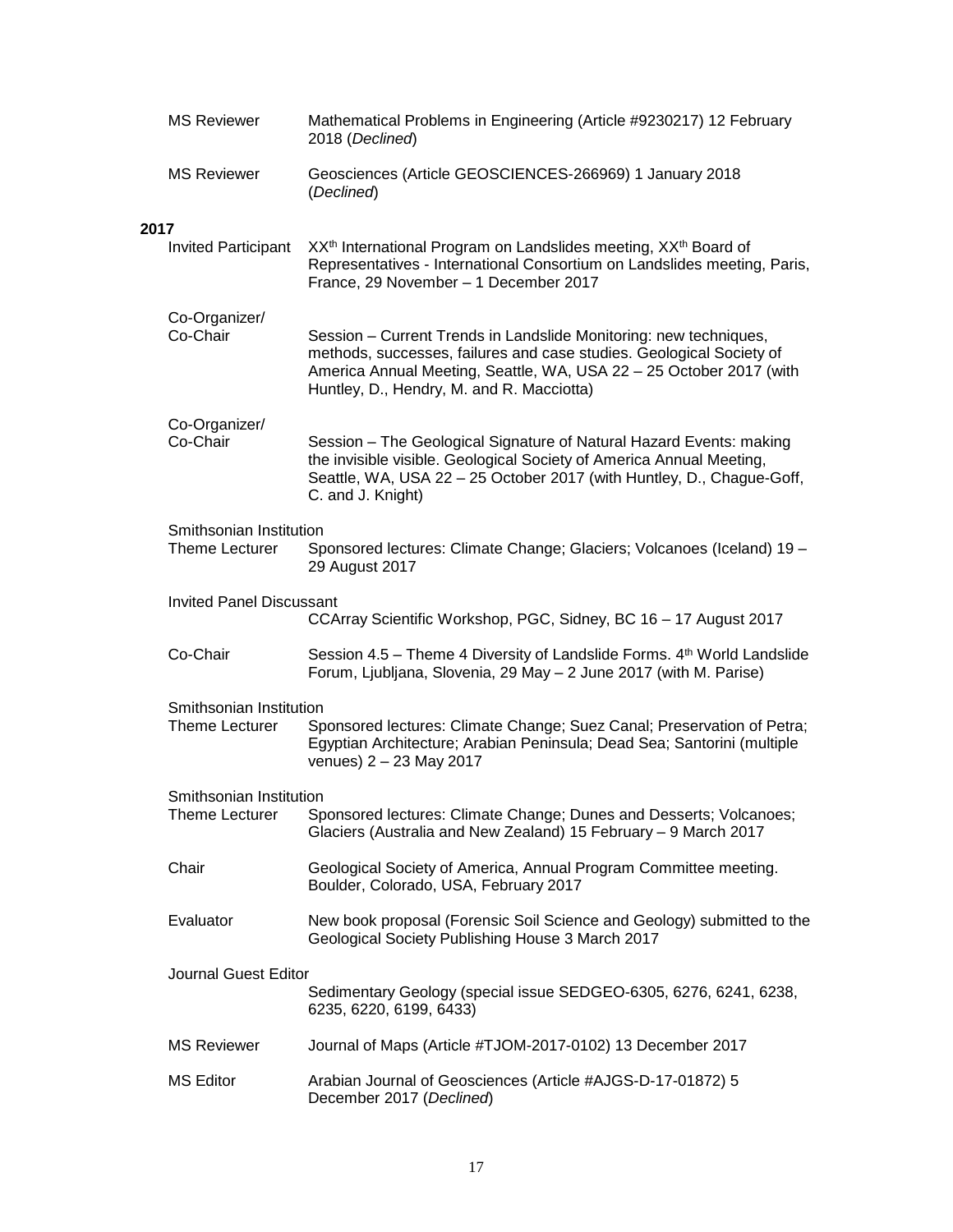| MS Editor          | Arabian Journal of Geosciences (Article #AJGS-D-17-01751) 5<br>December 2017 (Declined)          |
|--------------------|--------------------------------------------------------------------------------------------------|
| <b>MS Reviewer</b> | Marine Geology (Article #MARGO_2017_292) 17 November 2017<br>(Declined)                          |
| <b>MS Editor</b>   | Arabian Journal of Geosciences (Article #AJGS-D-17-01679) 11<br>November 2017 (Declined)         |
| <b>MS Reviewer</b> | Earth-Science Reviews (Article #EARTH_2017_456) 9 November 2017                                  |
| <b>MS Editor</b>   | Arabian Journal of Geosciences (Article #AJGS-D-17-01588) 27 October<br>2017 (Declined)          |
| <b>MS Reviewer</b> | Geosciences (Article #geoscience-236343) 13 October 2017                                         |
| <b>MS Editor</b>   | Arabian Journal of Geosciences (Article #AJGS-D-17-01021) 9<br>September 2017 (Declined)         |
| <b>MS Reviewer</b> | Hydrology (Article #hydrology-220198) 9 August 2017 (Declined)                                   |
| <b>MS Reviewer</b> | Geosciences (Article #geosciences-219317) 9 August 2017 (Declined)                               |
| <b>MS Reviewer</b> | Remote Sensing (Article #215938) 19 July 2017 (Declined)                                         |
| <b>MS Reviewer</b> | Landslides (Article #LASL-D-17-000227) 14 July 2017                                              |
| <b>MS Reviewer</b> | Annals of Geophysics (Article #7410-17674-RV) 8 June 2017                                        |
| <b>MS Reviewer</b> | Geosciences (Article #geosciences-197231) 4 May 2017 (Declined)                                  |
| <b>MS Reviewer</b> | Earth Science Reviews (Article #EARTH_2017_166) 25 April 2017<br>(Declined)                      |
| <b>MS Reviewer</b> | Geosciences (Article #geosciences-189336) 27 March 2017                                          |
| <b>MS Editor</b>   | Landslides (Article #LASL-D-17-00080) 15 March 2017                                              |
| <b>MS Reviewer</b> | Marine Geology (Article #MARGO_2017_52) 8 March 2017                                             |
| <b>MS Reviewer</b> | Landslides (Article #LASL-D-17-00052) 1 March 2017 (Declined)                                    |
| <b>MS Reviewer</b> | Natural Hazards and Earth System Sciences (NHESS) (nhess-2017-46)<br>13 February 2017 (Declined) |
| <b>MS Reviewer</b> | Arabian Journal of Geosciences (Article #AJGS-D-16-02141) 8 February<br>2017 (Declined)          |
| <b>MS Reviewer</b> | Landslides (Article #LASL-D-17-00030) 2 February 2017 (Declined)                                 |
| <b>MS Reviewer</b> | Geomorphology (Article #GEOMOR_2017_26) 1 February 2017<br>(Declined)                            |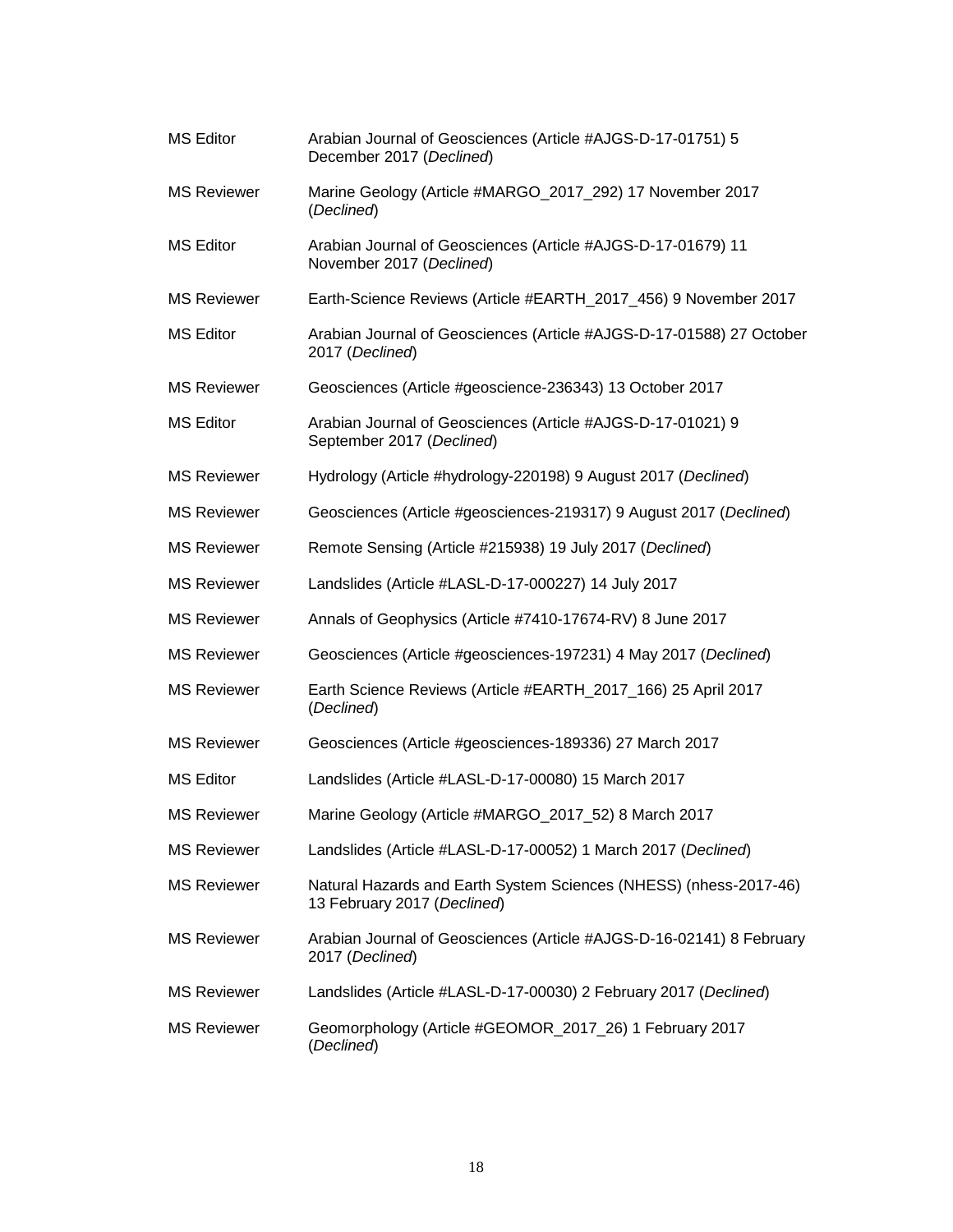|      | <b>MS Reviewer</b>                            | 3rd North American Symposium on Landslides (Article by Gauthier,<br>Hutchinson and Ortiz) 13 January 2017                                                                                                                                      |
|------|-----------------------------------------------|------------------------------------------------------------------------------------------------------------------------------------------------------------------------------------------------------------------------------------------------|
|      | <b>MS Reviewer</b>                            | 3rd North American Symposium on Landslides (Article by Macciotta,<br>Rodriguez, Hendry and Martin) 1 January 2017                                                                                                                              |
| 2016 |                                               |                                                                                                                                                                                                                                                |
|      | <b>Visiting Fellow</b>                        | JSPS (Japanese Society for the Promotion of Science) Short-Term<br>Fellowship for Overseas Researchers; AIST, Tsukuba, Japan; 7<br>December 2016 - 5 January 2017                                                                              |
|      | <b>Invited Participant</b>                    | 12 <sup>th</sup> Session International Program on Landslides (IPL), 16 <sup>th</sup> Session<br>Board of Representatives - International Consortium on Landslides (ICL)<br>meeting, Paris, France, 15 - 18 November, 2016                      |
|      | Local Organizing Committee/<br>Theme Champion | 35th International Geological Congress, Cape Town, South Africa, 27<br>August - 4 September 2016                                                                                                                                               |
|      | Co-Chair/<br>Co-Organizer                     | Session "Geoethics: general aspects and case studies", 35 <sup>th</sup> International<br>Geological Congress. Cape Town, South Africa, 27 August - 4<br>September 2016 (with G. Di Capua)                                                      |
|      | Co-Chair/<br>Co-Organizer                     | Session "GeoHeritage: global case studies and success stories", 35 <sup>th</sup><br>International Geological Congress. Cape Town, South Africa, 27 August<br>-4 September 2016 (with W. Eder and P. de Wever)                                  |
|      | Co-Chair/<br>Co-Organizer                     | Session "Geohazards and societal benefits: coping with reality", 35 <sup>th</sup><br>International Geological Congress. Cape Town, South Africa, 27 August<br>- 4 September 2016 (with J. Clague, J. Knight, B. Marker and C.<br>Chague- Goff) |
|      | Co-Chair/<br>Co-Organizer                     | Session "Managing Geohazards and Risks from space", 35 <sup>th</sup> International<br>Geological Congress. Cape Town, South Africa, 27 August - 4<br>September 2016 (with V. Singhroy)                                                         |
|      | Smithsonian Institution                       |                                                                                                                                                                                                                                                |
|      | <b>Theme Lecturer</b>                         | Sponsored lectures on: Climate Change; Suez Canal; Preservation of<br>Petra; Egyptian Architecture; Arabian Peninsula; Dead Sea; Volcanoes<br>and Sicily (multiple venues) $2 - 23$ May 2016                                                   |
|      | Chair                                         | Geological Society of America, Annual Program Committee meeting.<br>Boulder, Colorado, USA, February 2016                                                                                                                                      |
|      | <b>Invited Participant</b>                    | 11 <sup>th</sup> International Program on Landslides meeting, 15 <sup>th</sup> Board of<br>Representatives - International Consortium on Landslides meeting,<br>Kyoto, Japan, 8 - 11 March 2016 (Declined)                                     |
|      | <b>EA Expert</b>                              | Environmental Assessment - Mine Development - Ajax Copper-Gold<br>Proposal, February 2016                                                                                                                                                      |
|      | <b>MS Editor</b>                              | Geosciences (Article #153425) 27 September 2016                                                                                                                                                                                                |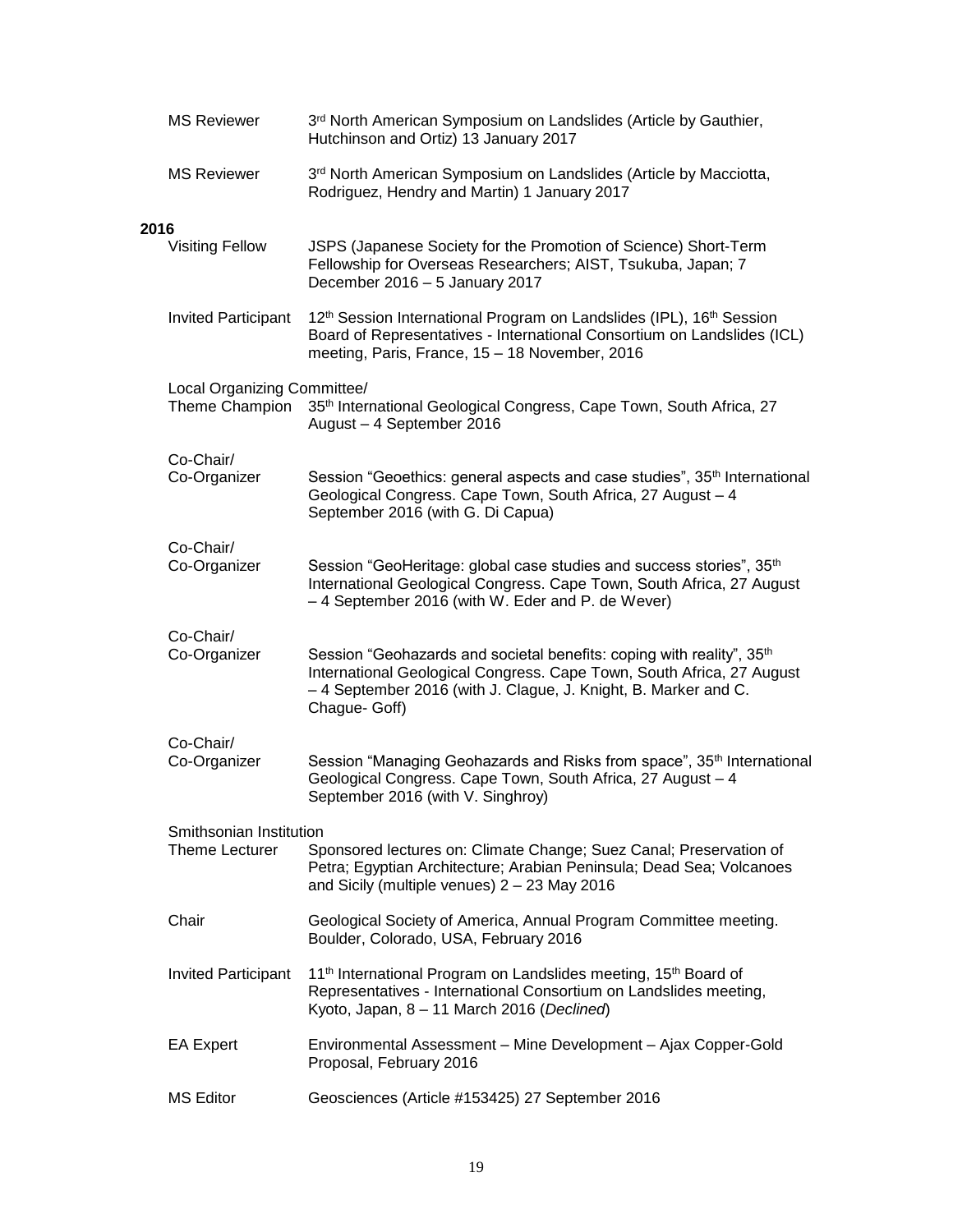| MS Editor | Landslides (Article #LASL-D-16-00241) 29 August 2016 |
|-----------|------------------------------------------------------|
|-----------|------------------------------------------------------|

- MS Editor Landslides (Article #LASL-D-16-00029) 26 February 2016 (*Declined*)
- MS Reviewer Landslides (Article #LASL-D-16-00306) 17 December 2016 (*Declined*)
- MS Reviewer Landslides (Article #LASL-D-16-00346) 8 December 2016 (*Declined*)
- MS Reviewer Landslides (Article #LASL-D-16-00152) 23 June 2016 (*Declined*)
- MS Reviewer Earth Science Reviews (Article #3131) 22 May 2016 (*Declined*)
- MS Reviewer Natural Hazards and Earth System Sciences (Article #NHESS-2016-102) 2 May 2016 (*Declined*)
- MS Reviewer Landslides (Article #LASL-D-16-00025) 4 April 2016 (*Declined*)
- MS Reviewer Landslides (Article #LASL-D-16-00052) 14 March 2016 (*Declined*)
- MS Reviewer Landslides (Article #LASL-D-15-00282) 5 January 2016 (*Declined*)
- Media Call CFAX-1070 Radio Victoria (Marek Brennae, Victoria) Paleotsunamis on Vancouver Island. 16 July 2016
- Media Call CBC News Online Vancouver (Yvette Brend, Vancouver). Paleotsunamis on Vancouver Island. 13 July 2016 [http://www.cbc.ca/news/canada/british-columbia/paleotsunami-b-c-tofino](http://www.cbc.ca/news/canada/british-columbia/paleotsunami-b-c-tofino-prince-rupert-peter-bobrowsky-1.3677842)[prince-rupert-peter-bobrowsky-1.3677842](http://www.cbc.ca/news/canada/british-columbia/paleotsunami-b-c-tofino-prince-rupert-peter-bobrowsky-1.3677842)
- Media Call CBC Radio Victoria (Gregor Craigie, Victoria). Paleotsunamis on Vancouver Island. 13 July 2016
- Media Call Alberni Valley News (Karly Klats, Port Alberni). Paleotsunamis in Port Alberni, 24 June 2016 <http://www.albernivalleynews.com/news/385072411.html>
- Media Call CBC News TV (Carol MacNeil, Toronto). Sinkhole in Ottawa. 6 June 2016
- Media Call Global News TV (Bryan Mullan, Ottawa). Sinkhole in Ottawa. 6 June 2016 (*Declined*)
- Media Call Mother Board Media (Bryson Masse, Ottawa). Sinkhole in Ottawa. 6 June 2016

### **2015**

- Invited Keynote Technical Session T23 Landslide, Subsidence, and Debris Flow-Hazards: Integrating Engineering Geology Research and Communication Solutions. Geological Society of America Annual Meeting, Baltimore, Maryland, USA, 1 – 4 November 2015
- Invited Keynote Technical Session T72 Ethics of Geoscience in Practice and Application. Geological Society of America Annual Meeting, Baltimore, Maryland, USA, 1 – 4 November 2015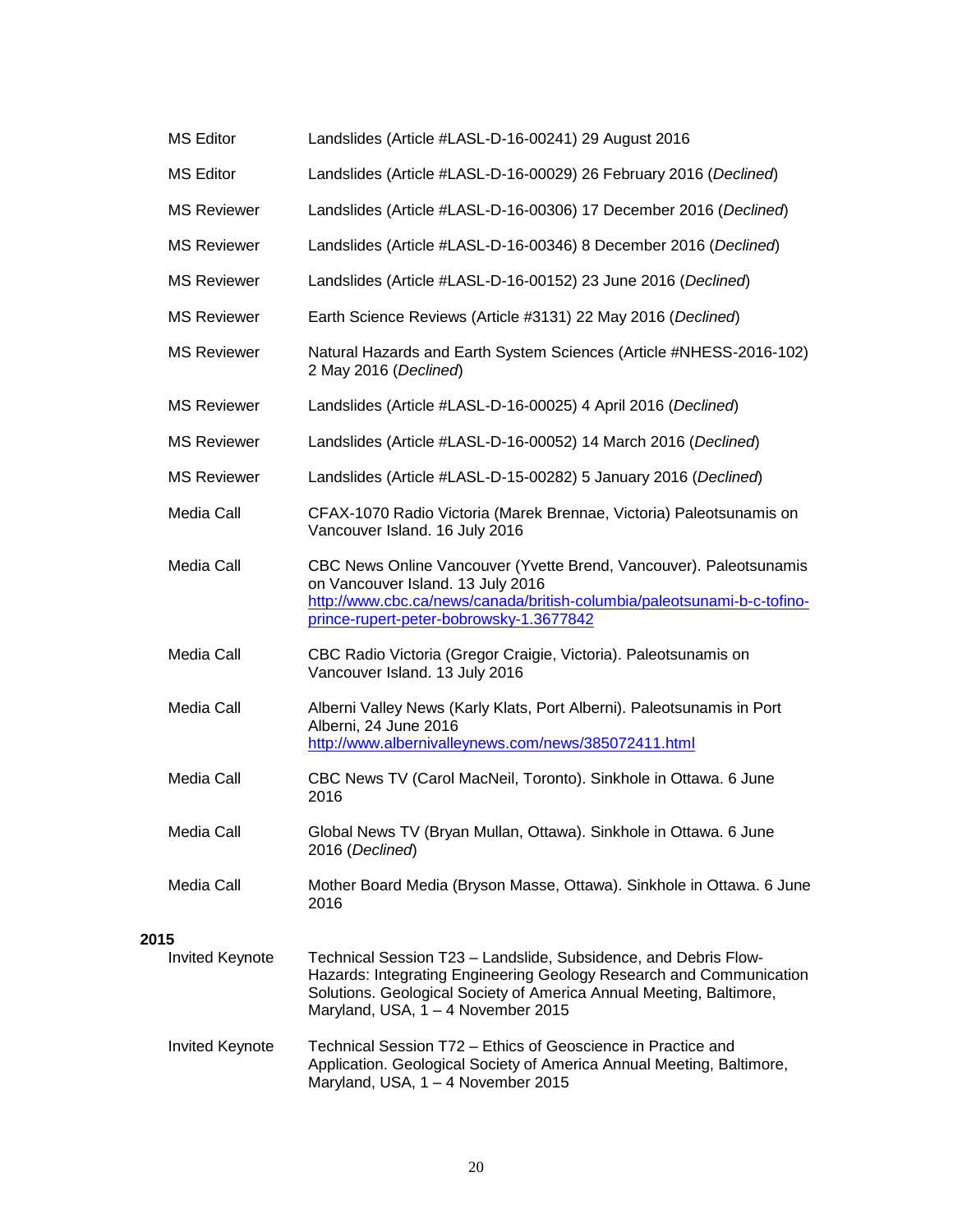| Invited Keynote                                            | Geo Inv 2015, Congres Internationale, Les Inventaires due<br>Geopatrimonine - enjeux, bilans et perspectives (Geoheritage<br>Inventories: Challenges, Achievements and Perspectives) Toulouse,<br>France, 22 - 26 September 2015 (Presented in absentia)             |
|------------------------------------------------------------|----------------------------------------------------------------------------------------------------------------------------------------------------------------------------------------------------------------------------------------------------------------------|
| Invited Participant/<br><b>Organizing Committee Member</b> | Third International Symposium on Danxia Landforms, Red Beds and<br>Danxia Geomorphology Working Group of IAG, Jiangshan City, Zhejian<br>Province, China, 21 - 23 September 2015 (Supported in absentia)                                                             |
| Smithsonian Institution<br><b>Theme Lecturer</b>           | Sponsored lectures on: Climate Change; Glaciers; Volcanoes (Iceland)<br>25 July - 4 August 2015                                                                                                                                                                      |
| Invited Presentation/<br>Co-Presenter                      | NRCan - Food For Thought Lecture Series: Monitoring Canada's<br>Railway Infrastructure: New Tools and New Collaborations. 19 May 2015                                                                                                                                |
| <b>Invited Participant</b>                                 | International Program on Landslides, UNESCO-International Consortium<br>on Landslides, 4 <sup>th</sup> BOR/ICL and 10 <sup>th</sup> IPL-GPC, ICL-IPL meeting during<br>the 3rd World Conference for Disaster Reduction (WCDRR), Sendai,<br>Japan, 11 - 15 March 2015 |
| Chair                                                      | Geological Society of America, Annual Program Committee meeting.<br>Boulder, Colorado, USA, February 2015                                                                                                                                                            |
| Evaluator                                                  | New book proposal (Remote Sensing and Early Warning of Natural<br>Hazards) submitted to American Geophysical Union. Publishing 25 March<br>2015                                                                                                                      |
| Evaluator                                                  | NSF (National Science Foundation grant (Proposal #1522823) 20<br>February 2015 (Declined)                                                                                                                                                                            |
| <b>MS Reviewer</b>                                         | GSA Special Volume "Geology and Medicine: Historical Connections"<br>(Article – Archaeological Medicinal Earths as Antibacterial Agents: the<br>case of the Basel Lemnian sphragides) 17 December 2015 (Declined)                                                    |
| <b>MS Reviewer</b>                                         | Estudios Geologicos (Article Itoiz Reservoir Spain) 10 December 2015<br>(Declined)                                                                                                                                                                                   |
| <b>MS Reviewer</b>                                         | Geosciences (Article #108357) 23 November 2015                                                                                                                                                                                                                       |
| <b>MS Reviewer</b>                                         | African Journal of Environmental Science and Technology (Article<br>#AJEST-30.09.15-2016) 5 October 2015 (Declined)                                                                                                                                                  |
| <b>MS Reviewer</b>                                         | Journal of Mountain Science (Article #ID 15-3594) 02 October 2015<br>(Declined)                                                                                                                                                                                      |
| <b>MS Reviewer</b>                                         | Landslides (Article #LASL-D-15-00096R1) 14 September 2015<br>(Declined)                                                                                                                                                                                              |
| <b>MS Reviewer</b>                                         | Landslides (Article #LASL-D-15-00185) 19 August 2015 (Declined)                                                                                                                                                                                                      |
| <b>MS Reviewer</b>                                         | Landslides (Article #LASL-D-15-00147) 19 August 2015 (Declined)                                                                                                                                                                                                      |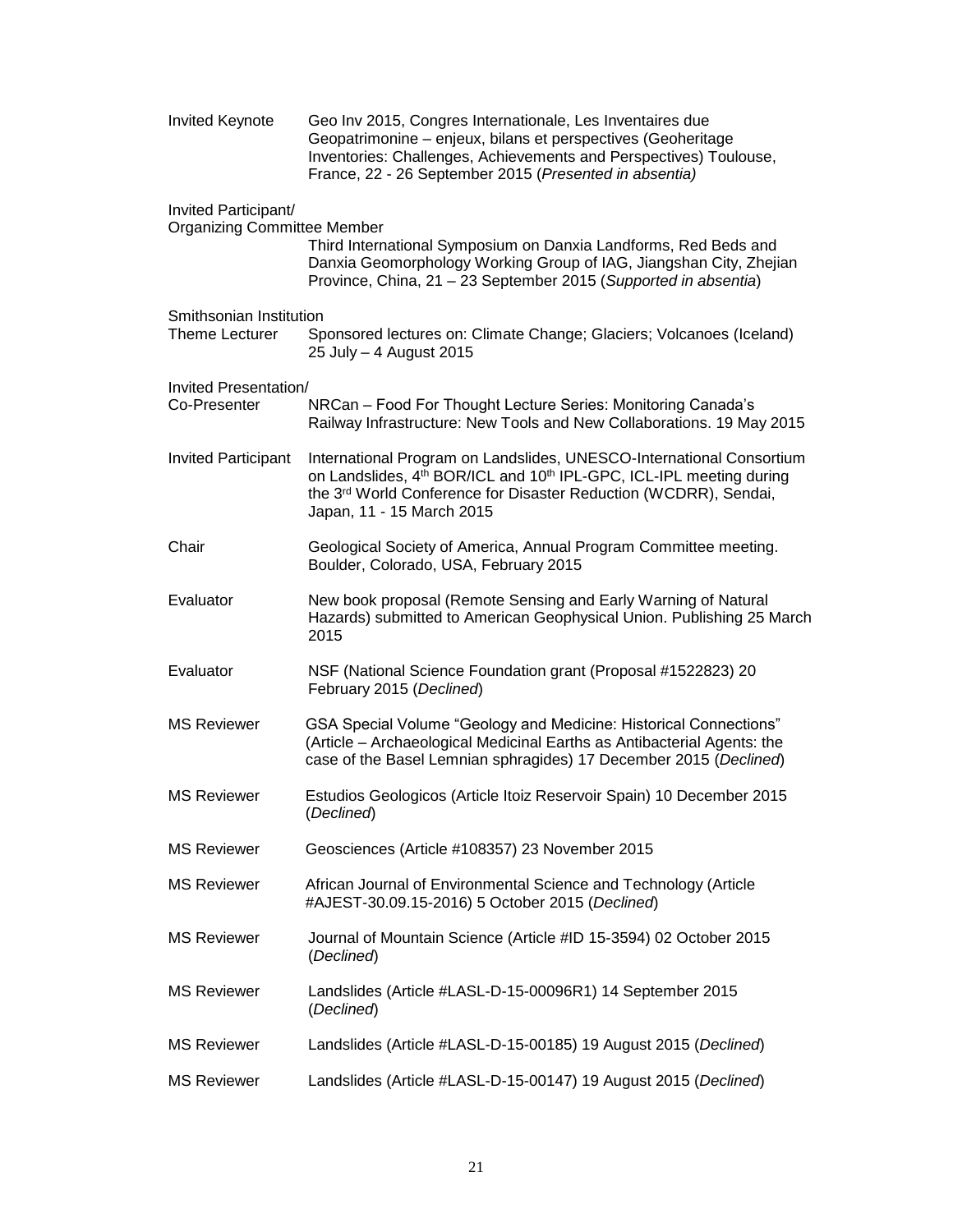|      | <b>MS Reviewer</b>        | Landslides (Article #LASL-D-15-00173) 5 August 2015 (Declined)                                                                                                                                                                                                               |
|------|---------------------------|------------------------------------------------------------------------------------------------------------------------------------------------------------------------------------------------------------------------------------------------------------------------------|
|      | <b>MS Reviewer</b>        | Landslides (Article #LASL-D-15-00069) 7 July 2015                                                                                                                                                                                                                            |
|      | <b>MS Reviewer</b>        | Episodes (Article #31 <sup>st</sup> IGC) 6 July 2015                                                                                                                                                                                                                         |
|      | <b>MS Reviewer</b>        | Natural Hazards and Earth System Sciences (Article #nhess-2015-166) 5<br><b>July 2015</b>                                                                                                                                                                                    |
|      | <b>MS Reviewer</b>        | Landslides (Article #LASL-D-15-00096) 21 June 2015                                                                                                                                                                                                                           |
|      | <b>MS Reviewer</b>        | Earth-Science Reviews (Article #EARTH2798) 3 June 2015                                                                                                                                                                                                                       |
|      | <b>MS Reviewer</b>        | Oxford Research Encyclopedia of Natural Hazard Science (Article -<br>#Climate Adaptation) 20 May 2015                                                                                                                                                                        |
|      | <b>MS Reviewer</b>        | Landslides (Article #LASL-D-15-00121) 31 May 2015 (Declined)                                                                                                                                                                                                                 |
|      | <b>MS Reviewer</b>        | African Journal of Environmental Science and Technology (Article<br>#AJEST/26.09.14/1799) 20 April 2015 (Declined)                                                                                                                                                           |
|      | <b>MS Reviewer</b>        | Bulletin of Engineering Geology and the Environment (Article #BOEG-D-<br>15-00015) 7 April 2015                                                                                                                                                                              |
|      | <b>MS Reviewer</b>        | Geoscience Canada (Article #22652) 2 March 2015                                                                                                                                                                                                                              |
|      | Media Call                | CBC News Radio (Michelle McCaw). Sinkholes in Saskatchewan. 3 June<br>2015 (Declined)                                                                                                                                                                                        |
|      | <b>Invited Referee</b>    | Promotion to Full Professor for Dr. Vit Vilimek - Department of Physical<br>Geography and Geoecology, Charles University in Prague, Czech<br>Republic 25 November 2015 (Successful)                                                                                          |
|      | <b>Invited Referee</b>    | New position for Prof. Patrick Wassmer Faculté de Géographie et<br>d'Aménagement, Université de Strasbourg, France 28 November 2015<br>(Successful)                                                                                                                          |
| 2014 |                           |                                                                                                                                                                                                                                                                              |
|      | <b>Invited Keynote</b>    | Progetto Pon: Sistemi integrati per il monitoraggio, l'early warning e la<br>mitigatzion del rischio idrogeologico lungo le gradi vie di commuiczione.<br>Discutiamo I risultati. Universita della Calabria, ARcavacata di Rende,<br>Italy, 25 - 28 November 2014 (Declined) |
|      | Co-Organizer/<br>Co-Chair | Session – Pan-Pacific Subduction Zone Hazards: Tectonic and<br>Gravitational Effects. Geological Society of America Annual Meeting,<br>Vancouver, British Columbia, Canada 19 - 22 October 2014                                                                              |
|      | Co-Organizer/<br>Co-Chair | Session 5.4 - Communicating Engineering Geology with Urban Planners.<br>IAEG XII, (International Association of Engineering Geology and the<br>Environment), Turin, Italy 15 - 19 September 2014                                                                             |
|      | Co-Organizer/             |                                                                                                                                                                                                                                                                              |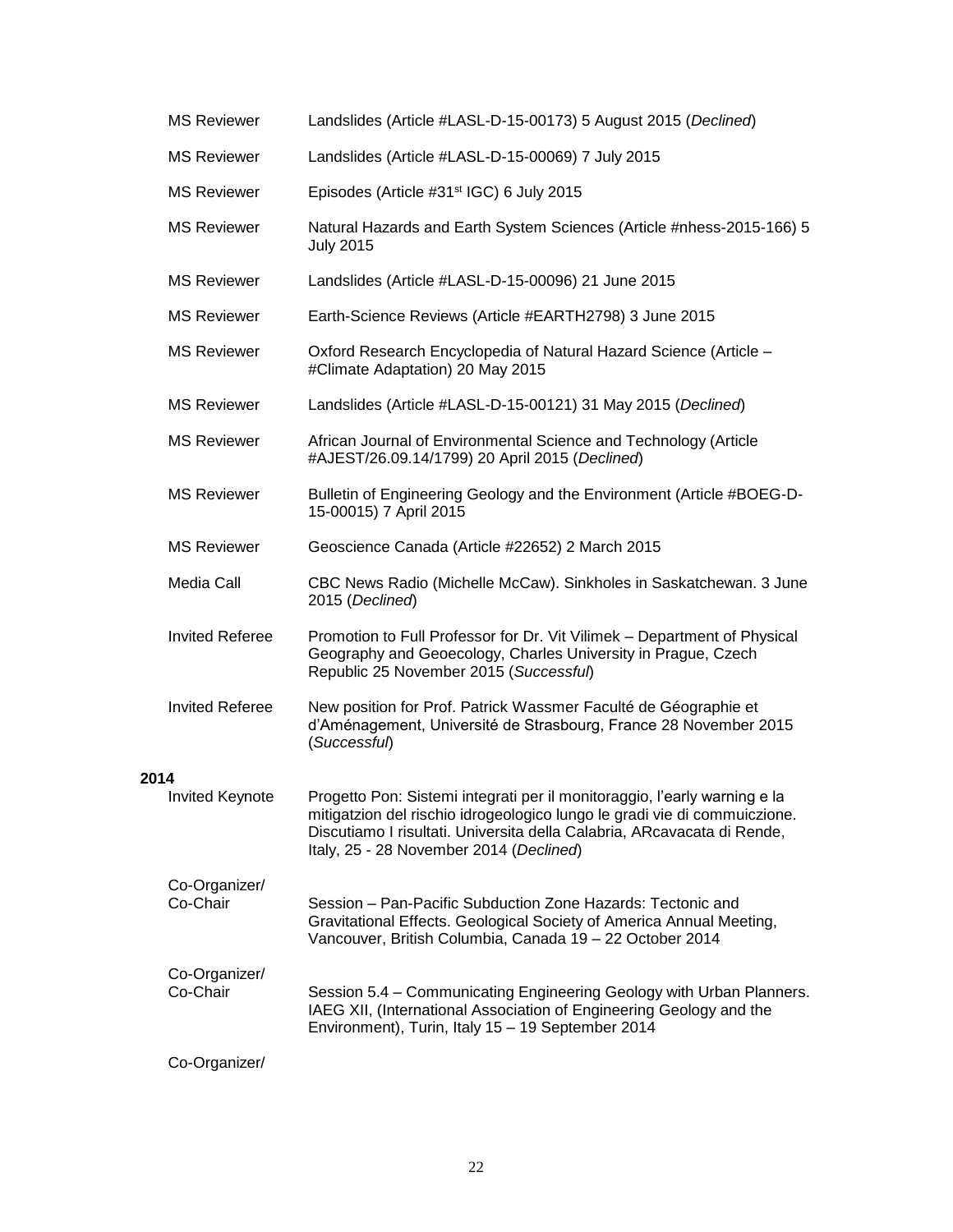| Co-Chair                   | Session 7.7 - Standards, Guidelines and Best Practices for Engineering<br>Geology. IAEG XII, (International Association of Engineering Geology and<br>the Environment), Turin, Italy 15 - 19 September 2014                                                        |
|----------------------------|--------------------------------------------------------------------------------------------------------------------------------------------------------------------------------------------------------------------------------------------------------------------|
| Co-Organizer/<br>Co-Chair  | Session 7.3 – Geoethics and Natural Hazards: Communication,<br>Education and the Science-Policy-Practice Interface. IAEG XII,<br>(International Association of Engineering Geology and the Environment),<br>Turin, Italy 15 - 19 September 2014                    |
| Co-Organizer/<br>Co-Chair  | Session A3 - Policy, Legislation and Guidelines on Landslides. 3rd World<br>Landslide Forum, Beijing, China 2 - 6 June 2014                                                                                                                                        |
| Organizer/Chair            | Session A7 - General Landslide Studies. 3rd World Landslide Forum,<br>Beijing, China 2 - 6 June 2014                                                                                                                                                               |
| Co-Organizer/<br>Co-Chair  | Special Session "Natural Hazards and Risk", Geological Association of<br>Canada-Mineralogical Association of Canada, Annual Meeting,<br>Fredericton, New Brunswick, 21 - 23 May 2014                                                                               |
| <b>Invited Speaker</b>     | Mini-symposium on "Probabilistic Risk Assessment for Rainfall-induced<br>Phenomena (MS5)", 12 <sup>th</sup> International Conference on Applications of<br>Statistics and Probability in Civil Engineering (ICASP12), Vancouver, BC,<br>12-15 July 2014 (Declined) |
| <b>Invited Speaker</b>     | ESS Policy Committee - Presentation on the China-Canada Landslide<br>Monitoring Project, 1 May 2014                                                                                                                                                                |
| <b>Invited Participant</b> | ESS Management Council S&T Forum, Camsell Hall, Ottawa, ON<br>Canada, 10 - 11 April 2014                                                                                                                                                                           |
| <b>Invited Speaker</b>     | Geography: Challenges of the XXI Century. Ministry of Education and<br>Science of Ukraine, Taurida National V.I. Vernadsky University,<br>Geography Department. Vernadsky, Ukraine, 8 - 12 April 2014<br>(Declined)                                                |
| Evaluator                  | New book proposal (Multi-dimensional Geological Modelling) submitted to<br>John Wiley & Sons Ltd. Publishing 3 November 2014                                                                                                                                       |
| Evaluator                  | NSERC Visiting Fellowship Application to GSC (ID-458271) 8 April 2014                                                                                                                                                                                              |
| Evaluator                  | NSERC Visiting Fellowship Application to GSC (ID-454993) 19 February<br>2014                                                                                                                                                                                       |
| Evaluator                  | World Centre of Excellence applications, International Program on<br>Landslides, March 2014                                                                                                                                                                        |
|                            | EA Expert Witness Environmental Assessment - Site C Dam (Proponent BC Hydro) Public<br>Hearings, Ft St John, BC, Canada, 13 January 2014                                                                                                                           |
| <b>EA Expert</b>           | Environmental Assessment - PNGLNG - Pacific Northwest Liquid<br>Natural Gas Proposal, March 2014                                                                                                                                                                   |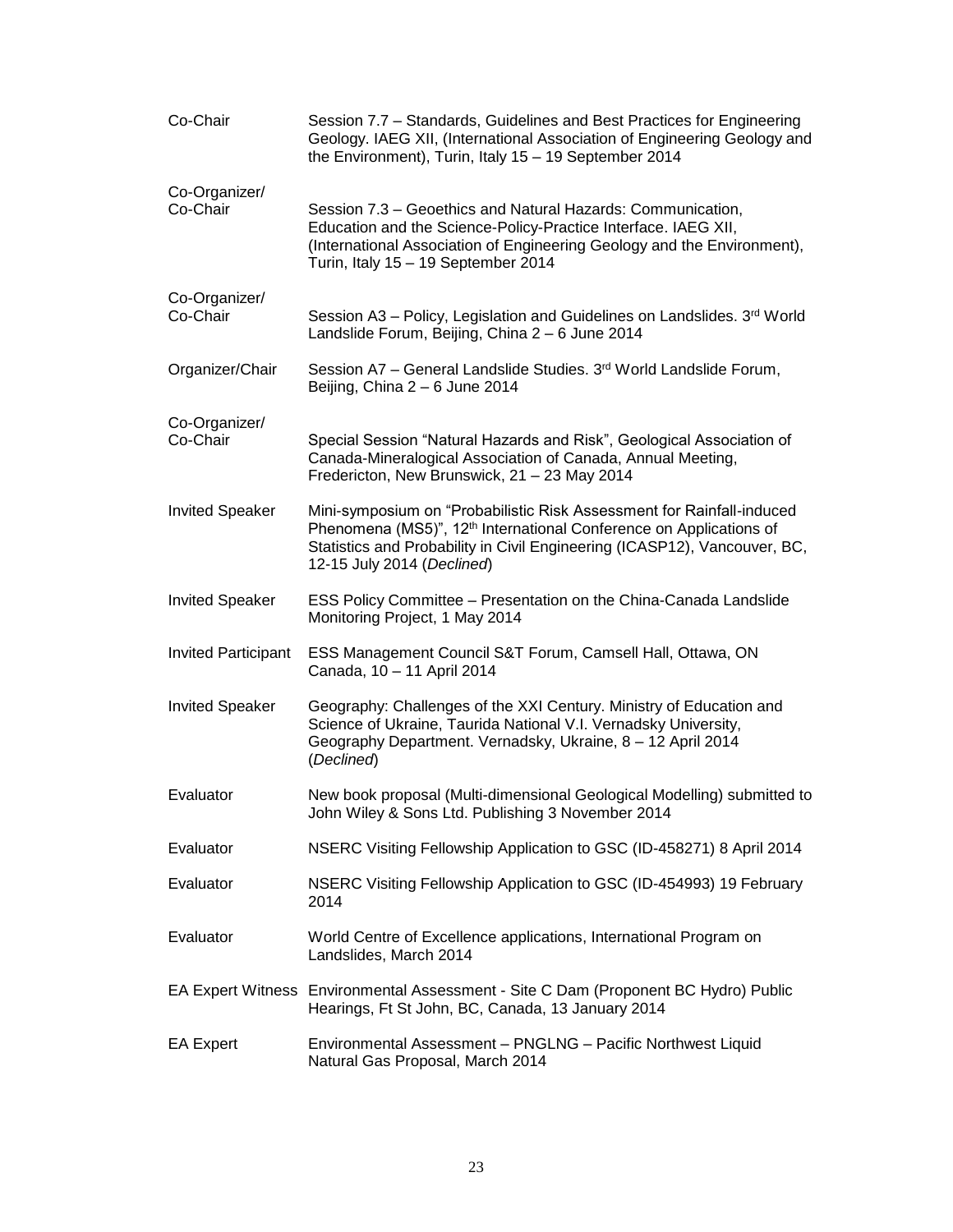|      | <b>EA Expert</b>           | Environmental Assessment - Trans Mountain Expansion Project<br>Proposal, May 2014                                                                                                                                                                                                                            |
|------|----------------------------|--------------------------------------------------------------------------------------------------------------------------------------------------------------------------------------------------------------------------------------------------------------------------------------------------------------|
|      | <b>MS Reviewer</b>         | Quaternary International (Article #QUATINT-D-14-00916) 3 December<br>2014                                                                                                                                                                                                                                    |
|      | <b>MS Reviewer</b>         | Quaternary International (Article #QUATINT-D-14-00634) 27 July 2014                                                                                                                                                                                                                                          |
|      | <b>MS Reviewer</b>         | Geomorphology (Article #GEOMOR-4901) 9 June 2014                                                                                                                                                                                                                                                             |
|      | <b>MS Reviewer</b>         | Natural Hazards and Earth System Sciences (Article #nhess-2014-98) 20<br>May 2014                                                                                                                                                                                                                            |
|      | <b>MS Reviewer</b>         | Journal of Geochemical Exploration (Article GEXPLO3545) 3 March 2014                                                                                                                                                                                                                                         |
|      | <b>MS Reviewer</b>         | Landslides (Article LASL-832) 19 February 2014 (Declined)                                                                                                                                                                                                                                                    |
|      | <b>MS Reviewer</b>         | IAEG XIV - a total of 17 papers reviewed for the Proceedings Volumes of<br>the upcoming conference, $1 - 13$ January 2014                                                                                                                                                                                    |
|      | <b>MS Reviewer</b>         | World Landslide Forum $3 - a$ total of 14 papers reviewed for the<br>Proceedings Volumes of the upcoming conference, 1 - 9 January 2014                                                                                                                                                                      |
|      | Media Call                 | CBC News Radio (Jonna Brewer). Sinkholes in New Brunswick. 25 April<br>2014                                                                                                                                                                                                                                  |
|      | <b>Invited Referee</b>     | New position for Dr. Laurance Donnelly (Wardell Armstrong International)<br>from Worley Parsons Europe Ltd. 8 August 2014 (Successful)                                                                                                                                                                       |
|      | <b>Invited Referee</b>     | New position for Prof. Claudio Margottini (Geological Survey of Italy)<br>Lausanne University, Switzerland, July 2014 (Successful)                                                                                                                                                                           |
|      | <b>Invited Referee</b>     | New position for Dr. Gloria Lopez (Geological Survey of Israel) from the<br>CENIEH, Spain 17 June 2014 (Successful)                                                                                                                                                                                          |
|      | <b>Invited Referee</b>     | Nomination for Dr. Nat Rutter (University of Alberta) for the INQUA<br>Distinguished Services Medal April 2014 (Successful)                                                                                                                                                                                  |
|      | <b>Invited Referee</b>     | New position for Dr. Gloria Lopez (Geological Survey of Israel) from the<br>Marine and Coastal Ecosystem Initiative, Florida State University 9<br>January 2014 (Unsuccessful)                                                                                                                               |
| 2013 |                            |                                                                                                                                                                                                                                                                                                              |
|      | <b>Invited Participant</b> | ICL Annual Board Meeting, IPL Planning Meeting and pre-WLF3 strategy<br>meeting. Kyoto, Japan, 18-22 November 2013                                                                                                                                                                                           |
|      | <b>Invited Speaker</b>     | 2 <sup>nd</sup> G-EVER International Symposium and the 1 <sup>st</sup> IUGS and SCJ<br>International Workshop on Natural Hazards. "Hazard and Risk<br>Management in Asia-Pacific Region: Earthquake, Tsunami, Volcanic<br>Eruption and Landslide in Subduction Zones. Sendai, Japan, 19 - 20<br>October 2013 |
|      | <b>Invited Speaker</b>     | Session on Geoscience Professionalism: Issues, Responsibilities, and<br>Information, Annual Meeting of GACMAC, Winnipeg, Manitoba, 24 May<br>2014                                                                                                                                                            |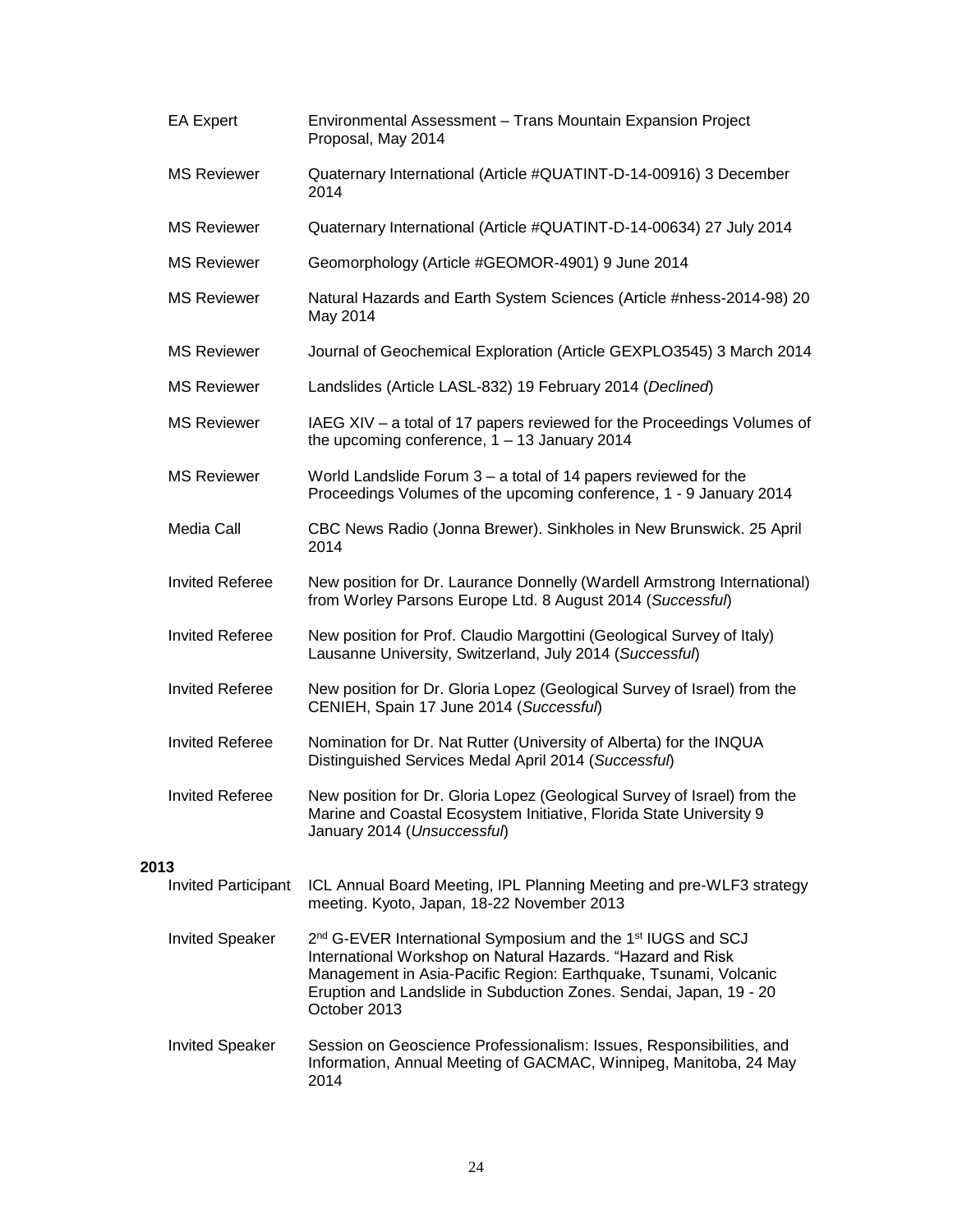| Keynote Speaker                      | Presidential Address for the Geological Association of Canada,<br>Winnipeg, Manitoba, 22 May 2013                                                                                                             |
|--------------------------------------|---------------------------------------------------------------------------------------------------------------------------------------------------------------------------------------------------------------|
| <b>Invited Subject Matter Expert</b> | Geoscientists Canada - Professional Geoscientists Admissions Support<br>Tools Project funded by Human Resources and Skills Development<br>Canada, Government of Canada, Calgary/Toronto/Vancouver             |
| Invited Workshop Lecturer            | CIRIDe - International Congress on Disaster Risk and Sustainable<br>Development; "Recent Advances in Landslide Monitoring", Catamarca,<br>Argentina, 22 - 24 April, 2013                                      |
| Invited Workshop Lecturer            | CIRIDe - International Congress on Disaster Risk and Sustainable<br>Development; "Technical Landslide Guidelines for Professionals",<br>Catamarca, Argentina, 22 - 24 April 2013                              |
| Invited Committee Member             | NRCan, Geological Survey of Canada Strategic Planning Committee;<br>Tiger Team Scientific Staff Representative (January - July 2013)                                                                          |
| <b>Invited Committee Member</b>      | Ad hoc Review Committee to evaluate the UNESCO International<br>Geoscience Programme and the Geological Applications for Remote<br>Sensing Program, UNESCO Headquarters, Paris, France, 3 - 4 January<br>2013 |
| <b>MS Reviewer</b>                   | Quaternary International (Article #QUATINT-D-13-00519R1) 18<br>December 2013                                                                                                                                  |
| <b>MS Reviewer</b>                   | QScience Connect (Article #CONNECT-D-13-00084) 26 September 2013                                                                                                                                              |
| <b>MS Reviewer</b>                   | Landslides (Article #LASL-739) 18 September 2013                                                                                                                                                              |
| <b>MS Reviewer</b>                   | First International Conference on African and Arabic Geoparks, Springer<br>(Article #AGN-18/13) 27 May 2013                                                                                                   |
| <b>MS Reviewer</b>                   | Landslides (Article #LASL-688) 12 June (Declined)                                                                                                                                                             |
| <b>MS Reviewer</b>                   | Landslides (Article #LASL-507R2) 2 May 2013 (Declined)                                                                                                                                                        |
| <b>MS Reviewer</b>                   | Remote Sensing (Article #33394) 12 April 2013 (Declined)                                                                                                                                                      |
| <b>MS Reviewer</b>                   | Geomorphology (Article #GEOMOR-3921) 25 March 2013                                                                                                                                                            |
| <b>MS Reviewer</b>                   | Natural Hazards (Article #NHAZ-D-13-00101) 27 February 2013<br>(Declined)                                                                                                                                     |
| <b>MS Reviewer</b>                   | Quaternary International (Article #QUATINT-D-13-00025) 23 February<br>2013                                                                                                                                    |
| <b>MS Reviewer</b>                   | Landslides (Article #LASL-647) 4 February 2013                                                                                                                                                                |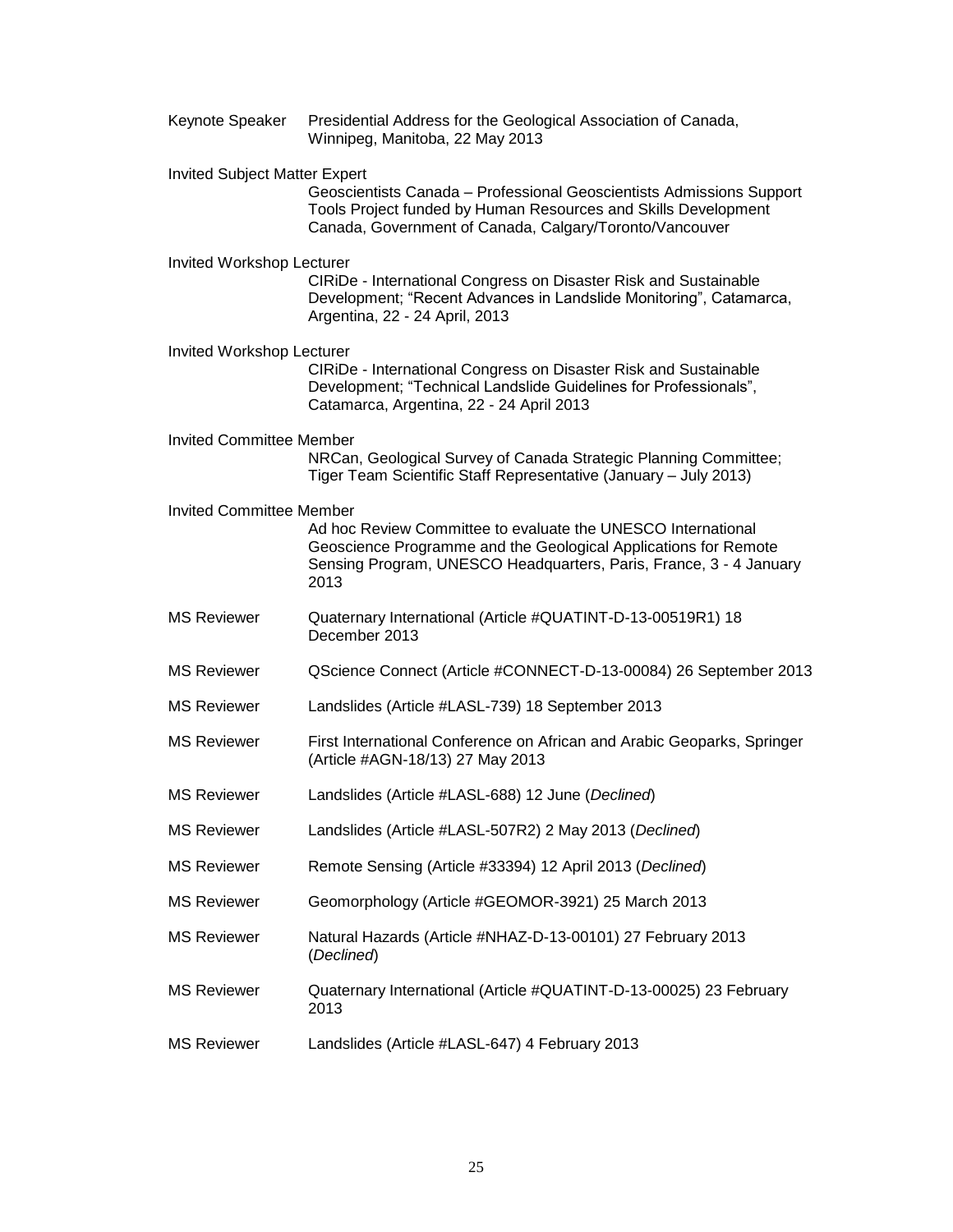|      | Media Call                       | Ottawa Citizen Newspaper (Elizabeth Payne). Impact of extreme weather<br>events on Leda Clay. 27 June 2013                                                                                                                               |
|------|----------------------------------|------------------------------------------------------------------------------------------------------------------------------------------------------------------------------------------------------------------------------------------|
|      | Media Call                       | Global News TV (Erica Tucker). Sinkhole event in Florida and sinkhole<br>hazards in Canada. 1 March 2013                                                                                                                                 |
|      | Media Call                       | The Economist (Tim Cross). Russian meteorite, event 2012 DA 14 and<br>the concept of risk analysis. 16 February 2013                                                                                                                     |
|      | Evaluator                        | NSERC Visiting Fellowship Application to GSC (ID-439190) 28 March<br>2013                                                                                                                                                                |
|      | <b>Invited Referee</b>           | New position for Mr. Pankaj Kumar (Geological Survey of India) from the<br>SAARC Disaster Management Centre, New Delhi, 12 June 2013<br>(Unsuccessful)                                                                                   |
|      | <b>Invited Referee</b>           | Letter of support for Dr. Ray Lett (consultant) for the Geology Medal of<br>the Committee of Provincial and Territorial Geologists (CPTG), 6 June<br>2013 (Successful)                                                                   |
| 2012 | Speaker                          | Geological Society of America Annual Meeting, Charlotte, NC, USA, 4-7                                                                                                                                                                    |
|      |                                  | November 2012                                                                                                                                                                                                                            |
|      | <b>Invited Speaker</b>           | "Raging Planet - Natural Hazards: How Bad Can It Get?" NRCan<br>National Science and Technology Week kickoff presentation, Sam<br>Gamble Hall, 12 October 2012                                                                           |
|      | <b>Invited Technical Advisor</b> | Protection and mitigation against hazards of the Byzantine Cultural<br>Heritage site, Vardzia, Georgia. Sponsored by UNESCO and the National<br>Agency for Cultural Heritage Preservation of Georgia, 16 - 19 October<br>2012 (Declined) |
|      | Keynote Speaker                  | Theme 1. Geoscience for Society. Symposia 1.6 "Facilitating integration<br>between fundamental and applied geosciences", 34 <sup>th</sup> International<br>Geological Congress, Brisbane, Australia, 5 - 10 August 2012                  |
|      | Co-Chair/Co-Organizer            |                                                                                                                                                                                                                                          |
|      |                                  | Theme 30. Geohazards. Symposia 30.1 "Subaerial and submarine<br>landslide hazards", 34 <sup>th</sup> International Geological Congress, Brisbane,<br>Australia, 5 - 10 August 2012                                                       |
|      | <b>Invited Technical Advisor</b> |                                                                                                                                                                                                                                          |
|      |                                  | Siq Stability Project, Petra, Jordan. UNESCO sponsored slope monitoring<br>and assessment mitigation study. 16 - 19 July, 2012                                                                                                           |
|      | <b>Invited Session Chair</b>     |                                                                                                                                                                                                                                          |
|      |                                  | Technical Session "Landslides and Society: European and Asian<br>Experiences", 11 <sup>th</sup> International and 2 <sup>nd</sup> North American Symposium on<br>Landslides, Banff, Alberta, Canada, 3 - 8 June 2012                     |
|      | <b>Invited Participant</b>       | ESS Management Council S&T Forum, Ottawa Conference Centre,<br>Ottawa, ON Canada, 28 - 29 March 2012                                                                                                                                     |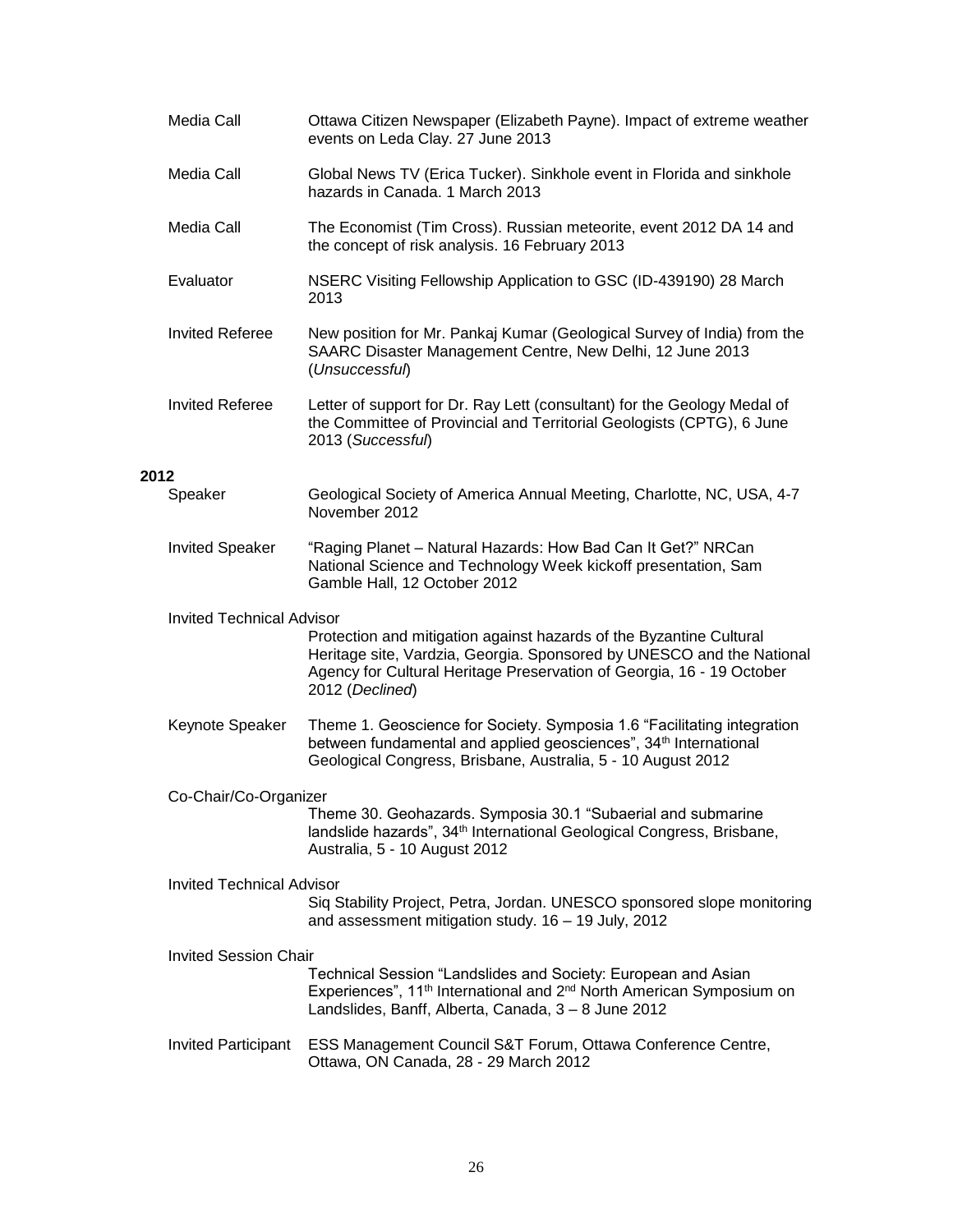| Co-Chair                   | Technical Session "Geoscience in an Interdisciplinary World". 4th<br>International Professional Geology Conference, Vancouver, BC, Canada,<br>22 - 24 January 2012    |
|----------------------------|-----------------------------------------------------------------------------------------------------------------------------------------------------------------------|
| <b>Invited Participant</b> | International Program on Landslides, UNESCO-International Consortium<br>on Landslides 10 <sup>th</sup> Anniversary meeting, Kyoto, Japan, 17 - 20 January<br>2012     |
| <b>MS Editor</b>           | Landslides (Article #LASL-450) 23 January 2012                                                                                                                        |
| <b>MS Reviewer</b>         | Quaternary International (Article #QUATINT-D-12-00264) 2 November<br>2012 (Declined)                                                                                  |
| <b>MS Reviewer</b>         | Natural Hazards (Article #NHAZ-D-12-00387) 17 September 2012                                                                                                          |
| <b>MS Reviewer</b>         | Natural Hazards (Article #NHAZ-D-12-00359) 4 September 2012                                                                                                           |
| <b>MS Reviewer</b>         | Quaternary International (Article #QUATINT-D-12-00253R1) 3<br>September 2012                                                                                          |
| <b>MS Reviewer</b>         | Natural Hazards (Article #NHAZ-D-12-00201) 10 July 2012 (Declined)                                                                                                    |
| <b>MS Reviewer</b>         | Journal of Mountain Science (Article #12-2368.R1) 29 June 2012<br>(Declined)                                                                                          |
| <b>MS Reviewer</b>         | Natural Hazards and Earth System Sciences (Article #nhess-2012-243)<br>19 June 2012 (Declined)                                                                        |
| <b>MS Reviewer</b>         | Journal of Archaeological Method and Theory (Article JARM #179) 30<br>March 2012                                                                                      |
| <b>MS Reviewer</b>         | Atlantic Geology (Article Spooner et al) 2 March 2012                                                                                                                 |
| <b>MS Reviewer</b>         | Natural Hazards and Earth System Sciences (Article #nhess-2012-64) 26<br>February 2012                                                                                |
| <b>MS Reviewer</b>         | International Symposium on Landslides (Article #196) 3 January 2012                                                                                                   |
| ESS-EA                     | Environmental Assessment for ESS on BC Hydro Site C dam proposal<br>March 2012                                                                                        |
| Evaluator                  | NSERC Visiting Fellowship Application to GSC (ID-419814) 1 October<br>2012                                                                                            |
| Evaluator                  | NSERC Visiting Fellowship Application to GSC (ID-406258) 24 January<br>2012                                                                                           |
| <b>Invited Referee</b>     | New position for Dr. Gloria Lopez (Geological Survey of Israel) from the<br>Scripps Institution of Oceanography, University of California, San Diego<br>20 April 2012 |
| <b>Invited Referee</b>     | New position for Mr. Paul Wilson from Environment Canada,<br>Meteorological Service, Spruce Grove, Alta 30 August 2012 (Successful)                                   |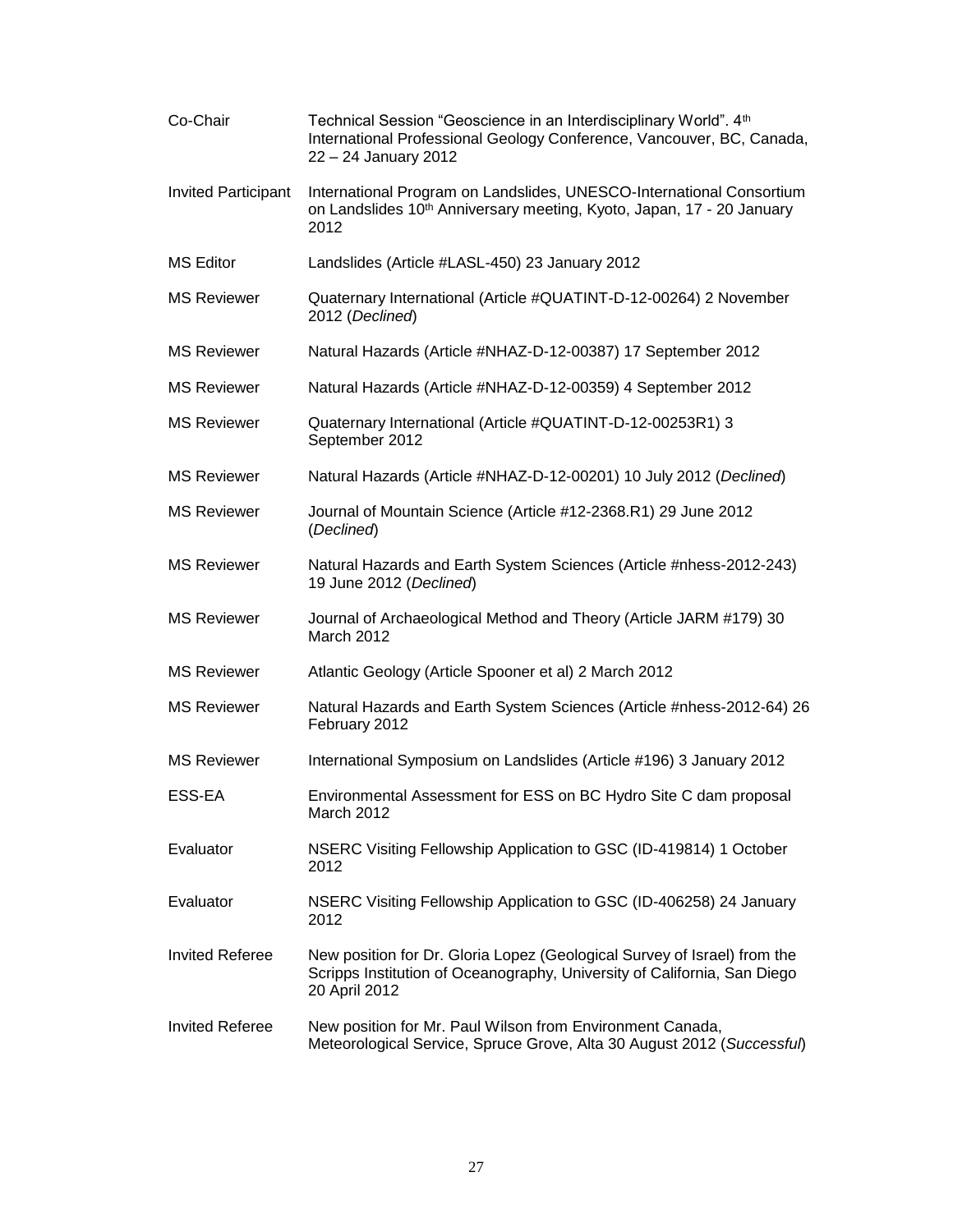|      | <b>Invited Referee</b>                    | New position for Mr. Paul Wilson from the BC Ministry of Environment,<br>Water Stewardship, Prince George, BC 25 July 2012 (Unsuccessful)                                                                                    |
|------|-------------------------------------------|------------------------------------------------------------------------------------------------------------------------------------------------------------------------------------------------------------------------------|
|      | <b>Invited Referee</b>                    | New position for Dr. Gloria Lopez (Geological Survey of Israel) from the<br>School of Geography, Archaeology and Paleoecology, Queen's University<br>Belfast 20 April 2012 (Unsuccessful)                                    |
|      | <b>Invited Referee</b>                    | New position for Dr. Gloria Lopez (Geological Survey of Israel) from the<br>Department of Geosciences, Universidad de los Andes, Colombia 6<br>February 2012 (Unsuccessful)                                                  |
| 2011 |                                           |                                                                                                                                                                                                                              |
|      |                                           | Vice Chairman (Organizing Committee)<br>The First Conference of Danxia Geomorphology Working Group of IAG<br>and the Second International Symposium on Danxia Landform.<br>Danxiashan, Guangdon, China, 28 -3 1 October 2011 |
|      | 2 <sup>nd</sup> World Landslide Forum     |                                                                                                                                                                                                                              |
|      | Conference Deputy Chairman                | WLFII. 2 <sup>nd</sup> World Landslide Forum sponsored by the International<br>Consortium on Landslides, Rome, Italy, October 2011                                                                                           |
|      | Smithsonian Institution<br>Theme Lecturer | Sponsored lectures on: Climate Change; Geology and Culture; Volcanic<br>Eruptions (multiple venues) 21 August - 3 September 2011                                                                                             |
|      | <b>Invited Plenary Lecturer</b>           | Natural Hazards induced by climate change. ProTEC conference,<br>Lingotto Fiere, Torino, Italy, June 30 - 2 July 2011                                                                                                        |
|      | <b>Invited Participant</b>                | Second International Forum on Geoparks, International Geographical<br>Union, Taining, Fujian, China, 27 - 29 May 2011 (Declined)                                                                                             |
|      | <b>Local Organizing Committee</b>         |                                                                                                                                                                                                                              |
|      | Assistant                                 | Ottawa 2011. GAC-MAC-SEG-SGA Annual Meeting. Ottawa, Ontario,<br>Canada 25-27 May 2011                                                                                                                                       |
|      | <b>Invited Participant</b>                | EuroGeoSurvey's Directors Workshop: 'The voice of European<br>geosciences', Royal Belgian Institute of Natural Sciences, Brussels,<br>Belgium 29 March 2011                                                                  |
|      | <b>Client Response</b>                    | Information Management, Service Canada request on landslides 7<br>November 2011-11-09                                                                                                                                        |
|      | <b>MS Reviewer</b>                        | Annals of Geophysics (Article #5534-8941-1-RV) 12 December 2011<br>(Declined)                                                                                                                                                |
|      | <b>MS Reviewer</b>                        | Quaternary International (Article #QUATINT-D-11-00414) 4 September<br>2011                                                                                                                                                   |
|      | <b>MS Reviewer</b>                        | Geology (Article #G32464) 5 July 2011 (Declined)                                                                                                                                                                             |
|      | <b>MS Reviewer</b>                        | Global Journal of Education Research (Article on Nigeria education) 28<br>April 2011 (Declined)                                                                                                                              |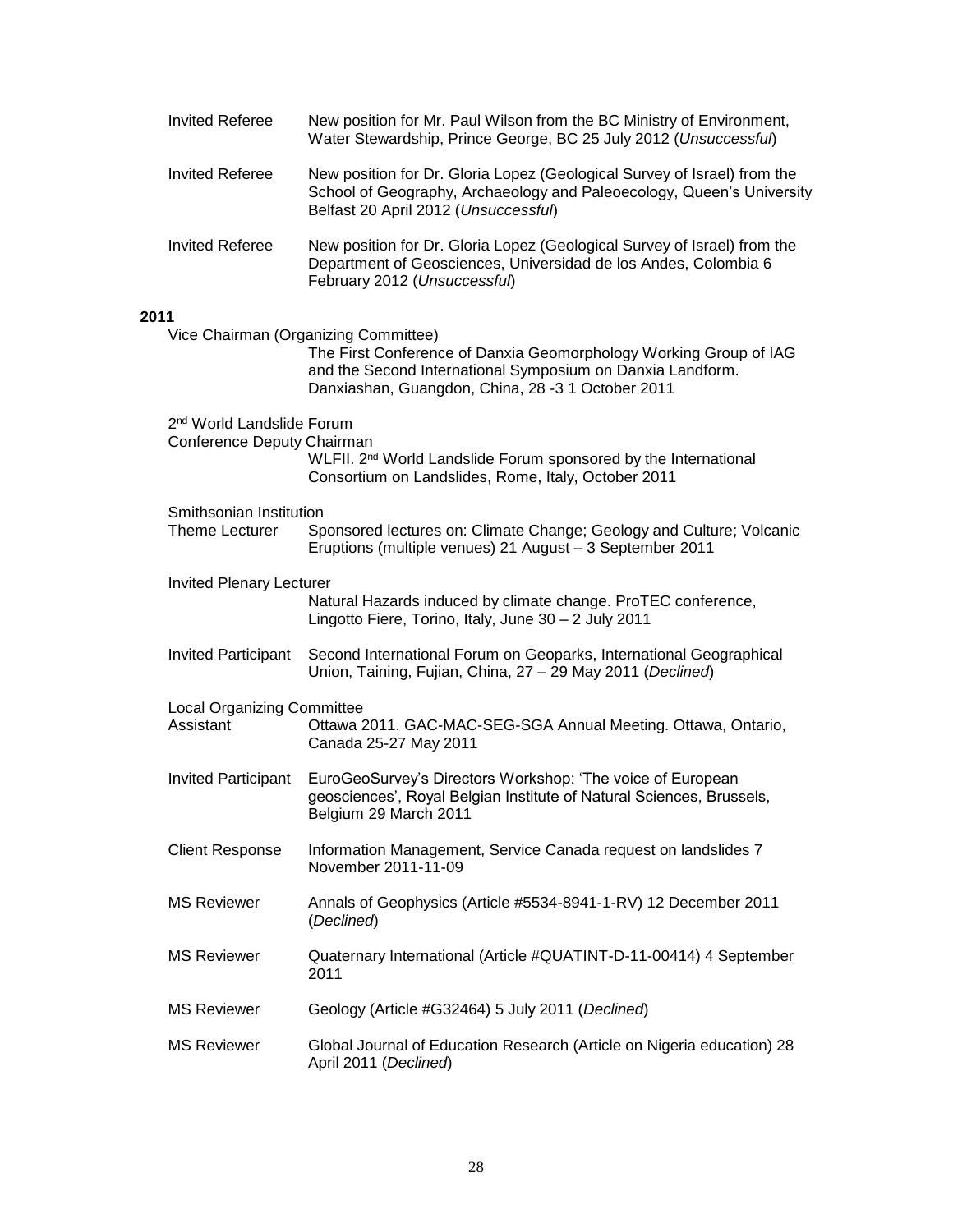| <b>MS Reviewer</b>     | Natural Hazards and Earth System Sciences (Article #nhess-2011-124)<br>21 April 2011 (Declined)                                                                                         |
|------------------------|-----------------------------------------------------------------------------------------------------------------------------------------------------------------------------------------|
| <b>MS Reviewer</b>     | Landslides (Article #LASL-252) 11 April 2011                                                                                                                                            |
| <b>MS Reviewer</b>     | Environmental Management (Article #11-097) 3 March 2011                                                                                                                                 |
| Media Call             | Discovery Channel (Clare DeWitt). Cascadia mega-thrust earthquake -<br>paleoseismic evidence. 17 June 2011                                                                              |
| Media Call             | National Geographic (Olive King). History of geological change in Europe.<br>22 June 2011                                                                                               |
| Evaluator              | NSERC Visiting Fellowship Application to GSC (ID-372823) 26 October<br>2011                                                                                                             |
| <b>Invited Referee</b> | New position for Dr. Gloria Lopez (Geological Survey of Israel) from the<br>Department of Geosciences, The University of Rhode Island 17<br>November 2011 (Unsuccessful)                |
| Invited Referee        | New position for Dr. Gloria Lopez (Dept. Geology, McMaster University)<br>from the Department of Geology, University of Los Andes in Bogota,<br>Colombia 21 January 2011 (Unsuccessful) |
| Invited Referee        | Nomination of Dr. Paul Hoffman to the Order of Canada 25 July 2011<br>(Declined)                                                                                                        |

# **2010**

| Smithsonian Institution<br>Theme Lecturer                | Sponsored lectures on: Climate Change; Geology of Islands; Haiti<br>Earthquake (multiple venues) 26 December 2010 - 2 January 2011                                                                                 |
|----------------------------------------------------------|--------------------------------------------------------------------------------------------------------------------------------------------------------------------------------------------------------------------|
| <b>Banquet Speaker</b>                                   | New Brunswick Exploration, Mining and Petroleum 2010 Conference.<br>Lecture: Geology and Our Culture Heritage. Fredericton, New Brunswick<br>9 November 2010                                                       |
| Invited Participant                                      | Education, Audiovisual and Culture Executive Agency Annual Project<br>Directors' Conference, Tempus and Bilateral Cooperation with<br>Industrialised Countries, Berlin, Germany 13 - 15 October 2010<br>(Declined) |
| Invited Participant                                      | International Conference on Earth Sciences and Development of<br>Civilization in Major River Basins. Assiut University Center, Luxor, Egypt,<br>11 - 13 October (Declined)                                         |
| <b>Scientific Committee</b><br>Member                    | Canadian Society for Civil Engineering Annual Conference, 2 <sup>nd</sup> Specialty<br>Conference on Disaster Mitigation, Winnipeg, Manitoba, Canada 9 - 12<br>June 2010                                           |
| <b>Invited Opening Ceremony</b><br><b>Honorary Guest</b> | Fangshan Geopark. Fangshan, China 15 May 2010                                                                                                                                                                      |

Smithsonian Institution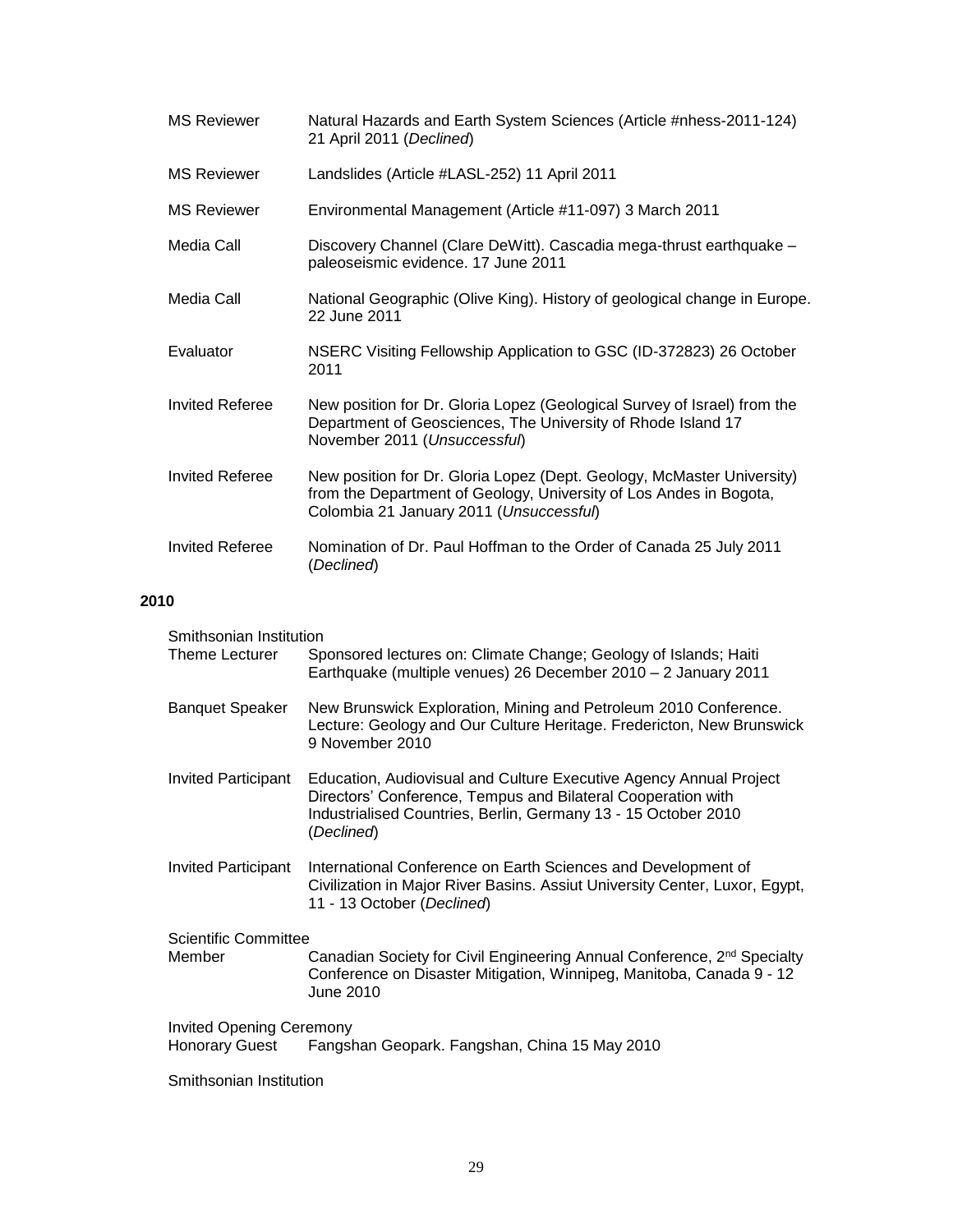| <b>Theme Lecturer</b>            | Sponsored lectures on: Climate Change; Chicxulub Impact; Haiti<br>Earthquake (multiple venues) 9 - 19 April 2010                                                   |
|----------------------------------|--------------------------------------------------------------------------------------------------------------------------------------------------------------------|
| <b>Invited Participant</b>       | EuroGeoSurvey's Directors Workshop: 'The voice of European<br>geosciences', Royal Belgian Institute of Natural Sciences, Brussels,<br>Belgium 23 March 2010        |
| Invited<br><b>Grant Reviewer</b> | NSERC Discovery Grant (#9026-11) 2 December 2010                                                                                                                   |
| <b>MS Reviewer</b>               | Episodes (Article by Liverman/Jaramillo) 20 October 2010                                                                                                           |
| <b>MS Reviewer</b>               | Quaternary International (Article #D-100-00150R1) 31 August 2010                                                                                                   |
| <b>MS Reviewer</b>               | Engineering Geology (Article #ENGEO390) 31 August 2010                                                                                                             |
| <b>MS Reviewer</b>               | GeoHeritage Journal (Article #GEOH-09-00013R1) 13 August 2010                                                                                                      |
| <b>MS Reviewer</b>               | Treatise on Geomorphology (Article by Leroy) 13 July 2010-08-13                                                                                                    |
| <b>MS Reviewer</b>               | Natural Hazards and Earth Systems Science (Article #nhess-2010-174)<br>15 June 2010                                                                                |
| <b>MS Reviewer</b>               | Natural Hazards (Article by Altinok et al.) 25 February 2010                                                                                                       |
| <b>MS Reviewer</b>               | Landslides (Article #LASL-150R1) 15 January 2009                                                                                                                   |
| <b>MS Reviewer</b>               | Landslides (Article #LASL-181) 8 January 2009                                                                                                                      |
| Media Call                       | Montreal Gazette (GSC request). Query on slope stability and shale gas.<br>12 October 2010 (declined)                                                              |
| Media Call                       | Vancouver Sun (Jess Adadas). Query on Mt. Meager landslide. 9 August<br>2010                                                                                       |
| Media Call                       | Daily Planet (Beth MacDonnell). Query on St. Jude, Quebec landslide<br>and 4 deaths. 11 May 2010                                                                   |
| <b>Invited Referee</b>           | New position for Dr. Roy Sidle (Appalachian State University) from the<br>Environmental Protection Agency for Director of Laboratories 25 May<br>2010 (Successful) |
| <b>Invited Referee</b>           | New position for Dr. Roy Sidle (Appalachian State University) from the<br>University of Waikato for Dean of Science 21 March 2010 (Unsuccessful)                   |
| <b>Invited Referee</b>           | Promotion for Dr. Ted Hartwell (Desert Research Institute) from<br>Association Research Scientist to Senior Research Scientist 16 March<br>2010 (Successful)       |
| <b>Invited Referee</b>           | New position for Dr. Raul Carreno (Oxfam Haiti) for Haiti Disaster Risk<br>Reduction Coordinator 11 March 2010 (Successful)                                        |

## **2009**

Smithsonian Institution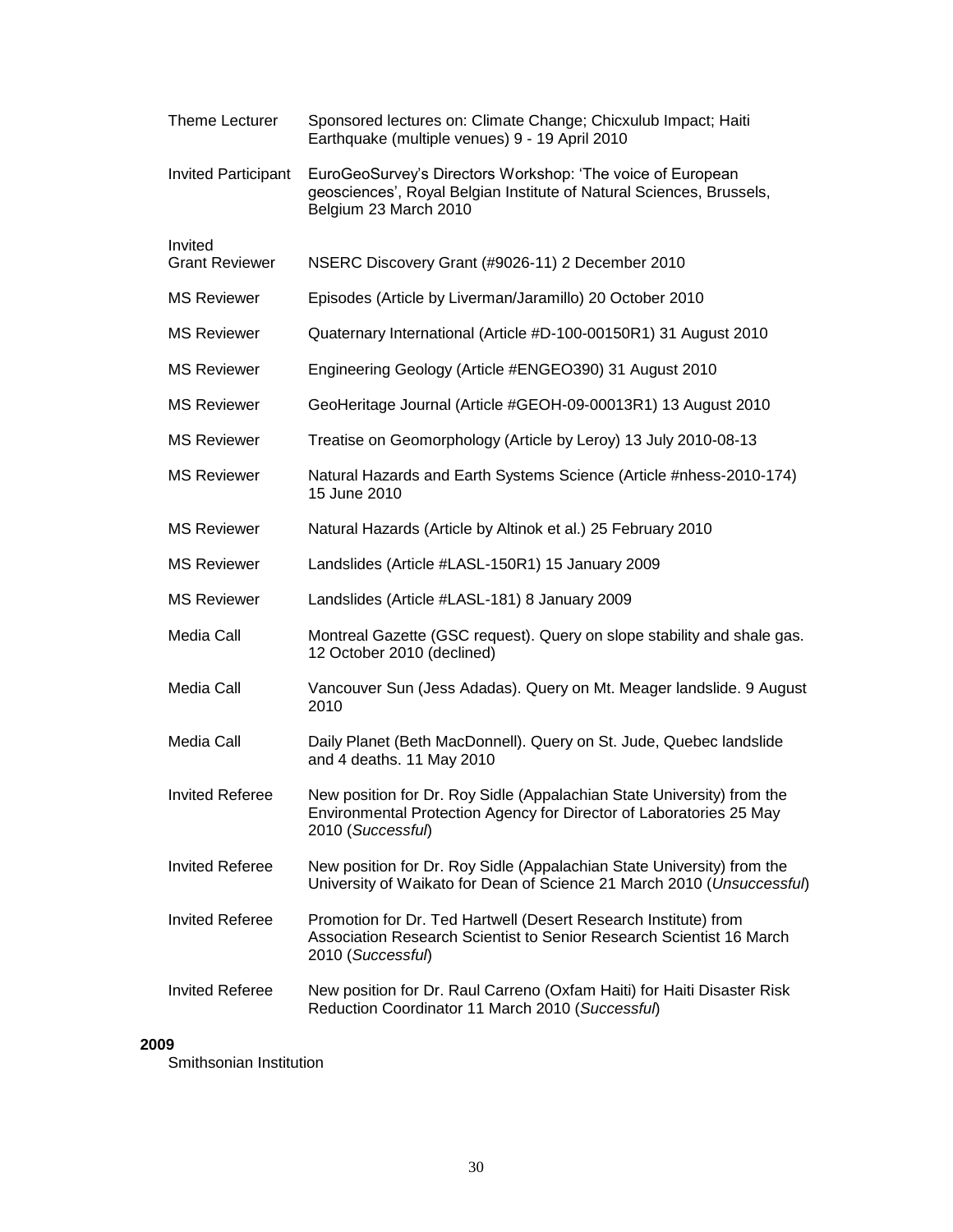| Theme Lecturer                                       | Sponsored lectures on: Climate Change and Our Coastlines; Landforms<br>of the Eastern Seaboard; The Influence of Geology on our Cultural<br>Heritage (multiple venues) 19 - 30 October 2009                                                                                                                                                  |
|------------------------------------------------------|----------------------------------------------------------------------------------------------------------------------------------------------------------------------------------------------------------------------------------------------------------------------------------------------------------------------------------------------|
| <b>Invited Speaker</b>                               | Committee for Emergency Situations and Civil Defense under the<br>Government of Tajikistan. International Technical Conference "Lake<br>Sarez: current situation, safety concerns and prospects of rational use of<br>its water resources" Nurek, Tajikistan, 2 - 4 September 2009 (limited to<br>20 individuals invitation only) (Declined) |
| Invited Speaker/<br>Participant                      | Chinese Academy of Geological Sciences. The 3 <sup>rd</sup> International<br>Symposium on Development within Geoparks: Geo-heritage Protection<br>and Cooperation, Ta'ian City, Shandong Province, China, 22 - 25 August<br>2009                                                                                                             |
| <b>Invited Participant</b>                           | Second Session of the Global Platform for Disaster Risk Reduction,<br>Invitation by Margareta Whalstrom, Assistant Secretary General and<br>Special Representative for Disaster Risk Reduction, UNISDR<br>(International Strategy for Disaster Reduction) 16 - 19 June 2009,<br>Geneva, Switzerland (Declined)                               |
| Conference Vice President/<br><b>Invited Speaker</b> | First International Conference on Danxia Landforms 2009. Danxia<br>GeoPark, Shaoguan, China, 26 - 28 May 2009                                                                                                                                                                                                                                |
| Project Proposal<br>Collaborator                     | EU-Canada Programme for Cooperation in Higher Education, Training<br>and Youth. Transatlantic Program. Proposal Title: Enhancing<br>International Earth Science Competence in Natural Hazards Studies -<br>geoNatHaz.                                                                                                                        |
| <b>Invited Participant</b>                           | Second Africa Regional Platform for Disaster Risk Reduction<br>Consultative Meeting, Nairobi, Kenya, 5 - 7 May 2009, UN ISDR (United<br>Nations International Strategy for Disaster Reduction) (Declined)                                                                                                                                    |
| <b>Invited Speaker</b>                               | Natural Hazards and Risk Session, Biennial meeting of the Canadian<br>Quaternary Association (CANQUA), Vancouver, British Columbia,<br>Canada, 2 - 8 May 2009                                                                                                                                                                                |
| Chair                                                | General Quaternary Session, Biennial meeting of the Canadian<br>Quaternary Association (CANQUA), Vancouver, British Columbia,<br>Canada, 2 - 8 May 2009                                                                                                                                                                                      |
| <b>Invited Speaker</b>                               | An Interactive Technical Discussion on Methods of Medium Scale<br>landslide hazard and risk estimation, Eastern Region Office, Geological<br>Survey of India, Salt Lake, Kolkata, India, 27 - 28 January 2009                                                                                                                                |
| Invited<br><b>Grant Reviewer</b>                     | NSERC Strategic Projects grant (#381250) application 26 June 2009                                                                                                                                                                                                                                                                            |
| Invited<br><b>Grant Reviewer</b>                     | Fondazione Cassa di Risparmio di Padova e Rovigo, Scientific Project<br>Technical assessment and evaluation, Padova, Italy, February 2009                                                                                                                                                                                                    |
| <b>MS Reviewer</b>                                   | GeoHeritage Journal (Article #GEOH-09-00013) 23 November 2009                                                                                                                                                                                                                                                                                |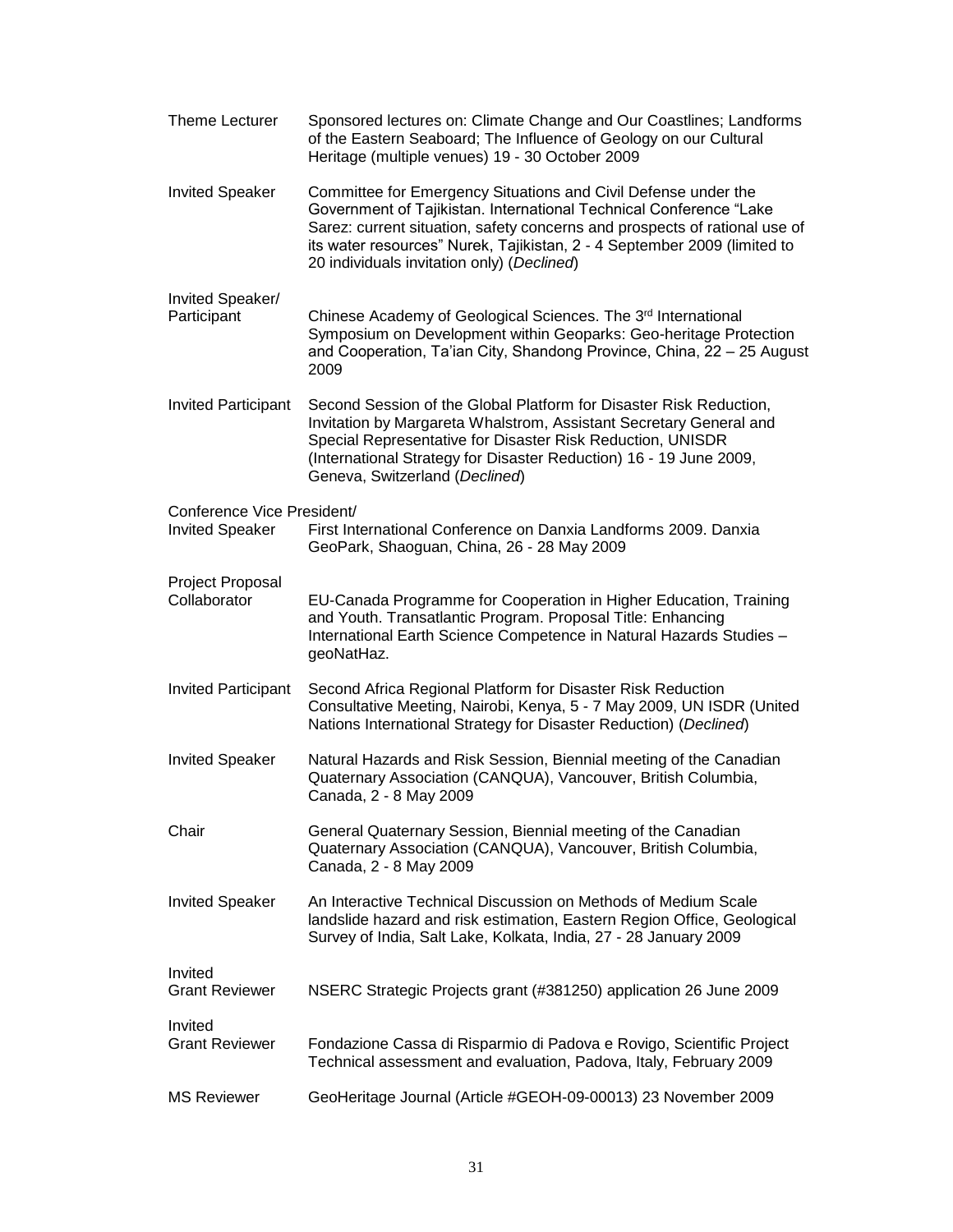|      | <b>MS Reviewer</b>              | Vadose Zone Journal (Article #V09-0147) 15 November 2009 (Declined)                                                                                                              |
|------|---------------------------------|----------------------------------------------------------------------------------------------------------------------------------------------------------------------------------|
|      | <b>MS Reviewer</b>              | Quaternary International (Article #D-09-00247) 18 September 2009                                                                                                                 |
|      | <b>MS Reviewer</b>              | Environmental Management (Article #09-0305) 28 August 2009                                                                                                                       |
|      | <b>MS Reviewer</b>              | Geophysical Research Letters (Article #2009GL039349) 7 July 2009                                                                                                                 |
|      | <b>MS Reviewer</b>              | Landslides (Article #LASL-103) 14 June 2009                                                                                                                                      |
|      | <b>MS Reviewer</b>              | 4 Billion Years and Counting (Chapter 23) 3 June 2009                                                                                                                            |
|      | <b>MS Reviewer</b>              | Canadian Journal of Archaeology (Article #2009 GNIPR ms) 20 May<br>2009                                                                                                          |
|      | <b>MS Reviewer</b>              | Environmental and Engineering Geoscience (Article #1139) 16 April 2009                                                                                                           |
|      | <b>MS Reviewer</b>              | Geomorphology (Article #1380) 10 March 2009                                                                                                                                      |
|      | Media Call                      | EARTH Magazine (Carolyn Gramling) Interview regarding megatsunamis<br>and chevrons, 1 June 2009                                                                                  |
| 2008 |                                 |                                                                                                                                                                                  |
|      | Invited<br>Participant          | United Nations Economic Commission for Europe - Committee on<br>Sustainable Energy - Strategic Alliances for Energy, Geneva,<br>Switzerland, 19 - 21 November 2008 (Declined)    |
|      | Co-Chair/<br>Co-Organizer       | Session 12 "Mapping: inventories, susceptibility, hazards and risk". 1 <sup>st</sup><br>International World Landslide Forum, Tokyo, Japan, 18 - 21 November<br>2008              |
|      | Co-Chair                        | Plenary Symposium "Global Landslide Risk Reduction". 1 <sup>st</sup> International<br>World Landslide Forum, Tokyo, Japan, 18 - 21 November 2008                                 |
|      | <b>Invited Consultant</b>       | Cerro Ricco, Potosi, Bolivia slope instability concerns - Ministers request<br>for satellite mapping. Response to John Lok (Canadian International<br>Development Agency - CIDA) |
|      | <b>RES Promotion-</b><br>Mentor | Request from GSC Director Alan Galley to mentor David Snyder for RES<br>promotion (RES03 to RES04)                                                                               |
|      | Co-Chair/<br>Co-Organizer       | Topical Symposium "Geo-risk in the 21 <sup>st</sup> century". 33 <sup>rd</sup> International<br>Geological Congress, Oslo, Norway, 4 - 14 August 2008                            |
|      | Co-Chair/<br>Co-Organizer       | Disciplinary Symposium "Earth Heritage: science, education and capacity<br>building". 33rd International Geological Congress, Oslo, Norway, 4 - 14<br>August 2008                |
|      | Co-Chairman/<br>Speaker         | Workshop on Real Time Monitoring (29 June 2008) 10th International<br>Symposium on Landslides, Xi'an, China, June 30 - 4 July 2008                                               |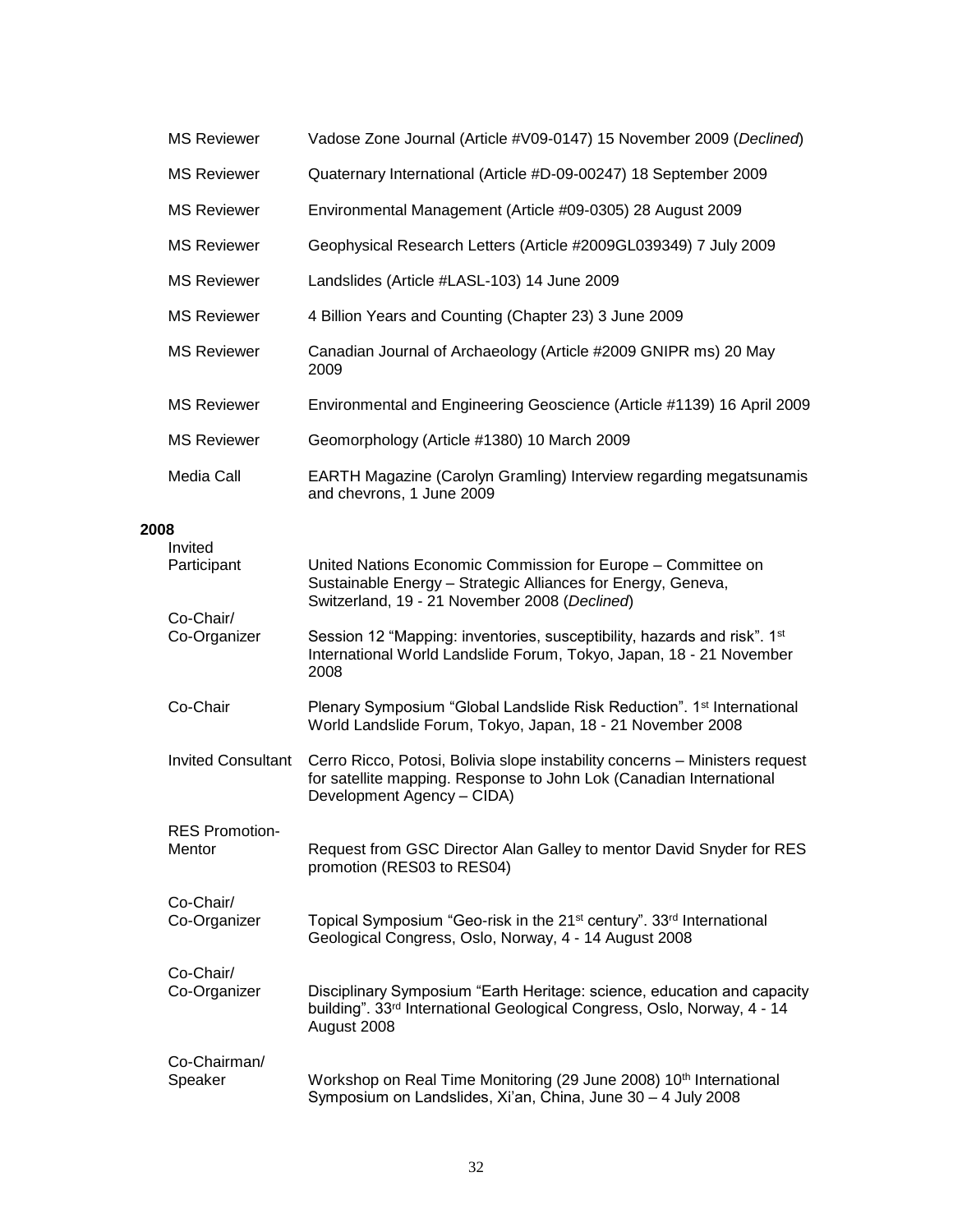|      | <b>Invited External</b><br><b>PhD Examiner</b> | Department of Earth Sciences, Indian Institute of Technology Roorkee,<br>Uttarakhand, India. "Geophysical characterization of some active<br>landslides of Garhwal Himalaya, India" candidate Mondal Suman Kumar<br>(Declined) |  |
|------|------------------------------------------------|--------------------------------------------------------------------------------------------------------------------------------------------------------------------------------------------------------------------------------|--|
|      | <b>Invited Speaker</b>                         | International Conference on Application of Foreign and Russian<br>Experience in Underground Construction sponsored by the City of<br>Moscow, Moscow, Russia, 20 June 2008 (Declined)                                           |  |
|      | Co-Chair/<br>Co-Organizer                      | Special Session "Geology and Health", Geological Association of<br>Canada-Mineralogical Association of Canada, Annual Meeting, Quebec,<br>Quebec, 26 - 28 May 2008                                                             |  |
|      | <b>Invited Speaker</b>                         | International Program on Landslides, UNESCO-International Consortium<br>on Landslides meeting, Tokyo, Japan, 21 - 25 January 2008                                                                                              |  |
|      |                                                | Committee Member Schuster Medal: Association of Environmental and Engineering<br>Geologists and Canadian Geotechnical Society for excellence in<br>geohazards research in North America                                        |  |
|      | Invited                                        | Program Reviewer World Climate Research Program (WCRP) review request by ICSU, 21<br>April 2008                                                                                                                                |  |
|      | Invited<br><b>Grant Reviewer</b>               | NSERC Collaborative R&D Program grant application 25 November 2008                                                                                                                                                             |  |
|      | Invited<br><b>Grant Reviewer</b>               | NSERC Discovery grant (#217282) application 22 October 2008                                                                                                                                                                    |  |
|      | <b>MS Reviewer</b>                             | Physics and Chemistry of the Earth 10 November 2008                                                                                                                                                                            |  |
|      | <b>MS Reviewer</b>                             | American Antiquity 25 September 2008                                                                                                                                                                                           |  |
|      | <b>MS Reviewer</b>                             | Landslides (Article #LASL-19R3) 13 August 2008                                                                                                                                                                                 |  |
|      | <b>MS Reviewer</b>                             | Geology (Article #G25246A) 11 July 2008                                                                                                                                                                                        |  |
|      | <b>MS Reviewer</b>                             | International Geology Reviews (Bell et al.) 9 June 2008                                                                                                                                                                        |  |
|      | Media Call                                     | Discover Magazine (Ty Trimble). Interview regarding OneGeology,<br>CGMW, etc., 28 August 2008                                                                                                                                  |  |
|      | Media Call                                     | Science Magazine (Richard Kerr). Interview regarding the Quaternary<br>and stratigraphic classification, 14 January 2008                                                                                                       |  |
| 2007 |                                                |                                                                                                                                                                                                                                |  |
|      | Invited Technical<br>Reviewer                  | The History Channel program on Comets and Impacts (Declined)                                                                                                                                                                   |  |
|      | <b>Invited Guest</b>                           | Personal meeting with Premier Wen Jiabao of China. Discussion on the<br>role of geosciences in China, 17 June 2007                                                                                                             |  |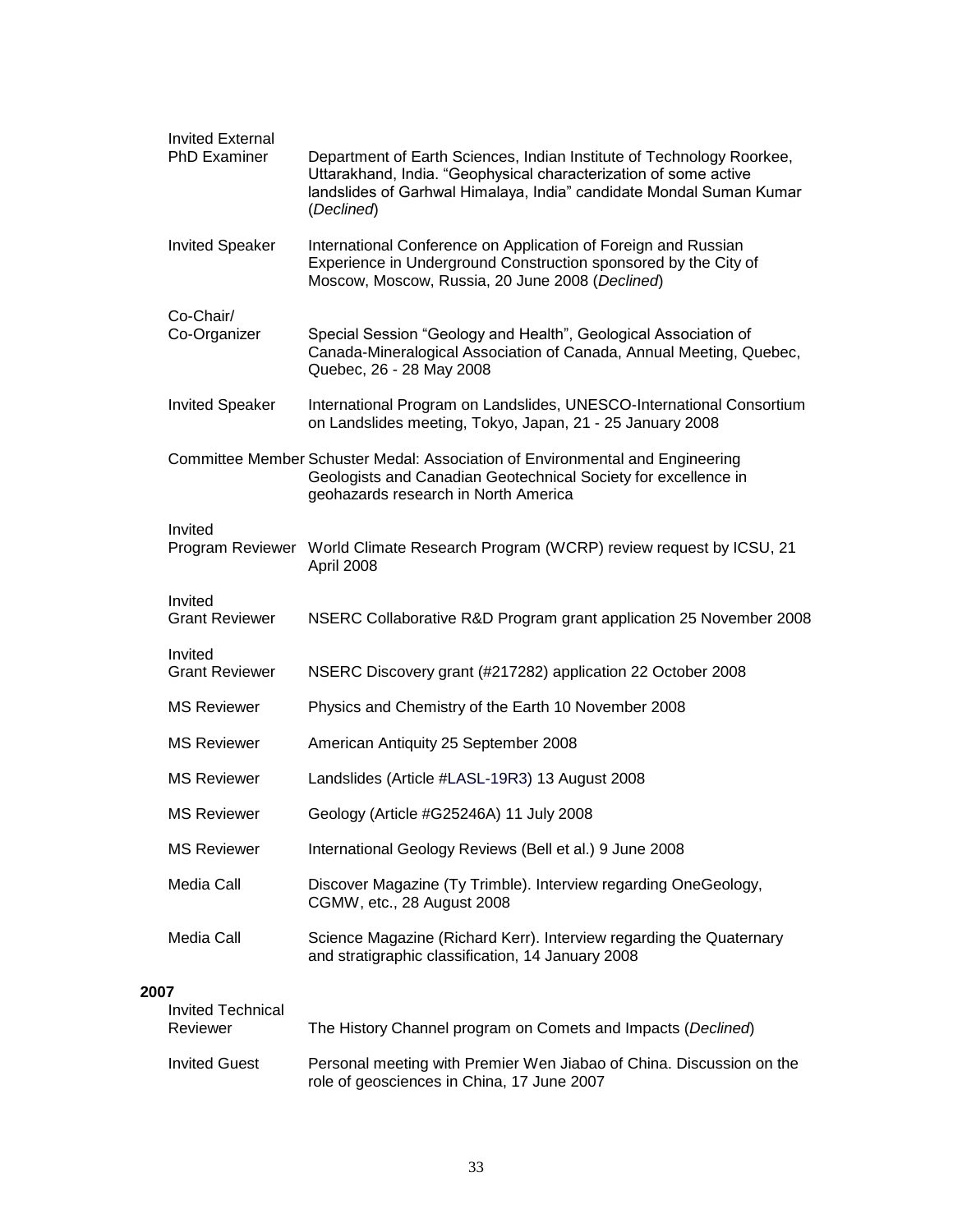|      | <b>Invited Opening</b>                     | Ceremony Speaker Chinese Academy of Sciences, The 2 <sup>nd</sup> International Symposium on the<br>Development within GeoParks: Environmental Protection and Education,<br>Lushan, China, 12 - 15 June 2007 |
|------|--------------------------------------------|--------------------------------------------------------------------------------------------------------------------------------------------------------------------------------------------------------------|
|      | <b>Chair Advisory</b><br>Committee         | 1 <sup>st</sup> North American Conference on Landslides, Vail, Colorado, USA, 3 - 8<br><b>June 2007</b>                                                                                                      |
|      | <b>Invited Speaker</b>                     | Insurance Board of Canada - Institute for Catastrophic Loss Reduction,<br>Friday Forum, Lecture topic "Landslides", Toronto, Canada, 23 March<br>2007                                                        |
|      | <b>Invited Panel Member</b><br>Discussant  | 2007 Planetary Defense Conference: Protecting Earth from Asteroids.<br>Sponsored by the Aerospace Corporation, Washington, DC, USA, 5 - 8<br>March 2007 (Declined)                                           |
|      | <b>Invited Participant</b>                 | International Program on Landslides, UNESCO-International Consortium<br>on Landslides meeting, Tokyo, Japan, 23 - 25 January 2007                                                                            |
|      | Media Call                                 | ARD German TV (Annemarie Kammerlander). Interview regarding<br>Canadian mapping in the Arctic, 20 August 2007                                                                                                |
|      | Media Call                                 | CBOT-TV CBC (Susannah Heath-Eves). Interview regarding sink holes<br>and the possibility of sinkholes in Ottawa, 23 July 2007                                                                                |
| 2006 | Co-Organizer/<br>Co-Chairman               | Special Symposium "Resultados de las investigaciones realizadas los<br>ultimos anos en Machu Picchu". XIIIth Congreso Peruano de Geologia,<br>Lima, Peru, 17 - 30 October 2006                               |
|      | <b>Invited Round Table</b>                 |                                                                                                                                                                                                              |
|      | Discussant                                 | Special Conference - International Year of Planet Earth; University of<br>Florence, Florence, Italy, 30 October 2006 (Declined)                                                                              |
|      | <b>Invited Opening Ceremony</b><br>Speaker | 2 <sup>nd</sup> International Conference on GeoParks, Belfast, Northern Ireland, 17 -<br>21 September 2006                                                                                                   |
|      | Invited Keynote<br>Speaker and Advisory    | Committee Member International Volcano Gathering, Yogyakarta, Indonesia, 4 - 10<br>September 2006 (Declined)                                                                                                 |
|      | Keynote Speaker                            | Natural Hazards in Africa: Perspectives from a Global Context; 21 <sup>st</sup><br>Colloquium on African Geology (Geoscience for Poverty Relief), Maputo,<br>Mozambique, 3 - 5 July 2006                     |
|      | <b>Invited Speaker</b>                     | 1 <sup>st</sup> International Symposium on Development within GeoParks: Science<br>and Management, Jiaozuo, China, 14 - 25 May 2006 (Declined)                                                               |
|      | <b>Invited Opening Ceremony</b>            |                                                                                                                                                                                                              |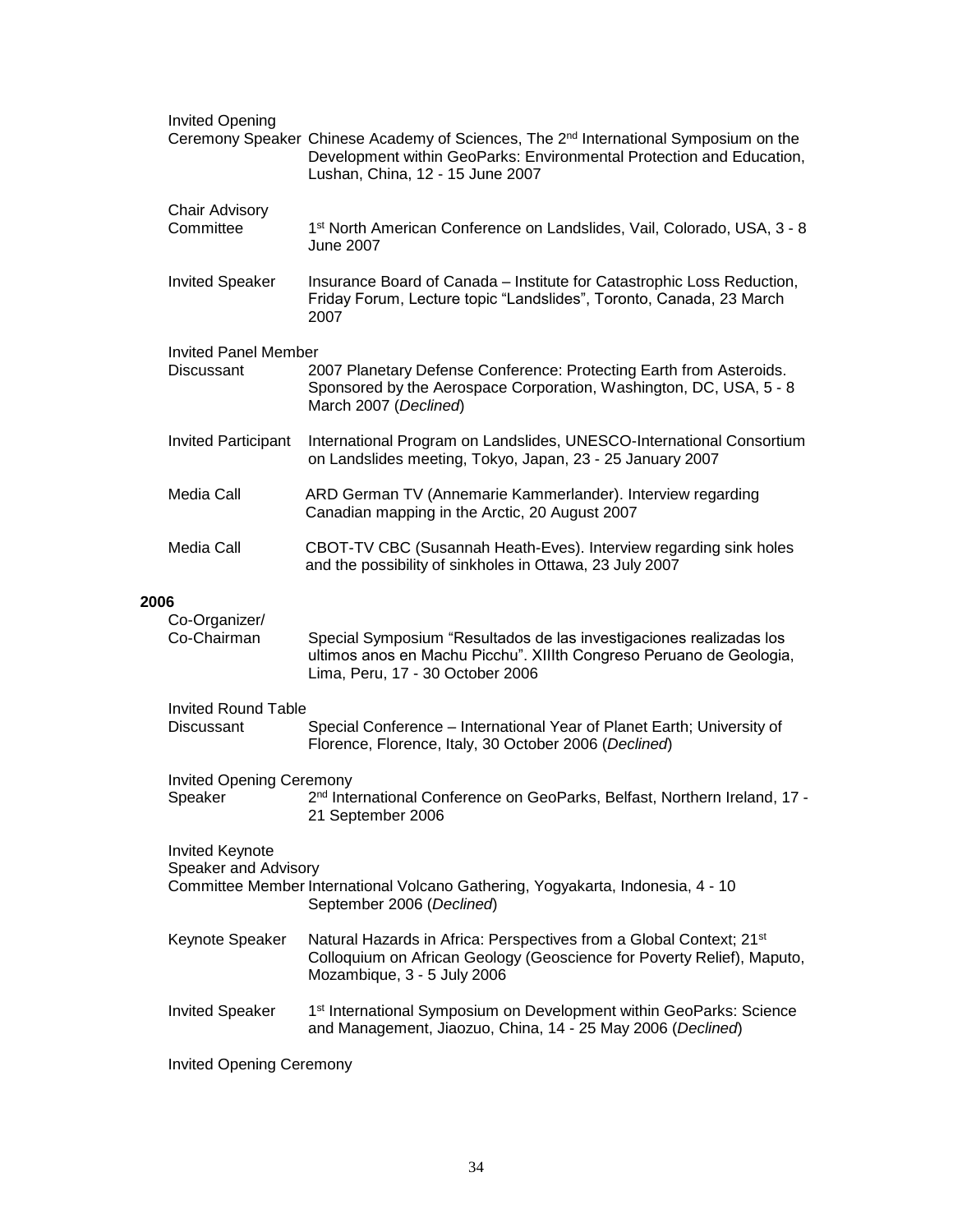|      | Lecturer                      | Africa and the International Union of Geological Sciences; 3rd Conference<br>of the Association of African Women Geoscientists, El Jadida, Morocco.<br>4 - 13 May 2006                                        |  |  |
|------|-------------------------------|---------------------------------------------------------------------------------------------------------------------------------------------------------------------------------------------------------------|--|--|
|      | <b>Scientific Committee</b>   |                                                                                                                                                                                                               |  |  |
|      | Member                        | 3rd International Conference on Metals in the Environment; Vilnius,<br>Lithuania, 26 - 29 April 2006                                                                                                          |  |  |
|      | Smithsonian Institution       |                                                                                                                                                                                                               |  |  |
|      | <b>Theme Lecturer</b>         | Sponsored lectures on: Glaciers and Sea Level Changes; Great<br>Earthquakes and Killer Waves of the Pacific; The Influence of Geology<br>on our Cultural Heritage, (multiple venues) March 30 - 13 April 2006 |  |  |
|      | <b>External Platform Peer</b> |                                                                                                                                                                                                               |  |  |
|      | Reviewer                      | University of Vienna, Research Platform on Geo-Risks Research 2006-<br>2009 external reviewer/evaluator; Government of Austria Quality<br>Assurance office                                                    |  |  |
|      | <b>Scientific Committee</b>   |                                                                                                                                                                                                               |  |  |
|      | Member                        | Canadian Society for Civil Engineering Annual Conference, 1 <sup>st</sup> Specialty<br>Conference on Disaster Mitigation, Calgary, Alberta, Canada 23 - 26 May<br>2006                                        |  |  |
|      | Invited Keynote               |                                                                                                                                                                                                               |  |  |
|      | Speaker                       | Exchanging Ideas and Knowledge on the Geology of the Middle East, 6th<br>International Conference on the Geology of the Middle East, Al-Ain,<br>United Arab Emirates, 20 - 23 March 2006 (Declined)           |  |  |
|      | <b>MS Reviewer</b>            | Quaternary International (Article #D-06-00060R1) 28 October 2006                                                                                                                                              |  |  |
|      | <b>MS Reviewer</b>            | Quaternary International (Article #D-06-00048) 3 May 2006                                                                                                                                                     |  |  |
|      | Media Call                    | New York Times Online (Sandra Blakeslee). Interview on asteroid impact<br>and megatsunami near Madagascar, 14 November 2006                                                                                   |  |  |
|      | Media Call                    | ABC News (Justin Weinstein). Interview on natural hazards, global<br>catastrophes, social impacts, 21 March 2006                                                                                              |  |  |
|      | Media Call                    | North Shore News (Jane Sayed). Interview on landslide studies in<br>Canada by the Government of Canada, 1 March 2006                                                                                          |  |  |
|      | Media Call                    | Vancouver Sun (Jonathan Fowlie). Interview on excessive rainfall and<br>evacuation of residents in Vancouver area, 13 January 2006                                                                            |  |  |
|      | Media Call                    | CJOH-TV (Paul Brent). Interview on excessive rainfall and evacuation of<br>residents in Vancouver area, 13 January 2006                                                                                       |  |  |
|      |                               |                                                                                                                                                                                                               |  |  |
| 2005 | <b>Invited Speaker</b>        | Multi-Hazards: challenges for risk assessment, mapping and<br>management. 1 <sup>st</sup> ARMONIA Conference, Barcelona, Spain 5 - 6<br>December 2005                                                         |  |  |
|      | <b>Scientific Committee</b>   |                                                                                                                                                                                                               |  |  |
|      | Member                        | 14th Annual Meeting of the Association of European Geological Societies<br>(MAEGS), Turin, Italy 19 - 23 September 2005                                                                                       |  |  |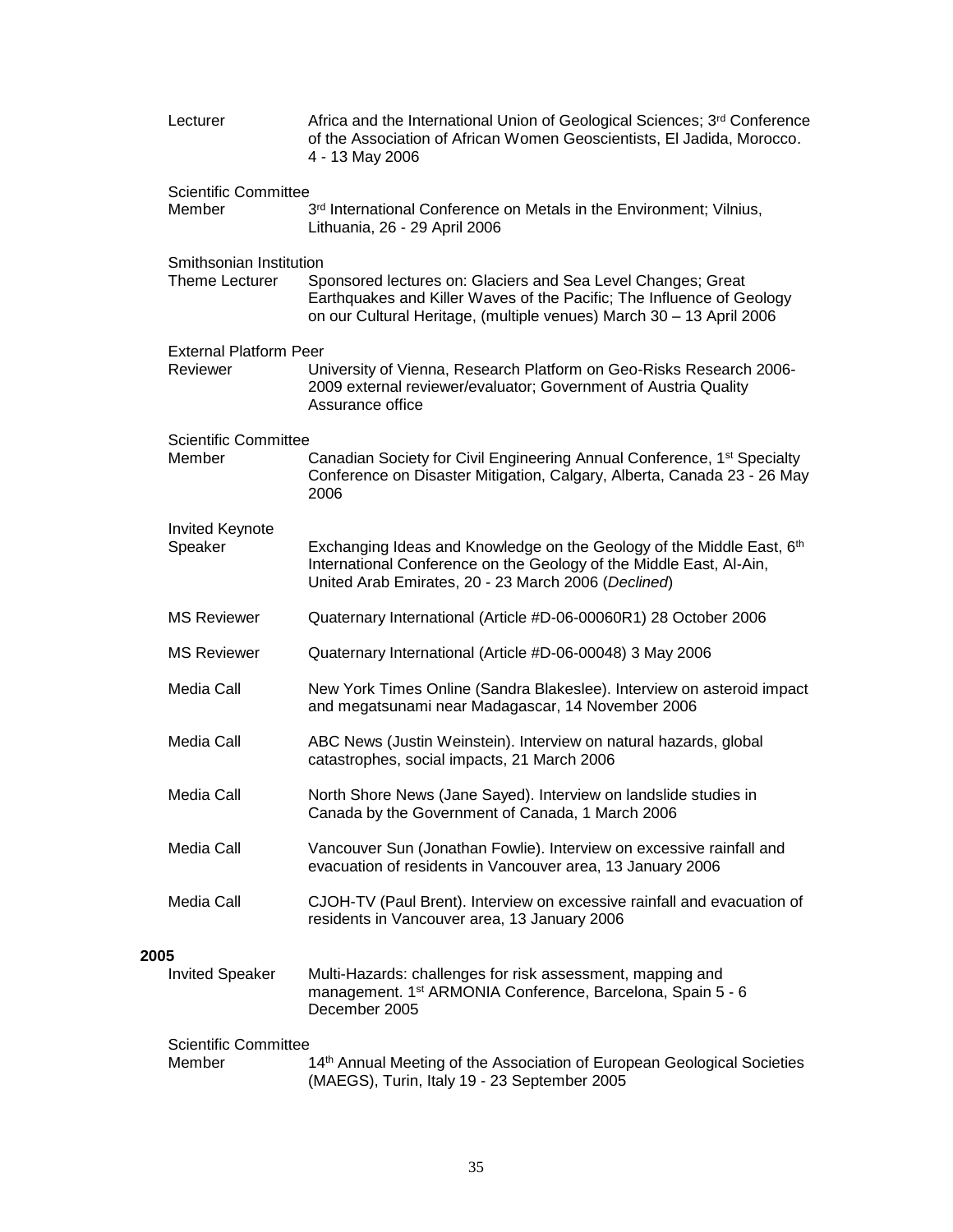|      | <b>Invited Keynote</b><br>Lecturer               | Landslides 14 <sup>th</sup> Annual Meeting of the Association of European<br>Geological Societies (MAEGS), Turin, Italy 19 - 23 September 2005                                                                                                                                       |
|------|--------------------------------------------------|--------------------------------------------------------------------------------------------------------------------------------------------------------------------------------------------------------------------------------------------------------------------------------------|
|      | Honorary                                         | Committee Member IV <sup>th</sup> International Symposium ProGEO on the Conservation of the<br>Geological Heritage, Braga, Portugal 13 - 16 September 2006                                                                                                                           |
|      | Invited<br>Observer                              | International Council for Science (ICSU) Scoping Task Group on<br>Hazards, Paris, France 21 - 22 July 2005                                                                                                                                                                           |
|      | Invited Lecturer/<br>Co-author                   | Landslide Hazards and Risks in Canada – a review and classification.<br>International Conference on Landslide Risk Management, Vancouver,<br>British Columbia, Canada May 31 - 4 June 2005                                                                                           |
|      |                                                  | Canadian Delegate World Conference on Disaster Reduction, Kobe, Japan 18-22 January<br>2005                                                                                                                                                                                          |
|      | <b>Invited Lecturer</b>                          | "Best Practices Guidebook for Landslides" GSC-USGS collaboration.<br>Disaster Prevention Research Institute, Kyoto University - UNESCO<br>International Symposium on Landslide Risk Mitigation and Protection of<br>Cultural and Natural Heritage, Kyoto, Japan 15 - 16 January 2005 |
| 2004 |                                                  |                                                                                                                                                                                                                                                                                      |
|      | Smithsonian Institution<br><b>Theme Lecturer</b> | Sponsored lectures on: Sea Levels, Tsunamis/Earthquakes, Near Earth<br>Objects (multiple venues) 2004 December 27 - 12 January 2005                                                                                                                                                  |
|      | Co-Organizer/<br>Co-Chair                        | ICSU Sponsored International Symposium and Workshop on Near Earth<br>Objects and their Impact on Human Society, Tenerife, Canary Islands<br>November 27 - 1 December 2004                                                                                                            |
|      | Organizer/Chair                                  | International Short Course and Workshop on Geosciences and Health,<br>Ottawa, Ontario, Canada 25 - 26 October 2004                                                                                                                                                                   |
|      | Co-lecturer                                      | Annual Canadian Risk and Hazards Network Symposium, Winnipeg,<br>Manitoba, Canada 17 - 19 November 2004                                                                                                                                                                              |
|      | <b>Invited Lecturer</b><br>Co-author             | Landslide Hazard and Risk Mapping – a review and classification. $57th$<br>Canadian Geotechnical Conference, Quebec City, Quebec 25 - 27<br>October 2004 (Lecture given by co-author D. VanDine)                                                                                     |
|      | <b>Invited Plenary</b><br>Lecture                | Geosciences and Cultural Heritage. 32 <sup>nd</sup> International Geological<br>Congress, Florence, Italy 22 - 29 August 2004 (> 500 people)                                                                                                                                         |
|      | Invited Lecturer/<br>Co-author                   | "Geoparks as a focus for communicating geoscience issues". 1 <sup>st</sup><br>International Conference on GeoParks. Beijing, China 26 - 29 June 2004                                                                                                                                 |
|      |                                                  |                                                                                                                                                                                                                                                                                      |

Invited Presentation/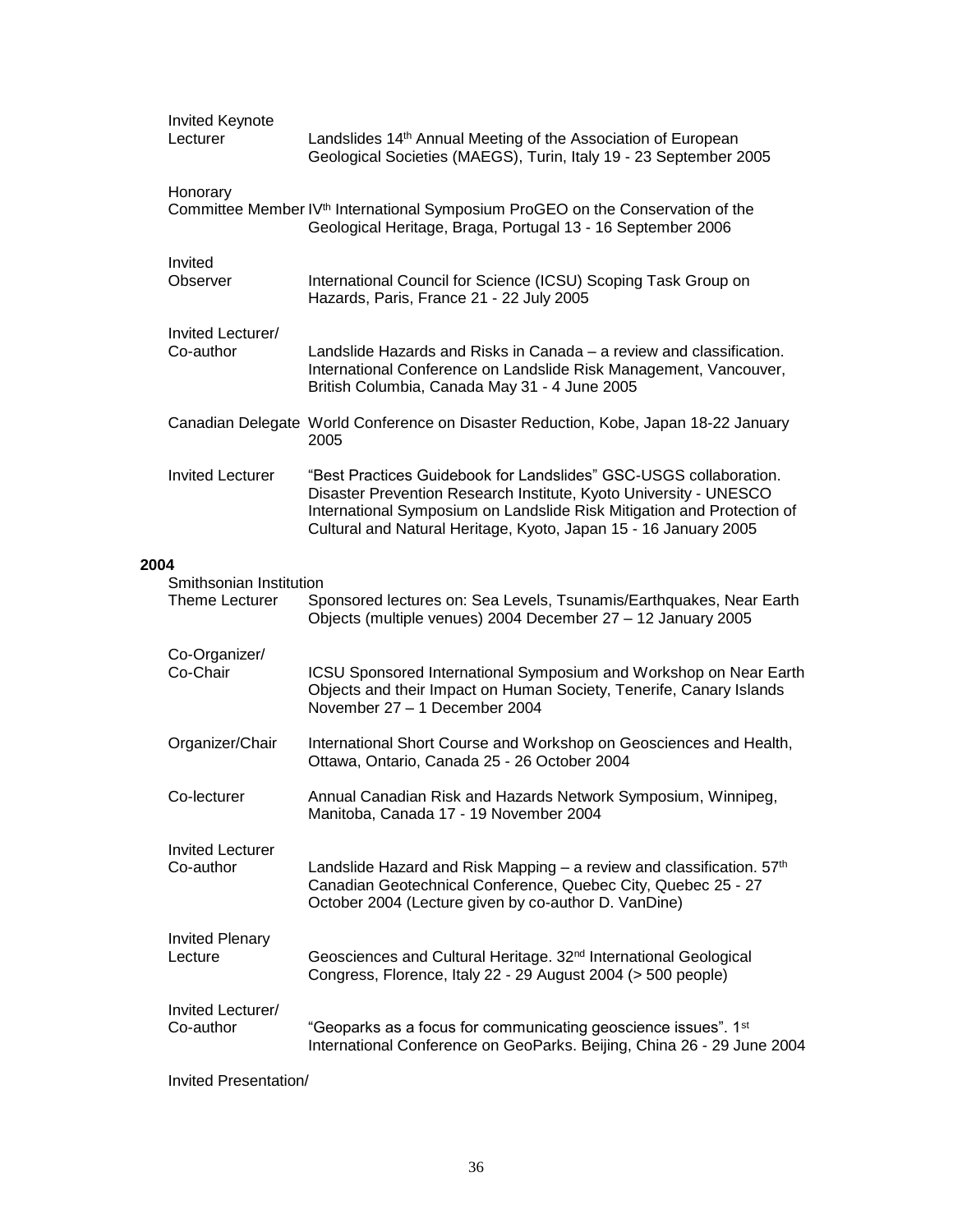|      | Co-author                                      | "Landslide Hazard and Risk Mapping - a Review and Classification".<br>Proceedings of Georisk Engineering: Comparison of Mass Movement<br>Hazards between Europe and Asia, Asia-Link Project No. 12,<br>Kathmandu, Nepal 23 - 24 April 2004 (Lecture given by co-author A.<br>Bichler) |
|------|------------------------------------------------|---------------------------------------------------------------------------------------------------------------------------------------------------------------------------------------------------------------------------------------------------------------------------------------|
|      | Co-Organizer/<br>Co-Chair                      | Geotechnics and Geology of the Sea to Sky Corridor Workshop,<br>Vancouver, British Columbia, Canada 26 January 2004                                                                                                                                                                   |
|      | Invited Lecturer/<br><b>Invited Discussant</b> | Disaster Prevention Research Institute, Kyoto University - UNESCO<br>International Symposium on Landslide Risk Mitigation and Protection of<br>Cultural and Natural Heritage, Kyoto, Japan 21 - 22 January 2004                                                                       |
|      | <b>Invited Participant</b>                     | International Consortium on Landslides, Secretariat Meeting, Kyoto<br>University, Kyoto, Japan 23 - 24 January 2004                                                                                                                                                                   |
| 2003 | Organizer/<br>Chair                            | "GeoFun" meeting on Geological Heritage Conservation, Geotourism and<br>GeoParks. Utrecht, Netherlands 28 - 29 November 2003                                                                                                                                                          |
|      | Organizer/<br>Chair                            | 2 <sup>nd</sup> Annual Meeting, International Consortium on Landslides, Vancouver,<br>British Columbia, Canada. 28 - 31 October 2003                                                                                                                                                  |
|      | <b>Invited Speaker</b>                         | Austrian Geological Society, Vienna, Austria, 16 October 2003 (Title:<br>Landslides, media and Inca Engineering in Peru) (~30 people)                                                                                                                                                 |
|      | <b>Invited Member</b>                          | International Advisory Panel for the 6 <sup>th</sup> International Symposium on<br>Environmental Geochemistry, Edinburgh, Scotland. 7 - 11 September<br>2003                                                                                                                          |
|      |                                                | Technical Reviewer European Space Agency, Integrated Global Observing Strategy<br>Geohazards Theme Report, August 2003                                                                                                                                                                |
|      |                                                | Technical Reviewer US National Research Council, Report on 'Partnerships for Reducing<br>Landslide Risk: Assessment of the National Landslide Hazards Mitigation<br>Strategy', July 2003                                                                                              |
|      | <b>Invited Participant</b>                     | USGS - American Association of State Geologists Workshop on<br>Landslide Loss Cost Estimation, Lincoln, Nebraska, USA 19 - 20 June<br>2003                                                                                                                                            |
|      | <b>Technical Committee</b><br>Member           | 3rd Canadian Conferences on Geohazards and Geotechnique.<br>Edmonton, Alberta, Canada 8 - 10 June 2003                                                                                                                                                                                |
|      | <b>Session Chair</b>                           | 3rd Canadian Conferences on Geohazards and Geotechnique.<br>Edmonton, Alberta, Canada 8 - 10 June 2003                                                                                                                                                                                |
|      | <b>Invited Participant</b>                     | ICSU (International Council for Sciences) Workshop on a Program for<br>Asteroid Impacts and Human Society, Paris, France 20 - 21 April 2003                                                                                                                                           |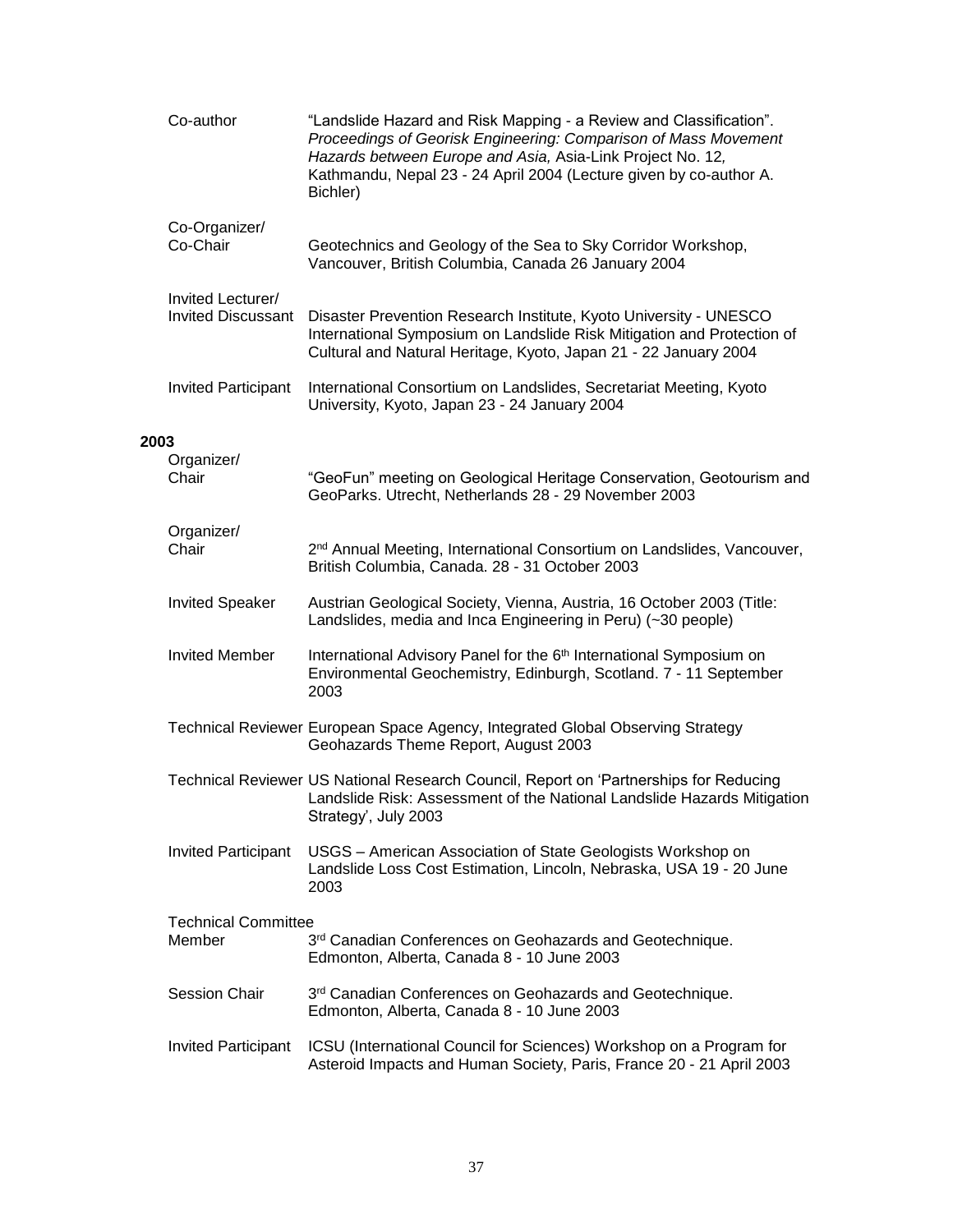|                               | <b>Invited Participant</b>                     | International Consortium on Landslides, UNESCO-Kyoto University<br>Landslide Research Centre meeting, Kyoto, Japan 12 - 20 March 2003                                                                                                                                                           |
|-------------------------------|------------------------------------------------|-------------------------------------------------------------------------------------------------------------------------------------------------------------------------------------------------------------------------------------------------------------------------------------------------|
|                               | <b>Invited Participant</b>                     | International Consortium on Landslides, Board of Representatives<br>Secretariat meeting, Rome, Italy 20 - 21 May 2003                                                                                                                                                                           |
| 2002                          |                                                |                                                                                                                                                                                                                                                                                                 |
|                               | Invited Lecturer/<br><b>Invited Discussant</b> | Disaster Prevention Research Institute, Kyoto University - UNESCO<br>meeting on Landslide Risk Mitigation and Protection of Cultural and<br>Natural Heritage, Kyoto, Japan 21-25 January 2002                                                                                                   |
|                               | <b>Guest Speaker</b>                           | Department of Earth Sciences, University of Wellington, Public Lecture,<br>Wellington, New Zealand 28 February 2002 (Title: Landslides, media and<br>Inca Engineering in Peru) (~50 people)                                                                                                     |
|                               | <b>Invited Speaker</b>                         | Provincial Museum of Alberta, Time Travellers Series, Public Lecture,<br>Edmonton, Alberta, Canada 2 May 2002 (Title: Landslides, media and<br>Inca Engineering in Peru) (> 400 people)                                                                                                         |
|                               | <b>Invited Participant</b>                     | NATO Committee on the Challenges of Modern Society: Natural Hazards<br>Workshop, Toronto, Canada 14 - 17 April 2002                                                                                                                                                                             |
|                               | <b>Guest Co-Editor</b>                         | Quaternary International, Special Issue on Urban Geology                                                                                                                                                                                                                                        |
|                               | <b>Invited Participant</b>                     | International Consortium on Landslides, Task Force Meeting, Paris,<br>France 30 - 31 October 2002                                                                                                                                                                                               |
|                               | <b>Invited Participant</b>                     | 1 <sup>st</sup> Session of Board of Representatives, International Consortium on<br>Landslides, Paris, France 19 - 21 November 2002                                                                                                                                                             |
| Evaluator                     | <b>Invited Program</b>                         | U.S. National Academies of Science, Program Evaluation of the USGS<br>National Landslide Hazards Mitigation Strategy, Washington, D.C., USA<br>20 May 2002                                                                                                                                      |
|                               | <b>Invited Participant</b>                     | NATO Advanced Research Workshop: Massive Rock Slope Failure: new<br>models for hazard assessment, Celano, Italy 16 - 21 June 2002                                                                                                                                                               |
|                               | <b>Invited Lecturer</b>                        | Canada - Taiwan Natural Hazards Mitigation Workshop, Ottawa, Canada<br>17 - 19 July 2002 (Lecture Title: Debris Flows in Canada)                                                                                                                                                                |
| Lecturer                      | Co-Organizer/                                  | Short Course on Geoindicators. Sponsored by the IUGS and IEE, Cusco,<br>Peru September 30 - 4 October 2002                                                                                                                                                                                      |
|                               | <b>Invited Lecturer</b>                        | Natural Resources Canada - Earth Sciences Sector. Special<br>Symposium: Contribution of Geoscience to the Sustainable Development<br>of Developing Countries - Emphasis on Groundwater and Hazards.<br>Lecture: Landslides in Developing Countries, Ottawa, Ontario, Canada 22<br>November 2002 |
| 2001<br>Invited Panel Member/ |                                                |                                                                                                                                                                                                                                                                                                 |
|                               |                                                |                                                                                                                                                                                                                                                                                                 |

| Participant | Workshop on Landslide Hazards and Risk Management in Canada. Hull, |
|-------------|--------------------------------------------------------------------|
|             | Quebec, Canada 16 - 18 November 2001                               |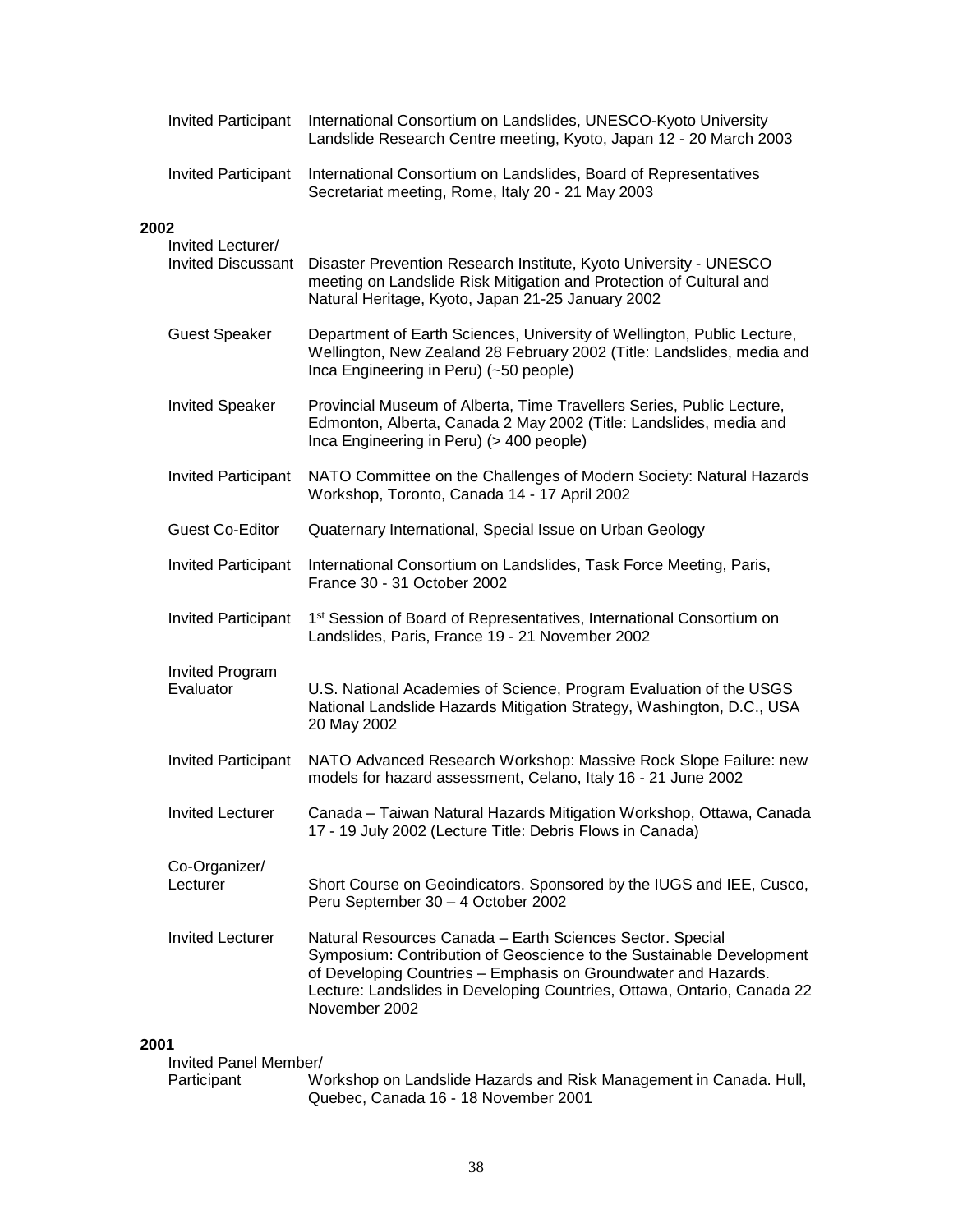| Co-Organizer/<br>Co-Chairman                   | The Emerging Discipline of Medical Geology, Pardee Keynote Symposia,<br>Geological Society of America Annual Meeting, Boston, MA, USA, 5-8<br>November 2001                                                                                                |
|------------------------------------------------|------------------------------------------------------------------------------------------------------------------------------------------------------------------------------------------------------------------------------------------------------------|
| <b>Banquet Speaker</b>                         | Canadian Geotechnical Society, Victoria Section, General Meeting,<br>Victoria, B.C., Canada, 19 October 2001 (Title: Landslides, media and<br>Inca Engineering in Peru)                                                                                    |
| <b>Invited Program</b><br>Evaluator            | Canadian Climate Action Fund; Coastal Zone Research Workshop,<br>Progress of Results; Calgary, Alberta, Canada, 1 October 2001 (on<br>behalf of NRCan, Ottawa)                                                                                             |
| <b>Invited Speaker</b>                         | Pacific Geoscience Centre, Sidney, BC, Canada, September 2001; GSC<br>Cordilleran Office, Vancouver, BC, Canada, October 2001; BC<br>Geological Survey office, Victoria, BC, Canada, April 2001 (Title:<br>Landslides, Media and Inca Engineering in Peru) |
| <b>Invited Keynote</b><br>Speaker              | Aggregate 2001 Environment and Economy, Finnish National Group of<br>IAEG/Aggregate Commission of IAEG, Helsinki, Finland, 6-10 August<br>2001                                                                                                             |
| <b>Invited Participant</b>                     | Crowding The Rim: International Geohazard Summit, Stanford University-<br>USGS-American Red Cross sponsors, Stanford University, California,<br><b>USA 1-3 August 2001</b>                                                                                 |
| Co-Organizer                                   | Short Course on Geoindicators. Sponsored by the IUGS and IEE,<br>Lusaka, Zambia, 28-29 June 2001                                                                                                                                                           |
| Chair/Organizer                                | Special Session "Canada's Coastal Hazards", Geological Association of<br>Canada-Mineralogical Association of Canada, Annual Meeting, St.<br>John's, Newfoundland, Canada, 27-29 May 2001                                                                   |
| <b>Invited Keynote</b><br>Speaker              | Annual Meeting of the Central European Initiative Earth Science<br>Committee - Section A, (Dr. Janos Halmai, Hungary) Prague, Czech<br>Republic, 11-13 June 2001 (Declined)                                                                                |
| <b>Steering Committee</b><br>Member            | Canadian Climate Impacts and Adaptation Network (C-CIARN)<br>Landscape Node Workshop, Sponsored by Natural Resources Canada.<br>Ottawa, Ontario, Canada, 9 March 2001                                                                                      |
| <b>Guest Speaker</b>                           | National Science Day, National Geophysical Research Institute,<br>Hyderabad, India, February 2001                                                                                                                                                          |
| Invited Lecturer/<br><b>Invited Discussant</b> | Disaster Prevention Research Institute, Kyoto University - UNESCO<br>meeting on Landslide Risk Mitigation and Protection of Cultural and<br>Natural Heritage, Tokyo, Japan, 15-19 January 2001                                                             |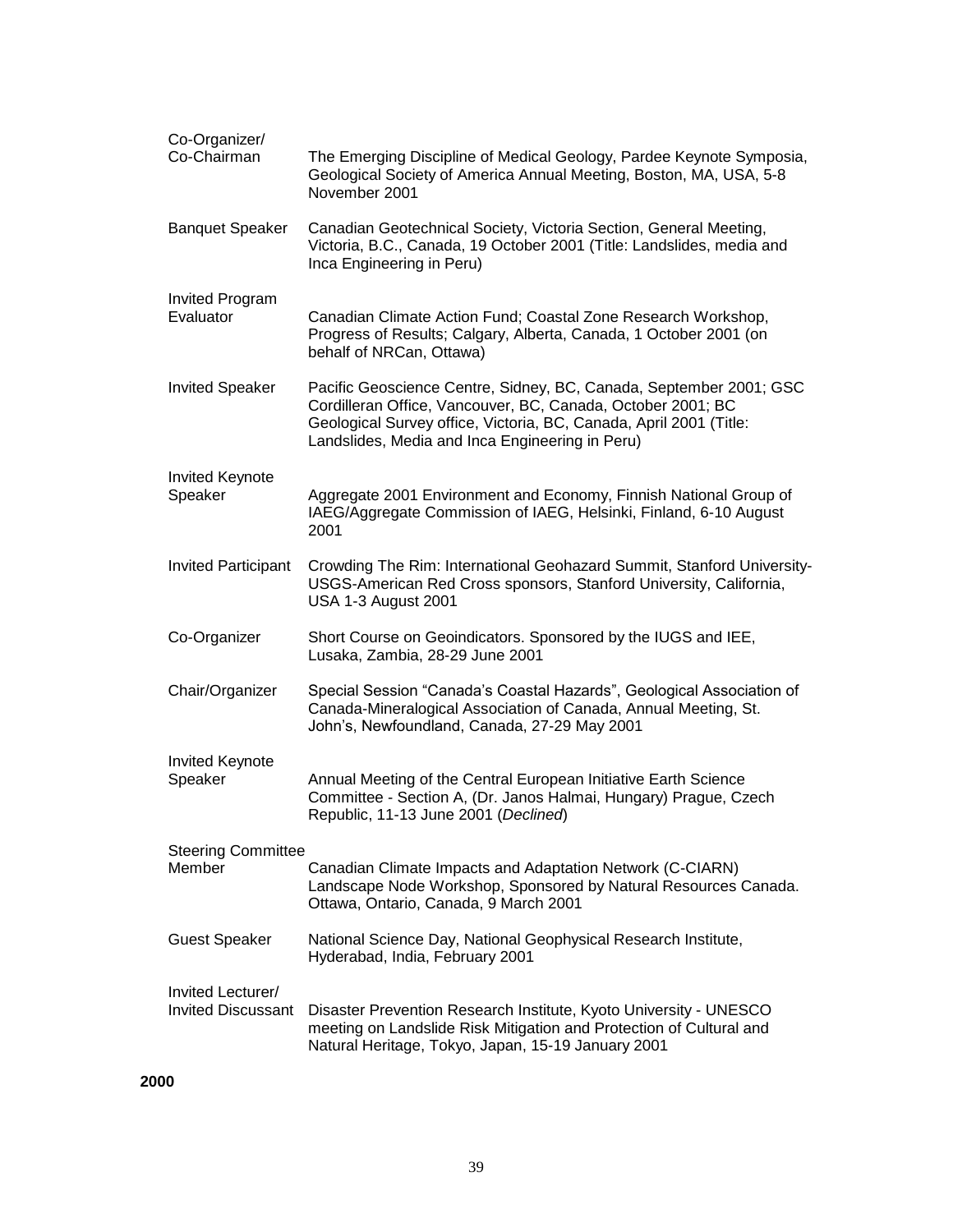|      | <b>Honorary Guest</b>    | 300th Anniversary of the Geological Survey of Russia, St. Petersburg,<br>Russia, 2-6 October 2000 (Declined)                                                                                                                                                  |
|------|--------------------------|---------------------------------------------------------------------------------------------------------------------------------------------------------------------------------------------------------------------------------------------------------------|
|      | <b>Invited Lecturer</b>  | Korean Institute of Geology, Mining and Materials, Taejon, South Korea,<br>15-20 October 2000                                                                                                                                                                 |
|      | <b>Guest Co-Editor</b>   | <b>Quaternary International</b>                                                                                                                                                                                                                               |
|      | <b>Guest Co-Editor</b>   | Geological Society of London - Special Publication                                                                                                                                                                                                            |
|      | <b>Invited Speaker</b>   | Canadian Geotechnical Society - Vancouver Island Geotechnical Group.<br>Technical Luncheon Speaker, April 14, Horizon West Imperial Inn                                                                                                                       |
|      |                          | FieldTrip Co-leader Geological Association of Canada-Pacific Section Annual Fieldtrip,<br>Victoria to Pt. Alberni, BC, Canada. 8 April 2000                                                                                                                   |
|      | <b>Invited Speaker</b>   | Kamloops Exploration Group, Annual Meeting, Kamloops, BC, Canada, 6<br>April 2000                                                                                                                                                                             |
|      | Co-Organizer             | Geoscience and Health Symposium and Workshop, University of<br>Uppsala, Uppsala, Sweden, 4-9 September 2000                                                                                                                                                   |
|      | Delegate                 | Canadian National Delegate - Voting Member. 31 <sup>st</sup> International<br>Geological Congress, Rio de Janeiro, Brazil, 6-17 August 2000                                                                                                                   |
|      | Co-convenor              | Special Symposium "Environmental Geoscience into the 21 <sup>st</sup> Century",<br>31 <sup>st</sup> International Geological Congress, Rio de Janeiro, Brazil, 6-19<br>August 2000                                                                            |
|      | Co-convenor              | Special Symposium "Economic, Environmental and Social Impacts of<br>Small Scale Mining", 31 <sup>st</sup> International Geological Congress, Rio de<br>Janeiro, Brazil, 6-17 August 2000                                                                      |
|      | Co-Organizer             | Short Course on Geoindicators. Sponsored by the IUGS and IEE,<br>Gdansk, Poland, 26-29 September 2000                                                                                                                                                         |
|      | Chair                    | Quaternary Geology Session. Geological Society of America, Cordilleran<br>Section, 96 <sup>th</sup> Annual Meeting, Vancouver, BC, Canada, 27 April 2000                                                                                                      |
| 1999 |                          |                                                                                                                                                                                                                                                               |
|      | <b>Invited Speaker</b>   | Professional Development Session: On Shaky Ground: Earthquakes,<br>Tsunamis and Seismic Hazards, Annual Conference of the Association of<br>Professional Engineers and Geoscientists of British Columbia, Victoria,<br>BC, Canada, October 21-23 October 1999 |
|      | Co-Organizer             | Short Course on Drift Prospecting in Glaciated Terrain for the 19th<br>International Geochemical Exploration Symposium. Association of<br>Exploration Geochemists, Vancouver, BC, Canada, 10 April 1999                                                       |
|      | <b>Field Trip Leader</b> | Applied Geochemical Methods in Central BC for the Association of<br>Exploration Geochemists, Vancouver, BC, Canada, 17-19 April 1999                                                                                                                          |
|      | Co-Organizer             | Symposium in Honour of Retiring Prof. Nathaniel Westlund Rutter.<br>Canadian Quaternary Association Biennial Meeting - Canadian<br>Geomorphological Research Group Joint Conference, 23-27 August<br>1999                                                     |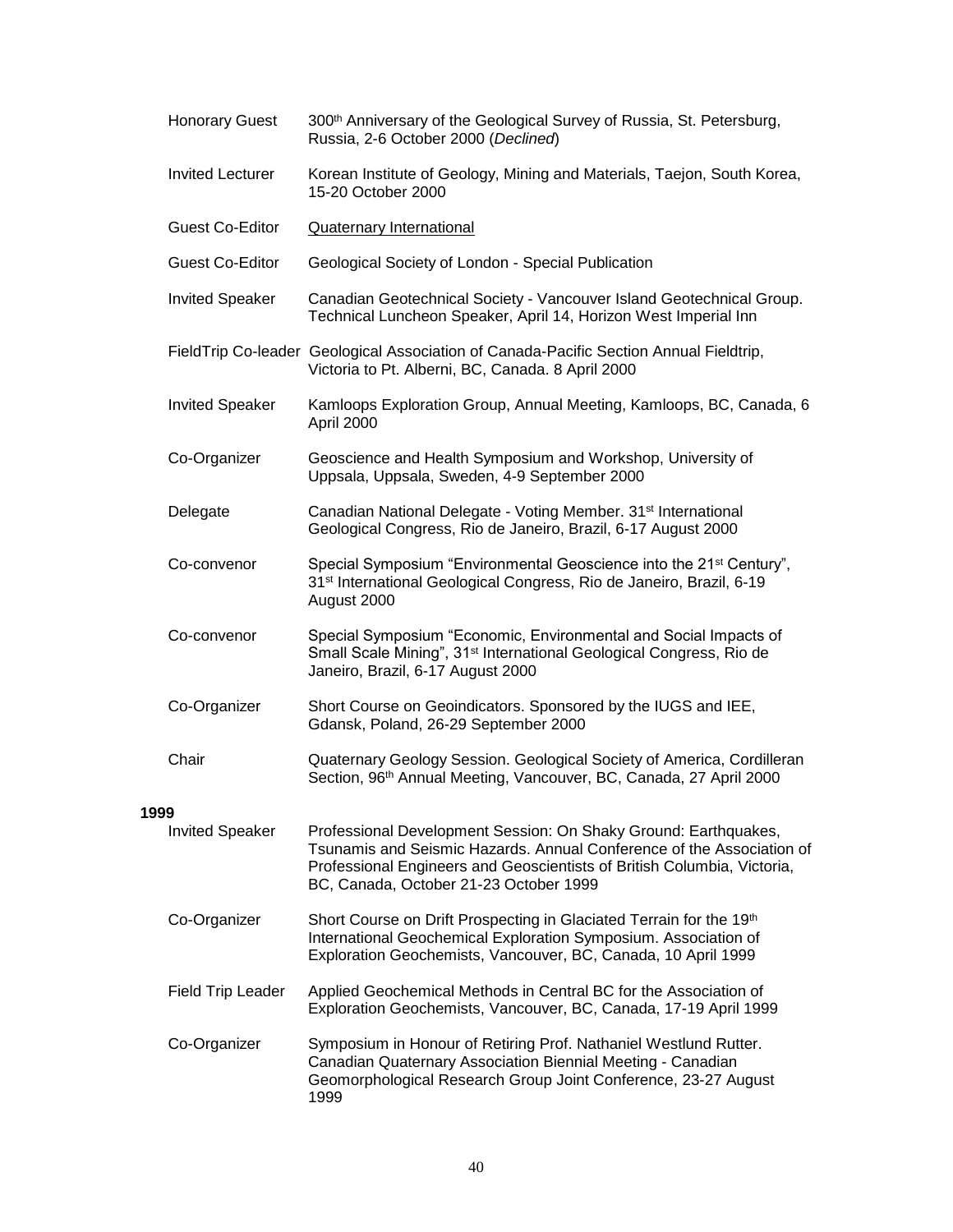|      | <b>Invited Speaker</b>          | 16th Annual Cordilleran Exploration Roundup, Sponsored by the BC and<br>Yukon Chamber of Mines, Vancouver, BC, Canada, 26 January 1999                                                                                                            |  |
|------|---------------------------------|---------------------------------------------------------------------------------------------------------------------------------------------------------------------------------------------------------------------------------------------------|--|
|      | <b>Invited Lecturer</b>         | Universidad Nacional de San Antonio Abad, Cusco, Peru, 27-29 April<br>1999 (3 lectures on paleoseismology, landslide mapping and<br>environmental geology)                                                                                        |  |
|      | Co-Organizer                    | Short Course on Geoindicators. Sponsored by the IUGS and IEE, Vilnius,<br>Lithuania, 12-15 October 1999                                                                                                                                           |  |
|      | Delegate                        | CNC-INQUA (Canadian National Committee, International Union for<br>Quaternary Research), Durban, South Africa, 6-14 August 1999 (Non-<br>Voting Delegate to the Meeting)                                                                          |  |
|      | Invited Lecture/<br>Participant | IGCP #425 'Landslide Hazard Assessment and Cultural Heritage', Paris,<br>France, 20-23 September 1999                                                                                                                                             |  |
| 1998 |                                 |                                                                                                                                                                                                                                                   |  |
|      | <b>Invited Lecturer</b>         | Kamloops Exploration Group, Cariboo University College, Kamloops, BC,<br>Canada, 17 April 1998                                                                                                                                                    |  |
|      | <b>Invited Scientist</b>        | CBC Television "Witness" Documentary on Great Earthquakes                                                                                                                                                                                         |  |
|      | <b>Field Trip Leader</b>        | Vancouver-Alaska, Post Conference Field Trip for the 8th IAEG<br>Congress, Vancouver, BC, Canada, September 1998                                                                                                                                  |  |
|      | <b>Invited Lecturer</b>         | Malaysian Geological Survey, Kuala Lumpur, Malaysia, 10 July 1998                                                                                                                                                                                 |  |
|      | <b>Invited Speaker</b>          | IGCP #425 Workshop on Landslides and Cultural Heritage Sites, Tokyo,<br>Japan, November 30 - 2 December 1998                                                                                                                                      |  |
|      | <b>Invited Lecturer</b>         | 11 <sup>th</sup> Meeting of the ASEAN Experts Group on Remote Sensing,<br>Singapore, 7 July 1998                                                                                                                                                  |  |
|      | <b>Activity Leader</b>          | Canadian International Development Agency (CIDA): British Columbia-<br>Peru Mine Project (Quaternary Geology and Geochemistry Component)                                                                                                          |  |
|      |                                 | Committee Member 8 <sup>th</sup> Congress of the International Association of Engineering Geology and<br>the Environment, Vancouver, B.C., Canada, 21-25 September 1998                                                                           |  |
|      |                                 | Committee Member International Scientific Committee for the 4th International Conference on<br>Geology of the Middle East, Beirut, Lebanon, 9-12 November 1998                                                                                    |  |
| 1997 |                                 |                                                                                                                                                                                                                                                   |  |
|      |                                 | Co-Chair/Organizer Special Symposium on Geoenvironmental Mapping: Applying Geoscience<br>to Hazard and Land-Use Issues in the 21st Century, Annual Meeting of<br>the Geological Association of Canada, Ottawa, Ontario, Canada, 19-21<br>May 1997 |  |
|      | Chairman                        | Quaternary Geology Session, Canadian Quaternary Association,<br>Montreal, Quebec, Canada, 23 May 1997                                                                                                                                             |  |
|      | <b>Invited Lecturer</b>         | Kamloops Exploration Group, Stockmans Inn, Kamloops, BC, Canada, 7<br>April 1997                                                                                                                                                                  |  |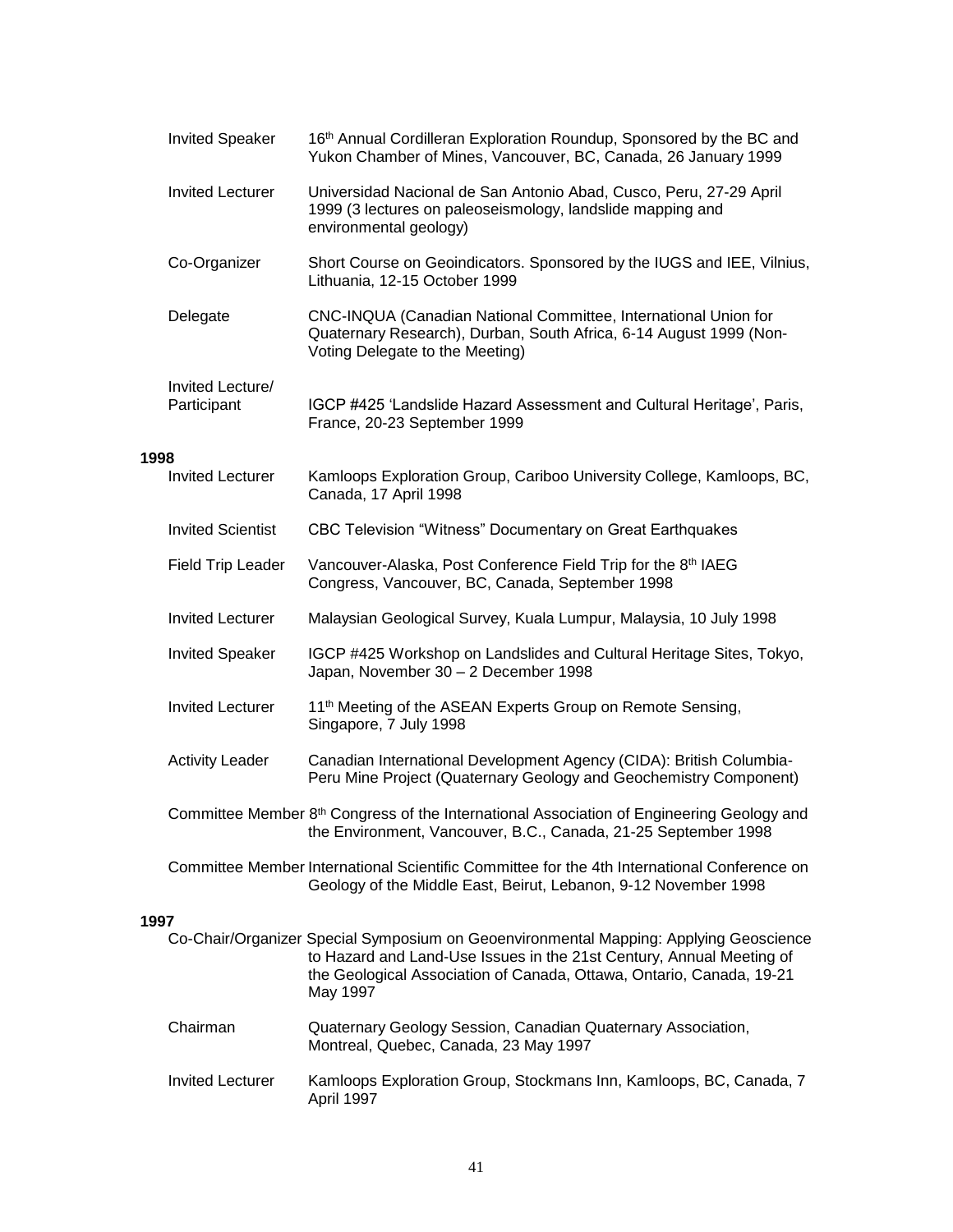# **1996**

|      |                               | Committee Member Digital Terrain Mapping Data Standards Committee - Resource Inventory<br>Committee (RIC) for B.C. Provincial Government                                      |
|------|-------------------------------|-------------------------------------------------------------------------------------------------------------------------------------------------------------------------------|
|      | <b>Invited Speaker</b>        | Pacific Geoscience Centre, March (Title: Serengeti North Quaternary<br>History)                                                                                               |
|      | <b>Invited Scientist</b>      | Discovery Channel film documentary, Paleotsunamis of B.C.                                                                                                                     |
| 1995 |                               |                                                                                                                                                                               |
|      |                               | Co-Organizer/Chair Special Session on Neotectonics of Northwestern North America, Annual<br>Meeting of the Geological Association of Canada, Victoria, B.C.                   |
|      | Organizer                     | Forum and Workshop - Planning for Aggregate: sand and gravel in B.C.;<br>Richmond, B.C. (101 participants)                                                                    |
|      | <b>Invited Lecturer</b>       | USGS Conference on Tsunami Deposits, University of Washington,<br>Seattle, Washington, USA, 22-23 May 1995                                                                    |
|      | <b>Invited Speaker</b>        | University of Victoria, School of Earth and Ocean Sciences Seminar<br>Series, Victoria, BC, Canada, 28 November 1995 (Title: Prehistoric<br>Earthquakes and Tsunamis in B.C.) |
|      | <b>Field Trip Leader</b>      | Victoria area, Geological Association of Canada annual meeting, May<br>1995                                                                                                   |
| 1994 |                               |                                                                                                                                                                               |
|      | Co-Organizer                  | Drift Exploration Short Course - BCGS and B.C.-Yukon Chamber of<br>Mines, Roundup 94, Vancouver, B.C., Canada, January 1994 (85<br>participants)                              |
|      | <b>Invited Speaker</b>        | Department of Geography, University of Victoria, Victoria, BC, Canada,<br>25 November 1994 (Title: Ice Free Corridors)                                                        |
|      | <b>Invited Participant</b>    | GSC Hydrogeology Workshop, 16 March 1994. Invited by B. Ricketts 27<br>January 1994                                                                                           |
|      | Intra-governmental<br>Request | Request for advice. Ministry of Small Business, Tourism and Culture.<br>Savona, BC area archaeological geology consultation. Invited by D.<br>Glaum 13 June 1994              |
|      | <b>Guest Editor</b>           | Quaternary International                                                                                                                                                      |
| 1993 |                               |                                                                                                                                                                               |
|      | General Chairman              |                                                                                                                                                                               |
|      | Co-Organizer                  | Biennial Meeting of the Canadian Quaternary Association, Meeting on<br>Applied Quaternary Research, Royal BC Museum, Victoria, B.C.,<br>Canada, (135 participants)            |
|      | <b>Invited Lecturer</b>       | Department of Anthropology, University of Victoria, Victoria, B.C.,<br>Canada, 17 March 1993 (Title: Gastropods in Archaeology)                                               |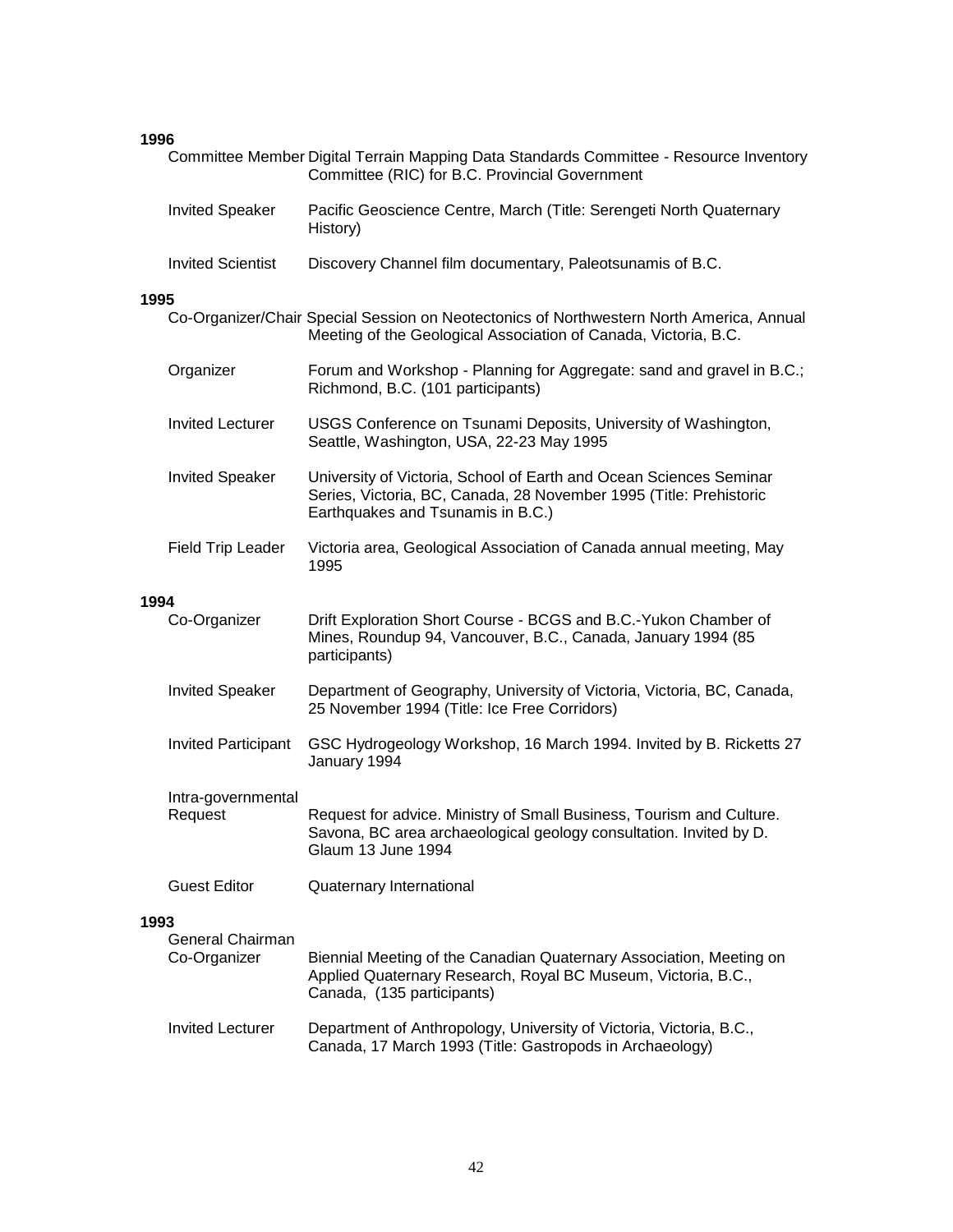|      | <b>Invited Speaker</b>           | GAC Pacific Section, Luncheon Seminar Meeting, Victoria, B.C., Canada,<br>29 March 1993 (Title: Late Quaternary Sedimentology and Stratigraphy of<br>the Northern Rocky Mountain Trench)                                                                                     |
|------|----------------------------------|------------------------------------------------------------------------------------------------------------------------------------------------------------------------------------------------------------------------------------------------------------------------------|
|      | <b>Invited Speaker</b>           | Earthquake Preparedness Week - Ministry of Economic Development,<br>various venues, Victoria, BC, Canada, 20-21 May 1993                                                                                                                                                     |
|      | <b>Invited Speaker</b>           | Presentation on Seismic Hazards - Ministry of Finance and Corporate<br>Relations, Victoria, BC, Canada, 4 March 1993                                                                                                                                                         |
|      | <b>Invited Lecturer</b>          | USGS Conference on Large Earthquakes and Active Faults in the Puget<br>Sound Region, University of Washington, Seattle, USA, 13-14 May 1993<br>Invited by S. Porter 16 March 1993                                                                                            |
|      | <b>Banquet Speaker</b>           | Canadian Geotechnical Society, Victoria Section, Annual General<br>Meeting, Victoria, B.C., Canada, 21 May 1993 (Title: Geologic Evidence<br>for Prehistoric Earthquakes in Southwest B.C.)                                                                                  |
|      | <b>Invited Participant</b>       | Paleoclimatic-Model Intercomparison Project (PNIP) 6ka Workshop,<br>Vancouver, BC, Canada. Invited by L. Jackson 3 February 1993                                                                                                                                             |
|      | Field Trip Leader                | Victoria area, CANQUA '93 biennial meeting                                                                                                                                                                                                                                   |
|      | Invited<br><b>Grant Reviewer</b> | BC Geoscience Grant Program (1 proposal) 19 January 1993                                                                                                                                                                                                                     |
|      | <b>Invited Grant</b><br>Reviewer | Science Council of British Columbia (#63 T-4) 21 April 1993                                                                                                                                                                                                                  |
|      | <b>MS Reviewer</b>               | CJES (File. 042/93)                                                                                                                                                                                                                                                          |
| 1992 |                                  |                                                                                                                                                                                                                                                                              |
|      | <b>Invited Participant</b>       | Resources Inventory Committee on Soils, Geology and Archaeology<br>Task Froce.                                                                                                                                                                                               |
|      | Invited<br><b>Grant Reviewer</b> | NSERC Research Grants (2 proposals) 4 December 1992                                                                                                                                                                                                                          |
|      | <b>MS Reviewer</b>               | Canadian Journal of Earth Sciences (File 131/22.04.92) 23 April 1992                                                                                                                                                                                                         |
|      | <b>MS Reviewer</b>               | Canadian Journal of Earth Sciences (File 066/27.02.92) 17 March 1992                                                                                                                                                                                                         |
| 1991 |                                  |                                                                                                                                                                                                                                                                              |
|      | General Chairman<br>Co-Organizer | B.C. Geological Hazards Workshop '91, University of Victoria, Victoria,<br>B.C. (145 participants)                                                                                                                                                                           |
|      | <b>Invited Speaker</b>           | U.S. Geological Survey, University of Washington, Seattle, WA, USA 16-<br>18 May 1991. Conference on Prehistoric Seismicity in the Puget Sound<br>region. Invite by B. Atwater.                                                                                              |
|      | <b>Invited Speaker</b>           | CIM Annual General Meeting, Session on Porphyry Copper-Gold<br>Deposits in Alkaline Plutonic Environments, 29 April 1991. Invited by A.<br>Panteleyav. (Paper #62 Title: Exploring for Cu-Au Porphyry Deposits in<br>the Quesnel Trough: Unravelling the Quaternary Blanket) |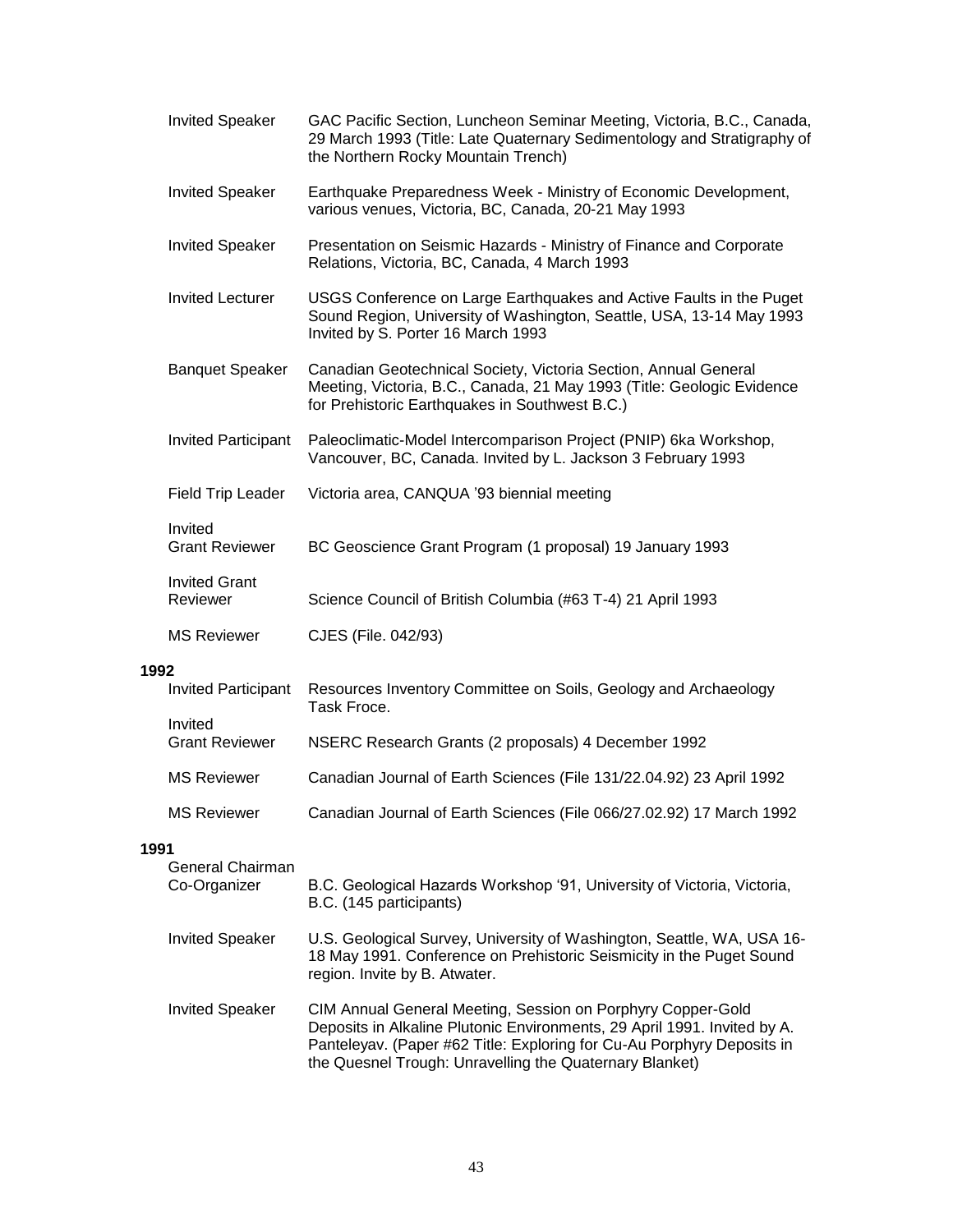|      | <b>Invited Lecturer</b>     | BC Geological Survey Quick & Dirty Talks, Victoria, B.C., Canada, 8<br>March 1991 (Title: Quaternary Sedimentology and Stratigraphy of the<br>Northern Rocky Mountain Trench)                                                                         |
|------|-----------------------------|-------------------------------------------------------------------------------------------------------------------------------------------------------------------------------------------------------------------------------------------------------|
|      | <b>Invited Lecturer</b>     | Institute for Quaternary Research, Simon Fraser University, Burnaby,<br>B.C., Canada, 21 January 1991 (Title: Quaternary Geology of the<br>Northern Rocky Mountain Trench: Implications for the Ice Free Corridor)                                    |
|      | <b>Invited Speaker</b>      | Geological Society of America, Archaeological Geology Division, Annual<br>Meeting, San Diego, CA, USA 21-24 October 1991. Session on<br>Archaeological Geology of the Archaic Period (8-3 ka) in North America.<br>Invite by E. A. Bettis. (Declined) |
| 1990 |                             |                                                                                                                                                                                                                                                       |
|      | Co-Organizer<br>Co-Chairman | Public Symposium on Environment and Earth Sciences on behalf of GAC<br>Pacific Section, Victoria, B.C.                                                                                                                                                |
|      | <b>Invited Lecturer</b>     | BC Geological Survey Quick & Dirty Talks, Victoria, B.C., Canada, 5<br>January 1990 (Title: Holocene Crustal Deformation in SW B.C.)                                                                                                                  |
| 1989 |                             |                                                                                                                                                                                                                                                       |
|      |                             | Luncheon Speaker Geological Association of Canada - Pacific Section, Victoria, British<br>Columbia, Canada, 29 March 1989 (Title: Late Quaternary<br>Sedimentology and Stratigraphy of the Northern Rocky Mountain Trench,<br>B.C.                    |
|      | <b>Invited Speaker</b>      | University of Victoria, Department of Anthropology, Victoria, British<br>Columbia, Canada, 17 March 1989 (Title: Gastropods in Archaeology)                                                                                                           |

#### **JOURNAL REVIEWER**

American Antiquity, Atlantic Geology, Boreas, Canadian Geotechnical Journal, Canadian Journal of Archaeology, Canadian Journal of Earth Sciences, Engineering Geology, Environmental and Engineering Geoscience, Environmental Management, Episodes, Geographie physique et Quaternaire, Geoheritage Journal, Geoinformatica, Geological Society of America Bulletin, Geology, Geomorphology, Geophysical Research Letters, Geoscience Canada, Global Journal of Education Research, International Geology Reviews, Journal of Archaeological Method and Theory, Journal of Archaeological Science, Journal of Geology, Journal of Geophysical Research, Landslides, Natural Hazards, Natural Hazards and Earth Systems Science, Physics and Chemistry of the Earth, Quaternary Research, Quaternary International, Quaternary Science Reviews, Treatise on Geomorphology, Vadose Zone Journal, Water

## **COURSES TAUGHT**

*University of Alberta - Professor*

Faculty of Extension Glaciation and Climatic Change (1984) Geology 580 Geostatistics (1987)

*University of Alberta – Teaching Assistant* Geology 580 Geostatistics (1984-1986) Geology 380 Geomorphology (1985) Geology 310 Paleontology (1984)

*Simon Fraser University - Professor* Arch Quantitative Archaeology (1981)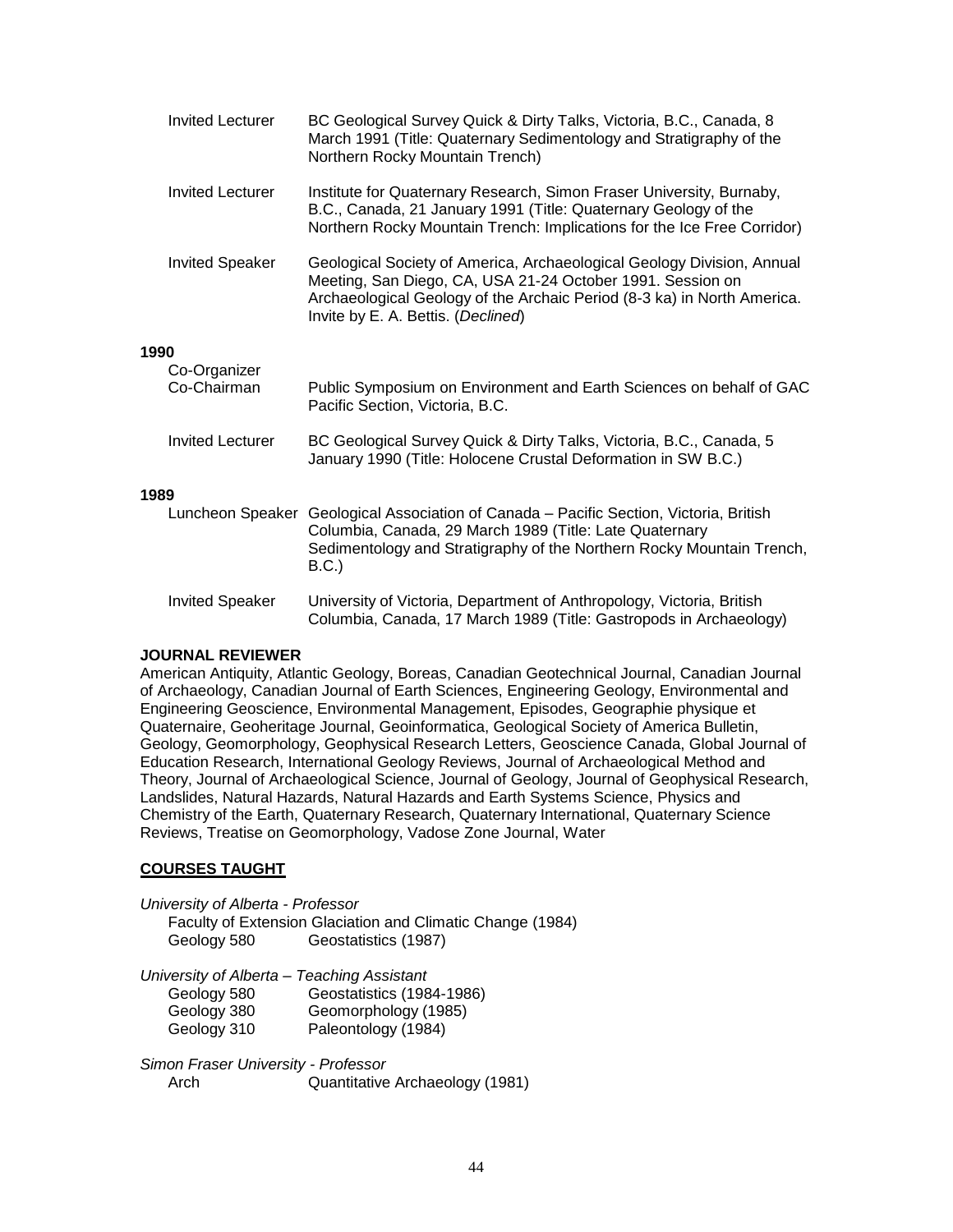*Simon Fraser University – Teaching Assistant* Arch 501 Prehistoric Past (1981)

*University of Victoria - Professor*

| Geology 450 | <b>Quaternary Geology</b>                      |
|-------------|------------------------------------------------|
| Geology 490 | <b>Advanced Sedimentology Directed Reading</b> |
| Geology 490 | Slope Stability Studies Directed Reading       |
| Geology 490 | <b>Environmental Geology Directed Reading</b>  |
| Geology 490 | <b>Urban Geology Directed Reading</b>          |
| Geology 490 | Air photograph Interpretation                  |

#### **GRADUATE STUDENTS**

#### *Thesis Committee Member*

Tony Hewitt (M.Sc. - University of Victoria, School of Earth and Ocean Sciences) 1996 Rick Guthrie (M.Sc. - University of Victoria, School of Earth and Ocean Sciences) 1997 Arlene Collins (M.Sc. - University of Victoria, School of Earth and Ocean Sciences) 1997 Jacqueline McConnell (M.Sc. - University of Victoria, Department of Biology) 1998 David Lewis (M.Sc. - University of Victoria, Department of Geography) 2001 Jeff Gutsell (M.Sc. - Simon Fraser University, Department of Earth Sciences) 2002 Chris Wood (M.Sc. - University of Victoria, Department of Geography) 2002 Sonya Laroque (Ph.D. - University of Victoria, Department of Geography) 2003 Greg Hartman (M.Sc. – Simon Fraser University, Department of Earth Sciences) 2005 Courtney Jermyn (M.Sc. – University of Northern British Columbia, Department of Earth Sciences) 2011

Marie K. Bartlett (M.Sc. – University of North Carolina, Wilmington, Department of Earth and Ocean Sciences) pending

#### *Thesis Supervisor (Co-supervisor)*

Gavin Manson (B.Sc. Honours - University of Victoria, School of Earth and Ocean Sciences) 1995 Anastasia Ledwon (B.Sc. Honours - University of Victoria, School of Earth and Ocean Sciences) 1997 Antigone Dixon Warren (M.Sc. - Simon Fraser University, Department of Earth Sciences) 1998 Charlotte Bowman (B.Sc. Honours - University of Victoria, School of Earth and Ocean Sciences) 1999 Ahren Bichler (B.Sc. Honours - University of Victoria, School of Earth and Ocean Sciences) 2000 Gloria Inez Lopez (M.Sc. - University of Victoria, School of Earth and Ocean Sciences) 2002 Charlotte Bowman (M.Sc. - University of Victoria, School of Earth and Ocean Sciences) 2003 Adrian Hicken (M.Sc. - University of Victoria, School of Earth and Ocean Sciences) 2003 Ahren Bichler (M.Sc. - University of Victoria, School of Earth and Ocean Sciences) 2003

#### *External Thesis Examiner*

Caleen Kilby (M.Sc. - University of Victoria, Department of Geography) 1991 Kevin Woolf (M.Sc. - Simon Fraser University, Department of Geography) 1993 Gillian Bray (M.Sc. - University of Victoria, Department of Geography) 1995 Anne Sommerville (M.Sc. - Memorial University, Department of Geography) 1997 Martin Batterson (Ph.D. - Memorial University, Department of Geography) 1998 Tom Lakeman (M.Sc. – Simon Fraser University, Department of Earth Sciences) 2006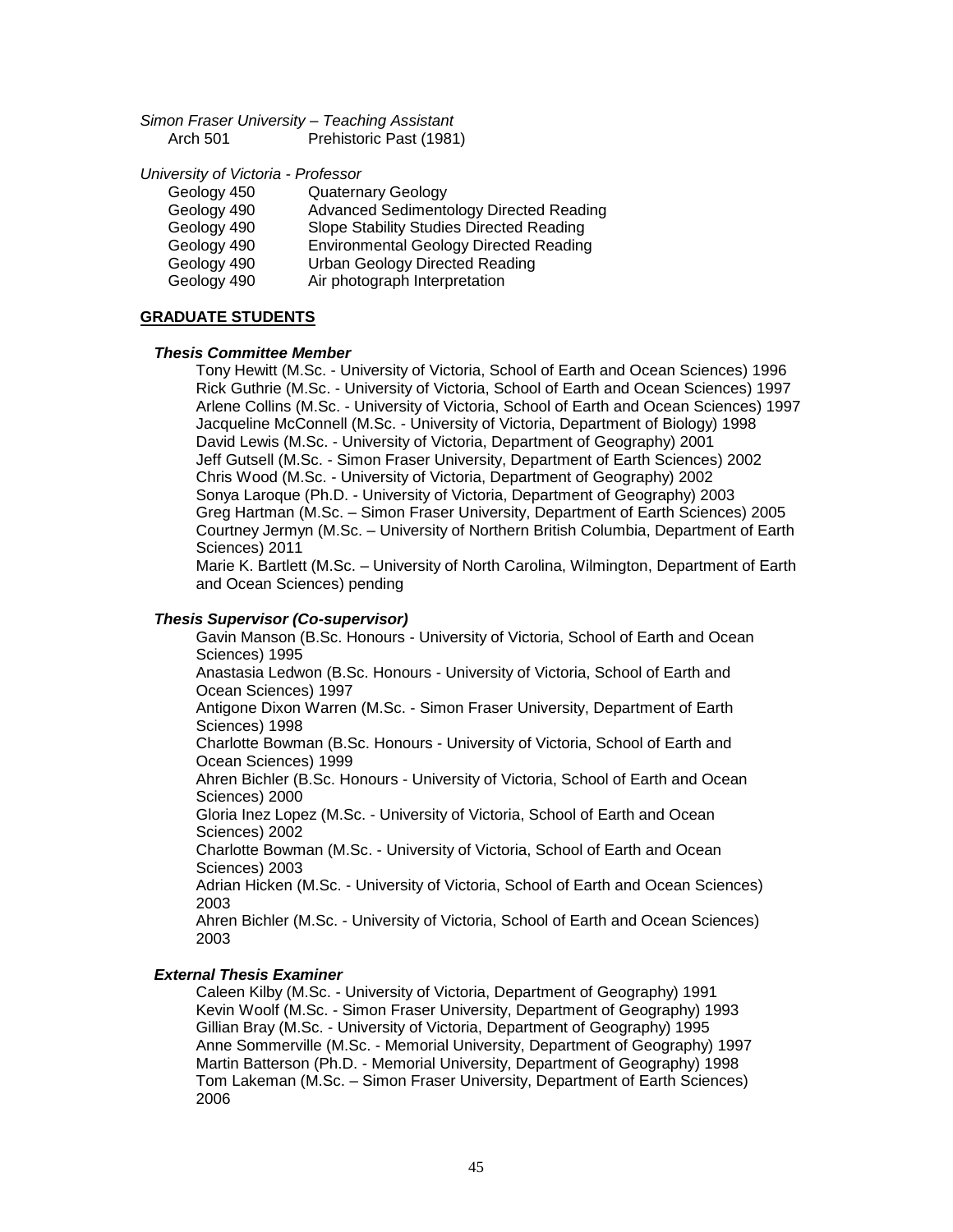Tai-Hoon Kim (Ph.D. – University of Alberta – Department of Civil and Environmental Engineering) 2011 Pablo Valenzuela (Ph.D. – Universidad de Oviedo – Departmento de Geologia) 2017

## *STUDENT MENTORING (GEOLOGICAL SURVEY OF CANADA) (2002 – date)*

Nicole Vinette (2002) Jessica Jorna (2002) Tidiane Ouattara (2002) Milly-Anna Schroer (2003) Mark Ednie (2003) Karin Marz (2004) Nico Reinke (2004) Courtney Jermyn (2005) Beverly Fairful (2005) Jutta Bedehsing (2005) Tara Coultish (2005) Joel Laurin (2006) Courtney Steele (2006) Susan Zabenskie (2006) Cassandra Lee (2007) David Pehleman (2007) Rebecca Muller-Siegert (2007) Amanda Monforton (2007-2009) Jessica Broome (2008-2009) Nicholas Proux (2008) Paul Wilson (2009) Jennifer Throop (2009) Kate Nelligan (2009) Kate MacDonnell (2009) Sarah Davey (2009) Ellen Leigh (2010-11) Stacie Reid (2011) Hendy Setiawan (2012) Veronique Gagnon (2013) Laura Weise (2014) Erin Dlabola (2015)

# *VISITING SCIENTIST SPONSORSHIP (GEOLOGICAL SURVEY OF CANADA) (2002 – 2018)*

Dr. Pedro Basabe (UN ISDR, Geneva, Switzerland) January-March 2003 Prof. Maria José Domínguez Cuesta (University of Oviedo, Spain) July-August 2008; and February 2010

## **PUBLICATIONS**

- 1. **Bobrowsky, P.T.** (1980) Method and Theory in Archaeomalacology. *37th Southeastern Archaeological Conference, Program with Abstracts*, New Orleans, Louisiana, USA, 36 pages. **DOI:10.13140/2.1.2615.1048**
- 2. **Bobrowsky, P.T.** (1980) Zooarchaeological Bandwagons: The Red River Cart Approach in Canada. *Canadian Archaeological Association, Abstracts, 13th Annual Meeting*, Saskatoon, Saskatchewan, Canada. p. 7. **DOI:10.13140/2.1.3270.4641**
- 3. Ball, B.F. and **P.T. Bobrowsky** (1980) Application of Trend Surface Analysis to Archaeological Site Assessment: Advances in Merlin's Projections. *Canadian Archaeological Association, Abstracts, 13th Annual Meeting*, Saskatoon, Saskatchewan, Canada. p. 5-6. **DOI:10.13140/2.1.1632.0645**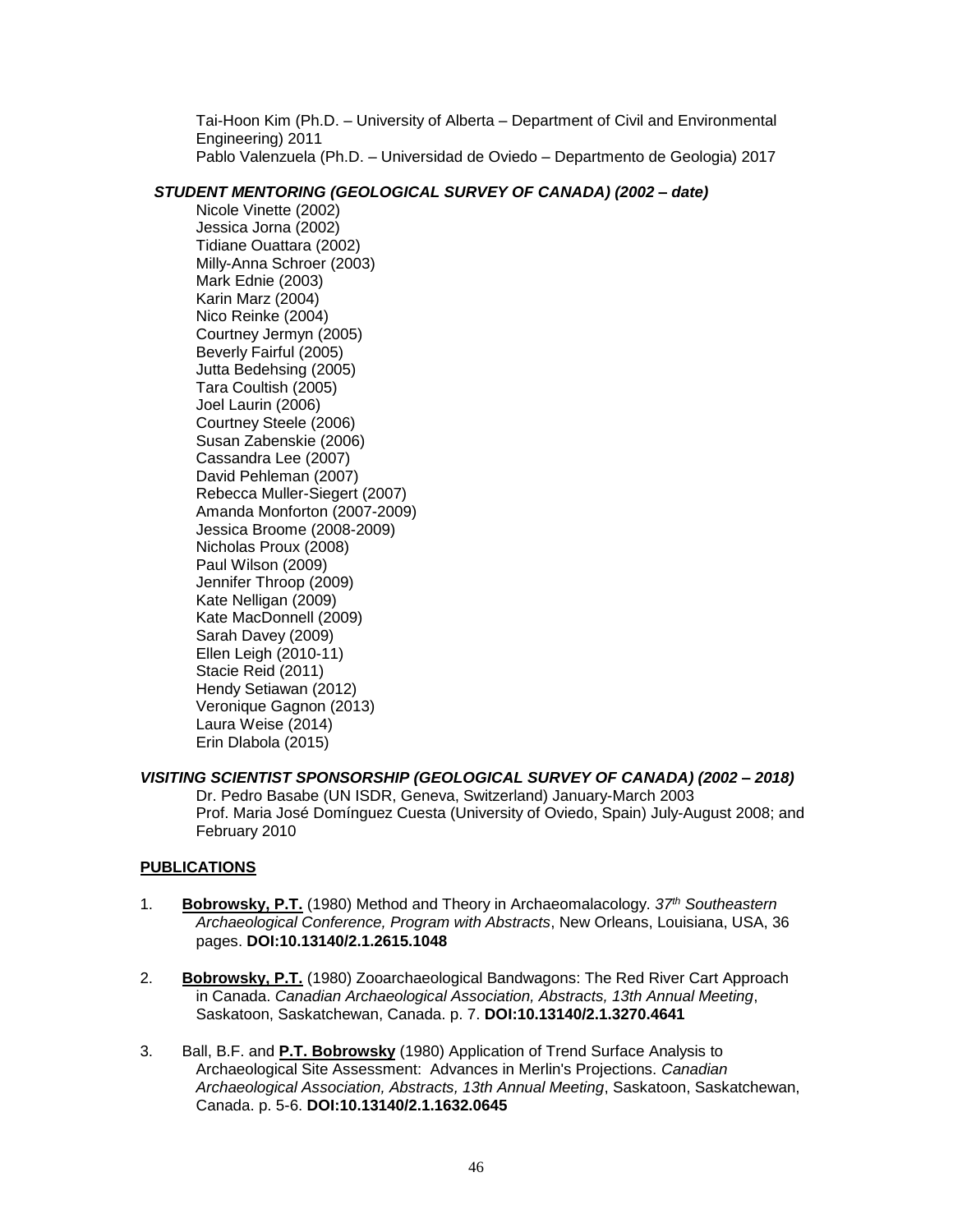- 4. **Bobrowsky, P.T.** (1980) Canadian Zooarchaeology: Aqui Esta? *Saskatchewan Archaeology Journal* 1(2):96-105.
- 5. **Bobrowsky, P.T.** (1980) Freshwater Molluscs and the Paleoecology of the Northern Yukon. *American Quaternary Association, Programs and Abstracts of the Sixth Biennial Meeting*, Orono, Maine, USA. p. 31**. DOI:**10.13140/2.1.4839.2326
- 6. **Bobrowsky, P.T.** and B.F. Ball (1981) A Postscript on Maximization of Artifact Recovery: Methodological Musings on Multiple Mesh. *Canadian Archaeological Association, Abstracts, 14th Annual Meeting*, Edmonton, Alberta, Canada. p. 5. **DOI:10.13140/2.1.4052.8008**
- 7. **Bobrowsky, P.T.** and J. Curtin (1981) Armageddon in zooarchaeology, I: taphonomy. *Canadian Archaeological Association, Abstracts, 14th Annual Meeting*, Edmonton, Alberta, Canada. p. 6. **DOI:10.13140/2.1.5101.3764**
- 8. **Bobrowsky, P.T.** (1981) Quantitative Reductionism in Zooarchaeology: A Case Study from Missouri. *Southeastern Archaeological Conference, Program and Abstracts, 38th Annual Meeting*, Asheville, North Carolina, USA.
- 9. Conaty, G.T. and **P.T. Bobrowsky** (1981) Stratigraphic Disturbance and Artifact Taphonomy: Thoughts on the Tyranny of the Principle of Depositional Superposition. *Canadian Archaeological Association, Abstracts, 14th Annual Meeting*, p. 10-11. **DOI:10.13140/2.1.4773.6965**
- 10. **Bobrowsky, P.T.** (1982) Olsen and Olsen's Identity Crisis in Faunal Studies. *American Antiquity* 47(1):180-183. Reprinted in *International Council for Archaeozoology Newsletter*.
- 11. **Bobrowsky, P.T.** (1982) Book Review 'Wildlife Management Techniques Manual, edited by S.D. Schemnitz, 4th ed., 1980". *Zooarchaeological Research News* 1(1): 6-7.
- 12. **Bobrowsky, P.T.** (1982) Cultural and Environmental Implications of Subfossil Gastropod Remains from York Factory, Manitoba, Canada: A First Approximation. *Manitoba Archaeological Quarterly* 6(1): 41-47.
- 13. **Bobrowsky, P.T.** (1982) Aggregation vs. Reductionism in Cultural Resource Evaluation: Arguments in Favour of Site Integrity in Significance Studies. In: *Directions in Archaeology: A Question of Goals*, edited by P.D. Francis and E. Poplin, p. 277-284. University of Calgary, Calgary, Alberta, Canada.
- 14. **Bobrowsky, P.T.** (1982) The Qualitative and Quantitative Significance of Subfossil Gastropod Remains from Area A of the Black Earth Site. In: *The Carrier Mills Archaeological Project, Human Adaptation in the Saline Valley, Illinois*, edited by R. W. Jefferies and B. M. Butler, p. 1009-1026. Southern Illinois University at Carbondale, C.A.I. Research Paper No. 33.
- 15. **Bobrowsky, P.T.** (1982) An Examination of Casteel's MNI Behavior Analysis: A Reductionist Approach. *Mid-Continental Journal of Archaeology* 7(2):171-184.
- 16. **Bobrowsky, P.T.** and B.F. Ball (1982) A Postscript on Archaeological Data Recovery: An Example of Intensive Recovery from the Ross Site (DlPd-3). In: *Archaeology in Alberta, 1981*, compiled by Jack Brink, p. 97-122. Archaeological Survey of Alberta, Occasional Paper No. 19.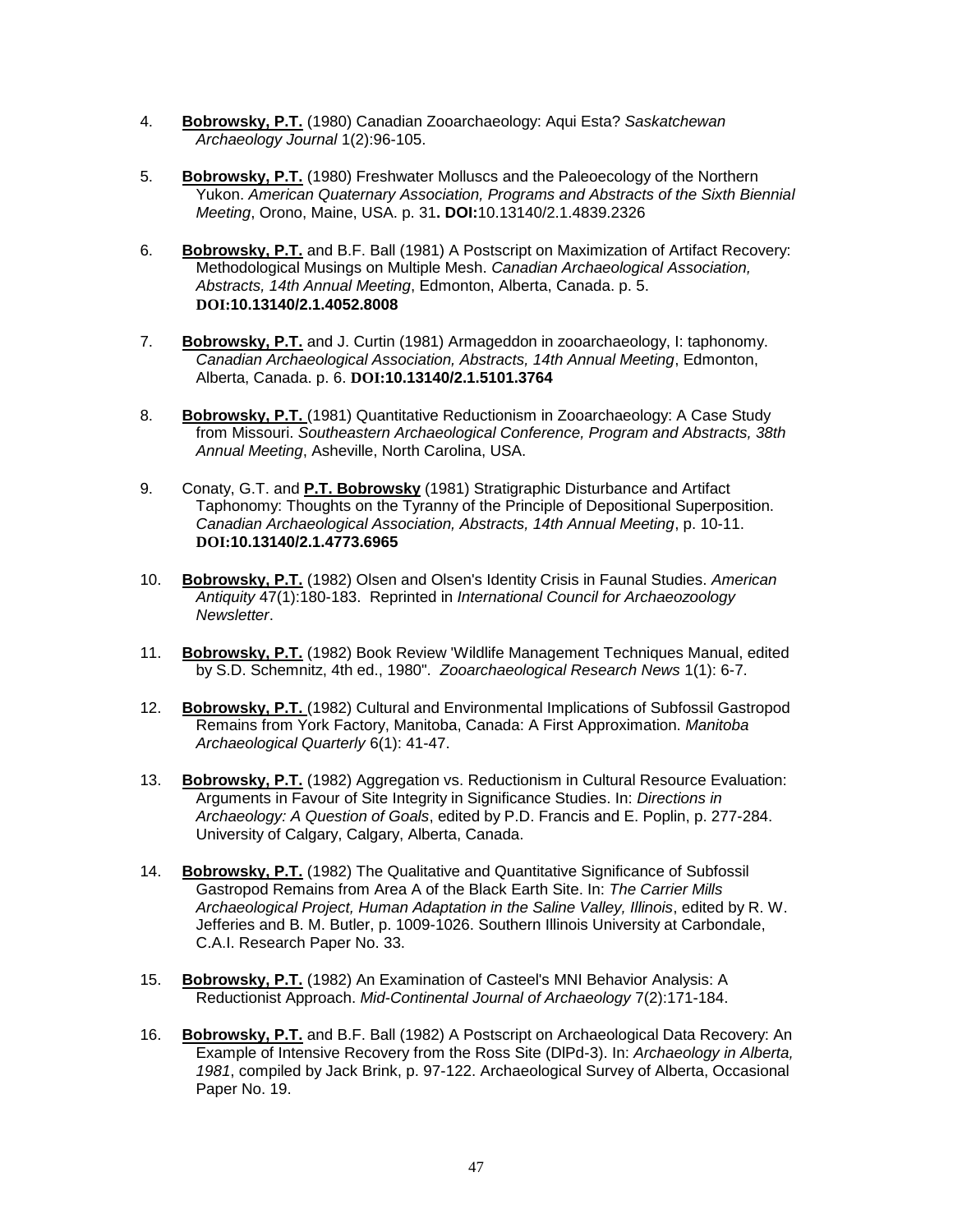- 17. **Bobrowsky, P.T.** (1983) Estimation of Adequate Sample Size for Biological Remains. *Canadian Archaeological Association, Abstracts, 16th Annual Meeting*, p. 4.
- 18. **Bobrowsky, P.T.** and B.F. Ball (1984) The Concept of Diversity: A Reductionist Approach. *Canadian Archaeological Association, Programme and Abstracts, 17th Annual Meeting*, p. 8-9.
- 19. **Bobrowsky, P.T.** (1984) Quaternary paleotemperature estimates using molluscan proxy data. *Geological Society of America, Abstracts with Programs,* 16(6):447.
- 20. **Bobrowsky, P.T.** (1984) The History and Science of Gastropods in Archaeology. *American Antiquity* 49(1):77-93.
- 21. **Bobrowsky, P.T.** and T. W. Gatus (1984) Archaeomalacological Significance of the Hall Shelter, Perry County, Kentucky *North American Archaeologist* 5(2):89-110.
- 22. **Bobrowsky, P.T.** (1984) Quaternary geologic history of the north central Rocky Mountain Trench, British Columbia. In: *Proceedings of the 1st Northern Workshop*, edited by A.S.A. Mohsen and W.C. MacKay, p. 59-60. Boreal Institute for Northern Studies, University of Alberta.
- 23. **Bobrowsky, P.T.** (1985) The Measurement of "Diversity" and its Relation to Status Recognition in Historic Archaeological Sites. In: *Status, Structure and Stratification,*  edited by M. Thompson, M.T. Garcia and F.J. Kense, p. 393-397. University of Calgary, Calgary, Alberta, Canada.
- 24. Rutter, N.W. and **P.T. Bobrowsky** (1986) Book Review "Global Change, edited by T.F.Malone and J.R. Roederer, 1985". *Episodes* 9(1):49.
- 25. **Bobrowsky, P.T.** (1987) Post excavation reliability assessment of the faunal materials from the Head-Smashed-In site, southwestern Alberta, Canada. *Canadian Archaeological Association, Programme and Abstracts, 20th Annual Meeting*, p. 41-42.
- 26. **Bobrowsky, P.T.** (1987) Preliminary paleoenvironmental interpretation of the Tipperary Creek site, Wanuskewin Heritage Park, Saskatchewan based on an analysis of the invertebrate faunal record: Mollusca. *Canadian Archaeological Association, Programme and Abstracts, 20th Annual Meeting*, p. 42-43.
- 27. **Bobrowsky, P.T.**, Lamothe, M. and W.W. Shilts (1987) Late Quaternary glaciation and deglaciation in the Baie des Chaleurs area, northern New Brunswick. *Geological Association of Canada-Mineralogical Association of Canada, Program with Abstracts,*  12, p. 26.
- 28. **Bobrowsky, P.T.**, Levson, V., Liverman, D. and N.W. Rutter (1987) *Quaternary Geology of Northwestern Alberta and Northeastern British Columbia*. Excursion Guide Book A-24, *XIIth International Union for Quaternary Research Congress*, Ottawa, Ontario, Canada, National Research Council of Canada, 62 pages.
- 29. **Bobrowsky, P.T.** (1987) Quaternary Stratigraphy of the Northern Canadian Cordillera Based on New Evidence from the Finlay River of Northeastern British Columbia. *XIIth INQUA Congress, Program with Abstracts*, Ottawa, Ontario, Canada, p. 132.
- 30. Ball, B.F. and **P.T. Bobrowsky** (1987) Cost effectiveness and time management evaluation of intensive recovery techniques. *Canadian Journal of Archaeology* 11:75-97.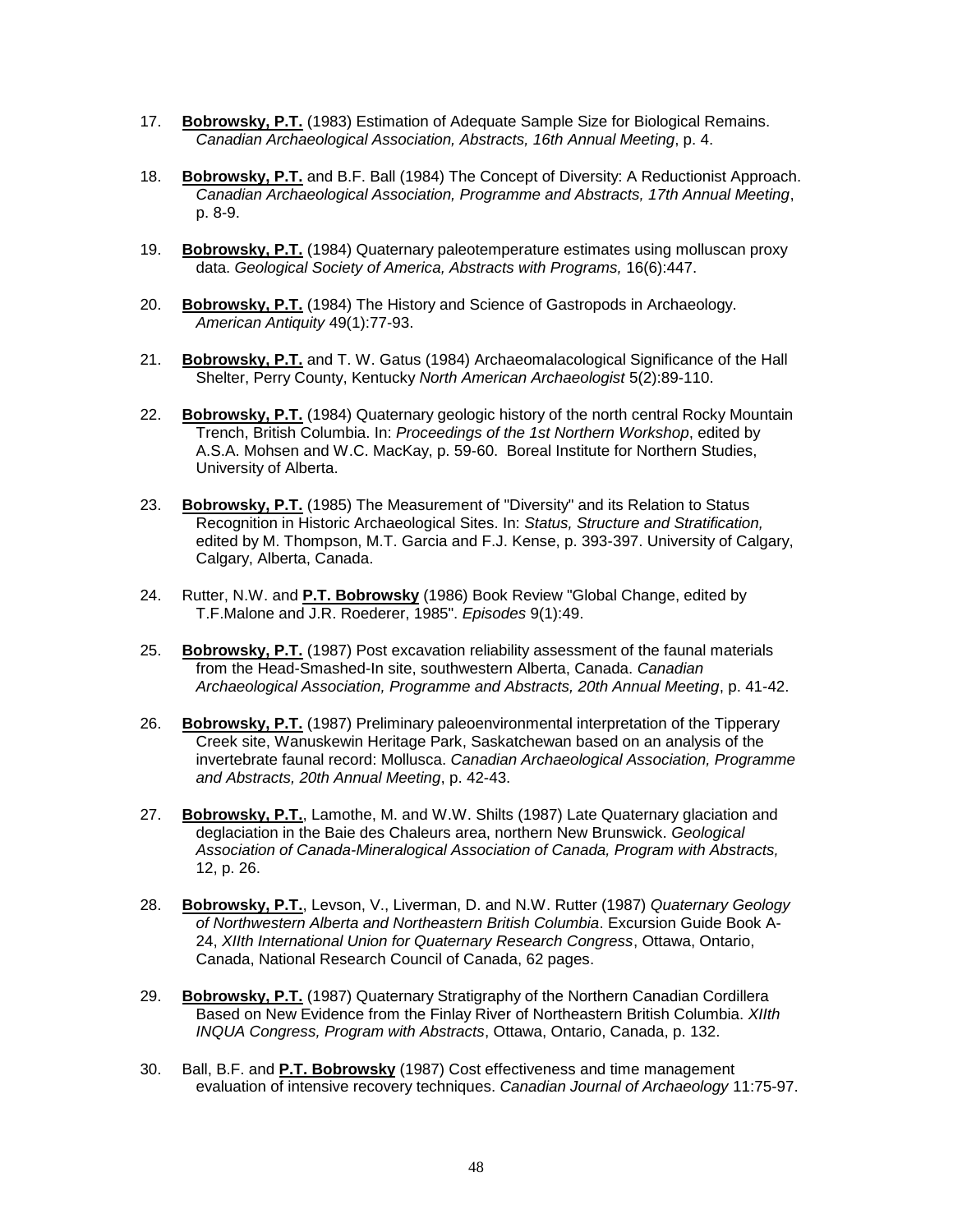- 31. **Bobrowsky, P.T.** (1988) Book Review 'Environments and Extinctions: Man in Late Glacial North America, edited by J. Mead and D. Meltzer, 1985'. *American Antiquity* 53(2): 427- 428.
- 32. **Bobrowsky, P.T.** (1988) Ice Free Conditions in the Northern Canadian Cordillera at 18 ka and Timing of the Late Wisconsinan. *American Quaternary Association, Programs and Abstracts of the Tenth Biennial Meeting,* p. 108.
- 33. **Bobrowsky, P.T.** (1988) The Completeness of the Holocene Sedimentary Record and Significance of Time Averaging. *Canadian Archaeological Association, Programme and Abstracts, 21st Annual Meeting*, p. 32.
- 34. **Bobrowsky, P.T.** and B. Ball (1989) The Theory and Mechanics of Ecological Diversity in Archaeology. In: *Quantifying Diversity in Archaeology*, edited by R.D. Leonard and G.T. Jones, Chapter 2, p. 4-10. Cambridge University Press, Cambridge.
- 35. Pronk, A.G., **Bobrowsky, P.T.** and M.A. Parkhill (1989) An interpretation of Late Quaternary glacial flow indicators in the Baie des Chaleurs region, northern New Brunswick. *Géographie Physique et Quaternaire* 43(2):179-190.
- 36. **Bobrowsky, P.T.** (1989) Late Cenozoic Geology of the Northern Rocky Mountain Trench, B.C. *Sixth Cordilleran Geology and Exploration Roundup, Program and Abstracts*, Vancouver, BC, Canada, February 7.
- 37. **Bobrowsky, P.T.** (1989) Intra and Inter-Assemblage Comparisons of Faunal Data Using Graphic and Moment Statistics. *Canadian Archaeological Association, Programme and Abstracts, 22nd Annual Meeting*, p. 20.
- 38. **Bobrowsky, P.T.** (1989) Quaternary Diamictons in the Inter-Montane Environment of B.C. *Geological Association of Canada-Mineralogical Association of Canada, Program with Abstracts,* 14, p. 89.
- 39. **Bobrowsky, P.T.** and N.W. Rutter (1989) Quaternary stratigraphy of the Northern Cordillera in British Columbia. *Canadian Quaternary Association 1989 Biennial Meeting, Program and Abstracts*, p. 27.
- 40. **Bobrowsky, P.T.** and G.C. Rogers (1989) Prehistoric Earthquakes in Southwestern British Columbia. *The Midden* 21(3): 1-3.
- 41. **Bobrowsky, P.T.** and J.J. Clague (1990) Holocene sediments from Saanich Inlet, British Columbia, and their neotectonic implications. In: *Current Research*, Part E, Geological Survey of Canada, Paper 90-1E, p. 251-256.
- 42. Clague, J.J. and **P.T. Bobrowsky** (1990) Holocene sea level change and crustal deformation, southwestern British Columbia. In: *Current Research*, Part E, Geological Survey of Canada, Paper 90-1E, p. 245-250.
- 43. Levson, V.M., Giles, T.R., **Bobrowsky, P.T.** and P.F. Matysek (1990) Geology of Placer Gold Deposits in the Cariboo Mining District, British Columbia; implications for exploration (93A, B, G, H). In: *B.C. Ministry of Energy, Mines and Petroleum Resources*, *Geological Fieldwork, 1989*, Paper 1990-1, p. 519-529.
- 44. **Bobrowsky, P.T.**, Catto, N.R., Brink, J., Spurling, B.E., Gibson, T.H. and N.W. Rutter (1990) Archaeological Geology of Western and Northwestern Canada. In: *Archaeological Geology of North America*, edited by N.P. Lasca and J.E. Donahue,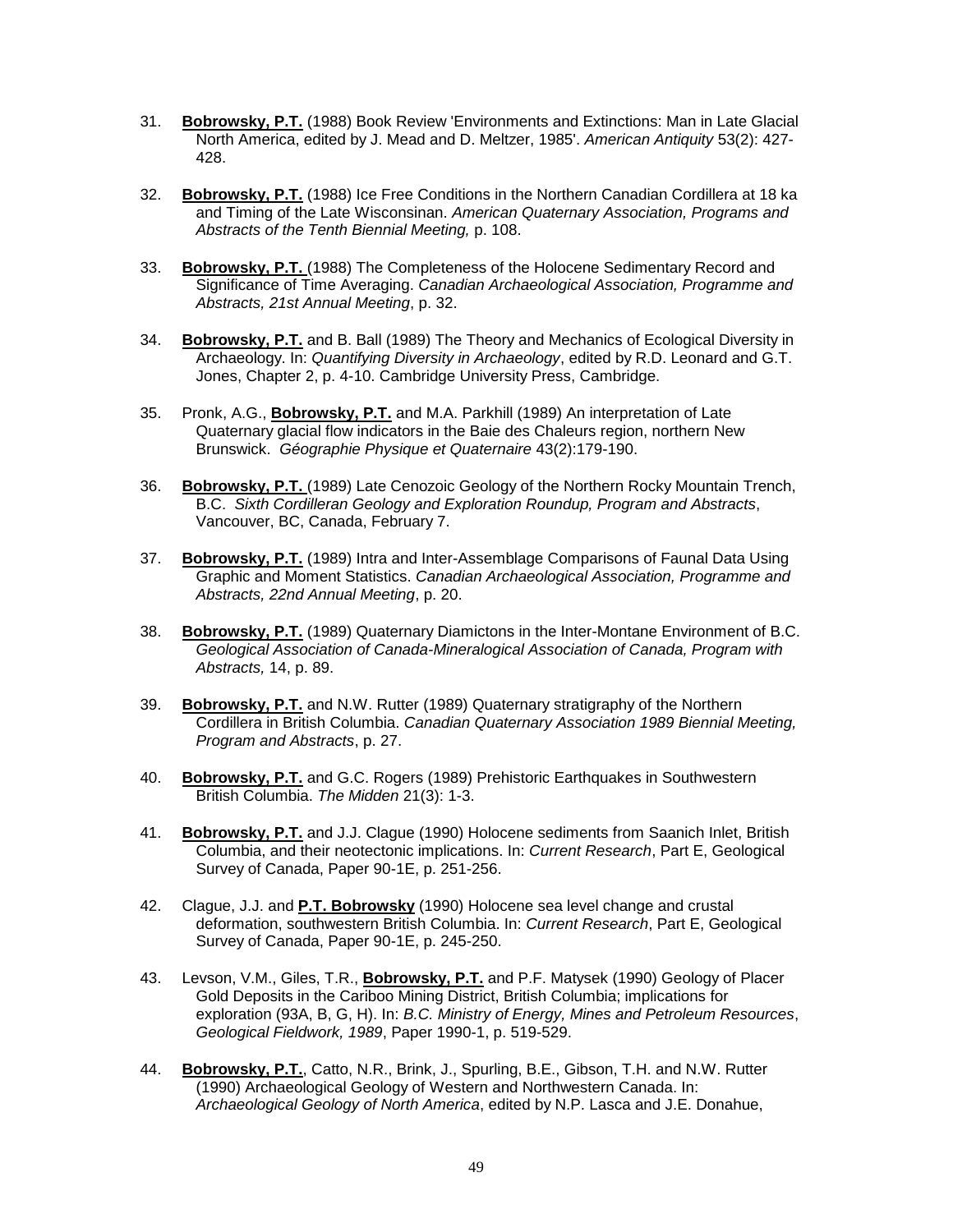Chapter 5, p. 87-122. Decade of North American Geology, Geological Society of America, Centennial Special Volume 4, Boulder, Colorado.

- 45. **Bobrowsky, P.T.** and N.W. Rutter (1990) The Cordilleran Ice Sheet: Rocky Mountain Sector. *Geological Association of Canada-Mineralogical Association of Canada, Program with Abstracts,* 15, p. A12.
- 46. **Bobrowsky, P.T.** and J.J. Clague (1990) Possible evidence for Holocene earthquakes in Saanich Inlet. *Seventh Cordilleran Geology and Exploration Roundup, Program and Abstracts*, February 6, p. 44-45. Also in *Canadian Quaternary Association/American Quaternary Association Joint Meeting, Program and Abstracts*, p. 14.
- 47. **Bobrowsky, P.T.** and N.W. Rutter (1990) Geologic evidence for an ice-free corridor in northeastern British Columbia, Canada. *Current Research in the Pleistocene* 7:133-135.
- 48. **Bobrowsky, P.T.**, Catto, N. and V. Levson (1991) Reconnaissance Quaternary Geological Investigations in Peace River, British Columbia - (93P, 94A). In: *B.C. Ministry of Energy, Mines and Petroleum Resources*, *Geological Fieldwork, 1990,* Paper 1991-1, p. 345-358.
- 49. **Bobrowsky, P.T.** and J. J. Clague (1991) Neotectonic Investigations on Western Vancouver Island, British Columbia (92 F/4). In: *B.C. Ministry of Energy, Mines and Petroleum Resources*, *Geological Fieldwork, 1990,* Paper 1991-1, p. 307-313. (Contribution #2005445)
- 50. **Bobrowsky, P.T.** (1991) Book Review 'Principles of Archaeological Stratigraphy, by E. Harris, 1989'. *Canadian Journal of Archaeology* 15:251-252.
- 51. Kerr, D.G. and **P.T. Bobrowsky** (1991) Quaternary Geology and Drift Exploration at Mount Milligan and Johnny Mountain, British Columbia. In: *Exploration in British Columbia, 1990*, p. 135-152.
- 52. **Bobrowsky, P.T.** and J.J. Clague (1991) Late glacial and post-glacial history of the Tofino area, British Columbia. *Canadian Quaternary Association 1991 Biennial Meeting, Program and Abstracts*, p. 16. (Contribution #2005447) (reprinted in *Atlantic Geology*, 27(3):232) (Contribution #2005446)
- 53. **Bobrowsky, P.T.** (1991) Quaternary geology of the northern Rocky Mountains and Foothills of western Canada. *XIIIth INQUA Congress, Program with Abstracts*, Beijing, China, p. 29.
- 54. **Bobrowsky, P.T.**, Gravel, J., Matysek, P., Kerr, D. and S. Sibbick (1991) Exploring for Cu-Au Porphyry Deposits in the Quesnel Trough: Unravelling the Quaternary Blanket. CIM Annual Meeting, 29 April 1991. *Canadian Institute of Mining Bulletin*, 84(847): 88.
- 55. **Bobrowsky, P.T.** (1991) Earthquakes in British Columbia, BC Information Circular 1991-06. Ministry of Energy, Mines and Petroleum Resources.
- 56. **Bobrowsky, P.T.** and N.W. Rutter (1992) The Quaternary geologic history of the Canadian Rocky Mountains. *Géographie Physique et Quaternaire* 46(1):5-50.
- 57. **Bobrowsky, P.T.** and J.J. Clague (1992) Neotectonic investigations on Vancouver Island (92B, F). In: *B.C. Ministry of Energy, Mines and Petroleum Resources*, *Geological Fieldwork, 1991,* Paper 1992-1, p. 325-329.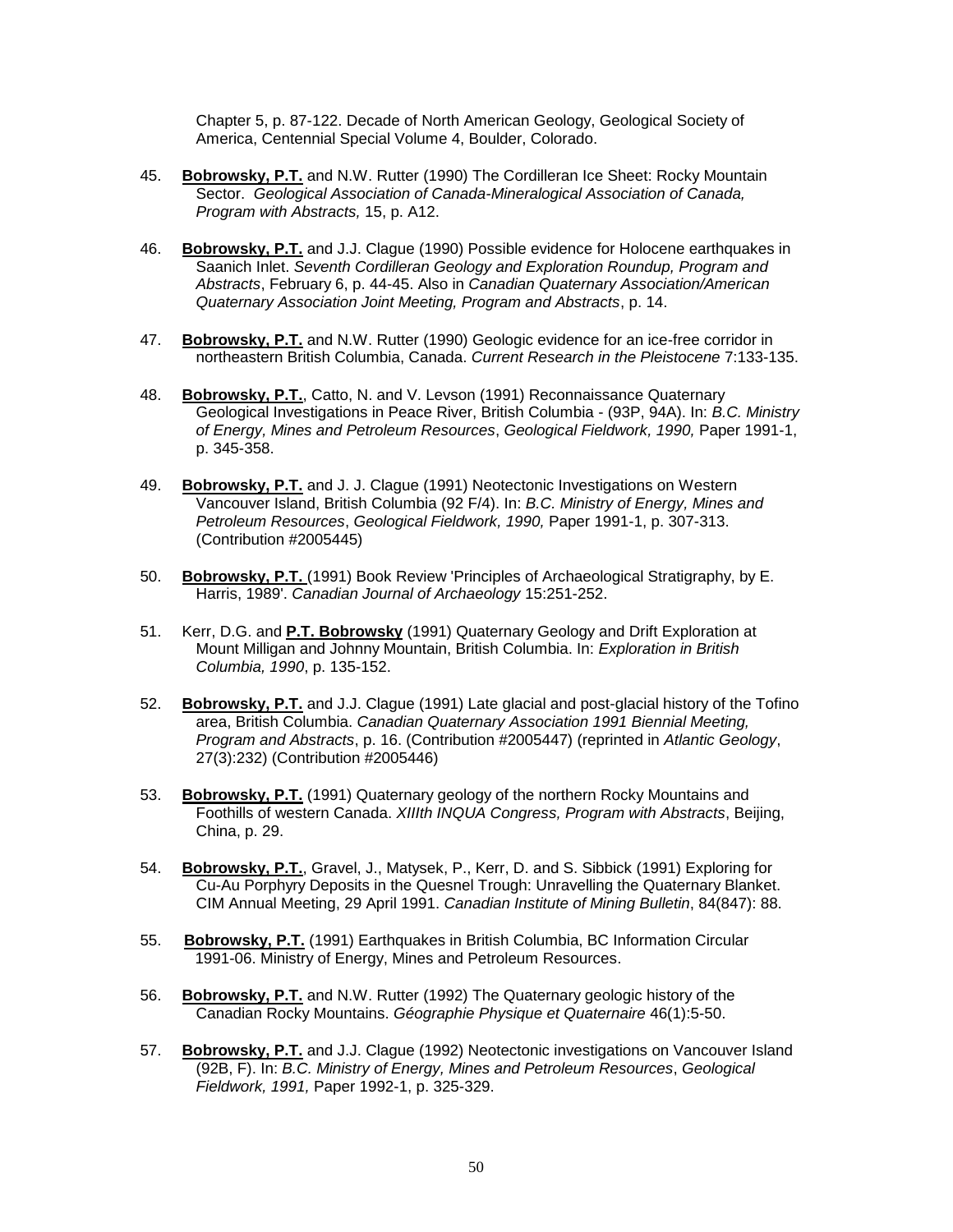- 58. **Bobrowsky, P.T.** and C.P. Smith (1992) Quaternary studies in the Peace River District, 1990: stratigraphy, mass movements and glaciation limits. In: *B.C. Ministry of Energy, Mines and Petroleum Resources*, *Geological Fieldwork, 1991,* Paper 1992-1, p. 363- 374.
- 59. **Bobrowsky, P.T.**, Giles, T. and W. Jackaman (1992) Surficial Geology Map Index of British Columbia. *B.C. Ministry of Energy, Mines and Petroleum Resources*, Open File 1992-13.
- 60. **Bobrowsky, P.T.** (editor) (1992) Geologic Hazards in British Columbia, Proceedings, Geological Hazards '91 Workshop. *B.C. Ministry of Energy, Mines and Petroleum Resources*, Open File 1992-15.
- 61. **Bobrowsky, P.T.**, Clague, J.J. and T.S. Hamilton (1992) 137Cs dating of a tsunami deposit at Port Alberni, British Columbia: the first step towards establishing a chronology of Holocene great earthquakes in the North Pacific. *American Quaternary Association, Programs and Abstracts of the Twelfth Biennial Meeting*, p. 34. (Contribution #2005449)
- 62. Clague, J.J. and **P.T. Bobrowsky** (1992) New Evidence of Major Prehistoric Earthquakes in Southwestern British Columbia. In: *Technical Workshop on Fraser Delta Geo/Environmental Research Priorities*, Sponsored by the Geological Survey of Canada, October 19, 1992, Vancouver, p. 3-4. (Contribution #2005448)
- 63. **Bobrowsky, P.T.**, Kerr, D.E., Sibbick, S.J. and K. Newman (1993) Drift Exploration Studies, Valley Copper Pit, Highland Valley Copper Mine, British Columbia (92I/6, 7, 10 and 11). In: *B.C. Ministry of Energy, Mines and Petroleum Resources*, *Geological Fieldwork, 1992,* Paper 1993-1, p. 427-437. Also Poster Session at *Roundup 93*, Vancouver, B.C.
- 64. **Bobrowsky, P.T.**, Liverman, D.G.E. and N. Catto (1993) Geological Constraints Regarding the Ice-Free-Corridor in Northeastern British Columbia and Northwestern Alberta. *Geological Association of Canada-Mineralogical Association of Canada, Program with Abstracts,* 18, p. A-10.
- 65. **Bobrowsky, P.T.** and V. Levson (1993) Expanding the use of B.C. surficial geology map information through applied derivative maps. *Canadian Quaternary Association 1993 Biennial Meeting, Program and Abstracts*, p. A5.
- 66. Clague, J.J. and **P.T. Bobrowsky** (1993) Implications of a large thrust earthquake in British Columbia. *Canadian Quaternary Association 1993 Biennial Meeting, Program and Abstracts*, Victoria, British Columbia, Canada, p. A9. (Contribution #2005452)
- 67. Hyndman, R.D., Dragert, H., Rogers, G.C., Wang, K., Clague, J.J. and **P. Bobrowsky** (1993) Constraints on the potential megathrust rupture surface in the northern Cascadia subduction zone (abstract). *Canadian Geophysical Union*, Banff, Alberta, Poster No. 54. (Contribution #2005451)
- 68. **Bobrowsky, P.T.**, Clague, J.J. and A. Blais (1993) Late Holocene earthquakes: the geological record from Saanich Inlet, southern Strait of Georgia. *Conference on Large Earthquakes and Active Faults in the Puget Sound Region*, University of Washington, Seattle, May 13-14, 1993, Program and Abstracts. (Contribution #2005455)
- 69. **Bobrowsky, P.T.** and others (1993) Marine Geological Studies of Coastal Areas, Saanich Inlet, pp. G19-G22 (Contribution #200262); Island View Beach Neotectonics Stop, p. G65-G67 (Contribution #2005380); Beacon Hill Sea Cliffs, p. G76-G80 (Contribution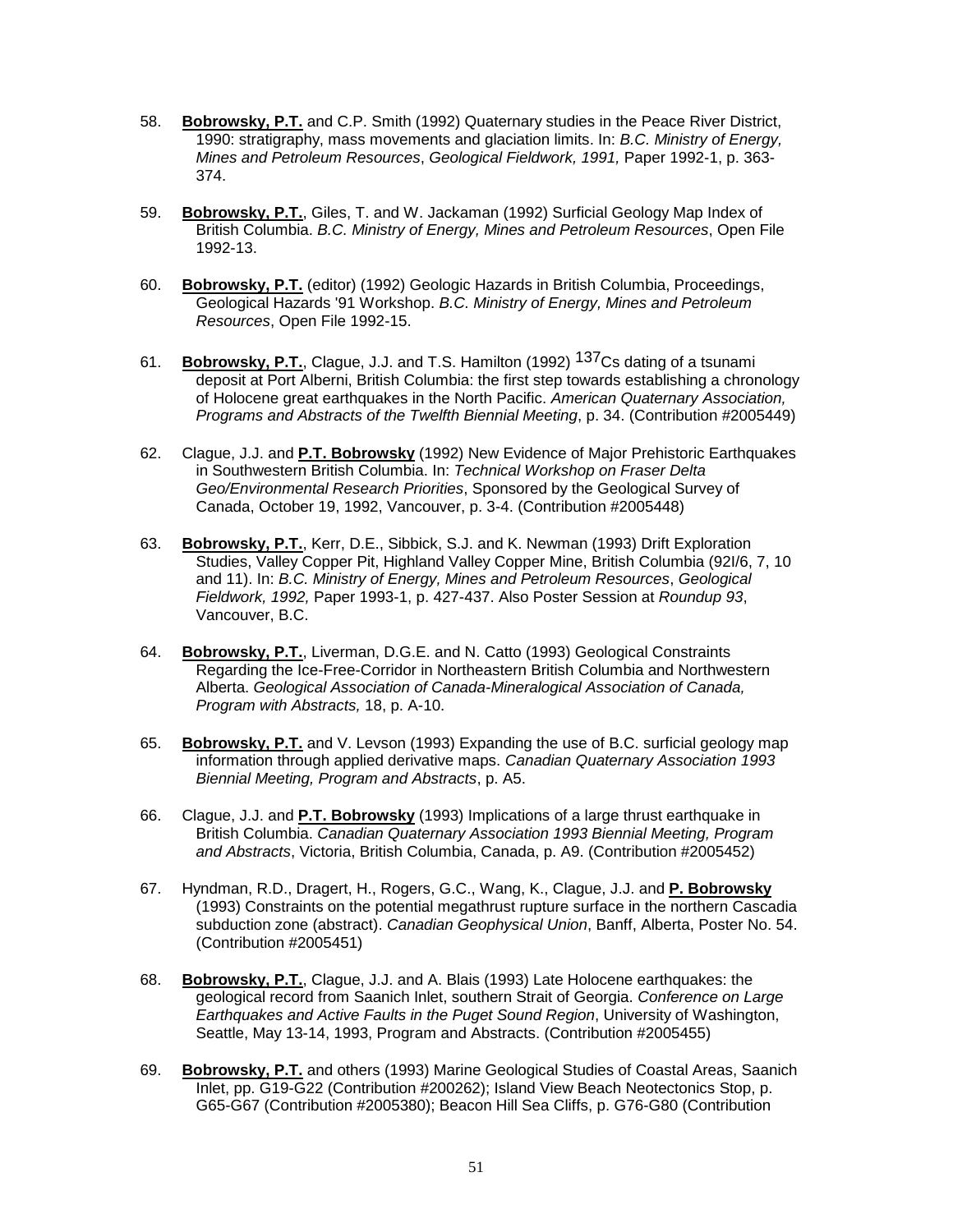#2005453); Esquimalt Lagoon, p. G97-G98 (Contribution #2005454). In: *Applied Quaternary Research, Program with Abstracts and Field Guide*, CANQUA '93.

- 70. **Bobrowsky, P.T.** (1993) Landslides in British Columbia, BC Information Circular 1993-07. Ministry of Energy, Mines and Petroleum Resources.
- 71. **Bobrowsky, P.T.** and D.G.E. Liverman (editors) (1993) Applied Quaternary Research. *Quaternary International,* Volume 20.
- 72. Clague, J.J., **Bobrowsky, P.T.** and T.S. Hamilton (1994) A Sand Sheet Deposited by the 1964 Alaska Tsunami at Port Alberni, British Columbia. *Estuarine, Coastal and Shelf Science* 38:413-421. (Contribution #46292)
- 73. Clague, J.J. and **P.T. Bobrowsky** (1994) Tsunami deposits beneath tidal marshes on Vancouver Island, British Columbia. *Geological Society of America, Bulletin* 106(10): 1293-1303. (Contribution #23793)
- 74. Clague, J.J. and **P.T. Bobrowsky** (1994) Evidence for a large earthquake and tsunami 100-400 years ago on western Vancouver Island, British Columbia. *Quaternary Research* 41(2): 176-184. (Contribution #20093)
- 75. **Bobrowsky, P.T.** and D. Meldrum (1994) Preliminary Drift Exploration Studies, Northern Vancouver Island (92L6, 92L/11). In: *B.C. Ministry of Energy, Mines and Petroleum Resources*, *Geological Fieldwork, 1993,* Paper 1994-1, p. 87-99. Also Poster Session at *Roundup 94*, Vancouver, B.C. DOI: 10.13140/RG.2.1.1853.5843
- 76. **Bobrowsky, P.T.** and D.G. Meldrum (1994) Surficial Geology of the Port McNeill Area (NTS 92L/11). *B.C. Ministry of Energy, Mines and Petroleum Resources*, Open File 1994-4. Scale 1:50,000.
- 77. **Bobrowsky, P.T.** and D.G. Meldrum (1994) Surficial Geology of the Alice Lake Area (NTS 92L/6). *B.C. Ministry of Energy, Mines and Petroleum Resources*, Open File 1994-5. Scale 1:50,000.
- 78. Meldrum, D.G. and **P.T. Bobrowsky** (1994) Drift Exploration Potential of the Port McNeill Area (NTS 92L/11). *B.C. Ministry of Energy, Mines and Petroleum Resources*, Open File 1994-11. Scale 1:50,000.
- 79. Meldrum, D.G. and **P.T. Bobrowsky** (1994) Drift Exploration Potential of the Alice Lake Area (NTS 92L/6). *B.C. Ministry of Energy, Mines and Petroleum Resources*, Open File 1994-12. Scale 1:50,000.
- 80. Panteleyev, A., **Bobrowsky, P.T.**, Nixon, G.T. and S.J. Sibbick (1994) Northern Vancouver Island Integrated Project. In: *B.C. Ministry of Energy, Mines and Petroleum Resources*, *Geological Fieldwork, 1993,* Paper 1994-1, p. 59-62.
- 81. Hussain, N., Mustard, P.S., Struik, L.C., Luternauer, J.L., Matysek, P., Sibbick, S., **Bobrowsky, P.** and W.P. Noble (1994) Results of a survey of clients for a proposed geoscience atlas of Georgia Basin, British Columbia. In: *Current Research*, 1994-E, Geological Survey of Canada, p. 65-75.
- 82. **Bobrowsky, P.T.** and C.E. Kilby (1994) A Model for Urban and Rural Aggregate Land-Use Decisions in North America: British Columbia Aggregate Resource Inventory Strategy. *Geological Society of America, Abstracts with Programs,* 26(7), p. A76.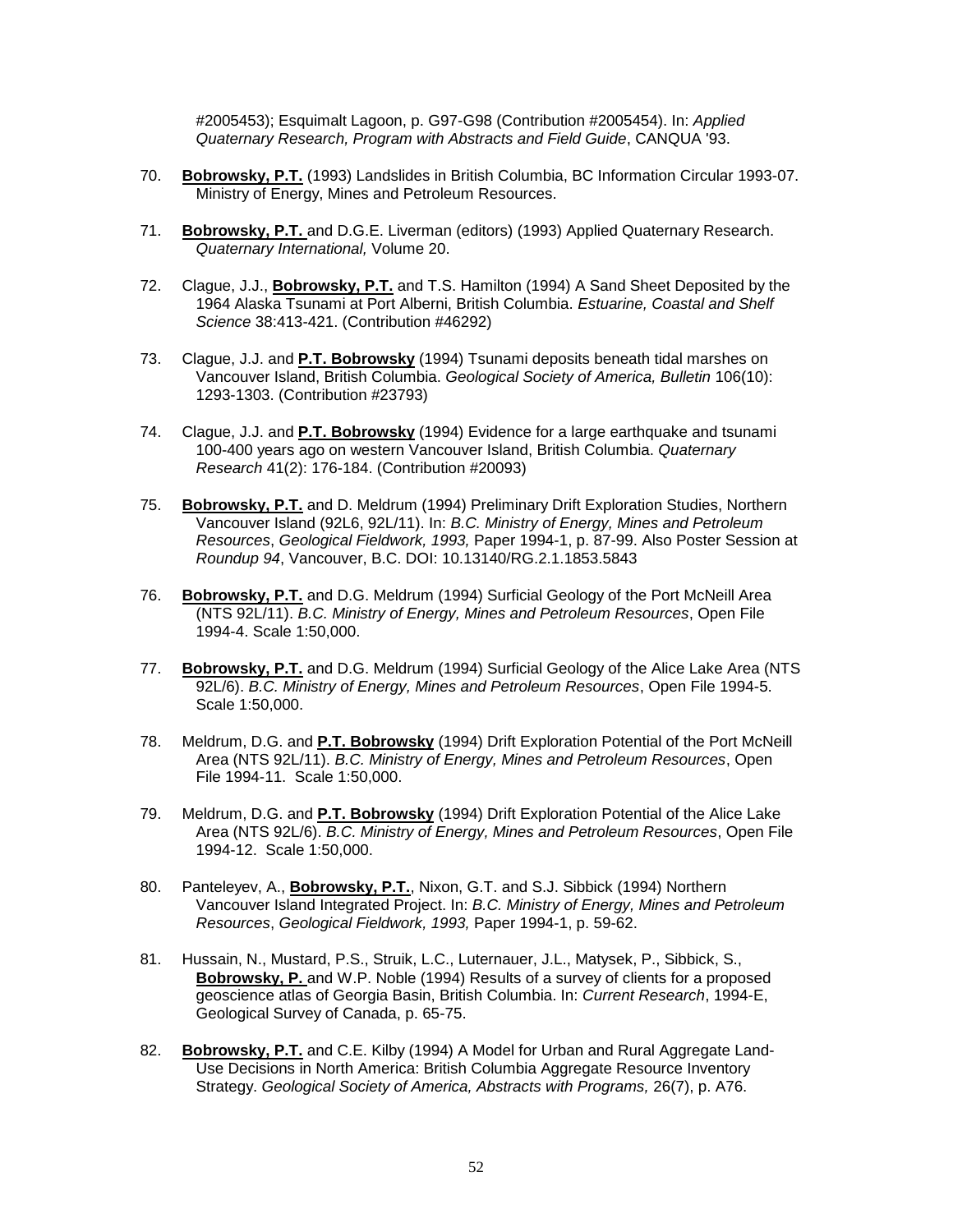- 83. **Bobrowsky, P.T.**, Huntley, D. and D.N. Proudfoot (1994) Drift Exploration Potential Maps (DEP MAP): Derivative Interpretive Maps for Mineral Exploration Generated from Surficial Geology Maps and Data. *Geological Society of America, Abstracts with Programs,* 26(7), p. A500.
- 84. Sibbick, S.J.N., Lett, R.E.W. and **P.T. Bobrowsky** (1994) Copper and Molybdenum Speciation in Glaciolacustrine Sediments Overlying Mineralization: A Natural Analogue for Long Term Metal Mobility in Mine Tailings. *Geological Society of America, Abstracts with Programs,* 26(7), p. A35.
- 85. **Bobrowsky, P.T.**, Sibbick, S.J., Newell, J.M. and P.F. Matysek (editors) (1995) Drift Exploration in the Canadian Cordillera. *B.C. Ministry of Energy, Mines and Petroleum Resources*, Paper 1995-2.
- 86. Proudfoot, D.N., **Bobrowsky, P.T.** and D.G. Meldrum (1995) Drift Exploration Potential Maps Derived from Terrain Geology Maps. In: *Drift Exploration in the Canadian Cordillera*, edited by P.T. Bobrowsky, S.J. Sibbick, J.M. Newell and P.F. Matysek. *B.C. Ministry of Energy, Mines and Petroleum Resources*, Paper 1995-2, p. 23-31.
- 87. **Bobrowsky, P.T.** (1995) Lithological Analysis in Drift Prospecting Studies. In: *Drift Exploration in the Canadian Cordillera*, edited by P.T. Bobrowsky, S.J. Sibbick, J.M. Newell and P.F. Matysek. *B.C. Ministry of Energy, Mines and Petroleum Resources*, Paper 1995-2, p. 113-120.
- 88. Huntley, D.H. and **P.T. Bobrowsky** (1995) Surficial Geology and Drift Exploration: Mahatta Creek Map Area (92L/5). In: *B.C. Ministry of Energy, Mines and Petroleum Resources*, *Geological Fieldwork, 1994,* Paper 1995-1, p. 35-48. Also Poster Session at Roundup 1996, Vancouver.
- 89. **Bobrowsky, P.T.**, Best, M., Dunn, C.E., Huntley, D.H., Lowe, C., Roberts, M., Seemann, D.A., and S.J.N. Sibbick (1995) Integrated Drift Exploration Studies on Northern Vancouver Island (92L). In: *B.C. Ministry of Energy, Mines and Petroleum Resources*, *Geological Fieldwork, 1994,* Paper 1995-1, p. 23-33. Also Poster Sessions at Roundup 1996, Vancouver and Western Canadian Geographers Association, Victoria, British Columbia, Canada.
- 90. **Bobrowsky, P.T.**, Kilby, C.E., Manson, G., and P.F. Matysek (1995) British Columbia Aggregate Inventory. In: *B.C. Ministry of Energy, Mines and Petroleum Resources*, *Geological Fieldwork, 1994,* Paper 1995-1, p. 361-364.
- 91. Huntley, D.H. and **P.T. Bobrowsky** (1995) Surficial Geology of the Mahatta Creek Area (NTS 92L/5). *B.C. Ministry of Energy, Mines and Petroleum Resources*, Open File 1995- 11. Scale 1:50,000.
- 92. Huntley, D.H. and **P.T. Bobrowsky** (1995) Drift Exploration Applicability of the Mahatta Creek Area (NTS 92L/5). *B.C. Ministry of Energy, Mines and Petroleum Resources*, Open File 1995-18. Scale 1:50,000.
- 93. 15 authors including **P.T. Bobrowsky** (1995) Summary of Coastal Geologic Evidence for Past Great Earthquakes at the Cascadia Subduction Zone. *Earthquake Spectra* 11(1):1- 18. (Contribution #2005458)
- 94. Manson, G.K. and **P.T. Bobrowsky** (1995) Modeling Aggregate Resource Potential, Vancouver Island, British Columbia. *Geological Association of Canada-Mineralogical Association of Canada, Program with Abstracts, p.* A-66.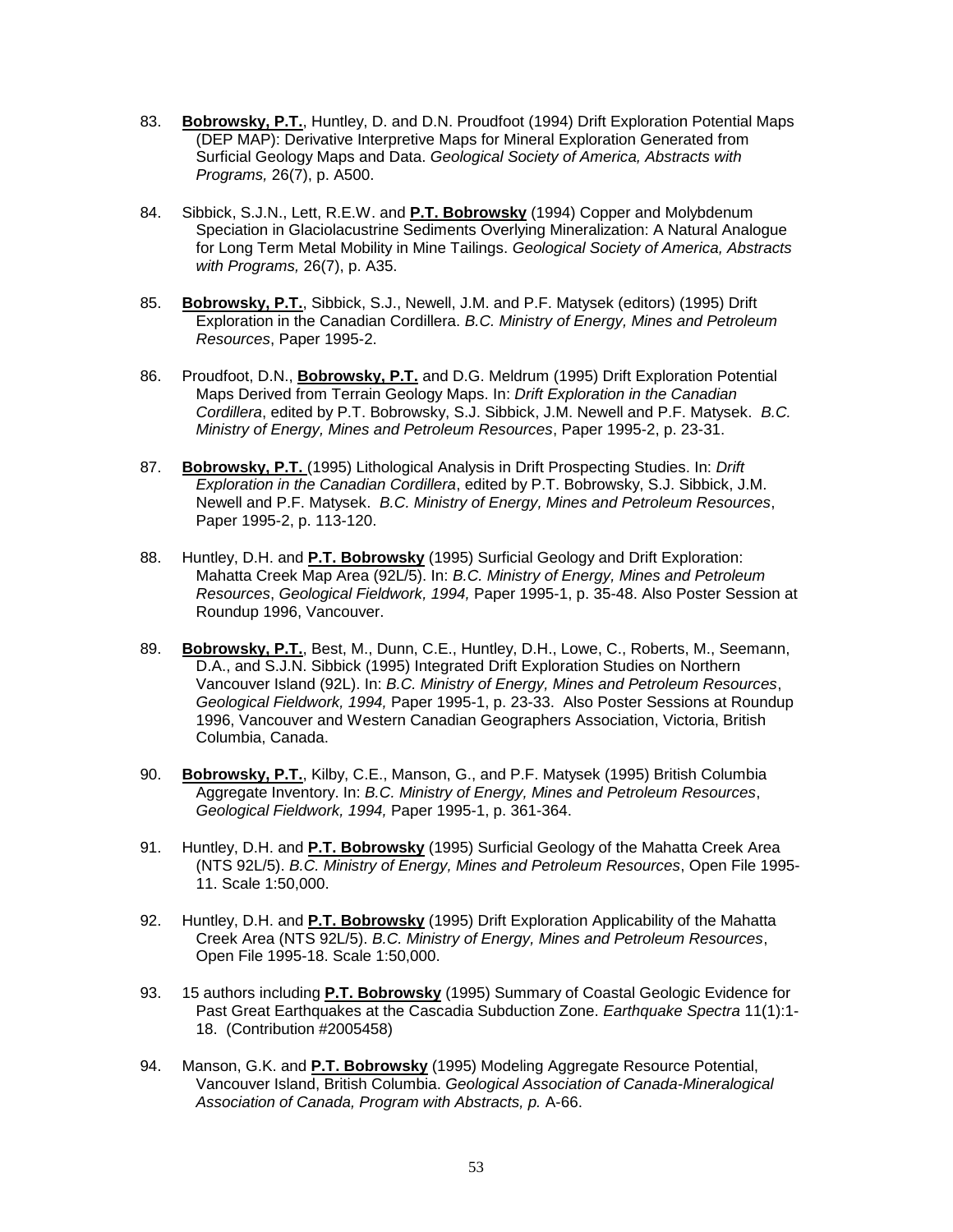- 95. Clague, J.J. and **P.T. Bobrowsky** (1995) Paleoseismicity of Western Vancouver Island, British Columbia. *Geological Association of Canada-Mineralogical Association of Canada, Program with Abstracts, p.* A-18. (Contribution #2005456)
- 96. Huntley, D.H. and **P.T. Bobrowsky** (1995) Drift Exploration in a Glaciated Coastal Montane Environment, Vancouver Island, B.C. *Geological Association of Canada-Mineralogical Association of Canada, Program with Abstracts, p.* A-116.
- 97. Best, M.E., Lowe, C., Seemann, D.A., **Bobrowsky, P.T.** and D.H. Huntley (1995) Geophysical Techniques for Drift Thickness and Bedrock Lithology Mapping: Examples from Northern Vancouver Island. *Geological Association of Canada-Mineralogical Association of Canada, Program with Abstracts, p.* A-7.
- 98. **Bobrowsky, P.T.** and J.J. Clague (1995) Quaternary Geology of Southern Vancouver Island. *Guidebook B-5 Geological Association of Canada-Mineralogical Association of Canada*, 59 p. (Contribution #2005457)
- 99. **Bobrowsky, P.T.** (1995) Terrain Mapping Guidelines and Standards in British Columbia. *Canadian Quaternary Association 1995 Biennial Meeting, Program and Abstracts*, p. CA4.
- 100. Lowe, C., Best, M.E., Seemann, D.A. and **P.T. Bobrowsky** (1995) Shallow Subsurface Mapping Using and Integrated Geophysical Approach, Northern Vancouver Island, British Columbia. *Geological Survey of Canada*, Open File 3195. doi:10.4095/205746
- 101. Clague, J.J., **Bobrowsky, P.T.** and R.D. Hyndman (1995) The Threat of a Great Earthquake in Southwestern British Columbia. *The BC Professional Engineer* 46(9): 4-8. (Contribution #25695)
- 102. 13 authors including **P.T. Bobrowsky** (1995) Radiocarbon evidence for extensive plateboundary rupture 300 years ago at the Cascadia subduction zone. *Nature* 378: 371-374. (Contribution #10395)
- 103. **Bobrowsky, P.T.**, Massey, N.W.D. and P.F. Matysek (1996) Aggregate Forum: developing an inventory that works for you! *B.C. Ministry of Energy, Mines and Petroleum Resources*, Information Circular No. 1996-6, 61 pages.
- 104. **Bobrowsky, P.T.** and S.J.N. Sibbick (1996) Till Geochemistry of the Northern Vancouver Island area (NTS 92L/5, 6, 11 and 12). *B.C. Ministry of Energy, Mines and Petroleum Resources*, Open File 1996-7.
- 105. Matheson, A., Massey, N.W.D, **Bobrowsky, P.T.**, Kilby, C.E. and G.K. Manson (1996) Aggregate Inventory of British Columbia: Private Pits; *B.C. Ministry of Energy, Mines and Petroleum Resources*, Open File 1996-5.
- 106. **Bobrowsky, P**., Massey, N., Matheson, A. and P. Matysek (1996) British Columbia Aggregate Inventory Project. In: *B.C. Ministry of Energy, Mines and Petroleum Resources*, *Geological Fieldwork, 1995,* Paper 1996-1, p. 295-297. Also Poster Session at Roundup 1996, Vancouver, British Columbia, Canada.
- 107. Panteleyev, A., **Bobrowsky, P.T.**, Nixon, G.T. and S.J. Sibbick (1996) Northern Vancouver Island Integrated Project. In: *B.C. Ministry of Energy, Mines and Petroleum Resources*, *Geological Fieldwork, 1995,* Paper 1996-1, p. 57-59.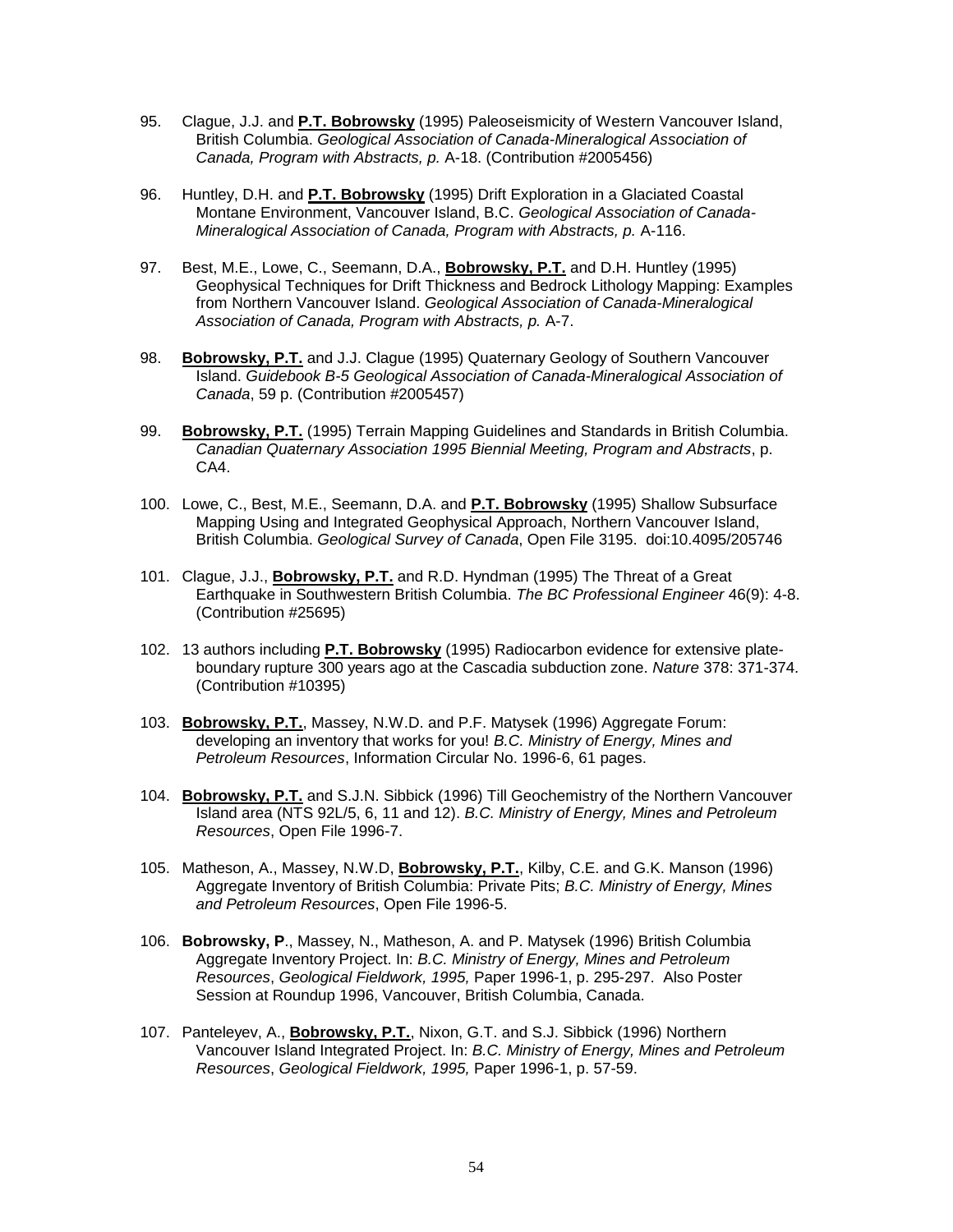- 108. **Bobrowsky, P.T.**, Massey, N.W.D. and A. Matheson (1996) Aggregate Resource Potential of the Prince George Area. *B.C. Ministry of Employment and Investment*, Open File 1996-24. (Five 1:50 000 scale maps).
- 109. Lowe, C., Best, M.E., Seemann, D.A. and **P.T. Bobrowsky** (1996) Geophysical methods for base metal exploration on northern Vancouver Island. *Society of Exploration Geophysicists, Expanded Abstracts with Author's Biographies*, Volume II, p. 1146-1149. DOI: 10.1190/1
- 110. Catto, N., Liverman, D.G.E., **Bobrowsky, P.T.** and N. Rutter (1996) Laurentide, Cordilleran and Montane Glaciation in the Peace River Region, Alberta and British Columbia, Canada. *Quaternary International* 32:21-32.
- 111. Blais, A., Clague, J.J. and **P.T. Bobrowsky** (1996) Paleoseismic evidence in late Holocene sediments, Saanich Inlet, British Columbia. *Abstracts for the Pan Pacific Hazards '96 Conference and Trade Show*, Vancouver, British Columbia, Canada, p. 33- 34. (Contribution #2005382)
- 112. **Bobrowsky, P.T.** and J.J. Clague (1996) Socio-economic effects of a great Cascadia earthquake. *Abstracts for the Pan Pacific Hazards '96 Conference and Trade Show*, Vancouver, British Columbia, Canada, p. 34-35. (Contribution #2005459)
- 113. Berger, A.R. and **P.T. Bobrowsky** (1996) Geoindicators in the assessment of rapid environmental change. *Geological Society of America, Abstracts with Programs,* 28(7), p. A80.
- 114. **Bobrowsky, P.T.** (1996). Geosciences for environmental planning and management: the contribution of COGEOENVIRONMENT to global issues. *Geological Society of America, Abstracts with Programs,* 28(7), p. A79.
- 115. de Mulder, F.J. and **P.T. Bobrowsky** (1996) International Union of Geological Sciences active in environmental planning. *Environmental Geology* 28(2): 113-115.
- 116. Hyndman, R.D., Rogers, G.C., Dragert, H., Wang, K., Clague, J.J., Adams, J. and **P.T. Bobrowsky** (1996) Giant Earthquakes Beneath Canada's West Coast. *Geoscience Canada* 23(2): 63-72.
- 117. **Bobrowsky, P.T.** (1996) The Geology of Sand and Gravel Deposits in British Columbia. In: *Aggregate Forum: Developing an Inventory that Works for You! Report of Proceedings, edited by Bobrowsky, P.T., Massey, N.W.D. and P.F. Matysek;* B.C. Ministry of Energy, Mines and Petroleum Resources, Information Circular 1996-6
- 118. **Bobrowsky, P.T.**, Leboe, E.R., Dixon-Warren, A. and A. Ledwon (1997) Eagle Bay Project: Till Geochemistry of the Adams Plateau (82M/4) and North Barriere Lake (82M/5) map areas. In: *B.C. Ministry of Employment and Investment*, *Geological Fieldwork, 1996,* Paper 1997-1, p. 413-421.
- 119. Dixon-Warren, A., **Bobrowsky, P.T.**, Leboe, E.R. and A. Ledwon (1997) Eagle Bay Project: Surficial Geology of the Adams Plateau (82M/4) and North Barriere Lake (82M/5) map areas. In: *B.C. Ministry of Employment and Investment*, *Geological Fieldwork, 1996,* Paper 1997-1, p. 405-411.
- 120. Matheson, A., MacDougall, D., **Bobrowsky, P.T.** and N. Massey (1997) Okanagan Aggregate Potential Project. In: *B.C. Ministry of Employment and Investment*, *Geological Fieldwork, 1996,* Paper 1997-1, p. 347-352.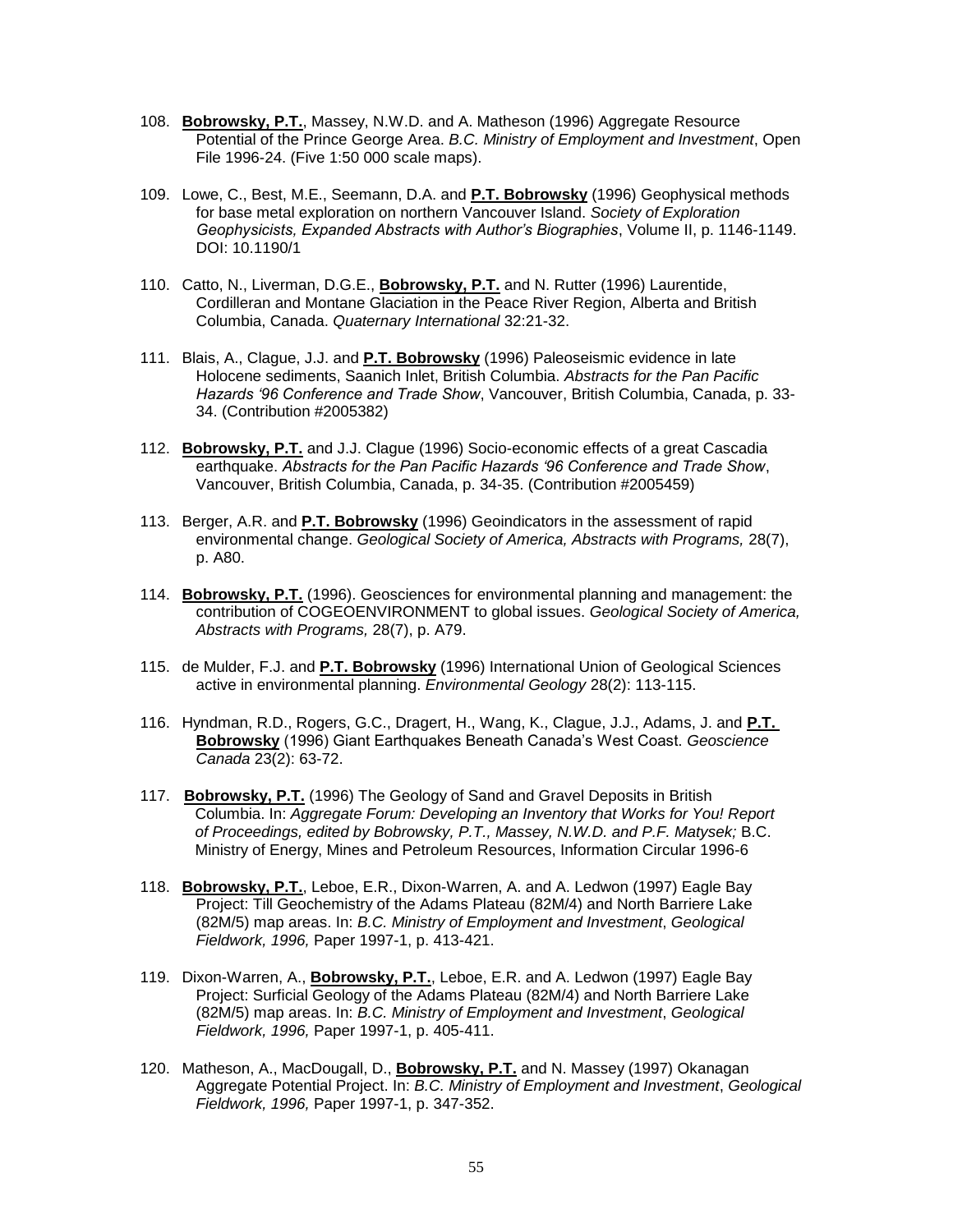- 121. Leboe, E.R., **Bobrowsky, P.T.**, Dixon-Warren, A. and A. Ledwon (1997) Terrain geology map of the North Barriere Lake area, NTS 82 M/5, scale 1:50 000*; B.C. Ministry of Employment and Investment*, Open File 1997-6.
- 122. Dixon-Warren, A., **Bobrowsky, P.T.**, Leboe, E.R. and A. Ledwon (1997) Terrain geology map of the Adams Plateau area, NTS 82 M/4, scale 1:50 000*; B.C. Ministry of Employment and Investment*, Open File 1997-7.
- 123. Lowe, C., Best, M.E., **Bobrowsky, P.T.** and D.A. Seemann (1997) Integrated Geophysics for Mineral Exploration in Drift Covered Volcanic Terranes: Examples from Northern Vancouver Island, Canada. *Geophysical Prospecting* 46(3): 201-225. (Contribution #1996159)
- 124. Blais, A., Clague, J.J., **Bobrowsky, P.T.** and R.T. Patterson (1997) Paleoseismic evidence in late Holocene sediments, Saanich Inlet, B.C. *Canadian Journal of Earth Sciences* 34:1345-1357. (Contribution #1996249)
- 125. **Bobrowsky, P.T.**, Leboe, E.R., Dixon-Warren, A., Ledwon, A., MacDougall, D. and S.J. Sibbick (1997) Till Geochemistry of the Adams Plateau - North Barriere Lake Area (82M/4 and 5). *BC Ministry of Employment and Investment*, Open File 1997-9.
- 126. Clague, J.J., **Bobrowsky, P.T.**, Guilbault, J-P. and R.W. Mathewes (1996) Sea Level Change: Late Holocene sea level change, south-coastal British Columbia. In: *Paleoseismology and Seismic Hazards, southwestern British Columbia*, compiled and edited by J.J. Clague, Geological Survey of Canada, Bulletin 494, p. 20-34.
- 127. Clague, J.J. and **P.T. Bobrowsky** (1996) Tsunami. In: *Paleoseismology and Seismic Hazards, southwestern British Columbia*, compiled and edited by J.J. Clague, Geological Survey of Canada, Bulletin 494, p. 34-43.
- 128. Clague, J.J. and **P.T. Bobrowsky** (1996) Liquefaction: Saanich Inlet. In: *Paleoseismology and Seismic Hazards, southwestern British Columbia*, compiled and edited by J.J. Clague, Geological Survey of Canada, Bulletin 494, p. 64-67.
- 129. **Bobrowsky, P.T.** (1997) Conference Review: Pan Pacific '96 Hazards Conference and Trade Show. *Geoscience Canada*, 23, p. 158.
- 130. **Bobrowsky, P.T.** (1997) Surficial Geology of Northern Vancouver Island area. *BC Ministry of Employment and Investment*, Open File 1997-8. 1:100,000 map.
- 131. **Bobrowsky, P.T.**, Evans, S.G., Clague, J.J., VanDine, D.F. and J.N. Hutchinson (1997) GIS Landslide Hazard Mapping in South Central British Columbia, Canada. IAEG Congress, Athens, Greece. *Engineering Geology and the Environment (Poster Presentation).* (Contribution #2005463)
- 132. **Bobrowsky, P.T.**, Massey, N. and A. Matheson (1997) Geoenvironmental Mapping: A method for aggregate resource evaluation. *Geological Association of Canada-Mineralogical Association of Canada, Program with Abstracts,* A13-A14.
- 133. Chung, C.-J., **Bobrowsky, P.**, Guthrie, R. and E. van der Flier-Keller (1997) Quantitative Predictive Models for Landslide Hazard Mapping, Northern Vancouver Island, British Columbia. *Geological Association of Canada-Mineralogical Association of Canada, Program with Abstracts,* A26-A27. (Contribution #2005462)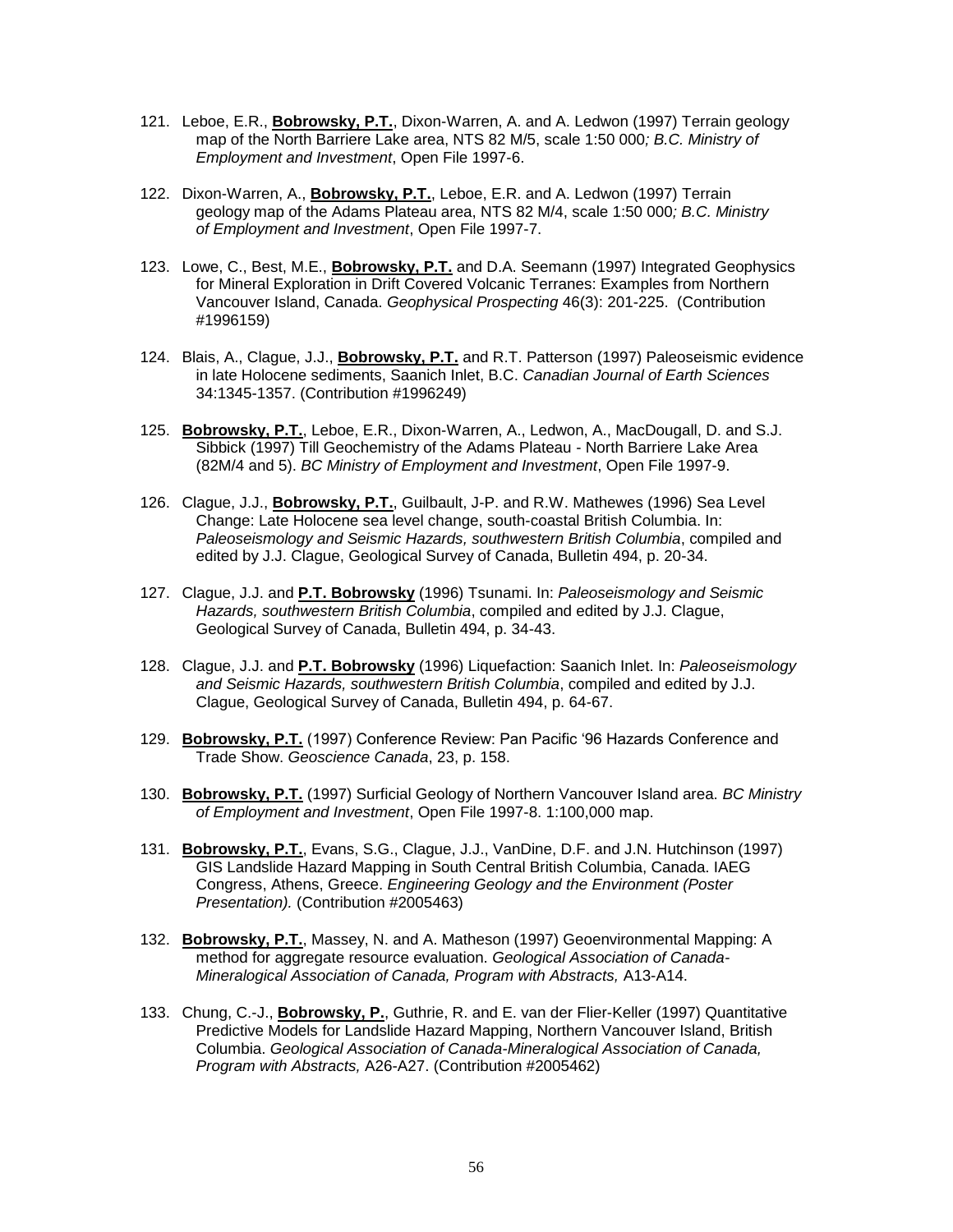- 134. Nelson, J., Sibbick, S., Hoy, T., **Bobrowsky, P.** and M. Cathro (1997) The Paleozoic Massive Sulphide Project: an investigation of Yukon-Tanana correlatives in British Columbia. In: *B.C. Ministry of Employment and Investment, Geological Fieldwork 1996*, Paper 1997-1, p. 183-186.
- 135. **Bobrowsky, P.T.** (Editor) (1998) *Aggregate Resources: A Global Perspective*. A.A. Balkema Publishers, Rotterdam, The Netherlands.
- 136. **Bobrowsky, P.T.** and G. Manson (1998) Modelling Sand and Gravel Deposits. In*: Aggregate Resources: A Global Perspective*, edited by P.T. Bobrowsky, A.A. Balkema Publishers, Rotterdam, The Netherlands, pages 231-254.
- 137. Hutchinson, I., **Bobrowsky, P.T.**, Clague, J.J. and R. Mathewes (1997) Tsunami Runup and Recurrence as Recorded in Deposits of Nearshore Lakes on the Emerging West Coast of Vancouver Island, British Columbia. *Geological Association of Canada-Mineralogical Association of Canada, Program with Abstracts,* p. A-71 (Contribution #2005460) and 8th Biennial Meeting of the *Canadian Quaternary Association*, Program with Abstracts, p. 35. (Contribution #2005461)
- 138. **Bobrowsky, P.T.** (1998) Aggregate Resources in global perspective. In*: Aggregate Resources: A Global Perspective*, edited by P.T. Bobrowsky, A.A. Balkema Publishers, Rotterdam, The Netherlands, pages 1-8.
- 139. Clague, J.J., **Bobrowsky, P.T.**, Hutchinson, I. and R. W. Mathewes (1998) Geological evidence for past large earthquakes in southwest British Columbia. In: *Current Research*, Part E, Geological Survey of Canada, Paper 90-1E, p. 217-224.
- 140. Paulen, R.C., **Bobrowsky, P.T.**, Little, E.C., Prebble, A.C. and A. Ledwon (1998) Surficial Deposits in the Louis Creek and Chu Chua Creek area. In: *B.C. Ministry of Employment and Investment*, *Geological Fieldwork, 1997,* Paper 1998-1, p. 16-1 - 16-12.
- 141. Paulen, R.C., **Bobrowsky, P.T.**, Little, E.C., Prebble, A.C. and A. Ledwon (1998) Terrain Geology of the Chu Chua Creek area, NTS 92 P/8E, scale 1:50 000; *B.C. Ministry of Employment and Investment,* Open File 1998-3.
- 142. Paulen, R.C., **Bobrowsky, P.T.**, Little, E.C., Prebble, A.C. and A. Ledwon (1998) Terrain Geology of the Louis Creek area, NTS 92 P/1E, scale 1:50 000; *B.C. Ministry of Employment and Investment,* Open File 1998-2.
- 143. Lett, R.E., **Bobrowsky, P.**, Cathro, M. and A. Yeow (1998) Geochemical Pathfinders for Massive Sulphide Deposits in the Southern Kootenay Terrane. In: *B.C. Ministry of Employment and Investment*, *Geological Fieldwork, 1997,* Paper 1998-1, p. 15-1 - 15-9.
- 144. **Bobrowsky, P.T.**, Paulen, R., Little, E., Prebble, A., Ledwon, A. and R. Lett (1998) Till Geochemistry of the Louis Creek - Chu Chua Creek area (NTS 92P/1E and 92P/8E). *BC Ministry of Energy and Mines*, Open File 1998-6.
- 145. **Bobrowsky, P.T.**, Chung, J-C., Garson, D. and R. Guthrie (1998) Quantitative Landslide Hazard Mapping on Northern Vancouver Island, BC, Canada. In: *8 th Congress of the International Association of Engineering Geology and the Environment*, edited by D.P. Moore and O. Hungr, p. 2031-2037. A.A. Balkema, Rotterdam, The Netherlands. (Contribution #2005465)
- 146. **Bobrowsky, P.T.**, Massey, N.W.D. and A. Matheson (1998) Aggregate Resource Potential Mapping. In: 8<sup>th</sup> Congress of the International Association of Engineering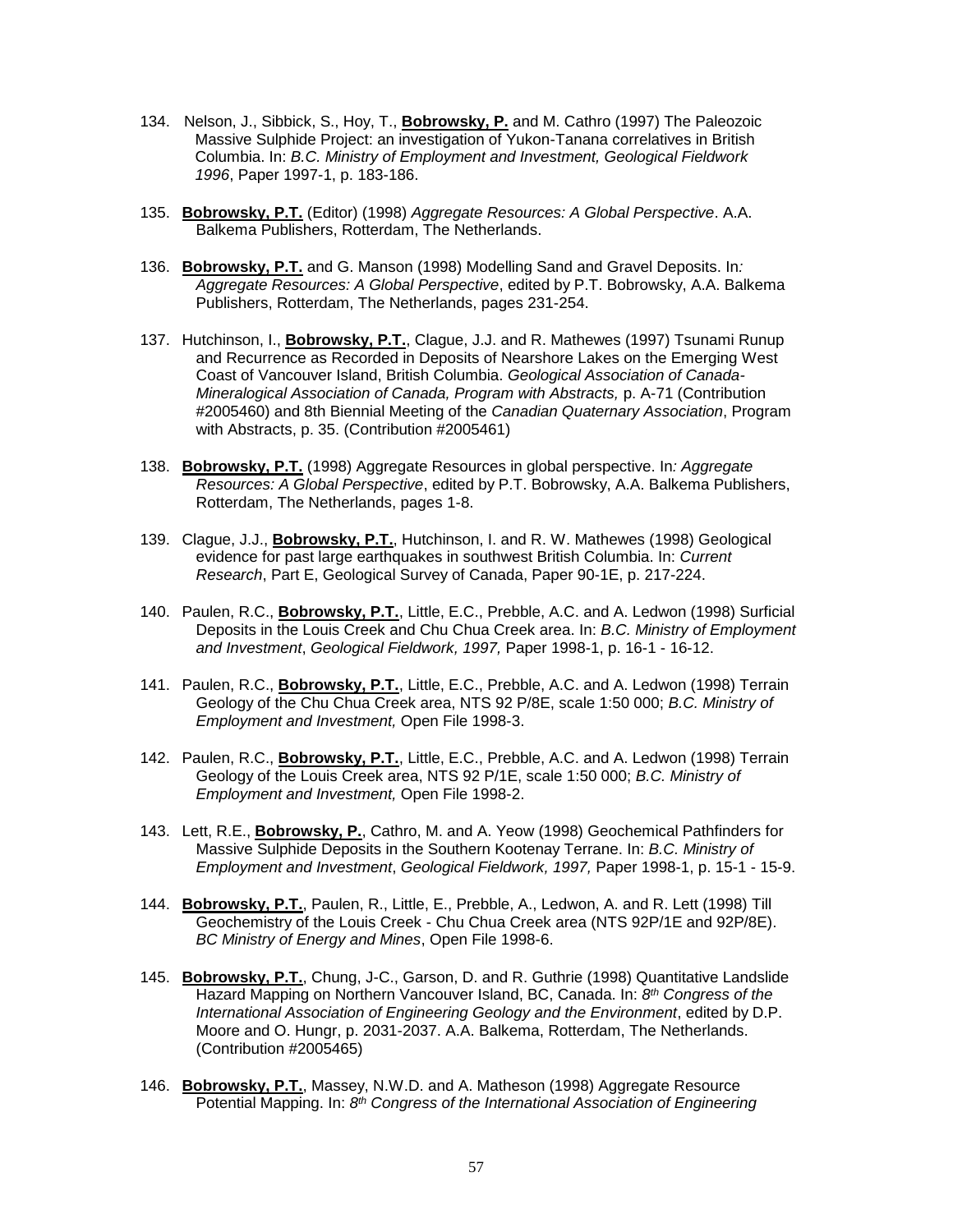*Geology and the Environment*, edited by D.P. Moore and O. Hungr, p. 2817-2813. A.A. Balkema, Rotterdam, The Netherlands.

- 147. Huntley, D.H., **Bobrowsky, P.T.** and J.J. Clague (1998) Late Wisconsinan Deglaciation of Saanich Inlet, Southeastern Vancouver Island, British Columbia. *Geological Association of Canada-Mineralogical Association of Canada, Program with Abstracts,* 18, p. A-82.
- 148. Blais-Stevens, A., Clague, J.J. and **P.T. Bobrowsky** (1998) Holocene Sedimentation in Saanich Inlet, B.C.: Implications for Prehistoric Earthquake Activity. *Geological Association of Canada-Mineralogical Association of Canada, Program with Abstracts,*  18, p. A-10. (Contribution #2005374)
- 149. **Bobrowsky, P.T.** (1998) Vancouver to Alaska Coastal Geology. Tour 1, Technical Tour Guide Book, *8 th International Association of Engineering Geology and the Environment*, September 21-25, 1998, Vancouver, British Columbia, Canada.
- 150. Huntley, D.H., **Bobrowsky, P.T.**, Clague, J.J. and C. Bowman (1998) Integrated geomorphic and limnologic study: Saanich Inlet watershed, Vancouver Island, British Columbia. *Geological Society of America, Program with Abstracts*, Toronto, Ontario, Canada, p. A136. (Contribution #2005464)
- 151. Huntley, D., Mosher, D., **Bobrowsky, P.T.**, Clague, J.J. and R. Kung (1998) Deglaciation and sea-level history of the Saanich Inlet area, southeastern Vancouver island, British Columbia. *American Geophysical Union, 1998 Fall Meeting, 6-10 December, San Francisco, California, USA, EOS Transactions*, Volume 79, p. 508.
- 152. Matheson, A., Paulen, R., **Bobrowsky, P.T.** and N. Massey (1998) Okanagan Aggregate Potential Project. In: *B.C. Ministry of Employment and Investment, Geological Fieldwork 1997*, Paper 1998-2, p. 29a-1.
- 153. Huntley, D.H., **Bobrowsky, P.T.** and J.J. Clague (1998) Late Wisconsinan deglaciation of Saanich Inlet, southeastern Vancouver Island, British Columbia. *CEOR's Third Annual Research Workshop*; Centre for Earth and Ocean Research, *CEOR Report 1998-1*, p. 8-9.
- 154. **Bobrowsky, P.T.**, Massey, N.W.D. and A. Matheson (1998) Aggregate Resource Potential of the Okanagan Area, NTS 82E/3,4,5,6,11,12,13,14 and 82L/3,4,5,6,11,12,13,13, scale 1:50,0000. BC Ministry of Employment and Investment, Open File 1998-05.
- 155. Massey, N.W.D., Matheson, A. and **P.T. Bobrowsky** (1998) Aggregate Resource Potential of the Nanaimo Area, NTS 92B/13, 92C/16, 92F/1, 2, 7, 8 and 92G/4, scale 1:50,000. BC Ministry of Employment and Investment, Open File 1998-12.
- 156. **Bobrowsky, P.T.**, Matheson, A., Paulen, R. and N. Massey (1999) Aggregate Potential Project for the Nanaimo Area, Vancouver Island (NTS 92B, C, F and G). In: *B.C. Ministry of Energy and Mines*, *Geological Fieldwork, 1998,* Paper 1999-1, p. 279-284.
- 157. Paulen, R., **Bobrowsky, P.T.**, Lett, R.E., Bichler, A.J. and C. Wingerter (1999) Till Geochemistry in the Kootenay, Slide Mountain and Quesnel Terranes. In: *B.C. Ministry of Energy and Mines, Geological Fieldwork, 1998,* Paper 1999-1, p. 307-319.
- 158. **Bobrowsky, P.T.**, Lett, R., Paulen, R. and W. Jackaman (1999) Till Geochemistry in the Kootenay Terrane. *16th Annual Cordilleran Exploration Roundup*, January 26-29,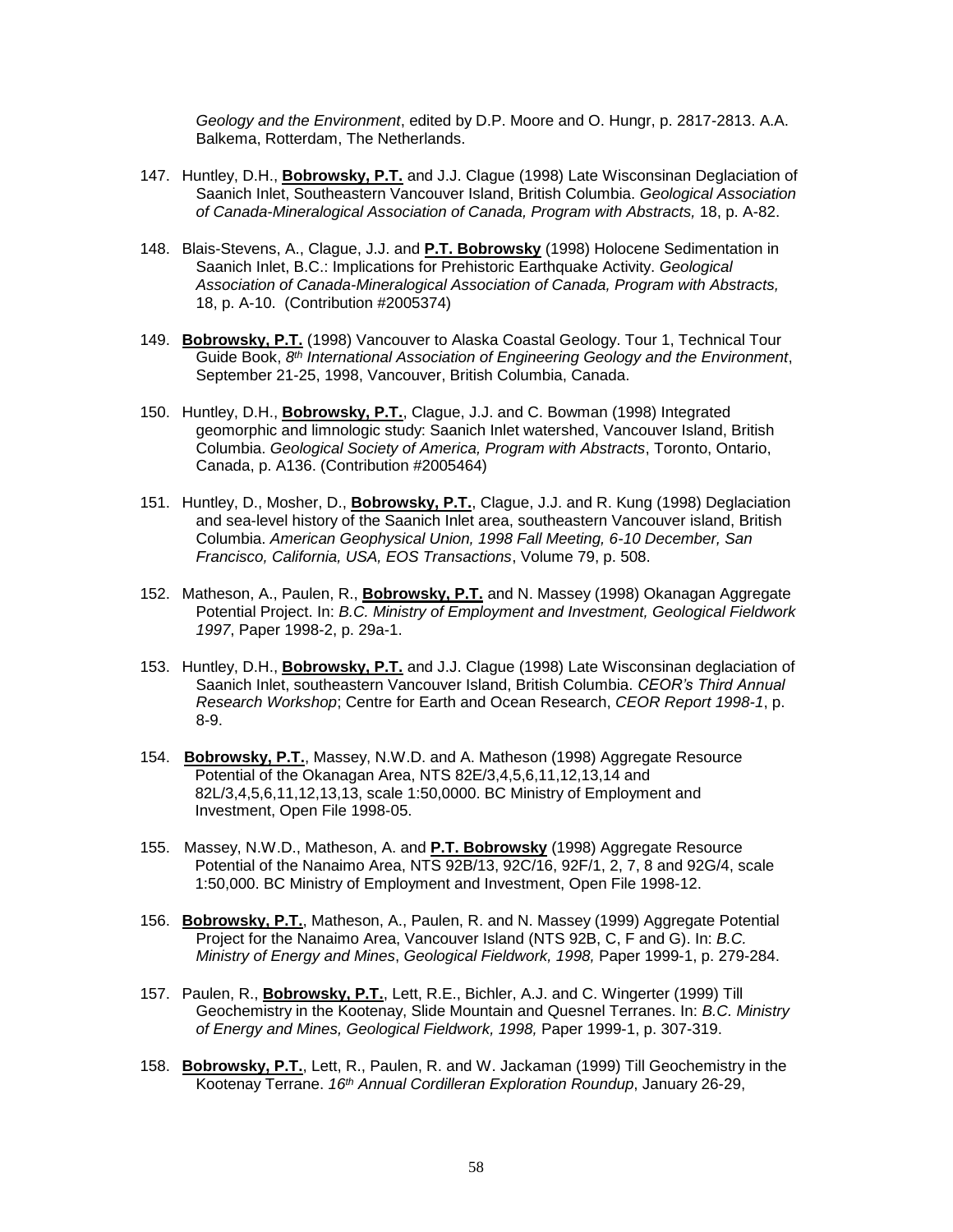sponsored by the BC and Yukon Chamber of Mines, Vancouver, British Columbia, Canada, Abstracts, p. 2-3.

- 159. Huntley, D.H., Bowman, C. and **P.T. Bobrowsky** (1999) Palaeogeographic reconstruction of southeastern Vancouver Island, British Columbia: implications for palaeoclimate and palaeoecology. Paper presented at the *42nd Annual Meeting of the Western Division of the Canadian Association of Geographers.* Okanagan University, Kelowna, British Columbia, Canada, 11-13 March, *1999.* p. 9.
- 160. Lopez, G., **Bobrowsky, P.T.**, Clague, J.J. and I. Hutchinson (1999) Tsunami Deposits in a Freshwater Lake: Kakawis Lake, B.C. *Proceedings of the 1999 Canadian Coastal Conference*, Royal Roads University, Victoria, British Columbia, Canada, Volume 2, p. 943-944. (Contribution #2005466)
- 161. Bowman, C., **Bobrowsky, P.T.** and D. Huntley (1999) Late Pleistocene to Holocene Evolution of Southern Vancouver Island Based on Freshwater Sediment Records. *Proceedings of the 1999 Canadian Coastal Conference*, Royal Roads University, Victoria, British Columbia, Canada, Volume 1, p. 247-264.
- 162. Paulen, R., **Bobrowsky, P.T.** and R.E. Lett (1999) Utilizing trace element and whole rock till geochemistry in exploration for polymetallic mineral occurrences in the Southern Interior of British Columbia. *19th International Geochemical Exploration Symposium*, April 10-16, Vancouver, British Columbia, Canada, Symposium and Abstracts Volume, p. 95
- 163. Dixon-Warren, A., **Bobrowsky, P.T.** and R. Lett (1999) Exploration for gold and massive sulphide deposits in south central British Columbia using integrated till sampling and surficial mapping. *19th International Geochemical Exploration Symposium*, April 10-16, Vancouver, British Columbia, Canada, Symposium and Abstracts Volume, p. 67.
- 164. Clague, J.J., **Bobrowsky, P.T.**, Hutchinson, I., Mathewes, R. and J.P. Guilbault (1999) Geologic evidence for great earthquakes and their tsunamis along the west coast of North America. *XVth INQUA Congress*. Abstracts, Durban, South Africa, p. 41-42. (Contribution #2005470)
- 165. **Bobrowsky, P.T.**, Clague, J.J., Hutchinson, I. and G. Lopez (1999) Earthquake-induced land subsidence and sedimentation on the west coast of Canada. *XVth INQUA Congress*. Abstracts, Durban, South Africa, p. 25-26. (Contribution #2005474)
- 166. Clague, J.J. and **P.T. Bobrowsky** (1999) The Geologic Signature of Great Earthquakes off Canada's West Coast. *Geoscience Canada*, 26(1):1-17. (Contribution #2005473)
- 167. **Bobrowsky, P.T.** (1999) Cordilleran Glaciers and Quaternary Stratigraphy. In: *Drift Exploration in Glaciated Terrain*, Short Course for the 19th IGES (International Geochemical Exploration Symposium), Vancouver, British Columbia, Canada, p. 28-66.
- 168. **Bobrowsky, P.T.** (editor) (1999) Applied Geochemical Methods Field Trip Guidebook, South Central British Columbia. 19<sup>th</sup> IGES Fieldtrip, April 16-19, Vancouver, BC.
- 169. Huntley, D., Bowman, C. and **P. Bobrowsky** (1999) Lake Coring and Geomorphic Mapping in Southeastern Vancouver Island: Preliminary Interpretation of Late Wisconsinan and Holocene Palaeogeographic, Climatic and Ecologic Records. *CEOR's Fourth Annual Research Workshop*; Centre for Earth and Ocean Research, *CEOR Report 99-1*, pages 7-8.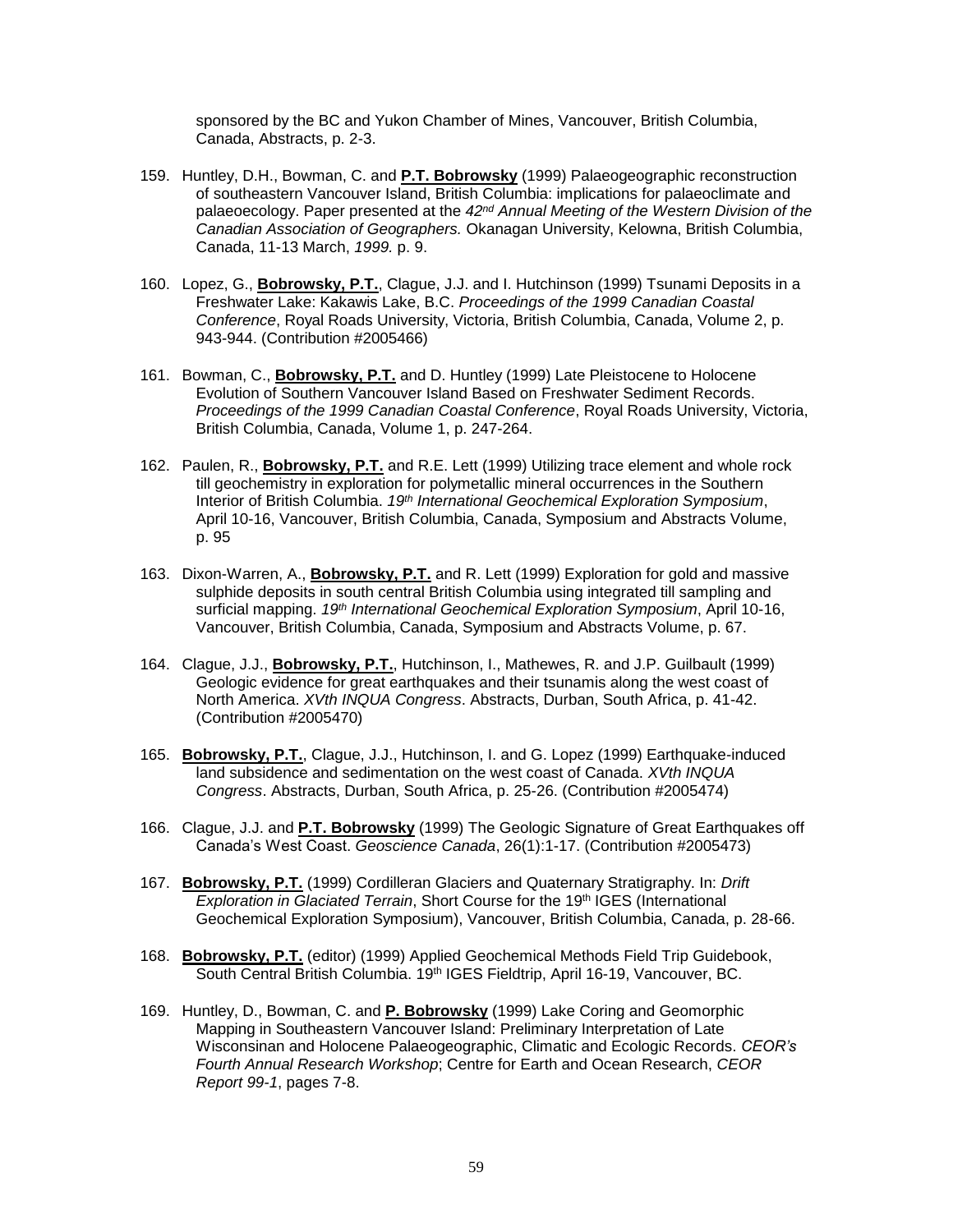- 170. Clague, J.J. and **P.T. Bobrowsky** (1999) The AD 1700 giant earthquake at the Cascadia subduction zone. *Geological Society of America, Cordillera Section Annual Meeting*, Berkeley, California, USA, June 1-3, Abstracts with Program, 31(6): A45. (Contribution #2005474)
- 171. Hutchinson, I., **Bobrowsky, P.T.** and J.J. Clague (1999) 3000 years of tectonics and tsunamis revealed in the sediments of lakes on the west coast of Vancouver, Island, British Columbia. *Geological Society of America, Cordillera Section Annual Meeting*, Berkeley, California, USA, June 1-3, Abstracts with Program, 31(6): A64. (Contribution #2005469)
- 172. Clague, J.J., **Bobrowsky, P.T.** and I. Hutchinson (1999) A review of geological records of large tsunamis at Vancouver Island, British Columbia and implications for hazard. *Quaternary Science Reviews* 19(9): 849-863. (Contribution #2005472)
- 173. Hutchinson, I., **Bobrowsky, P.**, Clague, J. and R. Mathewes (1999) Cascadia Paleotsunamis: reconstructing recurrence and runup from lake deposits on Vancouver Island. *Tsunami Society Symposium*, Honolulu, Hawaii, USA, May 25-27 (Contribution #2005468)
- 174. Huntley, D., Mosher, D., Kung, R., and **P. Bobrowsky** (1999) Vertical dimensions of Late Wisconsinan Glaciation and Relative Sea Level Change: Southeastern Vancouver Island, British Columbia. *Meeting of the Canadian Quaternary Association - Canadian Geomorphological Research Group*, Calgary, Alberta, Canada, Program and Abstracts, p. 29.
- 175. Lopez, G.I**., Bobrowsky, P.T.**, Clague, J.J. and I. Hutchinson (1999) The use of lowelevation lake core data as evidence of Late Holocene tsunamis. *Meeting of the Canadian Quaternary Association - Canadian Geomorphological Research Group*, Calgary, Alberta, Canada, Program and Abstracts, p. 42. (Contribution #2005467)
- 176. **Bobrowsky, P.T.** and N.W. Rutter (1999) Quaternary Stratigraphy of the Northern Rocky Mountain Trench, British Columbia. *Meeting of the Canadian Quaternary Association - Canadian Geomorphological Research Group*, Calgary, Alberta, Canada, Program and Abstracts, p. 7.
- 177. Bowman, C., Huntley, D. and **P. Bobrowsky** (1999) Late Quaternary Evolution of the Greater Victoria Area, Southeastern Vancouver Island, British Columbia. *Meeting of the Canadian Quaternary Association - Canadian Geomorphological Research Group*, Calgary, Alberta, Canada, Program and Abstracts, p. 9-10.
- 178. Hutchinson, I., Guilbault, J-P, Clague, J.J. and **P.T. Bobrowsky** (2000) Tsunamis and tectonic deformation at the northern Cascadia margin: a 3000-year record from Deserted Lake, Vancouver Island, British Columbia, Canada. *The Holocene* 10(4): 429- 439. (Contribution #2005476)
- 179. Boxwell, J.E., Hutchinson, I., Clague, J.J., **Bobrowsky, P.T.** and G. Lopez (2000) Diatom biostratigraphy as a tool to detect tsunamis in Kakawis Lake, Vancouver Island, Canada. *Geological Society of America - Cordilleran Section, 96th Annual Meeting*, Vancouver, British Columbia, Canada, Abstracts with Program, 32(6): A5 (Contribution #2005478)
- 180. **Bobrowsky, P.T.**, Paulen, R. and R. Lett (2000) A 3-D model of glacial dispersal from south-central British Columbia. *Geological Society of America - Cordilleran Section, 96th*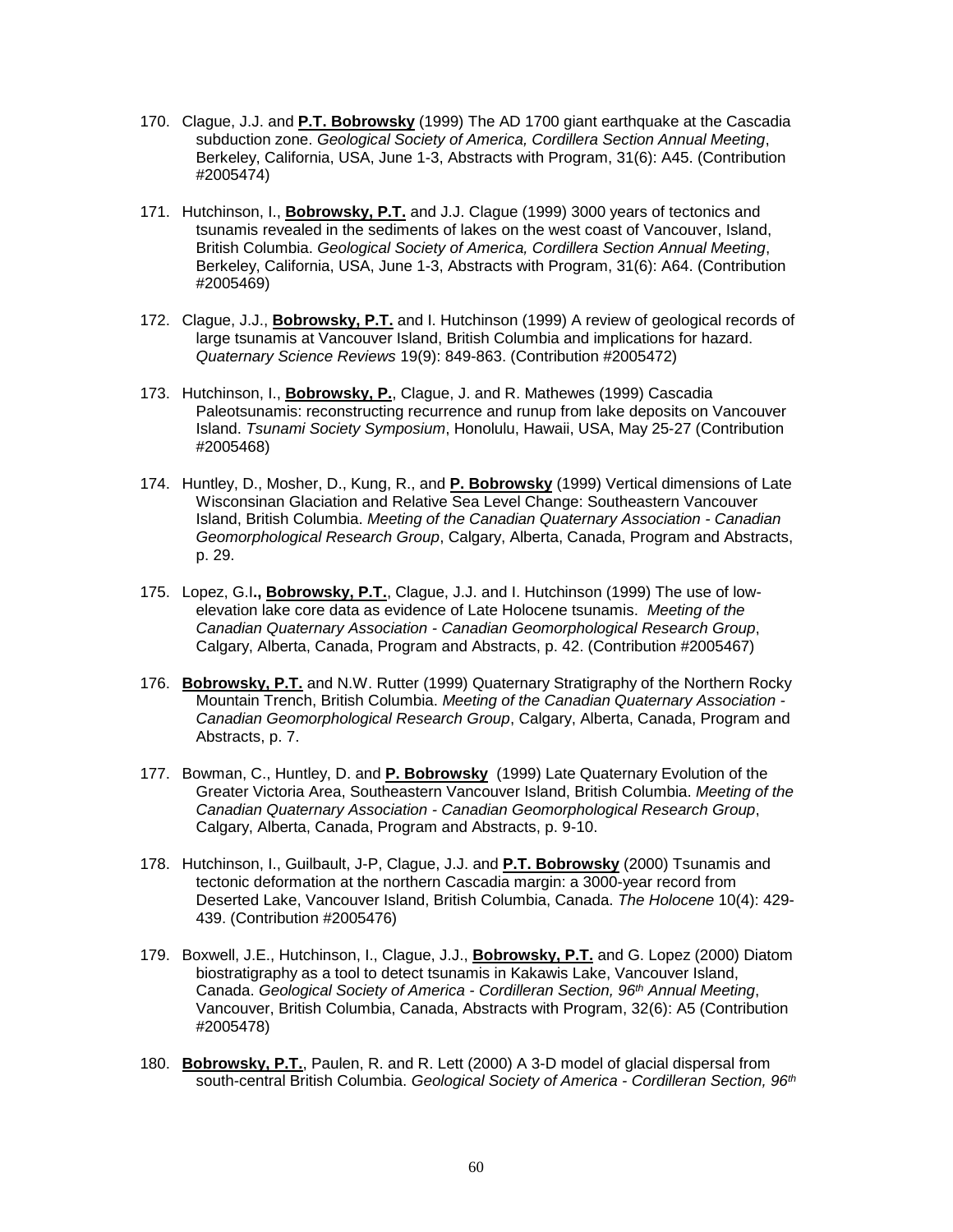*Annual Meeting*, Vancouver, British Columbia, Canada, Abstracts with Program, 32(6): A-4 to A-5

- 181. Huntley, D., Mosher, D., Kung, R., Franklin, R. and **P. Bobrowsky** (2000) Digital reconstruction of Late Wisconsinan ice retreat and relative sea level: southeastern Vancouver Island, British Columbia. *Geological Society of America - Cordilleran Section, 96th Annual Meeting*, Vancouver, British Columbia, Canada, Abstracts with Program, 32(6): A-20
- 182. Catto, N.R., **Bobrowsky, P.T.** and D.G.E. Liverman (editors) (2000) In Honorarium: Nat Rutter. *Quaternary International,* Volume 68/71. doi:10.1016/S1040-6182(00)00027-6
- 183. Paulen, R., **Bobrowsky, P.T.**, Lett, R.E., Jackaman, W., Bichler, A.J. and C. Wingerter (2000) Till Geochemistry of the Chu Chua - Clearwater area, BC (Parts of NTS 92P/8 and 92P/9). *BC Ministry of Energy and Mines*, Open File 2000-17.
- 184. Paulen, R., **Bobrowsky, P.T.**, Lett, R.E., Jackaman, W., Bichler, A.J. and C. Wingerter (2000) Till Geochemistry of the Shuswap Highlands area, BC (Parts of NTS 83M/3, 82L/13 and 82L/14). *BC Ministry of Energy and Mines*, Open File 2000-18.
- 185. Bichler, A.J. and **P.T. Bobrowsky** (2000) Aggregate reclamation in North America. *Extended Abstracts for Special Symposium C-4-Economic, Environmental and Social Impacts of Small-Scale Mining, 31st International Geological Congress*, 6-17 August, Rio de Janeiro, Brazil.
- 186. **Bobrowsky, P.T.**, Brink, J. and A.J. Bichler (2000) A case study in landslides and cultural heritage sites: the significance of Head-Smashed-In Buffalo Jump, Alberta, Canada. *Programs and Abstracts of the 31st International Geological Congress*, 6-17 August, Rio de Janeiro, Brazil. (Contribution #2005479)
- 187. Bichler, A.J. and **P.T. Bobrowsky** (2000) Coastal mapping in British Columbia: an intricate tool for resource management. *Abstracts with Programs, Geological Society of America, Cordilleran Section, 96th Annual Meeting*, Vancouver, British Columbia, Canada, Abstracts with Program, 32(6): A-3.
- 188. Lopez, G.I. and **P.T. Bobrowsky** (2000) Lacustrine evidence for seismic sea waves on the west coast of British Columbia, Canada. *Coasts at the Millennium, Proceedings of the 17th International Conference of The Coastal Society*, p. 380-387, Portland, Oregon, USA.
- 189. Hutchinson, I., Clague, J.J., **Bobrowsky, P.T.** and H.F.L. Williams (2000) Investigations of Cascadia paleoseismicity in southwestern BC and northern most Washington State. In: *Great Cascadia Earthquake Tricentennial*, compiled by J.J. Clague, B.F. Atwater, K. Wang, Y. Wang, and I. Wong, p. 61. Penrose Conference 2000, Oregon Dept. Geology and Mineral Industries, Special Paper 33. (Contribution #2005477)
- 190. Hickin, A.S., Brooks, E.D., Dixon-Warren, A.B, and **P.T. Bobrowsky** (2000) Aggregate Resource Potential of the Sea to Sky Highway. *B.C. Ministry of Energy and Mines*, Open File 2000-30. Scale 1:50,000. Digital map only.
- 191. Bichler, A. and **P.T. Bobrowsky** (2000) Barkerville Project: Regional Till Geochemistry (93H4, 5) and Orientation (93A/14) studies. In: *B.C. Ministry of Energy and Mines, Geological Fieldwork 1999,* Paper 2000-1, p. 383-396.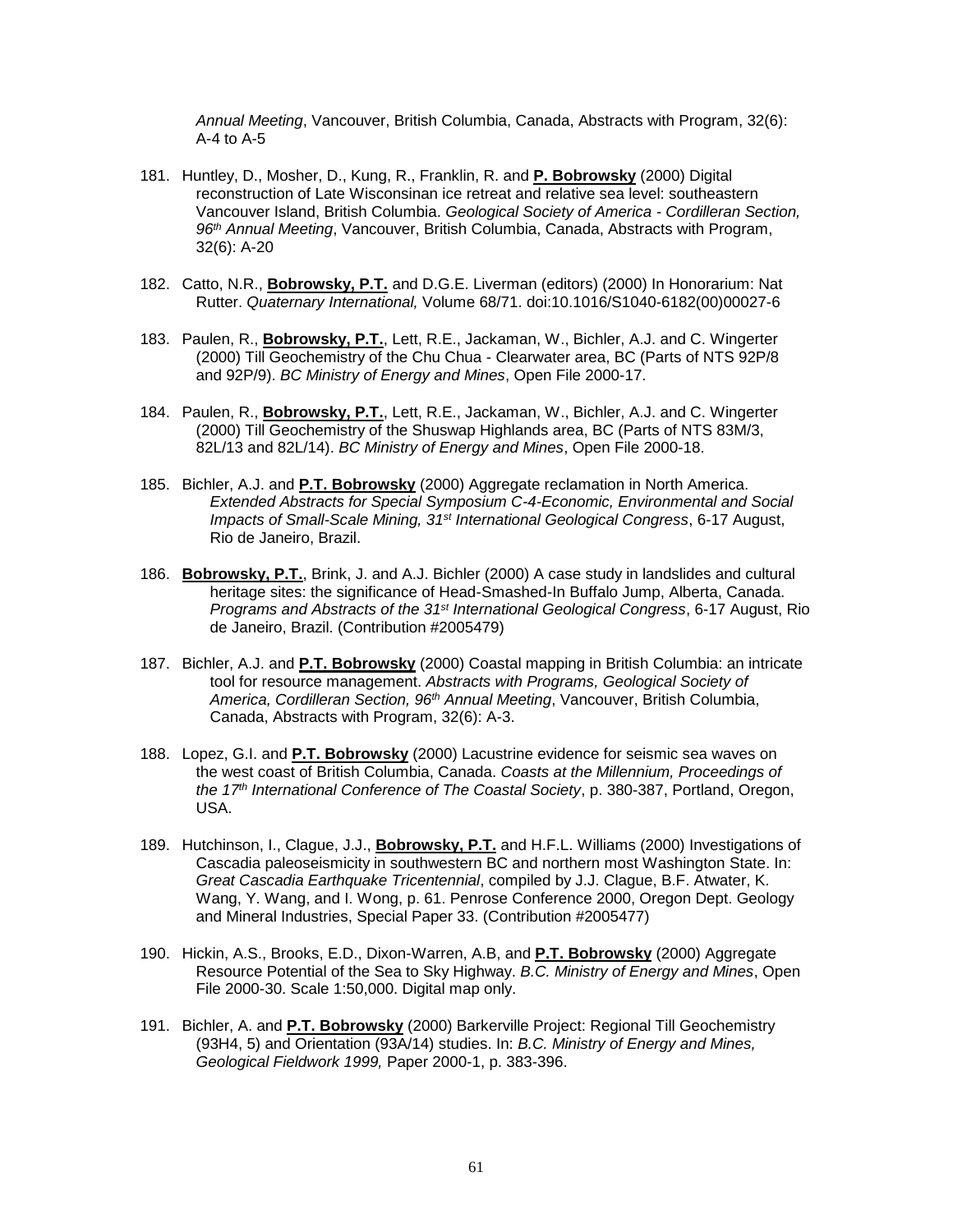- 192. **Bobrowsky, P.**, Brink, J. and A. Bichler (2001) Landslides and Head-Smashed-In Buffalo Jump, Alberta, Canada (UNESCO World Heritage Site). In: *Landslide Risk Mitigation and Protection of Cultural and Natural Heritage*, edited by Kyoji Sassa, p. 85-94. Proceedings of UNESCO/IGCP Symposium, 15-19 January, Tokyo, Japan. (Contribution #2005482)
- 193. Hickin, A.S., Brooks, E.D. and **P.T. Bobrowsky** (2001) Sea-To-Sky Aggregate Potential Mapping Project. In: *B.C. Ministry of Energy and Mines, Geological Fieldwork 2000,* Paper 2001-1, p. 411-421.
- 194. **Bobrowsky, P.T.** (2001) Tsunamis and ground subsidence on Canada's West Coast. *Geological Association of Canada-Mineralogical Association of Canada, Program with Abstracts,* 26, p. 15. (Contribution #2005483)
- 195. Hickin, A., Brooks, E., Dixon-Warren, A. and **P.T. Bobrowsky** (2001) Sea-to-Sky Aggregate Potential Map. *B.C. Ministry of Energy and Mines*, Open File 2001-12. Scale 1:50,000. Digital map and database only.
- 196. Bichler, A.J. and **P.T. Bobrowsky** (2001) Sand, Gravel and the Community: A look at North American Reclamation Practices. In: *Aggregate 2001 - Environment and Economy*, Volume 2, edited by P. Kuula-Vaisanen and R. Uusinoka, Tampere University of Technology, p. 341-358. Finland.
- 197. **Bobrowsky, P.T.** (contributor) (2001) *Trip 2 Industrial Minerals: Vancouver Island and Lower Mainland*. 37th Forum on the Geology of Industrial Minerals Field Trip Guidebook, edited by R.C. Paulen. May 23-25, 2001, Victoria, British Columbia, Canada.
- 198. Hickin, A.S., E.D. Brooks and **P.T. Bobrowsky** (2004) Aggregate Potential Mapping on the Sea-to-Sky Highway, BC. In: *37th Forum on the Geology of Industrial Minerals with an emphasis on Western North America*, edited by G. Simandl, W.J. McMillan and N.D. Robinson, May 23-25, Victoria, British Columbia, Canada, p. 287-291.
- 199. Bowman, C. and **P. Bobrowsky** (2001) Determination of Heavy Metal Concentrations and Associated Health Hazards in the Soils of Victoria, British Columbia. *Canadian Quaternary Association 2001 Biennial Meeting, Program and Abstracts, Whitehorse, Yukon*, Canada, p. 30.
- 200. Hickin, A.S. and **P.T. Bobrowsky** (2001) Application of Ground Penetrating Radar in Tropical Diamond and Gold Placer Exploration, Maple Creek, Guyana. *Canadian Quaternary Association 2001 Biennial Meeting, Program and Abstracts, Whitehorse, Yukon*, Canada, p. 41.
- 201. Bichler, A. and **P. Bobrowsky** (2001) Aggregate Mine Reclamation Practices into the 21st Century. *Canadian Quaternary Association 2001 Biennial Meeting, Program and Abstracts, Whitehorse, Yukon*, Canada, p. 26-27.
- 202. Gutsell, J., Clague, J.J., **Bobrowsky, P.T.** and I. Hutchinson (2001) Architecture, Stratigraphy and Sedimentology of a Fjord-head Delta, Zeballos, British Columbia. *Geological Society of America, Program with Abstracts*, 23(6): A454. (Contribution #2005480)
- 203. Massey, N.W.D., Matheson, A. and **P.T. Bobrowsky** (2001) Aggregate Resource Potential Maps - A Planning Tool useful for Explorationists. *Canadian Institute of Mining*. Industrial Minerals Forum, Vancouver, British Columbia, Canada, October.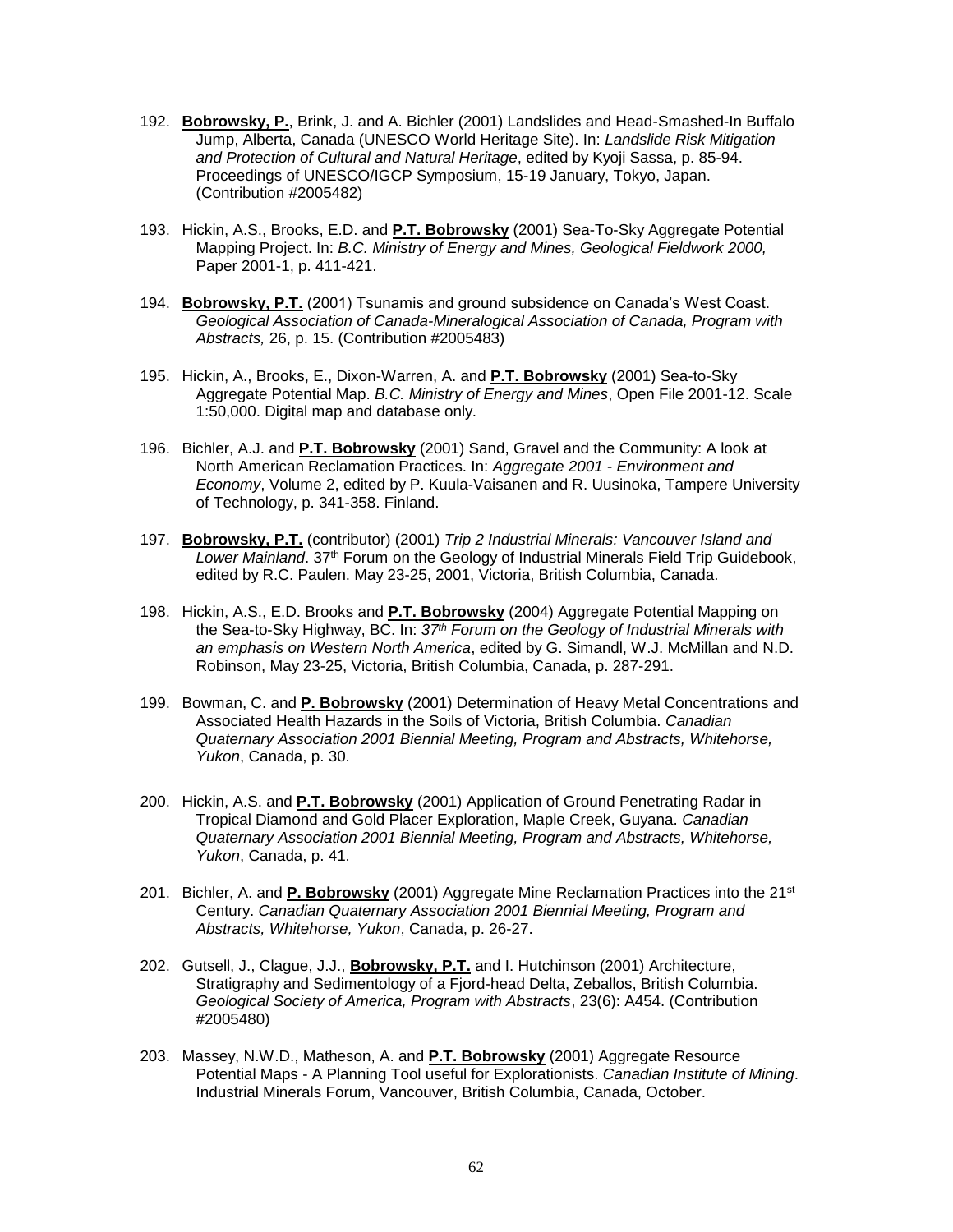- 204. McClenaghan, M.B., **Bobrowsky, P.T.**, Hall, G.E.M. and S.J. Cook (Editors) (2001) *Drift Exploration in Glaciated Terrain*. Special Publication No. 185, Geological Society of London, 350 p.
- 205. **Bobrowsky, P.T.** and A.J. Bichler (2001) Till Geochemistry of the Wells Stony Lake area, B.C. (NTS 93H/4N and 93H/5S). *B.C. Ministry of Energy and Mines*, Open File 2001-10.
- 206. Bowman, C. and **P. Bobrowsky** (2001) Urban geochemistry and associated health hazards in the sediments of Victoria, British Columbia. *Geological Society of America, Program with Abstracts*, 33(6): A361.
- 207. Hickin, A.S., Brooks, E.S. and **P.T. Bobrowsky** (2001) North Coast Aggregate Potential Project. *B.C. Ministry of Energy and Mines*, Open File 2001-19. Scale 1:50,000. Digital map and database only.
- 208. Huntley, D.H., **Bobrowsky, P.T.** and J.J. Clague (2001) Ocean Drilling Program Leg169S: surficial geology, stratigraphy and geomorphology of the Saanich Inlet area, southeastern Vancouver Island, British Columbia. *Marine Geology* 174(1-4): 27-41.
- 209. **Bobrowsky, P.T.** (editor) (2002) *Geoenvironmental Mapping: methods, theory and practice*. Introduction. In: *Geoenvironmental Mapping: methods, theory and practice*, edited by P.T. Bobrowsky, p. 1-7. Swets and Zeitlinger Publishing, The Netherlands. (Contribution #2005486)
- 210. Chung, C.J.., **Bobrowsky, P.T.** and R. Guthrie (2002) Quantitative prediction model for landslide hazard mapping, Tsitika and Schmidt Creek Watersheds, Northern Vancouver Island, British Columbia, Canada. In: *Geoenvironmental Mapping: methods, theory and practice*, edited by P.T. Bobrowsky, p. 697-716. Swets and Zeitlinger Publishing, The Netherlands. (Contribution #2005484)
- 211. Kelly, R.I. and **P.T. Bobrowsky** (2002) Aggregate Potential Mapping. In: *Geoenvironmental Mapping: methods, theory and practice*, edited by P.T. Bobrowsky, p. 195-222. Swets and Zeitlinger Publishing, The Netherlands.
- 212. **Bobrowsky, P.**, Cathro, M. and R. Paulen (2002) Quaternary geology reconnaissance studies 92I/2 and 7. In: *B.C. Ministry of Energy and Mines, Geological Fieldwork 2001,* Paper 2002-1, p. 397-402. (Contribution #20080422)
- 213. Bichler, A.J., Brooks, E.D. and **P.T. Bobrowsky** (2002) Sunshine Coast Aggregate Potential Mapping Project. In: *B.C. Ministry of Energy and Mines, Geological Fieldwork 2001,* Paper 2002-1, p. 403-408. (Contribution #20080423)
- 214. Bichler, A.J., Brooks, E.D. and **P.T. Bobrowsky** (2002) Sunshine Coast Aggregate Potential Mapping Project. Ministry of Energy and Mines, Geological Survey Branch, Open File 2002-14 (CD Version only). (Contribution #20080424)
- 215. Bowman, C. and **P.T. Bobrowsky** (2002) Urban geochemistry of Victoria, British Columbia, Canada. *Geological Society of America, Program with Abstracts*, 34(6): 419. (Contribution #20080425)
- 216. **Bobrowsky, P.** and N. Catto (Editors) (2003) Urban and Quaternary Geology, New Zealand and Eastern Australasia. *Quaternary International*, Volume 103, 90 pages. (Contribution #2005485)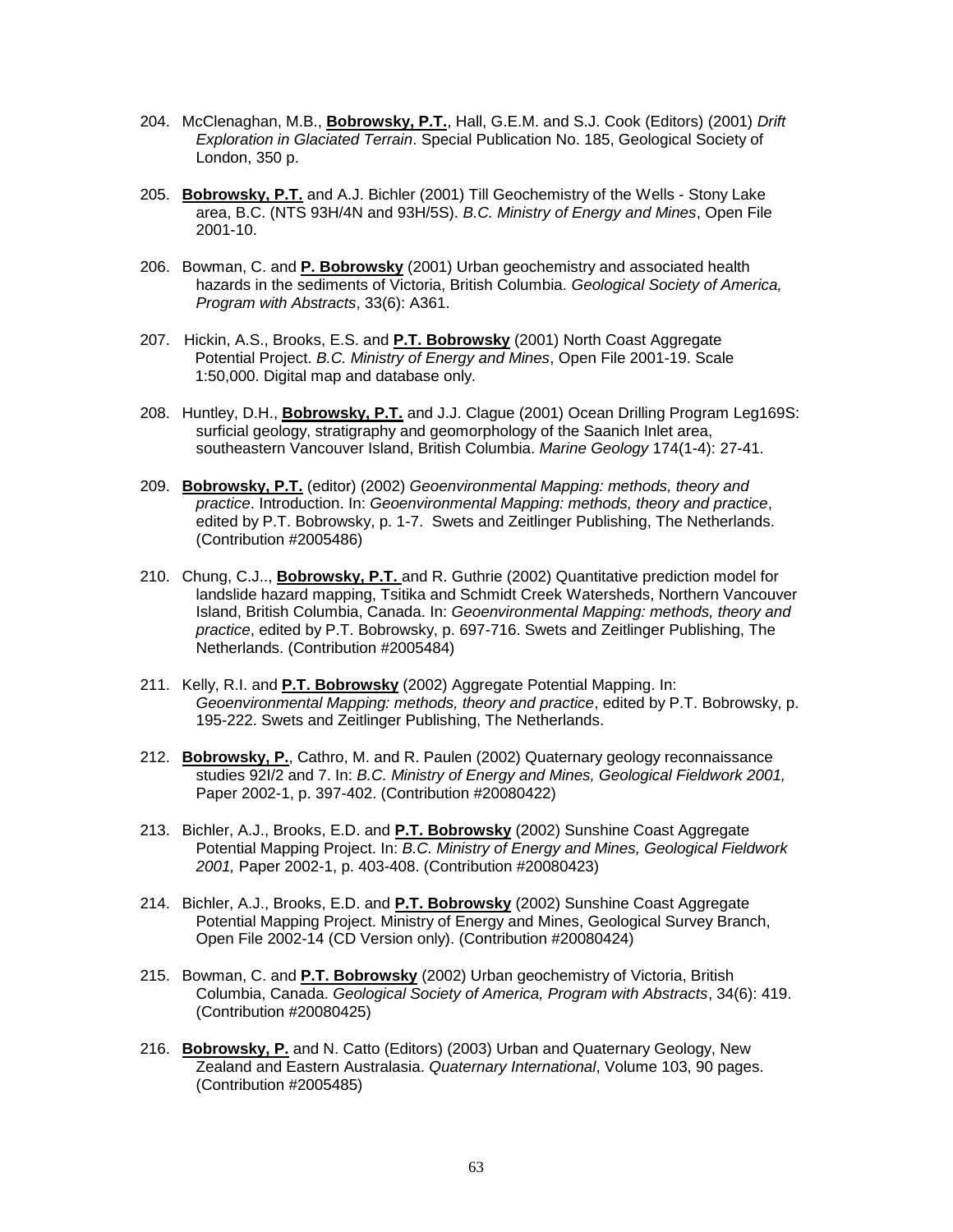- 217. Bowman, C. and **P.T. Bobrowsky** (2003) Health and the Urban Geochemical Environment, Victoria, British Columbia, Canada. *6 th International Symposium on Environmental Geochemistry, Program and Abstracts, Edinburgh, Scotland*, p. 140. (Contribution #20080428)
- 218. Bichler, A.J., **Bobrowsky, P.T.** and M.E. Best (2003) Multi-parameter assessment of slope movements in glaciolacustrine sediments, Quesnel River Valley, British Columbia. *Geohazards 2003, 3rd Canadian Conference on Geotechnique and Natural Hazards, Edmonton, Alberta, Canada, Conference Proceedings*, p. 169-176. (Contribution #2005489)
- 219. Hickin, A.S., Paulen, R.C. and **P.T. Bobrowsky** (2003) Ground penetrating radar in fluvial placer exploration, Maple Creek, Guyana. *XVIth, INQUA Congress*. Abstracts, p. 82. (Contribution #20080430)
- 220. Hickin, A.S., **Bobrowsky, P.T.** and R.C. Paulen (2003) Imaging Fluvial Architectural Elements of a Buried Valley using Ground Penetrating Radar, Maple Creek, Guyana. *Geological Association of Canada-Mineralogical Association of Canada, Program with Abstracts,* Vancouver, British Columbia, Canada, 25-28 May, Volume 28, p. 75. (Contribution #20080431)
- 221. Paulen, R.C. and **P.T. Bobrowsky** (2003) Multiphase Flow of Late Wisconsin Ice in the Quesnel Highlands: Piecing Together Discordant Ice Flow Indicators. *Geological Association of Canada-Mineralogical Association of Canada, Program with Abstracts,* Vancouver, British Columbia, Canada, 25-28 May, Volume 28, p. 30.
- 222. Paulen, R.C., **P.T. Bobrowsky** and M. Fenton (2003) Spectacular, Large-Scale Deformation Structures in Glaciolacustrine Sediments, Peace River, Alberta, Canada. *XVIth INQUA Congress*. Abstracts, p. 64. (Contribution #20080433)
- 223. Davis, J., Berg, T., Schuster, R., Highland, L., **Bobrowsky, P.** and P. Gori (2003) Consensus strategies to acquire accurate landslide damage cost data and apply insights to mitigation. *Geological Society of America, Abstracts with Program,* 35(6): 107-108. (Contribution #2005487)
- 224. Bichler, A. and **P. Bobrowsky** (2003) Quaternary geology of the Hydraulic map sheet (NTS 93/A12). *British Columbia Geosciences, Research and Development Branch*, Open File 2003-7, Scale 1:50,000. (Contribution #20080435)
- 225. Bowman, C.A., **Bobrowsky, P.T.** and O. Selinus (2003) Medical Geology: Applied Relevance in the Earth Sciences. *Episodes*, Vol. 26, No. 4, p. 270-278. (Contribution #20080436)
- 226. Hickin, A.S. and **P.T. Bobrowsky** (2003) Imaging Fluvial Architecture Using Ground Penetrating Radar, Maple Creek, Guyana. *Geological Society of America, Abstracts with Program,* 35(6):219. (Contribution #20080434)
- 227. Bichler, A.J., **Bobrowsky, P.T.**, Best, M.E., Douma, M., Hunter, J., Calvert, T. and R. Burns (2003) A stratigraphic and multi-geophysical approach to landslide investigation: the Quesnel Forks landslide. *Geological Society of America, Abstracts with Program,*  35(6):311-312. (Contribution #2005488)
- 228. Gutsell, J., Clague, J.J., Best, M.E., **Bobrowsky, P.T.** and I. Hutchinson (2004) Architecture and Evolution of a Fjord-Head Delta, Western Vancouver Island, British Columbia. *Journal of Quaternary Science*, 19(5):497-511. (Contribution #2005490)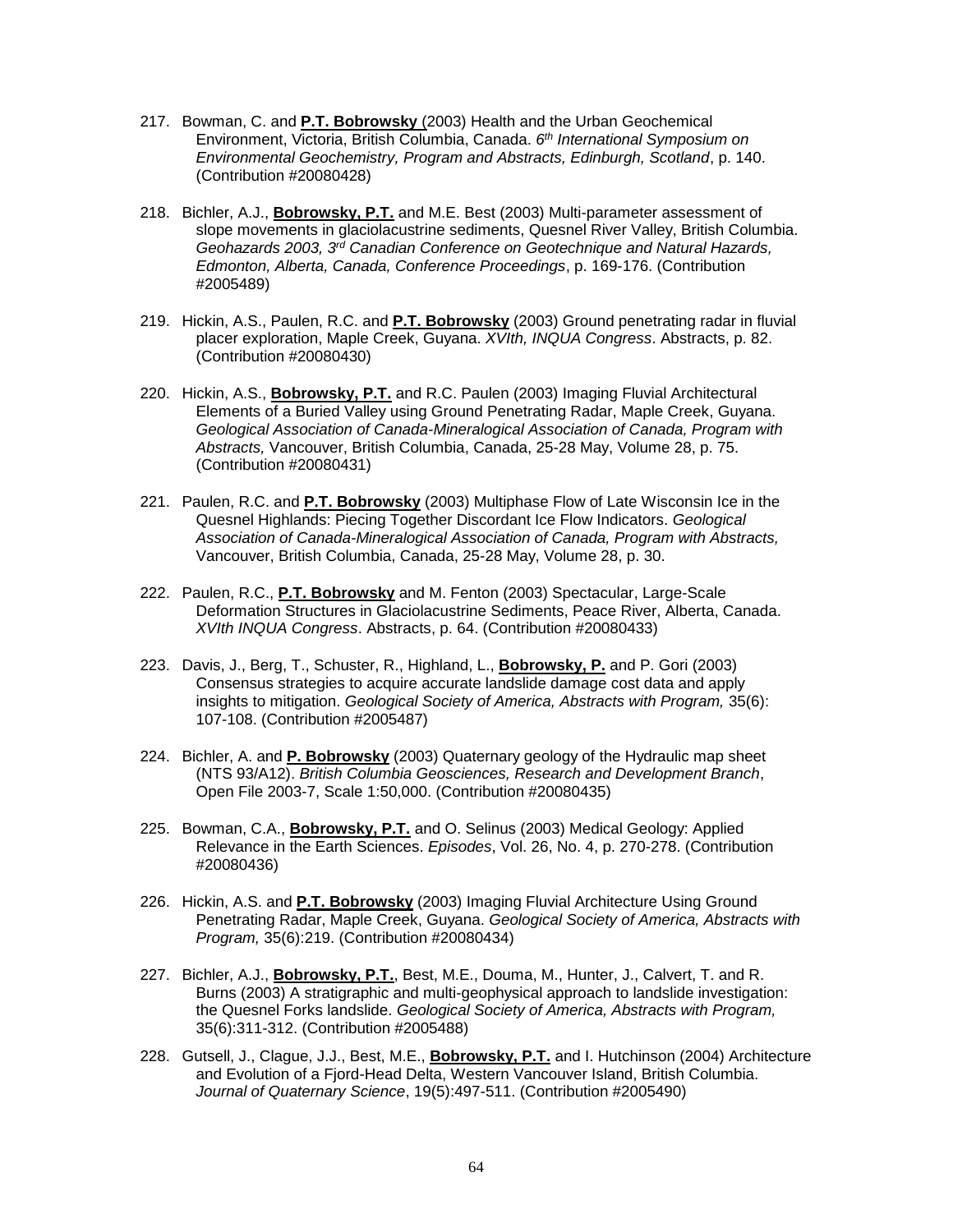- 229. Bichler, A., **Bobrowsky, P.**, Best, M., Douma, M., Hunter, J., Calvert, T. and R. Burns (2004) Three-dimensional mapping of a landslide using a multi-geophysical approach: the Quesnel Forks landslide. *Landslides*, 1(1):29-40. **DOI: 10.1007/s10346-003-0008-7** (Contribution #2005492)
- 230. Ouattara, T., Couture, R., **Bobrowsky, P.T.**, and A. Moore (2004) Remote Sensing and Geosciences. *Geological Survey of Canada*, Open File 4542 (CD only) **DOI: 10.4095/214995**
- 231. Bichler, A., VanDine, D. and **P. Bobrowsky** (2004) Landslide Hazard and Risk Mapping a Review and Classification. *Proceedings of the 57th Canadian Geotechnical Conference,*  24-28th October, Quebec City, Canada, 12 pages, digital publication. (Contribution #2005491)
- 232. Grignon, A., **Bobrowsky, P.** and T. Coultish (2004) Landslide Database Management Philosophy in the Geological Survey of Canada. *Proceedings of the 57th Canadian Geotechnical Conference,* 24-28th October, Quebec City, Canada. 5 pages, digital publication. (Contribution 2004050)
- 233. Bichler, A., **Bobrowsky, P.**, Best, M., Douma, M., Hunter, J., Calvert, T. and R. Burns (2004) The application of a multi-parameter geophysical survey to landslide characterization: a case study from Canada. *32nd International Geological Congress*, 20- 28 August, Florence, Italy. Digital abstract on CD. (Contribution #2005493)
- 234. **Bobrowsky, P.T.** (2004) Impact of Geology on our Cultural Heritage. *Proceedings of the 32nd International Geological Congress*, 20-28 August, Florence, Italy. Plenary Presentation. Digital extended abstract on CD.
- 235. Nowlan, G.S., **Bobrowsky, P.T.** and J. Clague (2004) Protection of geological heritage: a North American perspective on Geoparks. *Episodes* 27(3):172-176. Reprinted in the *George Wright Forum* (2010), Volume 27, Number 1. (Contribution #2004141)
- 236. VanDine, D. Bichler, A., and **P. Bobrowsky** (2004) Landslide Hazard and Risk Mapping a review and classification. *Proceedings of the 57th Canadian Geotechnical Conference,* 24- 28<sup>th</sup> October, Quebec City, Canada. Session 5C, 12 pages, digital publication.
- 237. Dore, M., Shah, N. and **P. Bobrowsky** (2004) Landslide Hazard Response: a comparative study of emergency response policy in California and Quebec. *Proceedings of the 1st Annual Canadian Risk and Hazards Network Symposium*, November 17-19, Winnipeg, Manitoba, Canada, digital publication.
- 238. Grignon, A. and **P.T. Bobrowsky** (2005) Empowering scientists, planners and the public to reduce landslide losses: a simplified web interface to access a national database in Canada*. European Geoscience Union - General Assembly*, April 24-29, 2005 Vienna, Austria. Digital Publication, Geophysical Research Abstracts, Volume 7, #EGU05-A-05511.
- 239. Paulen, R.C., Lett, R.E., Schiarizza, P. and **P.T. Bobrowsky** (2005) Bedrock geochemistry of the Barriere Lakes – Adams Plateau Area (82L/13E; 82M/3W, 4, 5, 12S; 92P/1E, 8E); *British Columbia Ministry of Energy and Mines*, Geo-File 2005-11.
- 240. Evans, S. Cruden, D.M, **Bobrowsky, P.T.**, Guthrie, R.H., Keegan, T.R., Liverman, D.G.E. and D. Perret (2005) Landslide risk assessment in Canada: a review of recent developments. In: *Landslide Risk Management*, edited by O. Hungr, R. Fell, R. Couture and E. Eberhardt, p. 351-366, A.A. Balkema, Netherlands. (Contribution #20060088)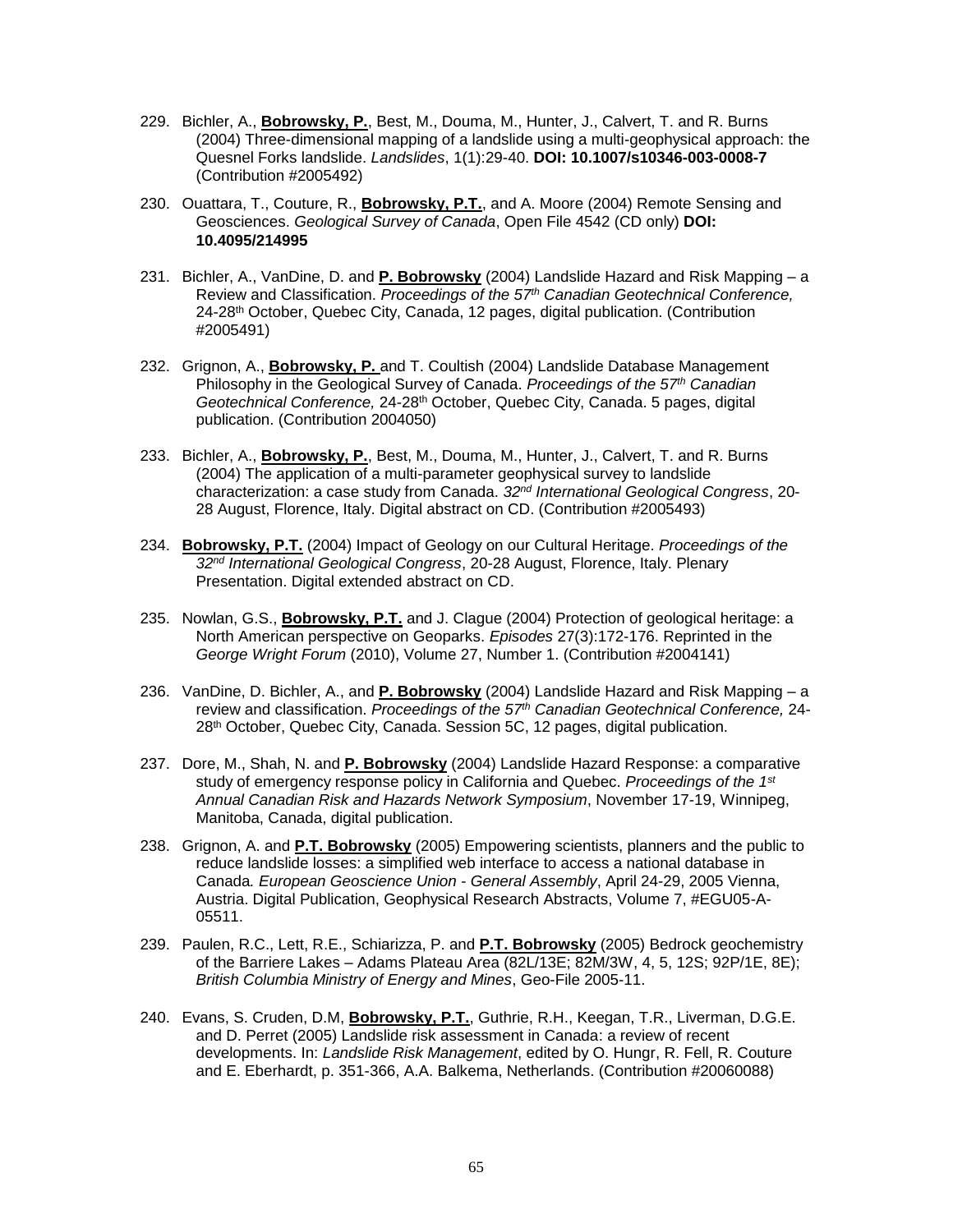- 241. **Bobrowsky, P.T.**, Bichler, A. and D. VanDine (2005) Landslide Hazard and Risk Mapping – a review and classification. *Proceedings MAEGS 14 – Association of European Geological Societies – Natural Hazards Related to Recent Geological Processes and Regional Evolution*, September 19-23, Turin, Italy
- 242. Mucho, R., Carlotto, V., Pari, W., Jhonathan, M., Douma, M., Best, M. and **P. Bobrowsky** (2005) The application of ground penetrating radar (GPR) at Machu Picchu, Peru (C101-1). In: *Landslides Risk Analysis and Sustainable Disaster Management*, edited by K. Sassa, H. Fukuoka, F. Wang and G. Wang, p. 55-60, Springer Verlag Publishers. Paper presented at the First General Assembly of the International Consortium on Landslides, October 12-13, Washington, DC.
- 243. **Bobrowsky, P.T.**, Bichler, A. and D. VanDine (2005) Landslide Hazard and Risk Mapping: a North American Perspective. *Proceedings ARMONIA Conference on Multi-Hazards: challenges for risk assessment, mapping and management*, December 5-6, Barcelona, Spain (Abstract on CD)
- 244. **Bobrowsky, P.**, Paulen, R., Alloway, B.J. and P. Smedley (2005). Appendix A (International Reference Values) Soils/Water. In: *Essentials of Medical Geology*, edited by Olle Selinus et al., Academic Press, New York, p. 767-769.
- 245. **Bobrowsky, P.T.** (2006) The function of IUGS in the development of global geoparks. *1 st International Symposium on Development Within Geoparks: Science and Management*; May 14-17, Jiaozuo, China.
- 246. **Bobrowsky, P.T.** (2006) Africa and the International Union of Geological Sciences. *3 rd Conference of the Association of African Women Geoscientists*, May 4-14, El Jadida, Morocco. (Abstract on CD)
- 247. **Bobrowsky, P.T.** (2006) Natural Hazards in Africa: perspectives from a global context. *Proceedings, Geological Society of Africa 21st Colloquium of African Geology*, July 3-6, Maputo, Mozambique.
- 248. Carlotto, V., Pari, W., Cardenas, J., Jhonathan, M., Best, M., Douma, M. and **P. Bobrowsky** (2006) Multi-parameter geophysical study at Machu Picchu, Peru. Paper presented at the *XIII Congresso Peruano de Geologia "Movilizando las Geosciencias para el desarrollo del Pais"*, October 17-20, Lima, Peru. (Abstract on CD)
- 249. **Bobrowsky, P.** and H. Rickman (Editors) (2007) Comet/Asteroid Impacts and Human Society: an interdisciplinary approach. Springer Verlag Publishing, 546 p. **DOI: 101007/978-3-540-32711-0** (Contribution #20070544)
- 250. Carlotto, V., **Bobrowsky, P.**, Best, M. and M. Douma (2007) An assessment of geophysical methods for landslide studies. In: *IPL 2007 Symposium*, p. 39-44, Tokyo, Japan. (Paper on CD)
- 251. **Bobrowsky, P.T.** (2007) Introduction to Geosciences and Health. *Geosciences*, Number 5, March, p. 4-5.
- 252. Hickin, A.S., **Bobrowsky, P.T.**, Paulen, R.C. and M. Best (2007) Imaging fluvial architecture within a paleovalley fill using ground penetrating radar, Maple Creek, Guyana. In: *Stratigraphic Analyses using GPR*, edited by G.S. Baker and H.M. Jol, p. 133-153. Geological Society of America Special Paper 432.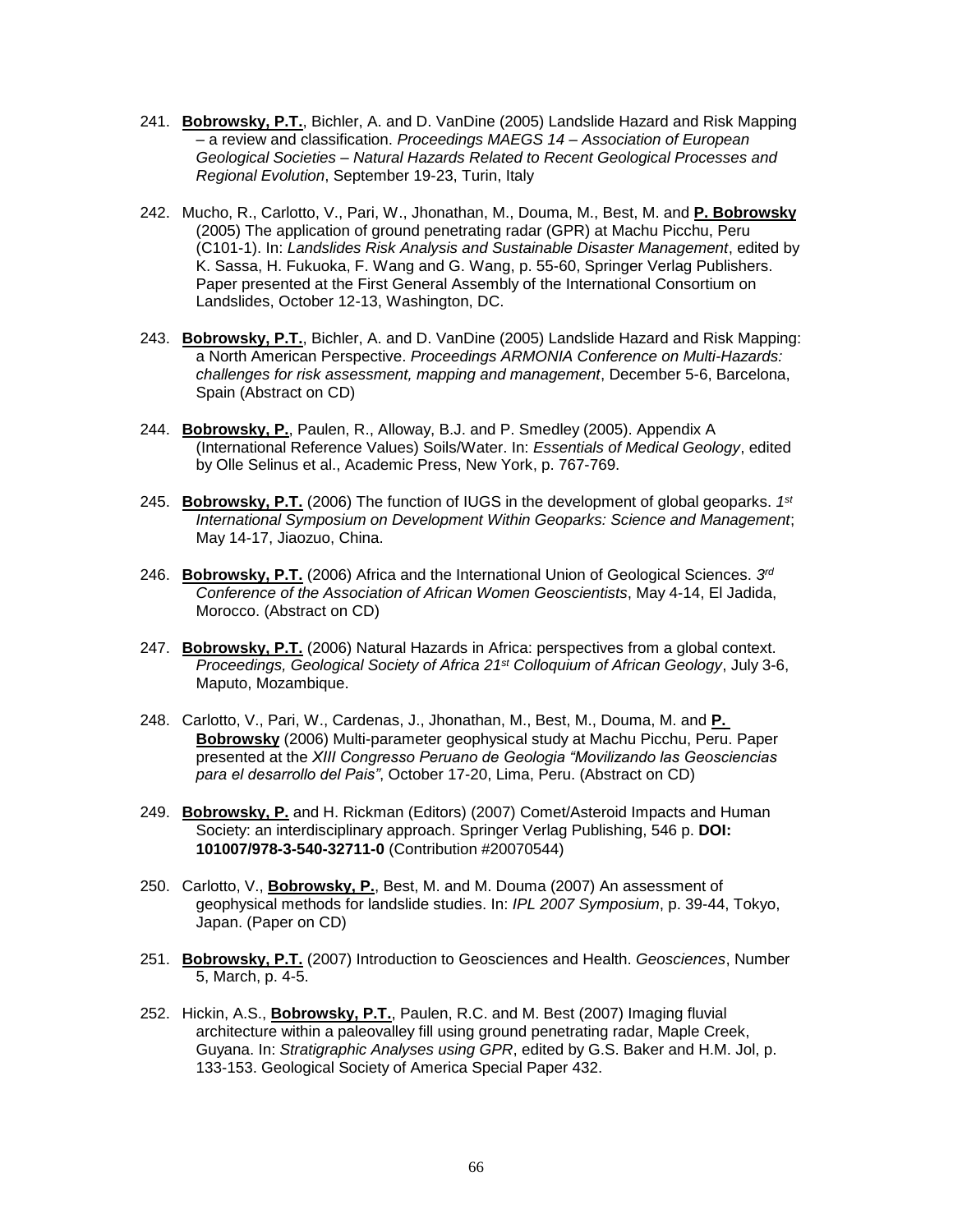- 253. Highland, L. and **P. Bobrowsky** (2007) An illustrated guidebook for understanding landslides. In: *Proceeding of the 1st North American Landslide Conference*, edited by K. Turner and B. Schuster. Paper presented at the 1<sup>st</sup> North American Landslide Conference, Vail, Colorado, USA, June 3-8. (Paper on CD)
- 254. Lipovsky, P.S., Evans, S.G., Delaney, K., Roberts, N., Clague, J.J., Hopkinson, C., Couture, R., Demuth, M., **Bobrowsky**, **P.**, Ekstrom, G., von Gaza, P., Schaeffer, A., and G. Clarke. (2007) Mt. Steele's slippery slope: the July 2007 rock and ice avalanches. *Yukon Geoscience Forum*, Whitehorse, Yukon, November 25-28, 2007.
- 255. **Bobrowsky, P.T.** (2008) Book Review 'Landslides, Processes, Prediction and Land Use' by Roy C. Sidle and Hirotaka Ochiai, 2006, American Geological Institute. *Landslide* 5(2):241.
- 256. Lipovsky P.S., Evans S.G., Clague J.J, Hopkinson C., Couture, R., **Bobrowsky, P.**, Ekstrom G., Demuth, M.N., Delaney, K.B., Roberts N.J., Clarke G. and A. Schaeffer (2008) Reconnaissance observations of the July 24, 2007 rock and ice avalanche at Mount Steele, St. Elias Mountains, Yukon. *4th Canadian Conference on Geohazards and Geotechnique: From Causes to Management,* edited by J. Locat, D. Perret, D. Turmel, D. Demers and S. Leroueil, Quebec City, 20-24 May, 2008, p. 323-330. (Contribution #20070457)
- 257. Lipovsky P., Evans, S.G., Clague J.J, Hopkinson C., Couture, R., **Bobrowsky, P.**, Ekstrom G., Demuth M., Delaney K., Roberts N., Clarke G. and A. Schaeffer (2008) The July 2007 rock and ice avalanches at Mount Steele, St. Elias Mountains, Yukon. *Landslides*, 5:445-455. (Contribution #?)
- 258. Best, M., **Bobrowsky, P.**, Douma, M., Carlotto, V., and W. Pari, W. (2008) Geophysical surveys at Machu Picchu, Peru: results for landslide hazard investigations. *21st SAGEEP Symposium on the Application of Geophysics to Engineering and Environmental Problems*, Philadelphia, PA, USA, April 6-10, 2008, p. 348-365.
- 259. **Bobrowsky, P.**, Yin, Y., Zheng, W., Li, X.., Couture, R., Wang, B. and V. Singhroy (2008) Landslides in the Eastern Tibetan Plateau, China. *Annual Meeting of Geological Association of Canada*, Quebec City, Quebec, May 26-28, p.
- 260. **Bobrowsky, P.T.**, Nowlan, G. and J.J. Clague (2008) The concept of geological heritage in a global perspective. *Annual Meeting of Geological Association of Canada*, Quebec City, Quebec, May 26-28, p.
- 261. Percival, J.B. and **P.T. Bobrowsky** (2008) Metals and health: How safe are we? *Annual Meeting of Geological Association of Canada*, Quebec City, Quebec, May 26-28, p. 133. (Contribution #20080630)
- 262. **Bobrowsky, P.**, Yin, Y., Zheng, W., Li, X., Singhroy, V., Wang, B. and R. Couture (2008) Reducing landslide risk in Sichuan Province, China. *33rd International Geological Congress*, Oslo, Norway, August 6 -14. Digital CD publication.
- 263. **Bobrowsky, P.T.**, Nowlan, G., Clague, J.J. and N.W. Rutter (2008) The concept of geological heritage in a global perspective. *33rd International Geological Congress*, Oslo, Norway, August 4 -14. Digital CD publication.
- 264. **Bobrowsky, P.**, Yin, Y., Zheng, W., Li, X., Singhroy, V., Couture, R. and B. Wang (2008) Monitoring landslides in China: recent advances. *Annual Meeting of the Geological Society of America*, Houston, Texas, October 5-9.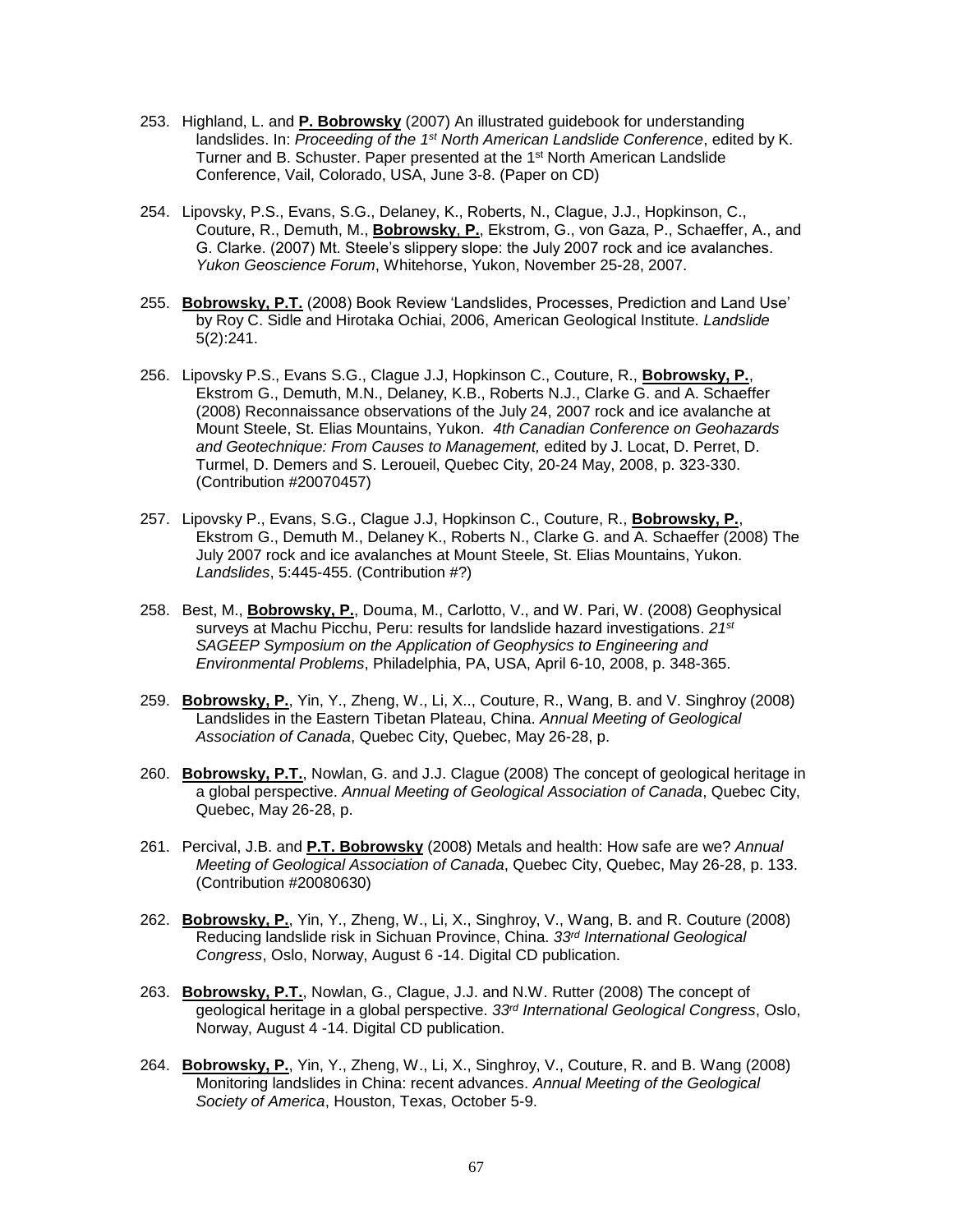- 265. Highland, L. and **P. T. Bobrowsky** (2008) The Landslide Handbook A Guide to Understanding Landslides. USGS Circular 1325. 129 pages. (Contribution #20080377)
- 266. Highland, L. and **P. Bobrowsky** (2008) An illustrated landslide handbook for developing nations. In: *Proceedings of the First World Landslide Forum*, 18-21 November 2008 Landslides – Disaster Risk Reduction, edited by K. Sassa and P. Canuti. Springer Verlag Publishing, p. 260-264.
- 267. **Bobrowsky, P.T.**, Couture, R., Froese, C., Singhroy, V. and J. Psutka (2008) Real-time monitoring of landslides in Canada*. International Workshop on Real-Time Monitoring of Landslides*, Xi'an, China, 29 June. International Symposium on Landslides.
- 268. Best, M., **Bobrowsky, P.**, Douma, M., Carlotto, V. and W. Pari (2009) Geophysical surveys at Machu Picchu, Peru: results for landslide hazard investigations. In: *Landslides – Disaster Risk Reduction*, edited by K. Sassa and P. Canuti. Springer Verlag Publishing, p. 265-273.
- 269. Hervas, J. and **P. Bobrowsky** (2009) Mapping: Inventories, Susceptibility, Hazards and Risk. In: *Landslides – Disaster Risk Reduction*, edited by K. Sassa and P. Canuti. Springer Verlag Publishing, p. 321-349.
- 270. **Bobrowsky, P.T.**, VanDine, D. and A. Bichler (2009) Landslide Hazard and Risk Mapping: a review and classification. *Workshop on landslide mapping and risk assessment methodologies*. Kolkata, India, January 27-28, Geological Survey of India HQ.
- 271. **Bobrowsky, P.T.** and L. Highland (2009) Reducing Risk Through Effective Nontechnical Communication. *Canadian Quaternary Association/Canadian Geomorphology Research Group 2009 Biennial Meeting, Program and Abstracts*, Vancouver, British Columbia, 2-8 May, p. 43. (Contribution #20090082)
- 272. **Bobrowsky, P.T.**, J. Clague and G. Nowlan (2009) Global GeoHeritage Issues. *First International Symposium on Danxia Landforms*. Danxiashan, Guangdon, China, 26-28 May 2009.
- 273. Moores, E. and **P.T. Bobrowsky** (2009) Case for North American Geopark Networks. *Annual Meeting of the Geological Society of America*, Portland, Oregon, USA, 18-21 October 2009.
- 274. **Bobrowsky, P.T.** (2009) Book Review 'Landslides: risk analysis and sustainable disaster management' edited by Kyoji Sassa, Hiroshi Fukuoka, Fawu Wang and Gonghui Wang 2005, Springer Publishing. *Landslides* 6(4):373-374. **DOI:10.01007/s10346-009-0173-4** (Contribution #20100498).
- 275. Clague, J.J. and **P.T. Bobrowsky** (2010) Natural Hazards in Canada. *Geoscience Canada*, 37(1):17-37. (Contribution #20090161)
- 276. Nowlan, G.S., **Bobrowsky, P.** and R. Miller (2010) Geoparks in Canada. *4 th International Conference on UNESCO GeoParks*. Langawi Geopark, Malaysia, 9-15 April 2010.
- 277. Eder, W., **Bobrowsky, P.** and R. Missotten (2010) Examining the concept of "Geoparks" and "Geoheritage" in the Americas as a potential legacy for IYPE. Paper presented at the *European Geosciences Union*, Vienna, Austria 2 – 7 May 2010.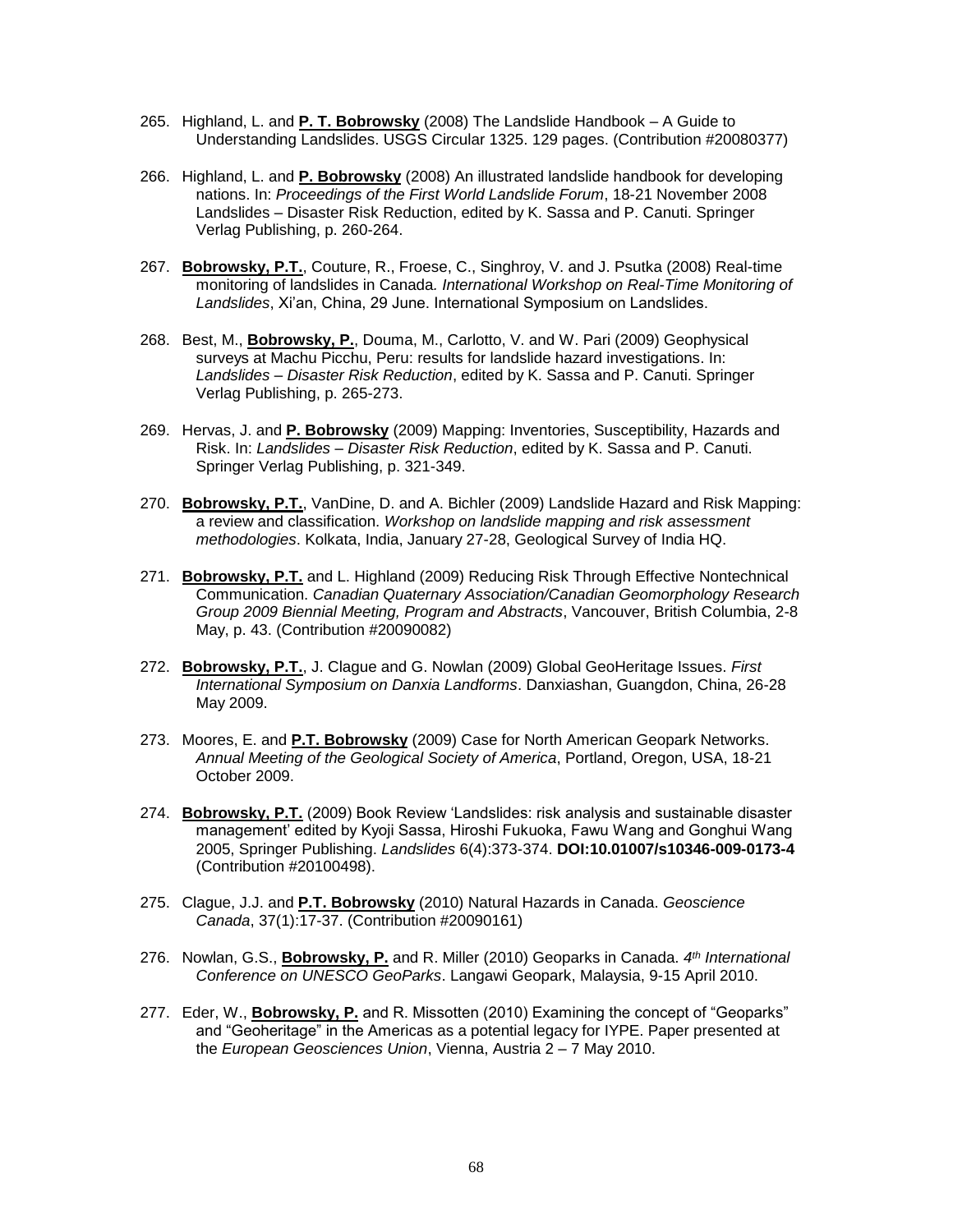- 278. **Bobrowsky, P.T.** and M.J. Dominguez (2010) Landslide Susceptibility Map of Canada. *Annual Meeting of the Geological Society of America*, Denver, Colorado, USA, 31 October – 3 November, 2010 (abstract and poster)
- 279. Couture, R., Blais-Stevens, A., **Bobrowsky, P.T.**, Wang, B. and D. VanDine (2011) Canadian Technical Guidelines and Best Practices related to Landslides: a national initiative for loss reduction. *Proceedings, 5th Canadian Conference on Geohazards*, Kelowna (BC), May 15-17, 2011, 6 pages, Paper #118 (Contribution #20100451)
- 280. Couture, R., VanDine, D., **Bobrowsky, P.T.**, Blais-Stevens, A., and Wang, B. (2011) Canadian Technical Guidelines and Best Practices related to Landslides: a National Initiative for Loss Reduction. Paper submitted to the International Conference Engeo-Pro-2011 – Environmental Geosciences and Engineering Survey for Territory Protection and Population Safety. Moscow (Russia), 6-8 Sept. 2011, p. 817-820. (Contribution #20110108)
- 281. Kao, H., Rosenberger, A., Rogers, G., Cassidy, J., and **P. Bobrowsky** (2011) Detection and monitoring of landslides using real-time seismic signals: application to western Canada. *Canadian Geophysical Union Annual Meeting*, Banff, Alberta, Canada 15-18 May 2011
- 282. Wang, B., Ruel, M., Couture, R., VanDine, D., **Bobrowsky, P.T**. and Blais-Stevens A. (2011) A review of available landslide guidelines. *Proceedings 5 th Canadian Conference on Geohazards*, Kelowna (BC), May 15-17, 2011, 8 pages, Paper #181 (Contribution #20100439)
- 283. **Bobrowsky, P.T.** and M.J. Dominguez (2011) Landslide Susceptibility Map of Canada. *Annual Meeting of the Geological Association of Canada-Mineralogical Association of Canada*, Program with Abstracts, Volume 36, Ottawa, Ontario, Canada 25–27 May 2011 (Contribution #20100506)
- 284. **Bobrowsky, P.T.** and M.J. Dominguez (2011) A proposed landslide susceptibility map of Canada based on GIS. *Second World Landslide Forum*, Proceedings, Rome, Italy, 3-7 October 2011 (digital abstract). (Contribution #20100495)
- 285. Highland, L.M. and **P. Bobrowsky** (2011) O Manual de Deslizamento Um Guia para a Compreensao de Deslizamentos. Portuguese version of the Landslide Handbook, USGS Circular 1325. Published by the World Bank, 176 pages.
- 286. Highland, L.M. and **P. Bobrowsky** (2011) Manual de derrumbes: Una guia para entender todo sobre los derrumbes. Spanish version of the Landslide Handbook, USGS Circular 1325. Published by the World Bank, 176 pages.
- 287. **Bobrowsky, P.** and J. Clague (2011) Canada's Natural Hazards: A Focus on the North. *ProTEC: Prevenire Proteggere Gestire – Tecnologie e Servizi per la Protezione Civile e Ambientale*. Turin Italy, 30 June – 2 July 2011.
- 288. Wang, B., Ruel, M., Couture, R., **Bobrowsky, P.** and A. Blais-Stevens (2011) Review of Existing Landslide Guidelines – Canadian Technical Guidelines and Best Practices Related to Landslides: A National Initiative for Loss Reduction. *Geological Survey of Canada*, Open File 7058. **DOI: 10.4095/289864**
- 289. Wang, B., Ruel, M., Couture, R., VanDine, D., **Bobrowsky, P.T.** and Blais-Stevens, A. (2012) Current status of landslide guidelines around the world. In: Landslide Science and Practice, Volume 3, Social and economic impact and policies, Edited by C.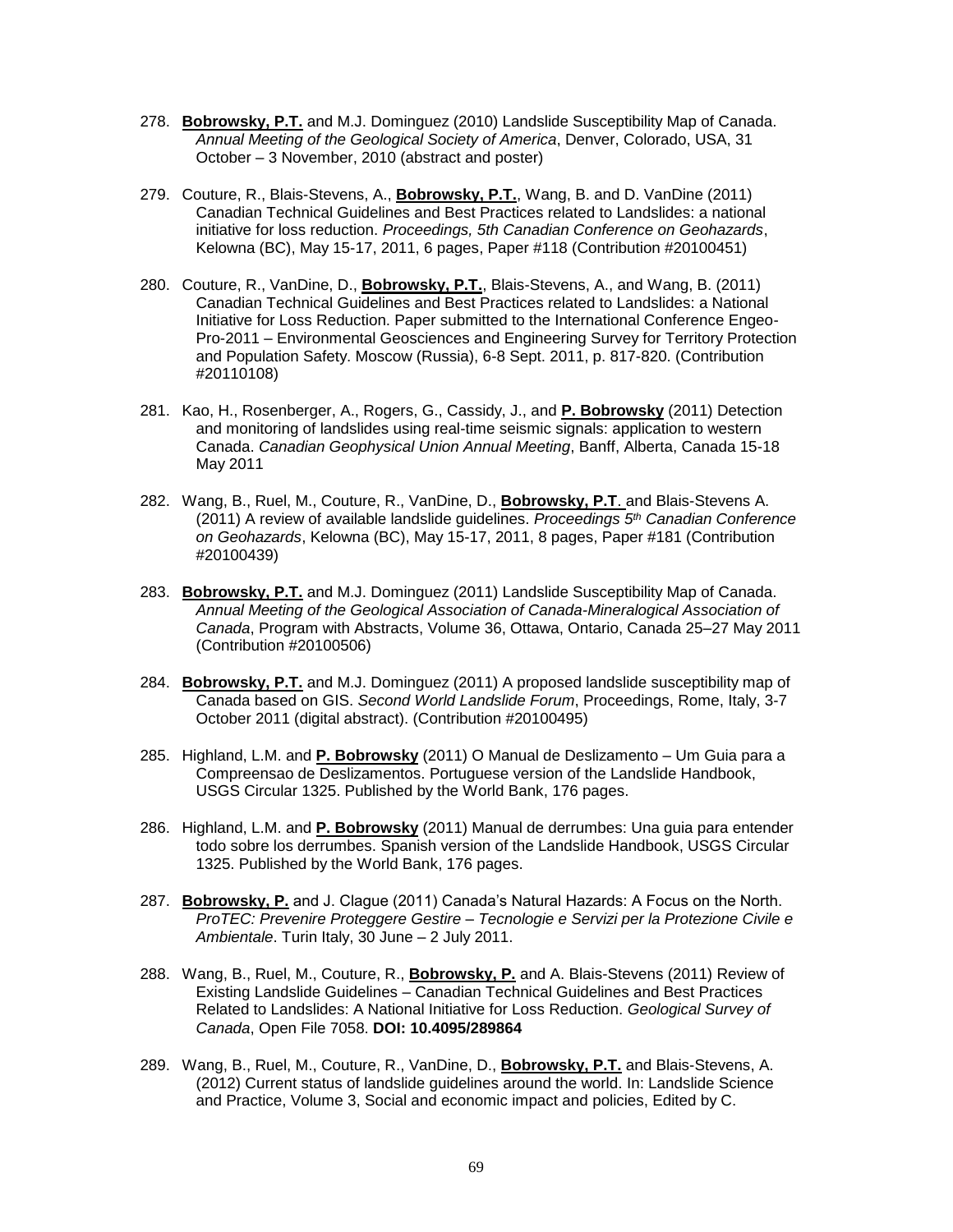Margottini, P. Canuti and K. Sassa, p. 271-277. (Contribution #20110110) **DOI: 10.1007/978-3-642-31313-5 35**

- 290. Jackson, L.E., Jr. **Bobrowsky, P.T.** and A. Bichler (2012) Identification, Maps and Mapping – Canadian Technical Guidelines and Best Practices Related to Landslides: A National Initiative for Loss Reduction. *Geological Survey of Canada*, Open File 7059. **DOI: 4095/292122**
- 291. **Bobrowsky, P.T.** and M.J. Dominguez (2012) The Landslide Susceptibility Map of Canada. *Geological Survey of Canada* Open File 7228. **DOI: 10.4095/291902**
- 292. **Bobrowsky, P.**, Crow, H., Couture, R., Boteler, D. and J. Hunter (2012) A successful strategy for developing best practice "guidelines" for professional geoscientists. *4 th International Geology Conference*. Vancouver, Canada, 22-24 January 2012 (Contribution #20110188)
- 293. Selinus, O., **Bobrowsky, P.** and E. Derbyshire (2012) The International Geoscience Programme – 454 Medical Geology. In: 40<sup>th</sup> *IGCP Anniversary Volume*, edited by E. Derbyshire, p. 50-55. UNESCO, Paris, France.
- 294. Millard, T., Geertsema, M., Clague, J.J., **Bobrowsky, P.**, Hasler, A. and M. Sakals (2012) Landslides on Haida Gwaii during and after the Earthquake. *Risky Ground Newsletter*, Winter Edition 21 December, p. 12-13. (GSC Contribution # 20120393)
- 295. Crow H.L., Hunter, J.A. and **P.T. Bobrowsky** (2012) National shear wave measurement guidelines for Canadian seismic site assessment. *65th Annual Canadian Geotechnical Society Conference*, p. 1-11. Geo-Manitoba, Winnipeg, Fall 2012 (Contribution #20120132)
- 296. Couture, R., Vandine, D., **Bobrowsky, P.T.**, Blais-Stevens, and Wang, B. (2012) An Canadian Technical Guidelines and Best Practices related to Landslides. Paper accepted to the Joint  $11<sup>th</sup>$  ISL &  $2<sup>nd</sup>$  NASL, Banff (Canada), 4-8 June 2012, 6 pages. (Contribution to Chapter A). In: *Landslides and Engineered Slopes: Protecting Society through Improved Understanding*, edited by E. Eberhardt, C. Froese, A.K. Turner and S. Leroueil, A. Balkema (Netherlands), p. 817-820. (Contribution #20110293)
- 297. Jackson, L.E. Jr., **Bobrowsky, P.T.** and Couture, R. (2012) Landslide identification, mapping and field description in Canada. Paper accepted to the Joint 11<sup>th</sup> ISL & 2<sup>nd</sup> NASL, Banff (Canada), 4-8 June 2012, 7 pages. (Contribution to Chapter H). In: *Landslides and Engineered Slopes: Protecting Society through Improved Understanding*, edited by E. Eberhardt, C. Froese, A.K. Turner and S. Leroueil, A., p. 229-235. Balkema (Netherlands) (Contribution #20140012)
- 298. Dominguez-Cuesta, M.J. and **P.T. Bobrowsky** (2012) Proposed landslide susceptibility map of Canada based on GIS. In: *Proceedings of the 2nd World Landslide Forum*, Rome (Italy), 8 pages. (Contribution #20110109). **DOI: 10.1007/978-3-642-31310-3 51**
- 299. **Bobrowsky, P.T.** (2012) Facilitating integration between fundamental and applied geosciences. Keynote Presentation*. 34th International Geological Congress*, Brisbane, Australia, 5-10 August, digital abstract only.
- 300. **Bobrowsky, P.T.**, Couture, R., VanDine, D., Wang, B. and A. Blais-Stevens (2012) Technical guidelines for Canadian landslide practitioners. *34th International Geological Congress*, Brisbane, Australia, 5-10 August, digital abstract only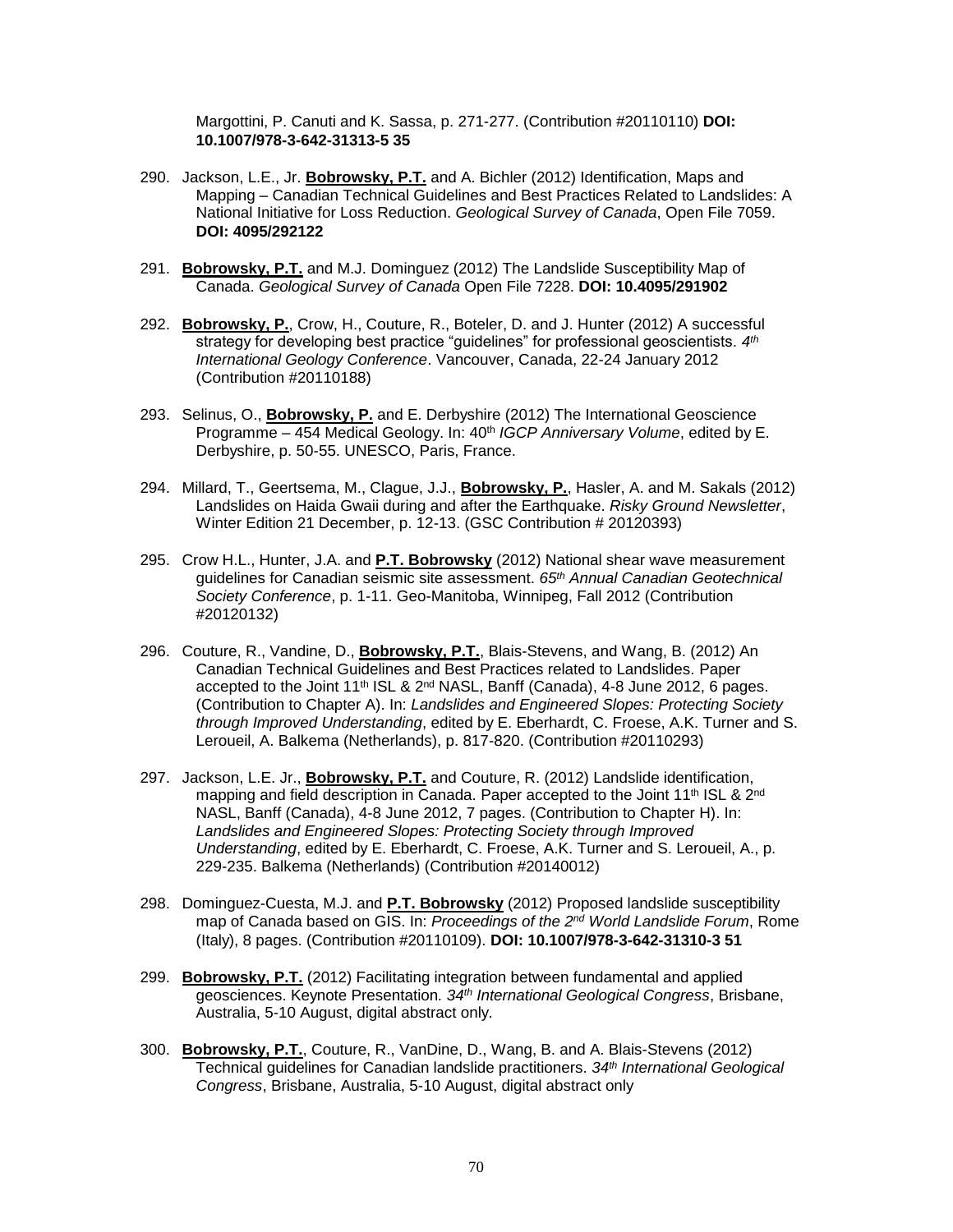- 301. **Bobrowsky, P.T.** (2012) Technical Landslide Guidelines: we invite your input now! *Risky Ground Newsletter*, Fall Edition 21 September 2012, p. 5
- 302. **Bobrowsky, P.**, Crow, H., Couture, R., Boteler, D. and J. Hunter (2012) Canadian Best Practice Hazard Guidelines for Professional Geoscientists. *Annual Meeting of the Geological Society of America*, Charlotte, North Carolina, USA, 4-7 November, 2012 (abstract). Abstracts and Programs, Vol. 44, No. 7
- 303. **Bobrowsky, P.** (2012) Report of the IUGS Secretary General regarding the administration of the IUGS for the Period 2008 (August) to 2012 (August). *Episodes* 35(2):256-361.
- 304. Couture, R., Blais-Stevens, A., **Bobrowsky, P.T.**, Wang, B. and D. VanDine (2013) Canadian technical guidelines and best practices related to landslides: a national initiative for less reduction. In: *Landslides: Global Risk Preparedness*, edited by K. Sassa. Springer Verlag Publishing; p. 327-334. **DOI: 10.1007/978-3-642-22087-6-22**
- 305. **Bobrowsky, P.T.** and L. Highland (2013) The Landslide Handbook A Guide to Understanding Landslides: A landmark publication for landslide education and preparedness. In: *Landslides: Global Risk Preparedness*, edited by K. Sassa. Springer Verlag Publishing; p. 75-85. **DOI: 10.1007/978-3-642-22087-6-5** (Contribution #20110111)
- 306. Peppoloni, S., **Bobrowsky, P.** and G. Di Capua (2013) Geoethics: a challenge for the research integrity in geosciences. *3 rd World Conference on Research Integrity*, Montreal, Quebec, Canada 5 – 8 May 2013
- 307. **Bobrowsky, P.T.** (2013) (Editor) Encyclopedia of Natural Hazards. Springer, New York, 1141 pages. ISBN 978-90-481-8699-0
- 308. **Bobrowsky, P.T.**, Brocx, M. Di Capua, G., Errami, E., Greco, R., Keiffer, S.W., Limaye, S.D., Peppoloni, S., Silva, E., Tinti, S. and M. Wang (2013) The IAPG: International Association for Promoting Geoethics: a scientific platform for widening the debate on problems of ethics applied to the geosciences. *European Geophysical Union*, Geophysical Research Abstracts, Volume 15, EGU2013-11781
- 309. Highland, L.M. and **P. Bobrowsky** (2013) Зсуви Посібник для розуміння зсувів, Постанова 1325. Ukrainian version of The Landslide Handbook, USGS Circular 1325. Published by the World Bank, 176 pages
- 310. **Bobrowsky, P.T.** (2013) Recent Advances in Landslide Monitoring. Paper presented at CIRiDe - International Congress on Disaster Risk and Sustainable Development, Catamarca, Argentina 22 – 24 April 2013
- 311. **Bobrowsky, P.T.** (2013) Technical Landslide Guidelines for Professionals. Paper presented at CIRiDe - International Congress on Disaster Risk and Sustainable Development, Catamarca, Argentina 22 – 24 April 2013
- 312. **Bobrowsky, P.T.**, VanDine, D. and R. Couture (2013) Technical Landslide Guidelines for Canadian Professional Geoscientists. *Annual Meeting of the Geological Association of Canada-Mineralogical Association of Canada*, Program with Abstracts, Winnipeg, Manitoba, Canada 22 – 24 May 2013
- 313. **Bobrowsky, P.** and W. Sladen (2013) Installing Fibre Optics with the China Geological Survey. ESS S&T Newsletter, Issue #21 (NRCan Wiki online digital version only).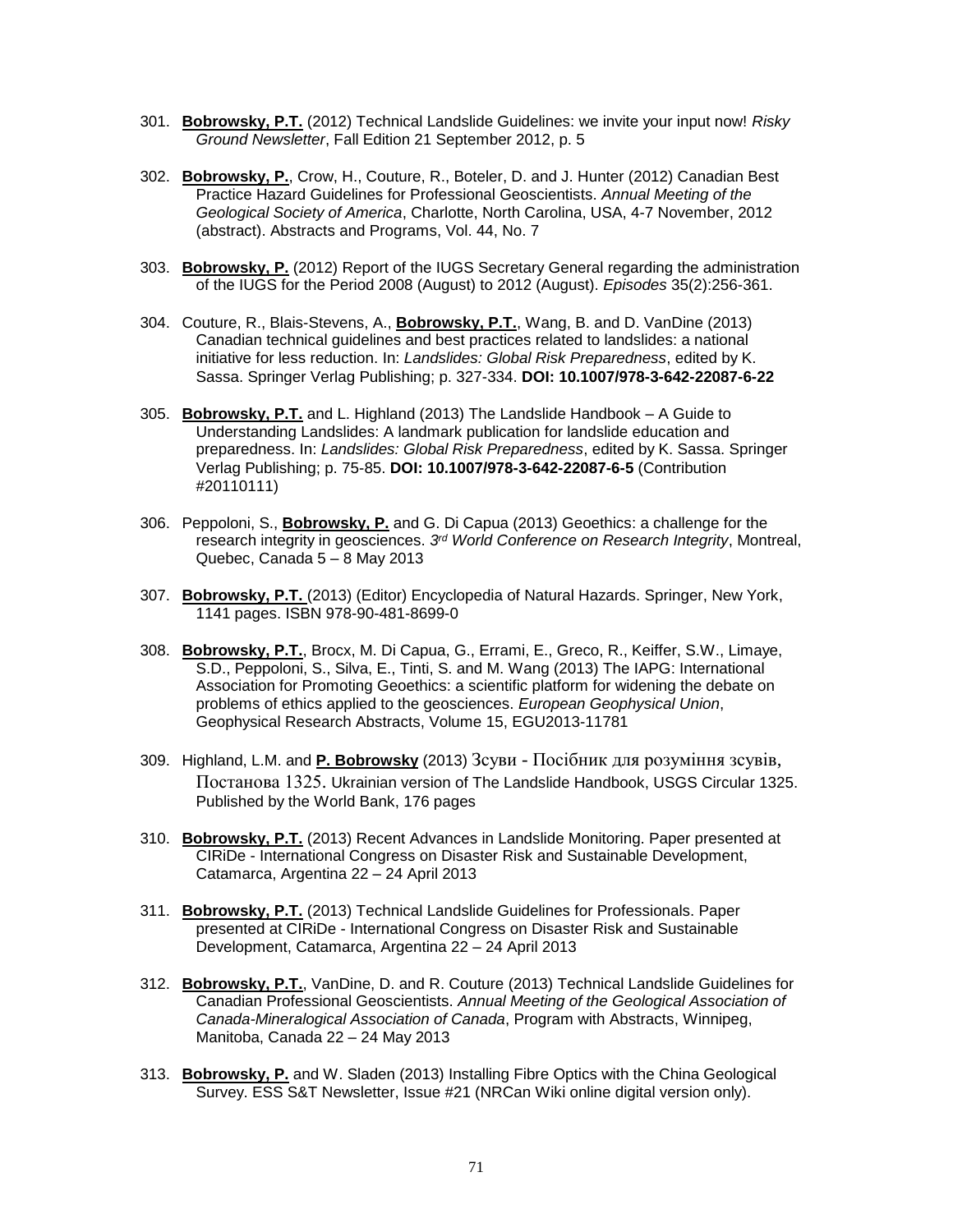- 314. Highland, L.M. and **P. Bobrowsky** (2013) Jisuberi Handobukku. Japanese version of The Landslide Handbook, USGS Circular 1325. Published by the Japanese Landslide **Society**
- 315. **Bobrowsky, P.T.** (2013) Trend-Spotting in the Geosciences. *Geoscience Canada*, 40(4):235-241 (Contribution #20130180) **doi:10.12789/geocanj.2013.40.017**
- 316. **Bobrowsky, P.** (2013) From landslides to civil unrest: the implications of subduction zone earthquakes. In: *2 nd G-EVER International Symposium and the 1st IUGS & SCJ International Workshop on Natural Hazards*, Abstracts Volume, 19-20 October 2013, Sendai, Tohoku, Japan, p. 30-33
- 317. **Bobrowsky, P.T.**, VanDine, D. and R. Couture (2014) Landslide Guidelines and Best Practices for Professional Engineers and Geoscientists. In: *Engineering Geology for Society and Territory – Volume 2 Landslide Processes*, edited by G. Lollino, D. Giordan, G. Battista Crosta, J. Corominas, R. Azzam, J. Wasowski and N. Sciarra. IAEG (International Association of Engineering Geology and the Environment) Congress, Turin, Italy 15 – 19 September 2014, Springer Publishing (Contribution #20130353) **doi: 10.1007/978-3-319-09303-1 45**
- 318. **Bobrowsky, P.T.**, Sladen, W., Huntley, D., Zhang, Q., Bunce, C., Edwards, T., Hendry, M., Martin, D. and E. Choi (2014) Multi-parameter monitoring of a slow moving landslide: Ripley Slide, British Columbia, Canada. In: *Engineering Geology for Society and Territory – Volume 2 Landslide Processes*, edited by G. Lollino, D. Giordan, G. Battista Crosta, J. Corominas, R. Azzam, J. Wasowski and N. Sciarra; p. 155-159. IAEG (International Association of Engineering Geology and the Environment) Congress, Turin, Italy 15 – 19 September 2014, Springer Publishing (Contribution #20140007)
- 319. **Bobrowsky, P.** and R. Couture (2014) Landslide Terminology. Canadian Technical Guidelines and Best Practices related to Landslides: a national initiative for loss reduction*. Geological Survey of Canada*, Open File 7623 **doi: 10.4095/293940**
- 320. Huntley, D., **Bobrowsky, P.**, Qing, Z., Sladen, W., Bunce, C., Edwards, T., Hendry, M., Martin, D. and E. Choi (2014) Fiber optic strain monitoring and evaluation of a slowmoving landslide near Ashcroft, British Columbia, Canada. In: *Landslide Science for a Safer Geoenvironment*, edited by K. Sassa, P. Canuti and Y. Yin, Volume 1, p. 415-422. Springer Verlag. 3rd World Landslide Forum (ICL-IPL), Beijing, China 2 – 6 June 2014 (Contribution #20150019) **doi: 10.1007/978-3-319-04999-1\_58**
- 321. **Bobrowsky, P.**, Yin, Y. and A. Strom (2014) Introduction: General Landslide Studies. In: *Landslide Science for a Safer Geoenvironment*, edited by K. Sassa, P. Canuti and Y. Yin, Volume 1, p. 323-324. Springer Verlag. 3rd World Landslide Forum (ICL-IPL), Beijing, China 2 – 6 June 2014 **doi:10.1007/978-3-319-04999-1\_45**
- 322. Huntley, D.H. and **P.T. Bobrowsky** (2014) Surficial geology and monitoring of the Ripley Slide, near Ashcroft, British Columbia, Canada. *Geological Survey of Canada*, Open File 7531. **doi: 10.4095/293453**
- 323. Huntley, D., **Bobrowsky, P.**, Sladen, W., Qing, Z., Hendry, M., Martin, D., Lan, H., Macciato, R., Parry, N., Caston, M., Budd, C., Brasnett, G., Bunce, C. and T. Edwards (2014) Instrumental monitoring, terrain mapping and geophysical investigations of an active landslide near Ashcroft, British Columbia: tools to better understand, engineer and manage the risks of railway ground hazards. *Annual Meeting of the Geological Association of Canada – Mineralogical Association of Canada*, Proceedings with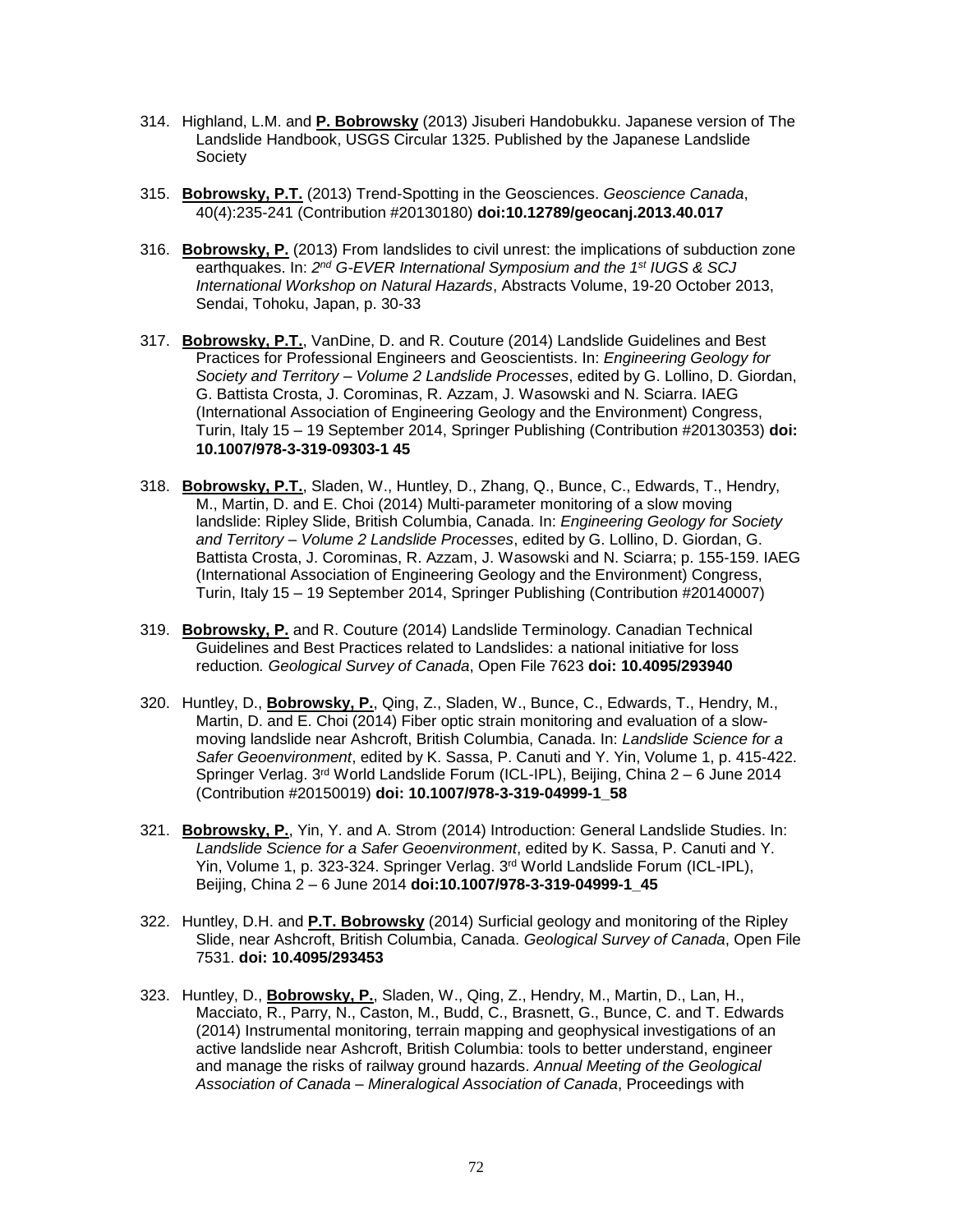Abstracts, Volume 37, Fredericton, New Brunswick, Canada 23-25 May 2014 (Contribution #20150017)

- 324. VanDine, D., Couture, R. and **P. Bobrowsky** (2014) Canadian Technical Landslide Guidelines and Best Practices for Landslide Professionals – An Update. *Geohazards 6 Conference*, Queens University, Kingston, Ontario, Canada 15-18 June 2014, 8 pages **doi:10.13140/2.1.2549.5688**
- 325. Macciotta, R., Hendry, M., Martin, D., Elwood, D., Lan, H., Huntley, D., **Bobrowsky, P.**, Sladen, W., Bunce, C., Choi, E. and T. Edwards (2014) Monitoring of the Ripley Slide in the Thompson River Valley, B.C., *Geohazards 6 Conference*, Queens University, Kingston, Ontario, Canada 15-18 June 2014 **doi:10.13140/2.1.2811.7125**
- 326. Lollino, G., Manconi, A., Guzzetti, F., Culshaw, M., **Bobrowsky, P.** and F. Luino (Editors) (2014) *Engineering Geology for Society and Territory – Volume 5 Urban Geology, Sustainable Planning and Landscape Exploitation.* IAEG XII Congress, September 15- 19, 2014 Torino, Italy. Springer Publishing, 2 volumes, 1400 pages.
- 327. Eder, W. and **P. Bobrowsky** (2014) Promotion of Earth Sciences through Geoparks and World Heritage Sites. *6 th International UNESCO Conference on Global Geoparks*. Fredericton, New Brunswick, Canada, 19-22 September 2014 (Contribution #20140018)
- 328. Peppoloni, S., Di Capua, G. and **P. Bobrowsky** (2014) Geoethics: building an ethical framework of reference for research and practice in geosciences. *Annual Meeting of the Geological Society of America*, Vancouver, British Columbia, Canada, 19-22 October 2014 (abstract)
- 329. Weise, L., Huntley, D. and **P. Bobrowsky** (2014) Geophysical survey results, interpretation and implications for an active landslide in the Thompson River valley, B.C. *Annual Meeting of the Geological Society of America*, Vancouver, British Columbia, Canada, 19-22 October, 2014 (abstract). (Contribution #20150018)
- 330. **Bobrowsky, P.**, Huntley, D., Hendry, M., Macciotta, R., Martin, D., Elwood, D., Lan, H., Bunce, C., Choi, E. and T. Edwards (2014) Lessons learned from fiber optic monitoring of a landslide. *Annual Meeting of the Geological Society of America*, Vancouver, British Columbia, Canada, 19-22 October 2014 (abstract)
- 331. Errami, E. (and 22 other authors including **P. Bobrowsky**) (2015) Geoheritage and Geoparks in Africa and the Middle East: challenges and perspectives. In: *From Geoheritage to Geoparks: Case Studies from Africa and Beyond*, edited by E. Errami, M. Brocx and V. Semeniuk. p. 3-23, Springer Verlag Publishing. **doi:10.1007/978-3-319- 10708-0\_1**
- 332. VanDine, D., Couture, R., and **P. Bobrowsky** (2015) Canadian Technical Landslide Guidelines and Best Practices for Landslide Professionals. *Roy Shlemon Association of Engineering Geology and the Environment Professional Forum* (Time to Face the Landslide Hazard Dilemma: Bridging Science, Policy, Public Safety and Potential Loss), Seattle, Washington, USA, 26-27 February 2015 (extended abstract), 4 pages
- 333. Lintern, D.G., Stacey, C.D., Shaw, J., Koshure, N., Barrie, J.V., **Bobrowsky, P**., Conway, K., Huntley, D., Kung, R., Middleton, G., Neelands, P., and A. Robertson (2015) CCGS Tully 2014007PGC cruise report. Geological Survey of Canada, Open File 7761, 65 pages **doi:10.4095/296566**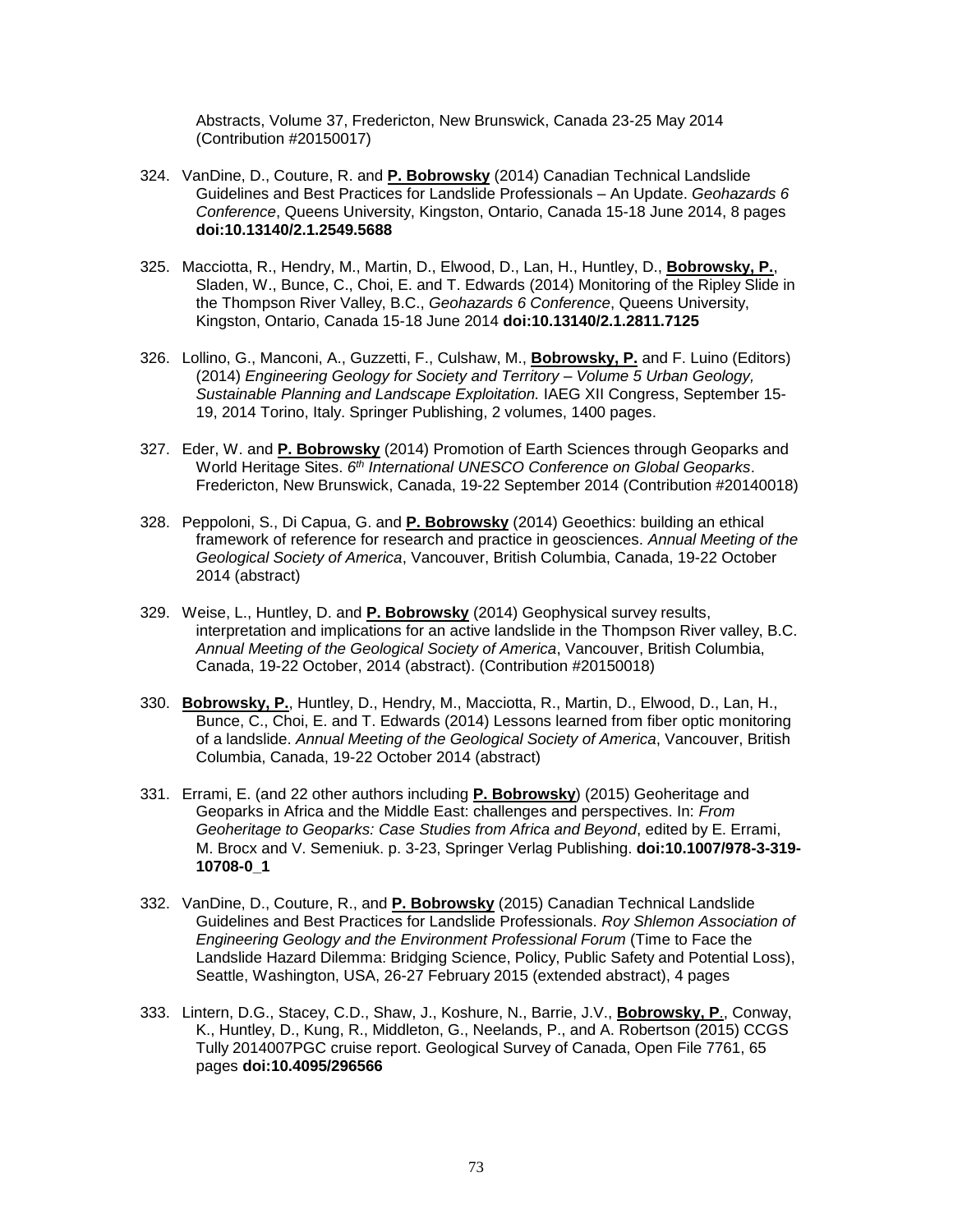- 334. Di Capua, G., **Bobrowsky, P.**, Kieffer, S., Peppolini, S. and S. Tinti (2015) Bringing Geoethics into Society. *European Geophysical Union*. Geophysical Research Abstracts, Volume 17, EGU2015-3343
- 335. De Wever, P., Alterio, I., Egoroff, G., Cornee, A., **Bobrowsky, P.**, Gerard, C., Duranthon, F., Hill, W., Lalanne, A. and K. Page (2015) Geoheritage, a National Inventory in France. *Geoheritage*, 7:205-247. **doi:10.1007/s12371-015-011-2**
- 336. Peppoloni, S., **Bobrowsky, P.** and G. Di Capua (2015) Geoethics: A Challenge for Research Integrity in Geosciences. In: *Integrity in the Global Research Arena*, edited by N.H. Steneck, M. Anderson, S. Kleinert and T. Mayer, p. 287-294, World Scientific Publishing Co. **doi: 10.1142/9789814632393\_0035**
- 337. **Bobrowsky, P.**, S. Peppoloni and G. Di Capua (2015) Geoethics in Canada: examining diversity in the geoscientific community. *Annual Meeting of the Geological Society of America*, Baltimore, Maryland, USA, 1-4 November 2015. Abstracts and Programs, Vol 47, No. 7, p. 192 (abstract)
- 338. **Bobrowsky, P.** (2015) Promoting and Adopting Guidelines of Practice in Canadian Landslide Studies. *Annual Meeting of the Geological Society of America*, Baltimore, Maryland, USA, 1-4 November 2015. Abstracts and Programs, Vol. 47, No. 7, p. 609 (abstract)
- 339. Cronin, V., Bank, C., **Bobrowsky, P.**, Geissman, J., Kiefer, S., Mogk, D., Palinkas, C., Pappas Maentz, C., Peppoloni, S., and A.M. Ryan (2015) As Ethics is a Core Attribute of Science, So Geoethics Must Be at the Core of Geoscience*. American Geophysical Union Fall Meeting*, San Francisco, USA, 14-18 December 2015 (abstract)
- 340. **Bobrowsky, P.** and P. de Wever (2015) From Inventories to Tourism: A Global Review of "Geoheritage" Contributions. *Proceedings, Geo Inv 2015, Congres Internationale, Les Inventaires due Geopatrimonine – enjeux, bilans et perspectives (Geoheritage Inventories: Challenges, Achievements and Perspectives),* Toulouse, France, 22 - 26 September 2015, 7 pages
- 341. Di Capua, G., **Bobrowsky, P.**, Kieffer, S., Peppoloni, S. and S. Tinti (2016) IAPG International Association for Promoting Geoethics: an update on activities. *European Geophysical Union*. Geophysical Research Abstracts, Volume 18, EGU2016-6723
- 342. Di Capua, G., **Bobrowsky, P.**, Kieffer, S., Peppoloni, S. and S. Tinti (2016) International Association for Promoting Geoethics (IAPG): from Brisbane to beyond Cape Town. *35th International Geological Congress*, Cape Town, South Africa (abstract)
- 343. Eder, W. and **P. Bobrowsky** (2016) Pride and Prejudice: 20 Years of Promotion of Earth Sciences through Geoparks and World Heritage Sites. *35th International Geological Congress*, Cape Town, South Africa (abstract)
- 344. **Bobrowsky, P.**, Huntley, D., Lintern, G., Sawai, Y., Tanigawa, K., Shinozaki, T., and J. Goff (2016) Extending the geological record for Cascadia Subduction Zone (CSZ) earthquakes in British Columbia, Canada. *35th International Geological Congress*, Cape Town, South Africa (abstract)
- 345. **Bobrowsky, P.**, Huntley, D., Hendry, M., Macciotta, R., Schafer, M., Journault, J., Zhang, Q., Zhang, X., Lv, Z., Edwards, T., Bunce, C., and E. Choi (2016) Assessing multisensor technologies and methods in monitoring landslide movement in Canada. *35th International Geological Congress*, Cape Town, South Africa (abstract)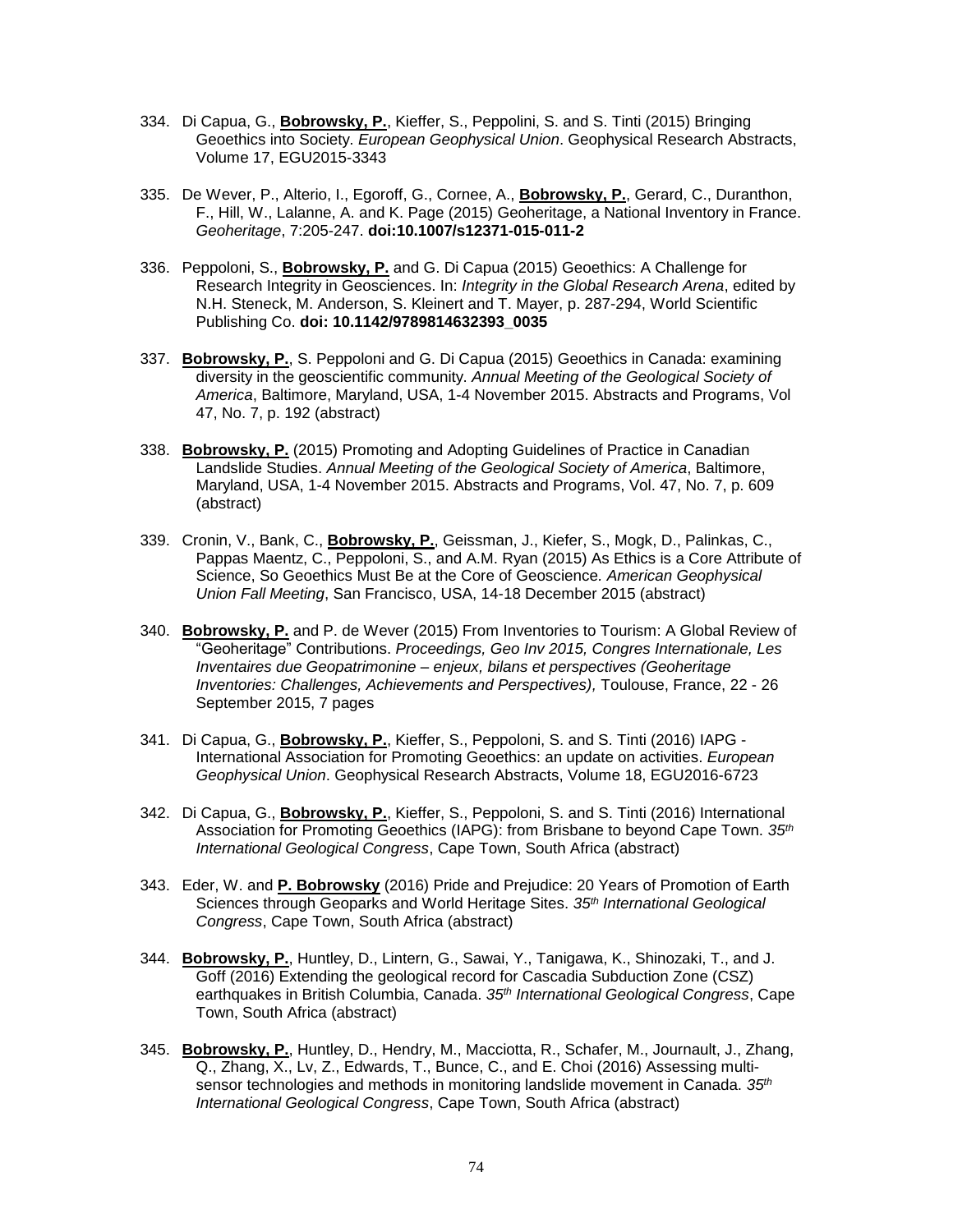- 346. Huntley, D., **Bobrowsky, P.**, Zhang, Q., Zhang, X., Lv, Z., Hendry, M., Macciotta, R., Schafer, M., Le Meil, G., Journault, J., and K. Tappenden (2016) An Application of Fibre Sensing Real-Time Monitoring Technology at the Ripley Landslide, near Ashcroft, British Columbia, Canada. In: *69th Annual Canadian Geotechnical Society Conference*, GeoVancouver, Vancouver, BC, 13 p.
- 347. Journault, J., Macciotta, R., Hendry, M., Charbonneau, F., **Bobrowsky, P.**, Huntley, D., Bunce, C., and Edwards, T. (2016) Identification and Quantification of Concentrated Movement Zones within the Thompson River Valley using Satellite InSAR. In: *69th Annual Canadian Geotechnical Society Conference*, p. 1-13 GeoVancouver, Vancouver, BC
- 348. **Bobrowsky, P.**, Huntley, D.H., Lintern, D.G., Sawai, Y., Tanigawa, K., Goff, J. and C. Chague-Goff (2016) New evidence for paleotsunamis along Hecate Strait, British Columbia, Canada. *Annual Meeting of the Geological Society of America*, Denver, Colorado, USA, 25 – 28 September, 2016 (abstract). Abstracts and Programs, Vol. 48, No. 7
- 349. Lato, M., **Bobrowsky, P.**, Roberts, N., Bean, S., Powell, S., McDougall, S., Brideau, M-A., Stead, D. and D. VanDine (2016) Site Investigation, Analysis, Monitoring and Treatment. *Geological Survey of Canada*, Open File 8114
- 350. Huntley, D., **Bobrowsky, P.**, Sawai, Y., Tanigawa, K., Goff, J., Chague-Goff, C., Macleod, R., Conway, K., Barrie, V. and G. Lintern (2016) New insight into marine and terrestrial geohazards in north coastal British Columbia. *1 st International Symposium on Marine Engineering Geology*, Qingdao, China (poster)
- 351. **Bobrowsky, P.T.** (2016) Canadian Technical Guidelines and Best Practices Related to Landslides. *Geotechnical News*, Vol. 34, No. 4, p. 37-38
- 352. Huntley, D., **Bobrowsky, P.**, Charbonneau, F., Journault, J., Macciotta, R. and M. Hendry (2017) Innovative landslide change detection monitoring: application of space-borne InSAR techniques in the Thompson River valley, British Columbia, Canada. In: *Advancing Culture of Living with Landslides, Volume 3, Advances in Landslide*  Technology, edited by M. Mikos, Z. Arbanas, Y. Yin and K. Sassa, p. 219-229. 4<sup>th</sup> World Landslide Forum (ICL-IPL), Ljubljana, Slovenia 29 May – 2 June 2017
- 353. Huntley, D., **Bobrowsky, P.**, and M. Best (2017) Combining terrestrial and waterborne geophysical surveys to investigate the internal composition of a very slow-moving landslide near Ashcroft, British Columbia, Canada. In: *Advancing Culture of Living with Landslides, Volume 2 Advances in Landslide Science*, edited by M. Mikos B. Tiwari, Y. Yin, and K. Sassa, p. 179-190. 4<sup>th</sup> World Landslide Forum (ICL-IPL), Ljubljana, Slovenia 29 May – 2 June 2017
- 354. Margottini, C., **Bobrowsky, P.**, Gigli, G., Ruther, H., Spizzichino, D. and J. Vlcko (2017) Rupestrian world heritage sites: instability investigation and sustainable mitigation. In: *Advancing Culture of Living with Landslides, Volume 1, ISDR-ICL Sendai Partnerships 2015-2016*, edited by K. Sassa, M. Mikos, and Y. Yin, p. 23-50. 4 th World Landslide Forum (ICL-IPL), Ljubljana, Slovenia 29 May – 2 June 2017
- 355. Di Capua, G., Peppoloni, S. and **P. Bobrowsky** (2017) The Cape Town Statement on Geoethics. *European Geophysical Union*. Geophysical Research Abstracts, Volume 19, EGU2017-2682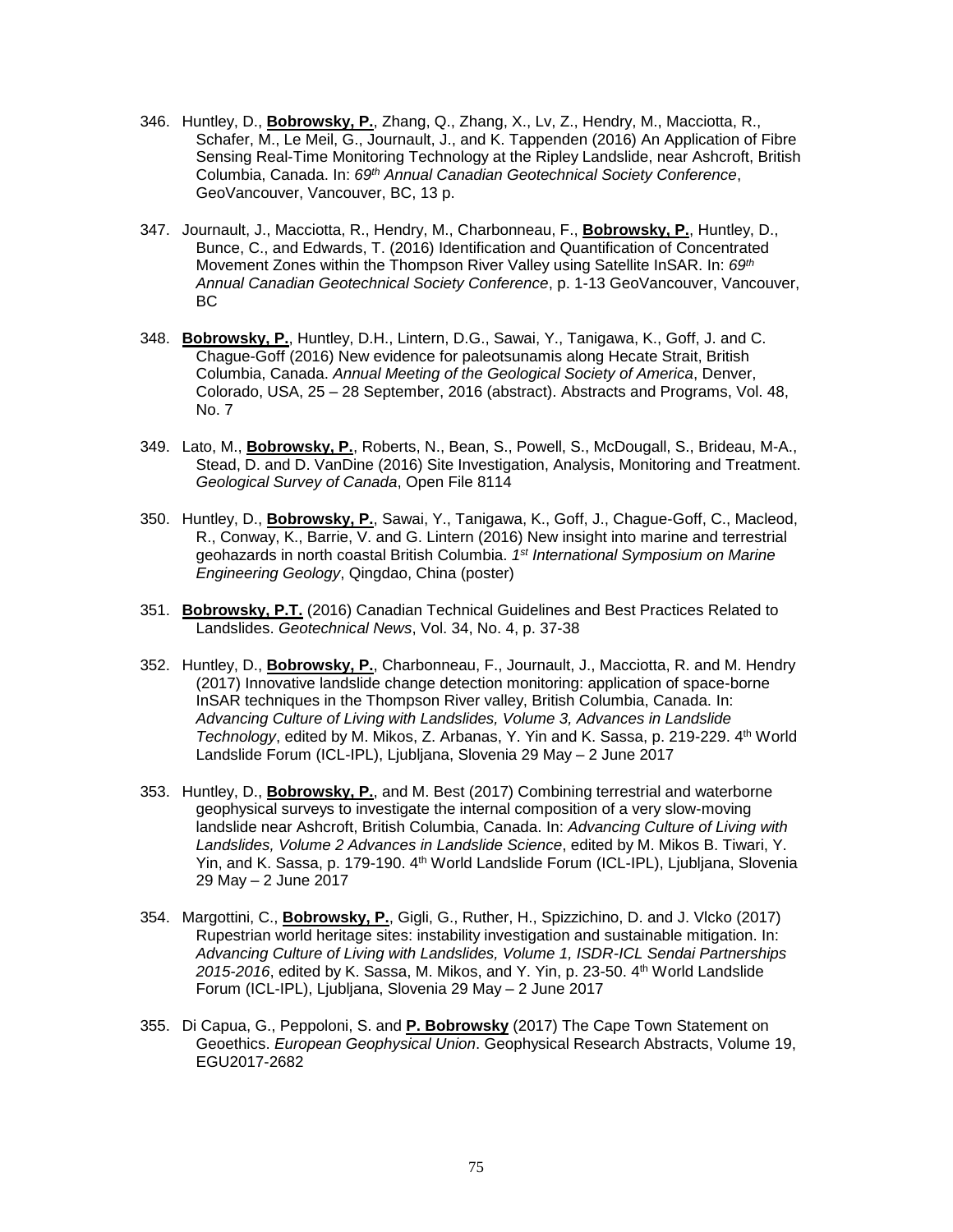- 356. Huntley, D., **Bobrowsky, P.**, Parry, N., Bauman, P., Candy, C and M. Best (2017) Ripley Landslide: the geophysical structure of a slow-moving landslide near Ashcroft, British Columbia. *Geological Survey of Canada*, Open File 8062, 66 pages
- 357. Paliaga, G., Luino, F., Faccini, F., Turconi, L. and **P. Bobrowsky** (2017) Landslide Damming in A High Risk Area. In: *Local Proceedings with Programme*, 4<sup>th</sup> World Landslide Forum (ICL-IPL), Ljubljana, Slovenia 29 May – 2 June 2017, p. 29 (poster)
- 358. Huntley, D., **Bobrowsky, P.**, Zhang, Q., Zhang, X. and Z. Lv (2017) Fibre Bragg grating and Brillouin optical time domain reflectometry monitoring manual for the Ripley Landslide, near Ashcroft, British Columbia. *Geological Survey of Canada*, Open File 8258, 66 pages
- 359. Di Capua, G., Peppoloni, S. and **P.T. Bobrowsky** (2017) The Cape Town Statement on Geoethics. Fast Track 7 *Annals of Geophysics*, Volume 60, 6 pages doi:10.4401/ ag-7553
- 360. O'Donnell, R.J., Hawkes, A.D., Lane, C.S., Engelhart, S.E., Horton, B.P., **Bobrowsky, P.**, Sawai, Y., Witter, R.C., Nelson, A.R. and K. Tanigawa (2017) Modern δ13C and bulk geochemistry in estuaries along the Cascadia subduction zone and their use in estimating coseismic subsidence. *Annual Meeting of the Geological Society of America*, Seattle, Washington, USA, 22 – 25 October 2017 (abstract)
- 361. Bartlett, M., Hawkes, A.D., **Bobrowsky, P.**, Sawai, Y., and K. Tanigawa (2017) Quantitative paleoenvironmental reconstructions of past coastal subsidence along the northern margin of the Cascadia Subduction Zone. *Annual Meeting of the Geological Society of America*, Seattle, Washington, USA, 22 – 25 October 2017 (abstract)
- 362. Huntley, D., **Bobrowsky, P.**, Sawai, Y., Tanigawa, K., Chague-Goff, C. and J. Goff (2017) Geological signature of marine geohazards in coastal northwest British Columbia. *Annual Meeting of the Geological Society of America*, Seattle, Washington, USA, 22 – 25 October 2017 (abstract)
- 363. Tanigawa, K., Sawai, Y., **Bobrowsky, P.**, Huntley, D., Goff, J. and T. Shinozaki (2017) Geological evidence for tsunamis prior to the 1700 Cascadia earthquake from Vancouver Island, Canada. *Annual Meeting of the Geological Society of America*, Seattle, Washington, USA, 22 – 25 October 2017 (poster)
- 364. **Bobrowsky, P.**, Huntley, D., Neelands, P., MacLeod, R., Mariampillai, D., Hendry, M., Macciotta, R., Reeves, H. and J.E. Chambers (2017) Ripley Landslide – Canada's premier landslide field laboratory. *Annual Meeting of the Geological Society of America*, Seattle, Washington, USA, 22 – 25 October 2017 (abstract)
- 365. Tanigawa, K., Sawai, Y., **Bobrowsky, P.**, Huntley, D., Goff and T. Shinozaki (2017) A tsunami deposit from Vancouver Island, Canada – Geological evidence for the penultimate great Cascadia earthquake? *American Geophysical Union, Fall Meeting*, New Orleans, Louisiana, USA, 11 – 15 December 2017 (poster)
- 366. Peppoloni, S., Di Capua, G., **Bobrowsky, P.T.** and V.S. Cronin (2017) (Editors) Geoethics at the heart of all geoscience. Fast Track 7 *Annals of Geophysics* Volume 60,
- 367. Journault, J., Macciotta, R., Hendry, M.T., Charbonneau, F., Huntley, D. and **P.T. Bobrowsky** (2017) Measuring displacements of the Thompson River valley landslides, south of Ashcroft, BC, Canada, using satellite InSAR. *Landslides,* 4(10):1-16 https://doi: 10.1007/s10346-017-0900-1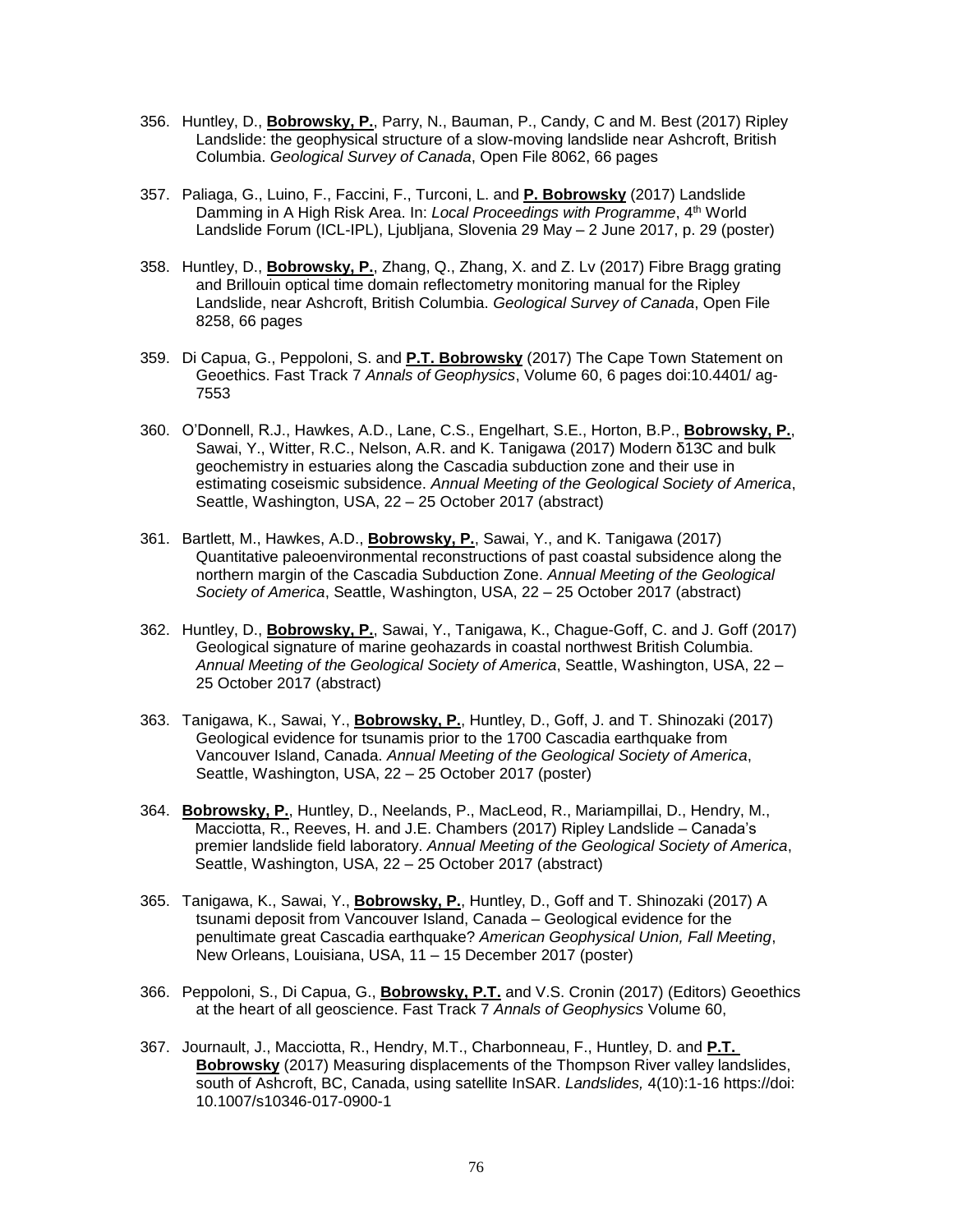- 368. **Bobrowsky, P.**, Cronin, V.S., Di Capua, G., Kieffer, S. and S. Peppoloni (2018) The Emerging Field of Geoethics. In*: Scientific Integrity and Ethics in the Geosciences***,** edited by Linda C. Gundersen, p. 175-212. AGU-Wiley Special Publications 73, 336 pages
- 369. Best, M., **Bobrowsky, P.**, Huntley, D., Macciotti, R. and M. Hendry (2018) Integrating Terrestrial and Waterborne ERT Surveys at the Ripley Landslide near Ashcroft, British Columbia. *31st SAGEEP (Environmental and Engineering Geophysical Society)*, Nashville, Tennessee, USA, 25 – 29 March 2018
- 370. Di Capua, G., Peppoloni, S. and **P. Bobrowsky** (2018) Framing Ethics into Geosciences: The Cape Town Statement on Geoethics. *Earth Sciences for Society Congress*, El Jadida/Marrakech, Morocco, 20 – 24 March 2018 (abstract)
- 371. Chague, C. and **P. Bobrowsky** (Editors) (2018) Sedimentary Evidence of Geohazards: Challenges and Advances. *Special Issue Sedimentary Geology*. https://doi.org/10.1016/j.sedgeo.2018.10.006
- 372. Highland, L. and **P. Bobrowsky** (2018) TXT-tool 0.001-2.1 Landslide Types: Descriptions, Illustrations and Photos. In: *Landslide Dynamics: ISDR-ICL Landslide Interactive Teaching Tools, Volume 1: Fundamentals, Mapping and Monitoring,* edited by K. Sassa, F. Guzzetti, H. Yamagishi, Z. Arbanas, N. Casagli, M. McSaveney and K. Dang. Springer International Publishing, p. 1-38. https://doi.org/10.1007/978-3-319-57774-6\_1
- 373. Peppoloni, S., Di Capua, G., **Bobrowsky, P.**, Kieffer, S. and S. Tinti (2018) IAPG International Association for Promoting Geoethics: Let's Take Stock of the Situation. *European Geophysical Union*. Geophysical Research Abstracts, Volume 20, EGU2018- 4513
- 374. Huntley, D., **Bobrowsky, P**., Mosher, D., Clague, J., Roberts, N. and G. Lintern (2018) Marine Geology and Landslides of the Central Salish Sea (8<sup>th</sup> International Symposium on Marine Mass-movements and Their Consequences Field Excursion Guidebook); Geological Survey of Canada, Open File 8405, 77 pages
- 375. Bird, A., Mariampillai, D., Lintern, G., Onsel, E., MacLeod, R., Cassidy, J., **Bobrowsky, P.T.**, Stead, D., and G. Williams-Jones (2018) The use of Virtual Reality Technology in the Examination of Three-Dimensional Submarine Landslide Data. *8 th ISSMMTC* (International Symposium on Submarine Mass Movements and Their Consequences), 7-9 May, Victoria, BC (poster)
- 376. Huntley, D., **Bobrowsky, P.** and G. Lintern (2018) Tsunami generation from slope failures near Kitimat Fjord. *8 th ISSMMTC* (International Symposium on Submarine Mass Movements and Their Consequences), 7-9 May, Victoria, BC (abstract)
- 377. Huntley, D., **Bobrowsky, P.**, Stead, D., Donati, D. and R. MacLeod (2018) Extending the terrestrial depositional record of marine geohazards near Kitimat, coastal northwest British Columbia. *8 th ISSMMTC* (International Symposium on Submarine Mass Movements and Their Consequences), 7-9 May, Victoria, BC (abstract)
- 378. **Bobrowsky, P.**, Huntley, D., MacLeod, R., Niemann, O., Hendry, M. and R. Macciotta (2018) Ensuring Resource Transport Safety: Monitoring Critical Infrastructure with UAV Technology. *RFG2018 – Resources for Future Generations Conference*, Vancouver, BC, Canada 16 – 21 June 2018 (abstract)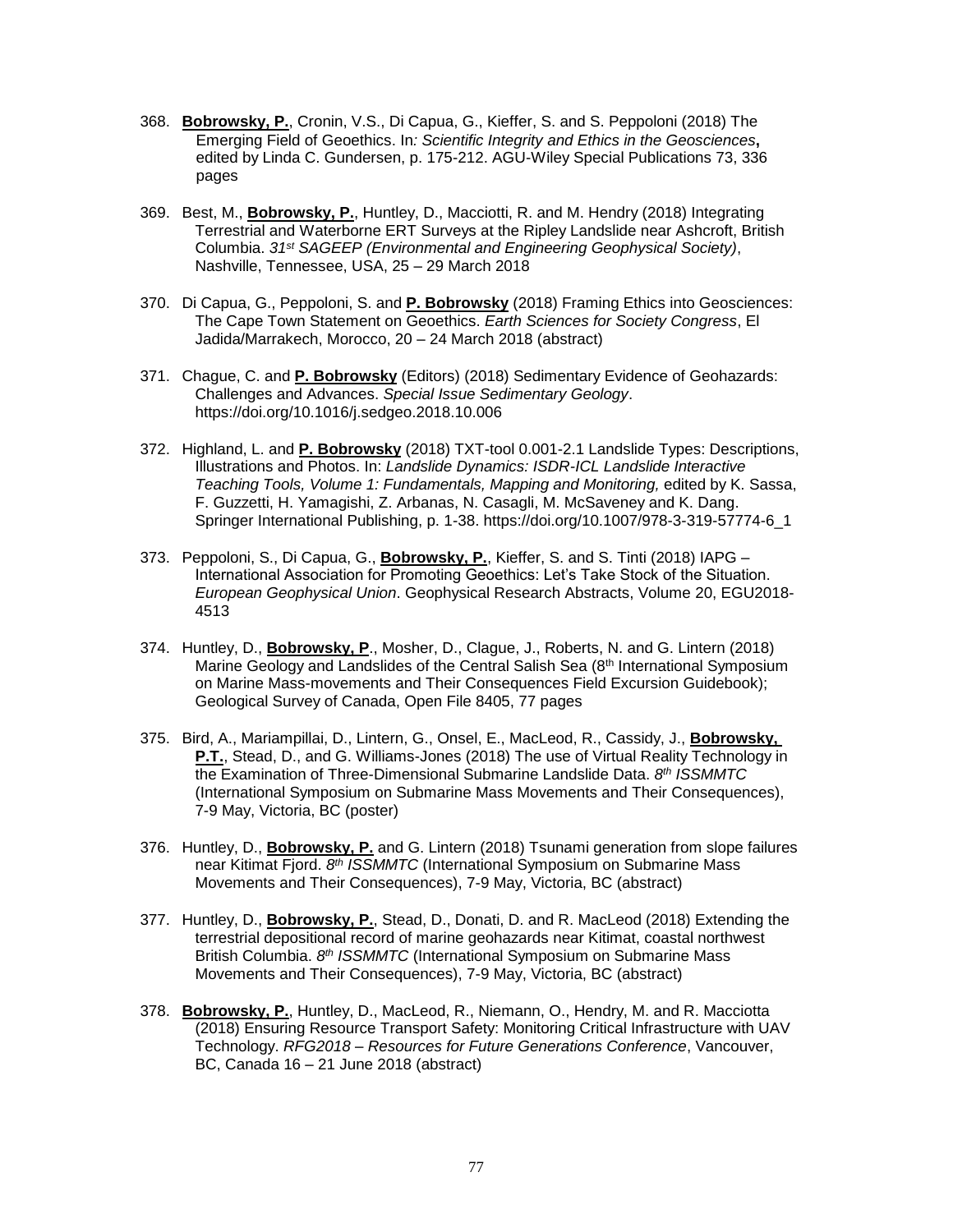- 379. **Bobrowsky, P.**, Peppoloni, S., Di Capua, G. and D. Huntley (2018) Advances in Geoethical Practice: the role of standards in geohazards studies. *RFG2018 – Resources for Future Generations Conference*, Vancouver, BC, Canada 16 – 21 June 2018 (abstract)
- 380. Huntley, D., **Bobrowsky, P.**, Hendry, M., Macciotta, R. and J. Journault (2018) Change detection monitoring with InSAR in the Thompson River valley, British Columbia, Canada. *RFG2018 – Resources for Future Generations Conference*, Vancouver, BC, Canada 16 – 21 June 2018 (abstract)
- 381. **Bobrowsky, P.T.** and B. Marker (2018) (Editors) *The Encyclopedia of Engineering Geology*. Springer International Publishing, 978 pages.
- 382. **Bobrowsky, P.T.** (2018) Avalanche. In: *The Encyclopedia of Engineering Geology*, edited by P. Bobrowsky and B. Marker. Springer International Publishing, p. 47-48.
- 383. **Bobrowsky, P.T.** (2018) Aggregate. In: *The Encyclopedia of Engineering Geology*, edited by P. Bobrowsky and B. Marker. Springer International Publishing, p. 18.
- 384. **Bobrowsky, P.T.** (2018) Aggregate Tests. In: *The Encyclopedia of Engineering Geology*, edited by P. Bobrowsky and B. Marker. Springer International Publishing, p. 19-20.
- 385. **Bobrowsky, P.T.** (2018) Boulders. In: *The Encyclopedia of Engineering Geology*, edited by P. Bobrowsky and B. Marker. Springer International Publishing, p. 73.
- 386. Rodriguez, J., Hendry, M., Macciotta, R., **Bobrowsky, P.** and D. Huntley (2018) High-Frequency Displacement Data for Detailed Analysis of the Relationship Between Precipitation and Landslide Kinematics – The Ripley and 10-Mile Slides. In: *71st Annual Canadian Geotechnical Society Conference*, GeoEdmonton, Edmonton, Alta, Canada, 23 – 27 September 2018
- 387. Sattler, K., Elwood, D., Hendry, M.T., Macciotta, R., Huntley, D., **Bobrowsky, P.T**. and P.I. Meldrum (2018) Real-time Monitoring of Soil Water Content and Suction with a Slow Moving Landslide. In: *71st Annual Canadian Geotechnical Society Conference*, GeoEdmonton, Edmonton, Alta, Canada, 23 – 27 September 2018, 8 pages
- 388. **Bobrowsky, P.**, Huntley, D., MacLeod, R., Lintern, G. and O. Niemann (2018) Using Unmanned Aerial Vehicles for Mapping and Monitoring of Landslides in British Columbia, Canada. *XIIIth IAEG Congress/AEG 2018 Annual Meeting*. 15-23 September, San Francisco, California, USA (abstract)
- 389. Huntley, D., **Bobrowsky, P**., MacLeod, R., and N. Roberts (2018) New insights into form and function of very slow – moving landslides from bathymetric surveys in the Thompson River Valley, British Columbia. *Annual Meeting of the Geological Society of America*, Indianapolis, Indiana, USA, 4 - 7 November 2018 (abstract)
- 390. Huntley, D., **Bobrowsky, P**., Hendry, M., Macciotta, R., Elwood, D., Sattler, K., Reeves, H.J., Chambers, J.E., Meldrum, P., Holmes, J. and P. Wilkinson (2018) Using multidimensional ERT modelling to provide new insight into the hydrogeological structure of a very slow-moving landslide in glacial sediments, Thompson River Valley, British Columbia, Canada. *Annual Meeting of the Geological Society of America*, Indianapolis, Indiana, USA, 4 – 7 November 2018 (abstract)
- 391. Holmes, J., Chambers, J., Donohue, S., Uhlemann, S., Wilkinson, P., Meldrum, P., Swift, R., Huntley, D. and **P. Bobrowsky** (2018) The Use of Near Surface Geophysical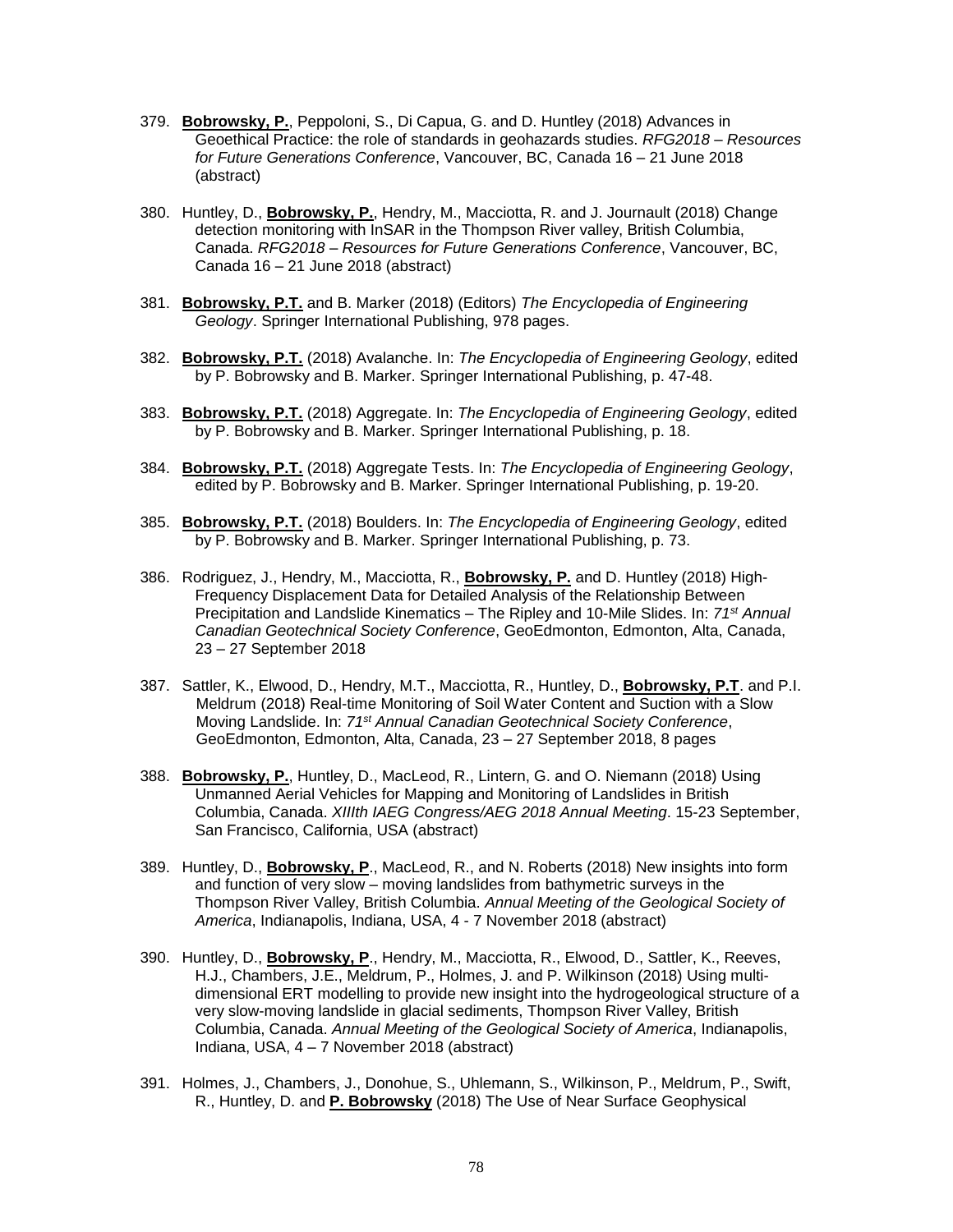Methods for Assessing the Condition of Transport Infrastructure. CERI2018 – Civil Engineering in Ireland Conference, Dublin, Ireland, 29-30 August, 6 pages

- 392. Brillon, C., Cassidy, J.F., Nykolaishen, L., Allen, T.I., Bednarski, J.M., Greene, P., **Bobrowsky, P.T.** and D.H. Huntley (2018) Assessment of seismic hazards in British Columbia's north coast region (2014-2018). Geological Survey of Canada, Open File 8461, 19 pages <https://doi.org/10.4095/313286>
- 393. Lintern, D. G., Mosher, D.C., Moscardelli, L.G., **Bobrowsky, P.T.**, Campbell, C., Chaytor, J.D., Clague, J.J., Goeorgiopoulou, A., Lajeunesse, P., Normandeau, A., Piper, D.J.W. Scherwath, M., Stacey, C. and D. Turmel (2019) (Editors) *Subaqueous Mass Movements and Their Consequences: Assessing Geohazards, Environmental Implications and Economic Significance of Subaqueous Landslides*. Geological Society of London Special Publication 477 https://doi.org/10.1144/SP477.40
- 394. Huntley, D., **Bobrowsky, P.**, Goff, J., Chague-Goff, C., Stead, D., Donati, D. and D. Mariampillai (2019) Extending the terrestrial depositional record of marine geohazards in coastal northwest British Columbia. In: *Subaqueous Mass Movements and Their Consequences: Assessing Geohazards, Environmental Implications and Economic Significance of Subaqueous Landslides*, edited by D.G Lintern, D.C. Mosher, L.G. Moscardelli, P.T. Bobrowsky, C. Campbell, J.D. Chaytor, J.J. Clague, A. Goeorgiopoulou, P. Lajeunesse, A. Normandeau, D.J.W. Piper, M. Scherwath, C. Stacey and D. Turmel. Geological Society of London Special Publication 477, 14 p.
- 395. Lintern, G., Blais-Stevens, A., **Bobrowsky, P.**, Conway, K., Huntley, D., Mackillop, K., Overeem, I., Shaw, J., Stacey, C. and P. Hill (2019) Providing Multidisciplinary Science Advice for Coastal Planning in Kitimat Arm, British Columbia. In: *Subaqueous Mass Movements and Their Consequences: Assessing Geohazards, Environmental Implications and Economic Significance of Subaqueous Landslides*, edited by D.G Lintern, D.C. Mosher, L.G. Moscardelli, P.T. Bobrowsky, C. Campbell, J.D. Chaytor, J.J. Clague, A. Goeorgiopoulou, P. Lajeunesse, A. Normandeau, D.J.W. Piper, M. Scherwath, C. Stacey and D. Turmel. Geological Society of London Special Publication 477, 34 p.
- 396. Paliaga, G., Faccini, F., Luino, F., Turconi, L. and **P. Bobrowsky** (2019) Geomorphic processes and risk related to a large landslide dam in a highly urbanized Mediterranean catchment (Genova, Italy). *Geomorphology*, 327:48-61.
- 397. Dominguez-Cuesta, M.J., Lopez-Fernandez, C., Gonzalez-Pumariega, P., Valenzuela, P., Marigil, M.A., Jimenez-Sanchez, M., Mora, M., Ballesteros, D., Rodriguez-Rodriguez, L., Melendez, M.L., Glor, G., Espadas, C., Zezere, J.L., Oliveira, S.C., Alcantara, J. and **P.T. Bobrowsky** (2019) Slope instability as a proxy of Catabrian Coast retreat (N Iberia): a multidisciplinary approach. European Geophysical Union. *Geophysical Research Abstracts*, Volume 21, EGU2021-9729
- 398. Bartlett, M.K., Hawkes, A.D., Cahill, N., O'Donnell, R., Lane, C., **Bobrowsky, P.**, Sawai, Y., Tanigawa, K. and T. Shinozaki (2019) New Bayesian quantitative paleoenvironmental reconstructions of AD 1700 coastal subsidence along the northern margin of the Cascadia subduction zone. *20th Congress of INQUA*, Dublin, Ireland, Abstract, Poster 3035
- 399. Porter, M., Barlow, P., Van Hove, J., Bunce, C., Skirrow, R., Lweycky, D., Froese, C. and **P. Bobrowsky** (2019) The estimated impacts of prairie landslides in western Canada. In: *72nd Annual Canadian Geotechnical Society Conference*, GeoStJohn's, St. John's, Nfld, Canada, September 2019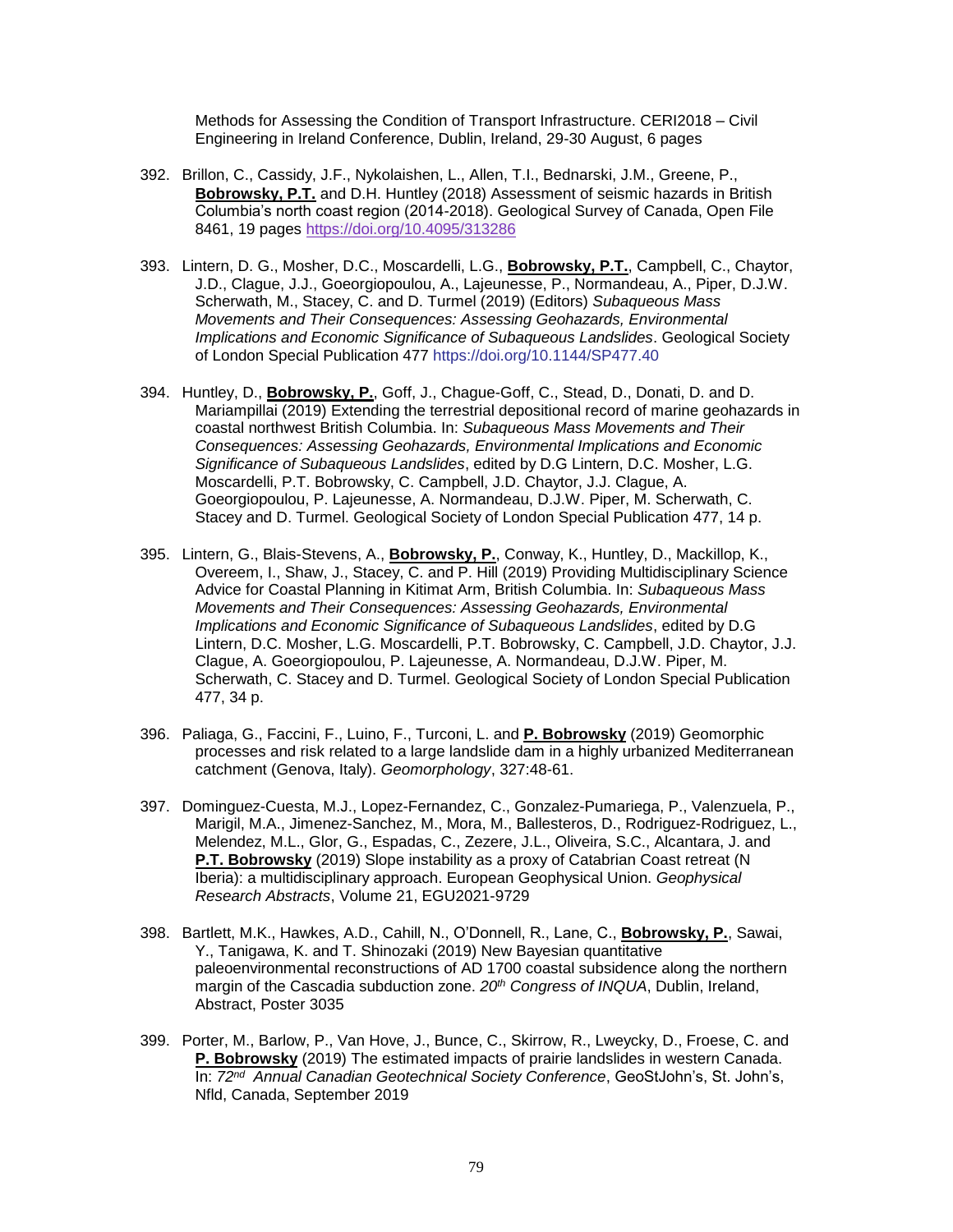- 400. Huntley, D., **Bobrowsky, P**., Elwood, D., Sattler, K., Holmes, J., Chambers, J., Meldrum, P. Wilkinson, P., Hendry, M. and R. Macciotta (2019) Prime installation in Canada: protecting national railway infrastructure by monitoring moisture in an active landslide near Ashcroft, British Columbia. *SAGGEP 20019 – 32nd Annual Symposium on the Application of Geophysics to Engineering and Environmental Problems*. Portland, Oregon, USA, March 2019
- 401. Huntley, D., **Bobrowsky, P**., Hendry, M., Macciotta, R., Elwood, D., Sattler, K., Best, M., Chambers, J. and P. Meldrum (2019) Application of multi-dimensional electrical resistivity tomography datasets to investigate a very slow-moving landslide near Ashcroft, British Columbia, Canada. *Landslides* 16(5):1033-1042 <https://doi.org/10.1007/s10346-019-01147-1>
- 402. Huntley, D., **Bobrowsky, P.**, Hendry, M., Macciotta, R. and M. Best (2019) Multi-technique geophysical investigation of a very slow-moving landslide near Ashcroft, British Columbia*. Journal of Environmental and Engineering Geophysics* 24(1):87-110
- 403. Huntley, D., **Bobrowsky, P**., MacLeod, R., Cocking, R., Jamel, J., Sattler, K., Elwood, D., Holmes, J., Chambers, J., Meldrum, P., Wilkinson, P., Hendry, M., and R. Macciotta (2019). Prime Installation in Canada: Protecting National Railway Infrastructure by Monitoring Moisture in an Active Landslide near Ashcroft, British Columba. *Geological Survey of Canada*, Open File 8548, poster.
- 404. Peppoloni, S., Di Capua, G., **Bobrowsky, P**., Kieffer, S. and S. Tinti (2019) New Advances on geoethics: the activities of the IAPG – International Association for Promoting Geoethics. European Geophysical Union. *Geophysical Research Abstracts*, Volume 21, p. 1-1, EGU2019-2322
- 405. Huntley, D.H., **Bobrowsky, P**., MacLeod, R., Cocking, R., Jamel, J. and D. Rotheram-Clarke (2019) Canadian Geoscience Map: Ripley Landslide, Thompson River Valley, British Columbia, Canada. *Annual Meeting of the Geological Society of America*, Phoenix, Arizona, USA, 22 - 25 September 2019 (abstract #339684)
- 406. Huntley, D.H., Holms, J., Chambers, J., Donahue, S., Meldrum, P., Wilkinson, P., Elwood, D., Sattler, K., Hendry, M., Macciotta, R., **Bobrowsky, P**., Cocking, R., Jamel, J. and D. Rotheram-Clarke (2019) New advances in near-surface electrical resistivity tomography: understanding the hydrogeological properties and behavior of a very slow-moving landslide in the semi-arid Thompson River Valley, British Columbia, Canada. *Annual Meeting of the Geological Society of America*, Phoenix, Arizona, USA, 22 - 25 September 2019 (abstract #339569)
- 407. Chambers, J.E., Meldrum, P., Wilkinson, P.B., Uhlemann, S., Watlet, A., Swift, R.T., Inauen, C., Gunn, D., Juras, O., Boyd, J., Whiteley, J., Homes, J., Huntley, D., **Bobrowsky, P.T**., Ramesh, M.V., Thirugnanam, H., Glendinning, S., Reeves, H., Donohue, S. and A.M. Binley (2019) Towards an improved geotechnical understanding of landslide hazard from ground-based geophysical survey and monitoring. *American Geophysical Union,* 2019 Fall Meeting, 9-13 December, San Francisco, California, USA. (abstract #532508)
- 408. Holmes, J., Chambers, J., Wilkinson, P., Meldrum, P., Donohue, S., Huntley, D. and **P. Bobrowsky** (2019) The use of near-surface geophysics for monitoring a slow-moving landslide affecting transport infrastructure. *Geophysical Research Abstracts* Vol. 21, p. 1- 1, 1 p.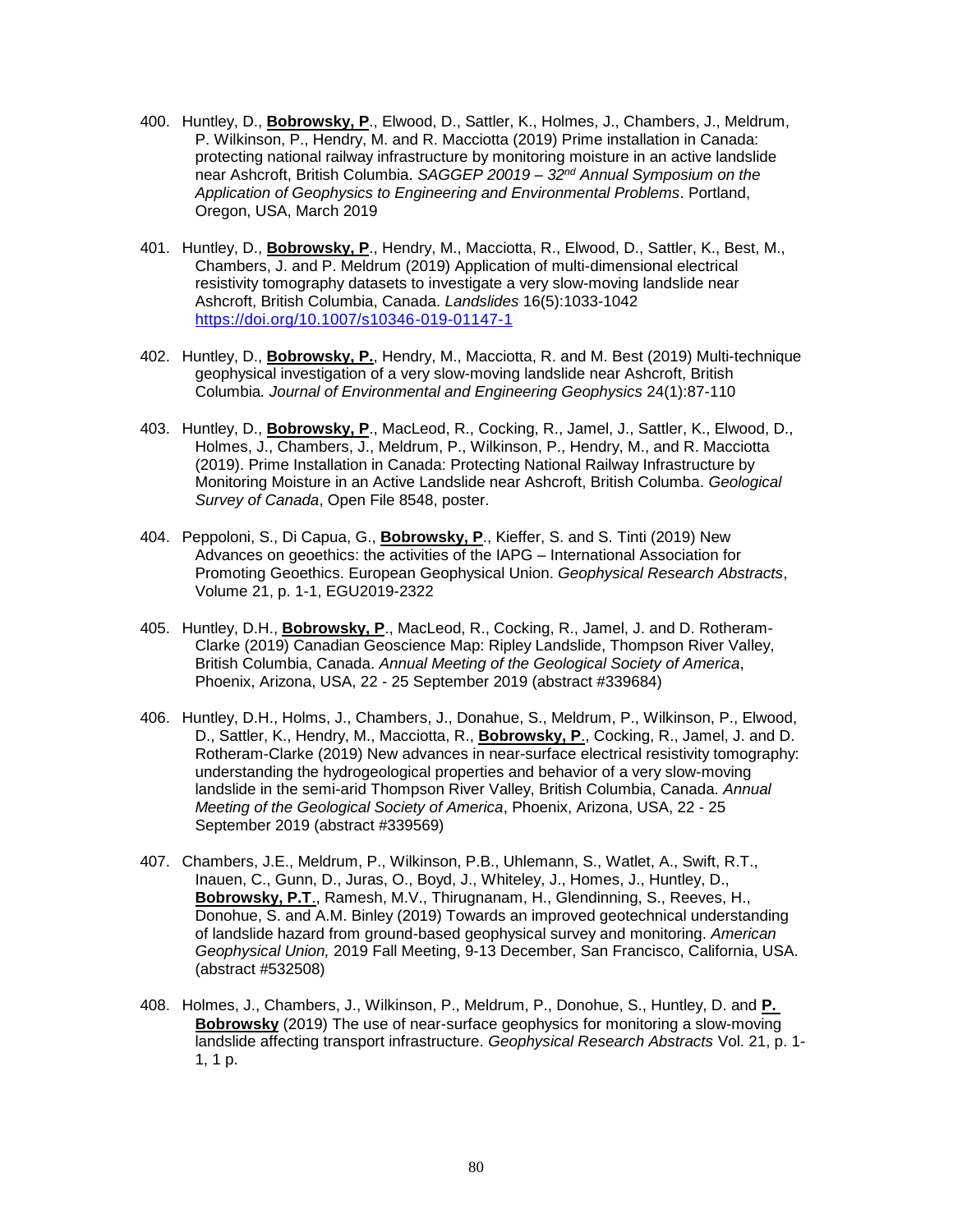- 409. **Bobrowsky, P.** (2019) Message from Peter Bobrowsky President of the International Consortium on Landslides (ICL). *Landslides* 16:3-4. DOI 10.1007/s10346-018-1077-y
- 410. **Bobrowsky, P.** (2019) ICL/IPL awards-call for nominations. *Landslides* 16:2509-2510. DOI 10.1007/s10346-019-01318-0
- 411. Sassa, K., Dang, K., Guzetti, F., Casagli, N., Tiwari, B., Mikos, M., Vilimek, V., **Bobrowsky, P.**, Konagai, K., Arbanas, Z., Mihalic Arbanas, S., Lu, P., Sasahara, K., Alcantara-Ayala, I., Strom, A., Hendry, M., Yamagishi, H., Tofani, V., Cuomo, S., Fathani, F., Klimes, J., Wang, F., Rechenbach, P., Gokceoglu, C., Higaki, D. and T. Koyama (2019) Invited and accepted speakers of the Fifth World Landslide Forum in Kyoto, 2020. *Landslides* 16:431- 446.
- 412. Holmes, J., Chambers, J., Wilkinson, P., Meldrum, P., Donohue, S., Huntley, D. and **P. Bobrowsky** (2019) The use of near-surface geophysics for monitoring a slow-moving landslide affecting transport infrastructure. *Geophysical Research Abstracts*, Vol. 21, p. 1-1
- 413. Sassa, K., Guzetti, F., Casagli, N., Tiwari, B., Mikos, M., Vilimek, V., **Bobrowsky, P**., and Z. Arbanas (2019) Registered speakers in the Fifth World Landslide Forum. *Landslides* 16:1595-1611.
- 414. Chambers, J., Wilkinson, P.B., Meldrum, P., Boyd, J., Whiteley, J., Holmes, J., Uhlemann, S., Watlet, A., Swift, R., Inauen, C., Kendall, M., Gunn, D., Juras, O., Huntley, D., **Bobrowsky, P.T**., Ramesh, M.V., Thirugnanam, H., Glendinning, S., Reeves, H., Donohue, S. and A.M. Binley (2020) Long-term geophysical-geotechnical monitoring of landslide processes. European Geophysical Union. *Geophysical Research Abstracts*, Volume 22, EGU2020-
- 415. Barth, S., Geertsema, M., Bevington, A.R., Bird, A.L., Clague, J.J., Millard, T., **Bobrowsky, P.T.**, Hasler, A. and H. Liu (2020) Landslide response to the 27 October 2012 earthquake (Mw 7.8), southern Haida Gwaii, British Columbia, Canada. *Landslides* 17:517-526. DOI 10.1007/s10346-019-01292-7
- 416. Peppoloni, S., Di Capua, G. and **P. Bobrowsky** (2020) School on Geoethics and Natural Issues. European Geophysical Union. *Geophysical Research Abstracts*, Volume 22, EGU2020
- 417. **Bobrowsky, P**., Brambati, A., Cavazza, W. and U. Cordani (2020) Attilio Boriani, IUGS Vice-President (1992-1996) and Secretary General (1996-2002) Obituary. *Episodes* 4392:847
- 418. Huntley, D., **Bobrowsky, P.**, Holmes, J., Chambers, J., Meldrum, P., Wilkinson, P., Donohue, S., Elwood, D., Sattler, K., Hendry, M. and R. Macciotta (2020) Mapping and monitoring a very slow-moving landslide: Risk Reduction in the Thompson River valley, British Columbia. *36 th International Geological Congress*, New Delhi, India (abstract)
- 419. Goff, J., **Bobrowsky, P**., Huntley, D., Sawai, Y. and K. Tanagawa (2020) A review of paleotsunamis along Canada's Pacific coast. *Quaternary Science Reviews* 237(2020): 38 pages
- 420. Huntley, D., Rotheram, D., **Bobrowsky, P**., Lintern, G., MacLeod, R. and C. Brillon (2020) InSAR investigation of sackung-like features and debris flows in the vicinity of Hawkesbury Island and Hartley Bay, British Columbia. In: *Proceedings of the 2020 International Symposium on Slope Stability in Open Pit Mining and Civil Engineering*,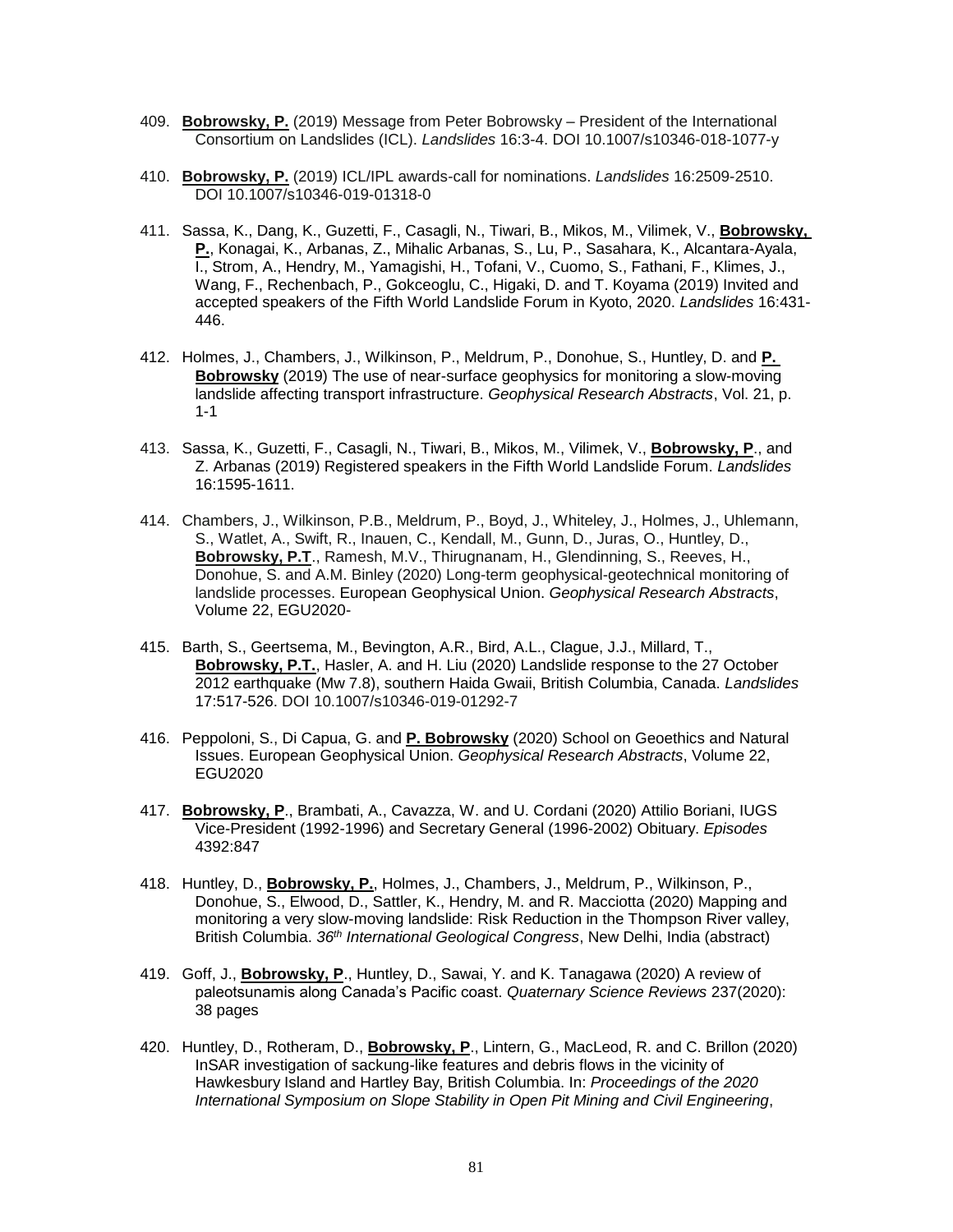edited by P.M. Dight. Australian Centre for Geomechanics, Perth, pp. 207-226 [https://doi.org/10.36487/ACG\\_repo/2025\\_09](https://doi.org/10.36487/ACG_repo/2025_09)

- 421. Huntley, D., Rotheram-Clarke, D., Cocking, R., Joseph, J. and **P. Bobrowsky** (2020) Understanding plateau and prairie landslides: research plans for the Thompson River valley, British Columbia and the Assiniboine River valley, Manitoba-Saskatchewan (2020-2025). *Geological Survey of Canada*, Open File 8743, 25 pages <https://doi.org/10.4095/327127>
- 422. Huntley, D., **Bobrowsky, P.**, Cocking, R., Joseph, J., Neelands, P., MacLeod, R., Rotheram-Clarke, D., Usquin, R., and F. Verluise (2020) Installation, operation and evaluation of an innovative global navigation satellite system monitoring technology at Ripley Landslide and South Slide near Ashcroft, British Columbia. *Geological Survey of Canada*, Open File 8742, 36 pages <https://doi.org/10.4095/327125>
- 423. Huntley, D., **Bobrowsky, P.**, Rotheram-Clarke, D., Cocking, R. and J. Joseph (2020) Understanding prairie landslides: current research in the Assiniboine River valley, Manitoba-Saskatchewan (2019-2020). *Geological Survey of Canada*, Open File 8735, 24 pages <https://doi.org/10.4095/326821>
- 424. Huntley, D., **Bobrowsky, P.**, Rotheram-Clarke, D., MacLeod, R., Cocking, R., and J. Joseph (2020) Understanding plateau landslides: current research in the Thompson River valley, Interior Plateau, British Columbia (2013-2020). *Geological Survey of Canada*, Open File 8736, 58 pages <https://doi.org/10.4095/326830>
- 425. Huntley, D., Holms, J., **Bobrowsky, P**., Chambers, J., Meldrum, P., Wilkinson, P., Donohue, S., Elwood, D., Sattler, K., Hendry, M., Macciotta, R. and N. Roberts (2020) Hydrogeological and geophysical properties of the very slow-moving Ripley Landslide, Thompson River valley, British Columbia. *Canadian Journal of Earth Sciences* 57(12):1371-1391
- 426. Sattler, K., Elwood, D., Hendry, M.T., Huntley, D., Homes, J., Wilkinson, P.B., Chambers, J., Donohue, S., Meldrum, P.I., Macciotta, R. and **P.T. Bobrowsky** (2021) Quantifying the contribution of matric suction on changes in stability and displacement rate of a translational landslide in glaciolacustrine clay. *Landslides* (in press)
- 427. Huntley, D., Holms, J., Rotheram-Clarke, D., MacLeod, R., Cocking, R., Jamel, J., **Bobrowsky, P**., Donohue, S., Chambers, J., Meldrum, P., Wilkinson, P., Hendry, M. and R. Macciotta (2021) Protecting Canada's Railway Network using Remote Sensing Technologies. In: *Advances in Remote Sensing for Infrastructure Monitoring*, edited by V. Singhroy, Springer International Publishing, p. 81-109.
- 428. Di Capua, G., **Bobrowsky, P.T.**, Kieffer, S.W. and C. Palinkas (2021) (Editors) Geoethics: Status and Future Perspectives. Geological Society of London, Special Publication 508.
- 429. Di Capua, G., **Bobrowsky, P.T**., Kieffer, S.W. and C. Palinkas (2021) Introduction: geoethics goes beyond the geoscience profession. In: *Geoethics: Status and Future Perspectives*, edited by G. Di Capua, P.T. Bobrowsky, S.W. Kieffer and C. Palinkas, Geological Society of London, Special Publication 508, pp. 1 - 11.
- 430. Sassa, K., Mikos, M., Sassa, S., **Bobrowsky, P.T.**, Takara, K. and K. Dang (2021) (Editors) Understanding and Reducing Landslide Risk, Volume 1 Sendai Landslide Partnerships and Kyoto Landslide Commitment, Springer Nature, 641 pages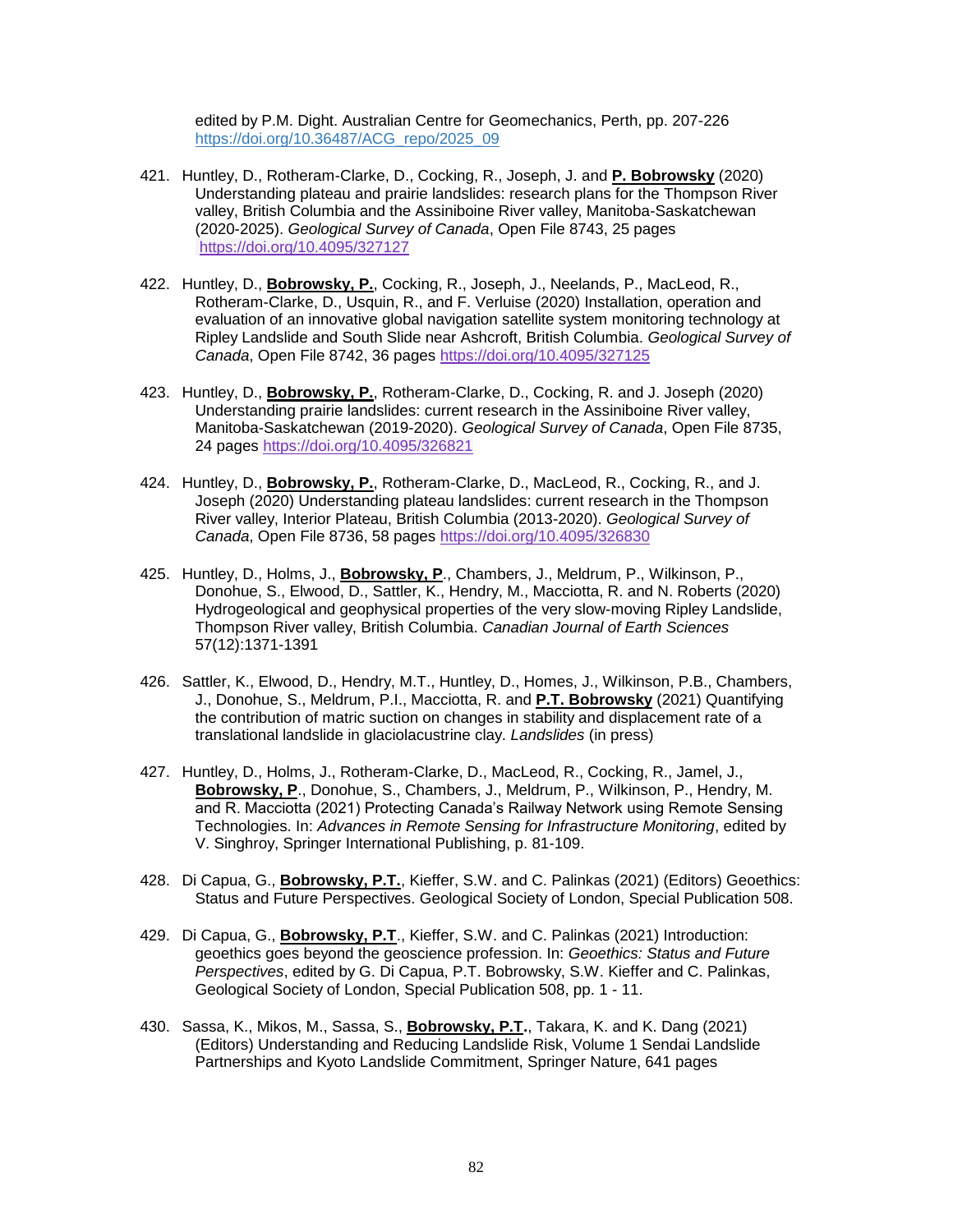- 431. Guzetti, F., Arbanas, S.M., Reichenbach, P., Sassa, K. and **P.T. Bobrowsky** (2021) (Editors) Understanding and Reducing Landslide Risk, Volume 2 From Mapping to Hazard and Risk Zonation, Springer Nature, 504 pages
- 432. Casagli, N., Tofani, V., Sassa, K., **Bobrowsky, P.T**. and K. Takara (2021) (Editors) Understanding and Reducing Landslide Risk, Volume 3 Monitoring and Early Warning. Springer Nature, 361 pages
- 433. Tiwari, B., Sassa, K., **Bobrowsky, P.T**. and K. Takara (2021) (Editors) Understanding and Reducing Landslide Risk, Volume 4 Testing, Modeling and Risk Assessment. Springer Nature, 506 pages
- 434. Vilimek, V., Wang, F., Strom, A., Sassa, K., **Bobrowsky, P.T.** and K. Takara (2021) (Editors) Understanding and Reducing Landslide Risk, Volume 5 Catastrophic Landslides and Frontiers of Landslide Science. Springer Nature, 427 pages
- 435. Arbanas, Z., **Bobrowsky, P.T.**, Konagai, K., Sassa, K. and K. Takara (2021) (Editors) Understanding and Reducing Landslide Risk, Volume 6 Specific Topics in Landslide Science and Applications. Springer Nature, 407 pages
- 436. Sassa, K., **Bobrowsky, P.T**., Takara, K. and B. Rouhban (2021) Kyoto 2020 Commitment for Global Promotion of Understanding and Reducing Landslide Disaster Risk. In: *Understanding and Reducing Landslide Disaster Risk*, Volume 1 Sendai Landslide Partnerships and Kyoto Landslide Commitment, edited by Sassa, K., Mikos, M., Sassa, S., Bobrowsky, P.T., Takara, K. and K. Dang, Springer, pp. 145-153.
- 437. Sassa, K., **Bobrowsky, P.T**. and K. Takara (2021) International Consortium on Landslides (ICL) Proposing and Host organization of SLP2015-2025 and KLC2020. In: *Understanding and Reducing Landslide Disaster Risk*, Volume 1 Sendai Landslide Partnerships and Kyoto Landslide Commitment, edited by Sassa, K., Mikos, M., Sassa, S., Bobrowsky, P.T., Takara, K. and K. Dang, Springer, pp. 155-161.
- 438. Chambers, J., Meldrum, P., Wilkinson, P., Holmes, J., Huntley, D., **Bobrowsky, P.T**., Gunn, D., Uhlemann, S. and N. Slater (2021) Long- term geophysical monitoring of moisture driven landslide processes. In: *Understanding and Reducing Landslide Risk, Volume 3 Monitoring and Early Warning*, edited by Casagli, N., Tofani, V., Sassa, K., Bobrowsky, P.T. and K. Takara. Springer, p. 67-74
- 439. Tanigawa, K., Sawai, Y., **Bobrowsky, P**., Huntley, D., Goff, J., Shinozaki, T. and I. Kazumi (2021) Revised chronology of event deposits before the 1700 Cascadia tsunami layers from the southwest coast of Vancouver Island, Canada. *Annual Meeting of the Geological Society of America*, Portland, Oregon, USA, 10 - 13 October 2021 (abstract #368916)
- 440. Sawai, Y., Tanigawa, K., Shinozaki, T., **Bobrowsky, P**., Huntley, D., Goff, J. and B. Sherrod (2021) Diatom (Bacillariophyceae) assemblages in tidal environments of Vancouver Island (Canada) and Discovery Bay (USA). *Phycological Research* 70(1):3- 21
- 441. Huntley, D., **P. Bobrowsky**, R. Macleod, R. Cocking, J. Joseph and D. Rotheram-Clarke (2021) Field testing innovative differential geospatial and photogrammetric monitoring technologies in mountainous terrain near Ashcroft, British Columbia, Canada. *Journal of Mountain Science* 18:1-20